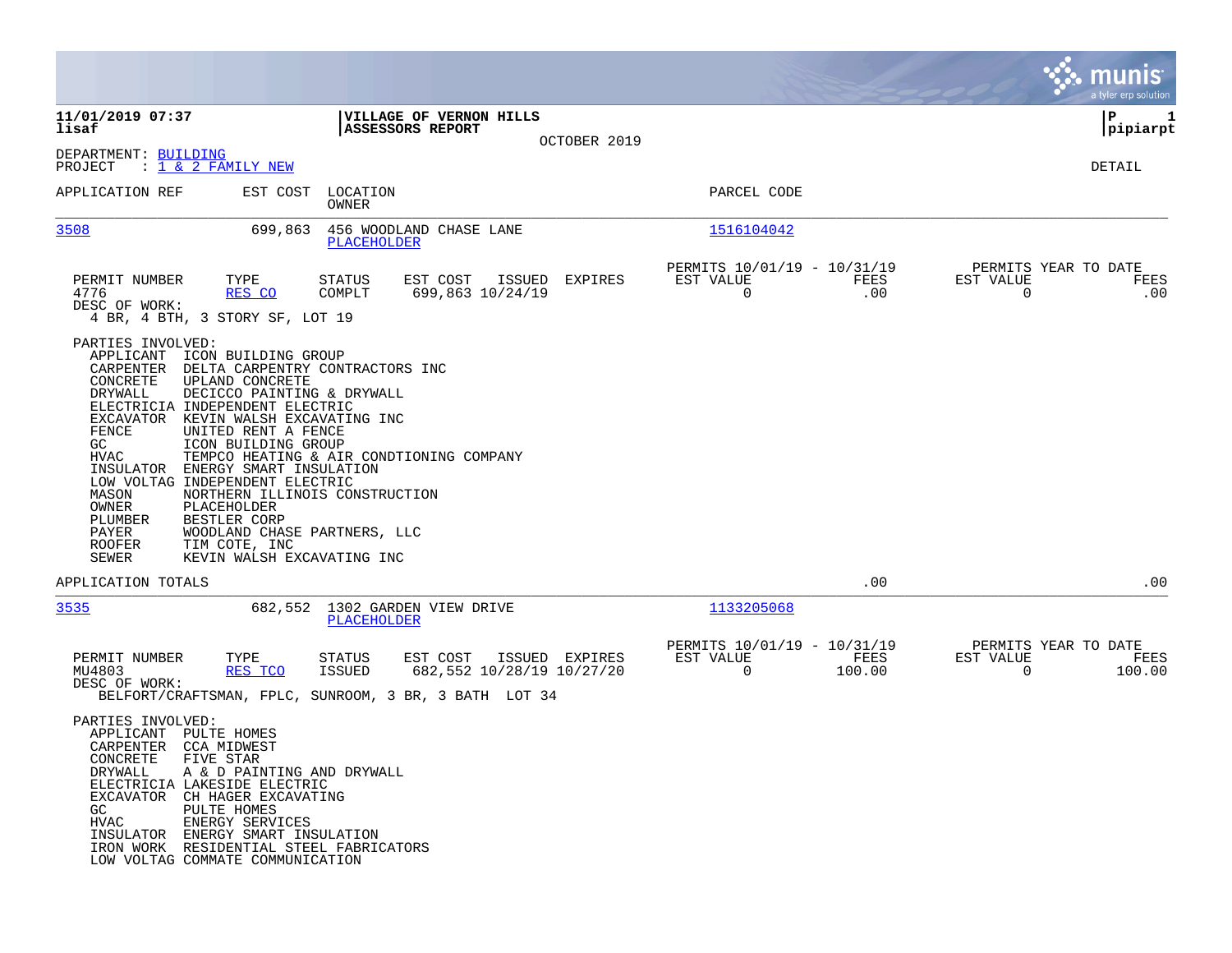|                                                                                                                                                                                                                                                                                                                                                                                                                                                               |                                                                                      | munis<br>a tyler erp solution                                 |
|---------------------------------------------------------------------------------------------------------------------------------------------------------------------------------------------------------------------------------------------------------------------------------------------------------------------------------------------------------------------------------------------------------------------------------------------------------------|--------------------------------------------------------------------------------------|---------------------------------------------------------------|
| 11/01/2019 07:37<br>VILLAGE OF VERNON HILLS<br>lisaf<br>ASSESSORS REPORT<br>OCTOBER 2019                                                                                                                                                                                                                                                                                                                                                                      |                                                                                      | l P<br>2<br> pipiarpt                                         |
| DEPARTMENT: BUILDING<br>: 1 & 2 FAMILY NEW<br>PROJECT                                                                                                                                                                                                                                                                                                                                                                                                         |                                                                                      | DETAIL                                                        |
| APPLICATION REF<br>EST COST<br>LOCATION<br>OWNER<br>CHERRY CONSTRUCTION<br>MASON<br>OWNER<br>PLACEHOLDER<br>PLUMBER<br>S3 PLUMBING AND MECHANICAL<br>PAYER<br>PULTE HOMES<br><b>ROOFER</b><br>EXTERIOR BUILDERS<br>SEWER<br>HOLIDAY SEWER & WATER                                                                                                                                                                                                             | PARCEL CODE                                                                          |                                                               |
| APPLICATION TOTALS                                                                                                                                                                                                                                                                                                                                                                                                                                            | 100.00                                                                               | 100.00                                                        |
| 3623<br>681,482<br>416 WOODLAND CHASE LANE<br>PLACEHOLDER<br>PERMIT NUMBER<br>TYPE<br>STATUS<br>EST COST<br>ISSUED EXPIRES<br>MU4769<br>RES TCO<br><b>ISSUED</b><br>681,482 10/23/19 10/22/20<br>DESC OF WORK:<br>LOT $9, 4$ BR, $4$ BTH<br>PARTIES INVOLVED:<br>APPLICANT<br>ICON BUILDING GROUP<br>CARPENTER<br>DELTA CARPENTRY CONTRACTORS INC<br>CONCRETE<br>UPLAND CONCRETE<br>DRYWALL<br>DECICCO PAINTING & DRYWALL<br>ELECTRICIA INDEPENDENT ELECTRIC  | <u>1516104031</u><br>PERMITS 10/01/19 - 10/31/19<br>FEES<br>EST VALUE<br>0<br>100.00 | PERMITS YEAR TO DATE<br>EST VALUE<br>FEES<br>0<br>100.00      |
| EXCAVATOR KEVIN WALSH EXCAVATING INC<br>GC<br>ICON BUILDING GROUP<br>GC<br>WOODLAND CHASE PARTNERS, LLC<br>HVAC<br>TEMPCO HEATING & AIR CONDTIONING COMPANY<br>INSULATOR<br>ENERGY SMART INSULATION<br>LOW VOLTAG INDEPENDENT ELECTRIC<br>MASON<br>NORTHERN ILLINOIS CONSTRUCTION<br>OWNER<br>PLACEHOLDER<br>PLUMBER<br>BESTLER CORP<br>PAYER<br>WOODLAND CHASE PARTNERS, LLC<br><b>ROOFER</b><br>TIM COTE, INC<br><b>SEWER</b><br>KEVIN WALSH EXCAVATING INC |                                                                                      |                                                               |
| APPLICATION TOTALS                                                                                                                                                                                                                                                                                                                                                                                                                                            | 100.00                                                                               | 100.00                                                        |
| <u>3809</u><br>784,825<br>529 COUNCIL CIRCLE<br>PLACEHOLDER<br>EST COST<br>ISSUED EXPIRES<br>PERMIT NUMBER<br>TYPE<br>STATUS<br>4753<br>RES CO<br><b>ISSUED</b><br>784,825 10/21/19<br>DESC OF WORK:<br>MELROSE, EUROPEAN COTTAGE, 4 BR, 4.5 BTH<br>LOT 99<br>PARTIES INVOLVED:<br>APPLICANT<br>PULTE HOMES<br>CARPENTER<br><b>CCA MIDWEST</b><br>CONCRETE<br>FIVE STAR                                                                                       | 1133213011<br>PERMITS 10/01/19 - 10/31/19<br>EST VALUE<br>FEES<br>0<br>.00           | PERMITS YEAR TO DATE<br>EST VALUE<br>${\tt FEES}$<br>.00<br>0 |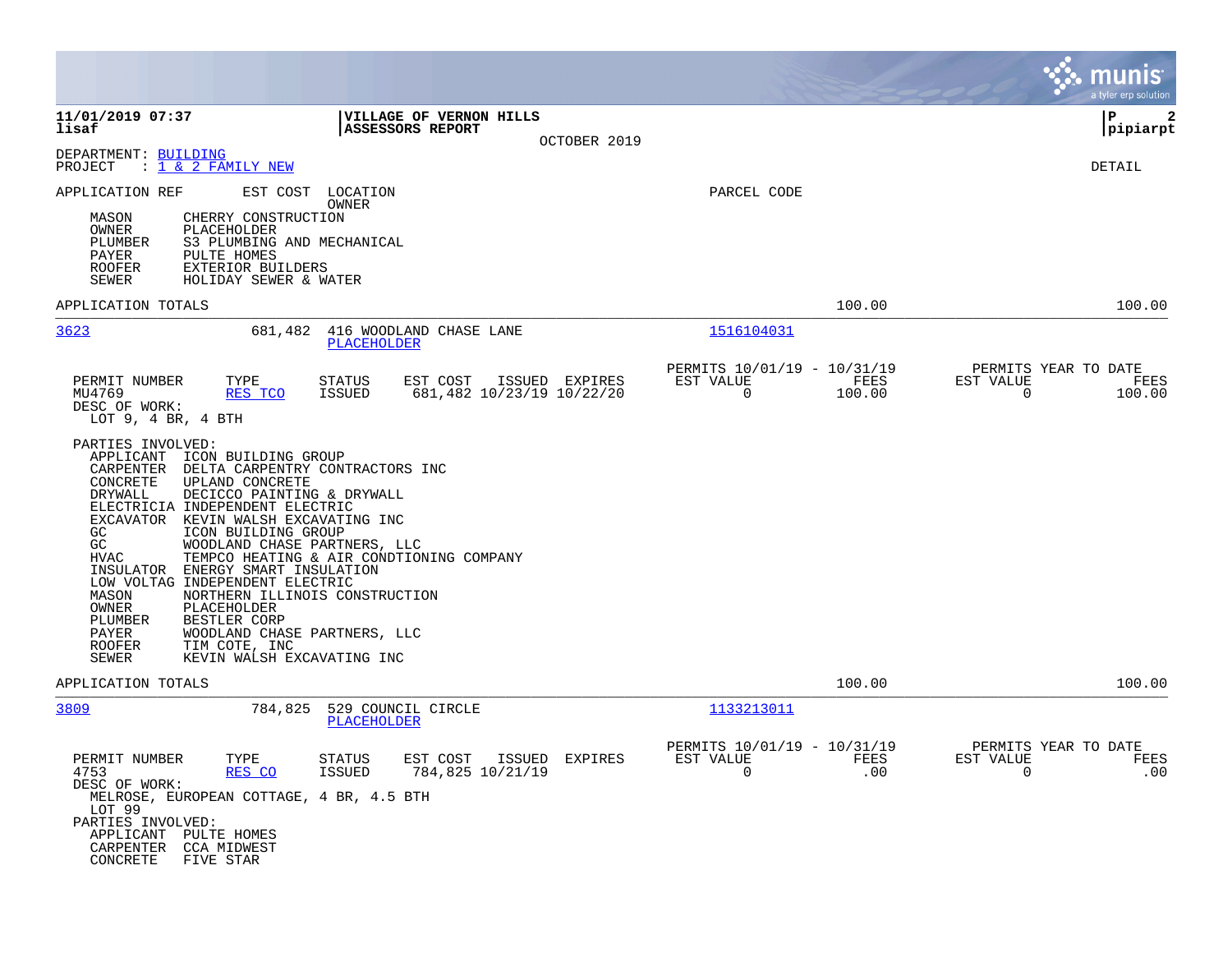|                                                                                                                                                                                                                                                                                                                                                                                                                                                                                                                                         |                                             |                                                         |                   |                                               | munis<br>a tyler erp solution |
|-----------------------------------------------------------------------------------------------------------------------------------------------------------------------------------------------------------------------------------------------------------------------------------------------------------------------------------------------------------------------------------------------------------------------------------------------------------------------------------------------------------------------------------------|---------------------------------------------|---------------------------------------------------------|-------------------|-----------------------------------------------|-------------------------------|
| 11/01/2019 07:37<br>VILLAGE OF VERNON HILLS<br>lisaf<br><b>ASSESSORS REPORT</b>                                                                                                                                                                                                                                                                                                                                                                                                                                                         | OCTOBER 2019                                |                                                         |                   |                                               | l P<br>3<br> pipiarpt         |
| DEPARTMENT: BUILDING<br>: <u>1 &amp; 2 FAMILY NEW</u><br>PROJECT                                                                                                                                                                                                                                                                                                                                                                                                                                                                        |                                             |                                                         |                   |                                               | DETAIL                        |
| EST COST<br>APPLICATION REF<br>LOCATION<br>OWNER<br>DRYWALL<br>A & D PAINTING AND DRYWALL<br>ELECTRICIA LAKESIDE ELECTRIC<br>EXCAVATOR CUSTOM LAND SERVICES<br>GC<br>PULTE HOMES<br><b>HVAC</b><br>ADVANTAGE CONTRACTOR SOLUTIONS<br>INSULATOR ENERGY SMART INSULATION<br>IRON WORK RESIDENTIAL STEEL FABRICATORS<br>LOW VOLTAG PROCOM<br>PRO BROTHERS MASONRY<br>MASON<br>OWNER<br>PLACEHOLDER<br>PLUMBER<br>S3 PLUMBING AND MECHANICAL<br><b>ROOFER</b><br>SCHALL DEVELOPEMENT CORP<br>SEWER<br>HOLIDAY SEWER & WATER                 |                                             | PARCEL CODE                                             |                   |                                               |                               |
| APPLICATION TOTALS                                                                                                                                                                                                                                                                                                                                                                                                                                                                                                                      |                                             |                                                         | .00               |                                               | .00                           |
| 3884<br>678,878<br>506 COUNCIL CIRCLE<br><b>PLACEHOLDER</b>                                                                                                                                                                                                                                                                                                                                                                                                                                                                             |                                             | 1133205079                                              |                   |                                               |                               |
| TYPE<br>PERMIT NUMBER<br><b>STATUS</b><br>EST COST<br>RES TCO<br>MU4757<br><b>ISSUED</b><br>DESC OF WORK:<br>NEW SINGLE FAM. 3 BED, STRASBOUGH, AMERICAN COTTAGE LOT 43<br>PARTIES INVOLVED:<br>APPLICANT PULTE HOMES<br>CARPENTER CCA MIDWEST<br>FIVE STAR<br>CONCRETE<br>DRYWALL<br>A & D PAINTING AND DRYWALL<br>ELECTRICIA LAKESIDE ELECTRIC<br>EXCAVATOR CUSTOM LAND SERVICES<br>GC<br>PULTE HOMES<br><b>HVAC</b><br>ADVANTAGE CONTRACTOR SOLUTIONS<br>IRON WORK RESIDENTIAL STEEL FABRICATORS<br>LOW VOLTAG COMMATE COMMUNICATION | ISSUED EXPIRES<br>678,878 10/21/19 10/21/20 | PERMITS 10/01/19 - 10/31/19<br>EST VALUE<br>$\mathbf 0$ | FEES<br>100.00    | PERMITS YEAR TO DATE<br>EST VALUE<br>$\Omega$ | FEES<br>100.00                |
| MASON<br>PRO BROTHERS MASONRY<br>PLACEHOLDER<br>OWNER<br>PLUMBER<br>S3 PLUMBING AND MECHANICAL<br>SCHALL DEVELOPEMENT CORP<br><b>ROOFER</b><br>SEWER<br>HOLIDAY SEWER & WATER                                                                                                                                                                                                                                                                                                                                                           |                                             |                                                         |                   |                                               |                               |
| APPLICATION TOTALS                                                                                                                                                                                                                                                                                                                                                                                                                                                                                                                      |                                             |                                                         | 100.00            |                                               | 100.00                        |
| 4573<br>545 COUNCIL CIRCLE<br>634,845<br><b>PLACEHOLDER</b>                                                                                                                                                                                                                                                                                                                                                                                                                                                                             |                                             | 1133213004                                              |                   |                                               |                               |
| PERMIT NUMBER<br>TYPE<br><b>STATUS</b><br>EST COST<br>1&2 FAM<br><b>ISSUED</b><br>MU4684<br>DESC OF WORK:<br>NEW SINGLE FAM LOT 104 4 BEDROOMS WOODSIDE - CRAFTSMAN                                                                                                                                                                                                                                                                                                                                                                     | ISSUED EXPIRES<br>634,845 10/10/19 10/31/20 | PERMITS 10/01/19 - 10/31/19<br>EST VALUE<br>634,845     | FEES<br>14,974.08 | PERMITS YEAR TO DATE<br>EST VALUE<br>634,845  | FEES<br>14,974.08             |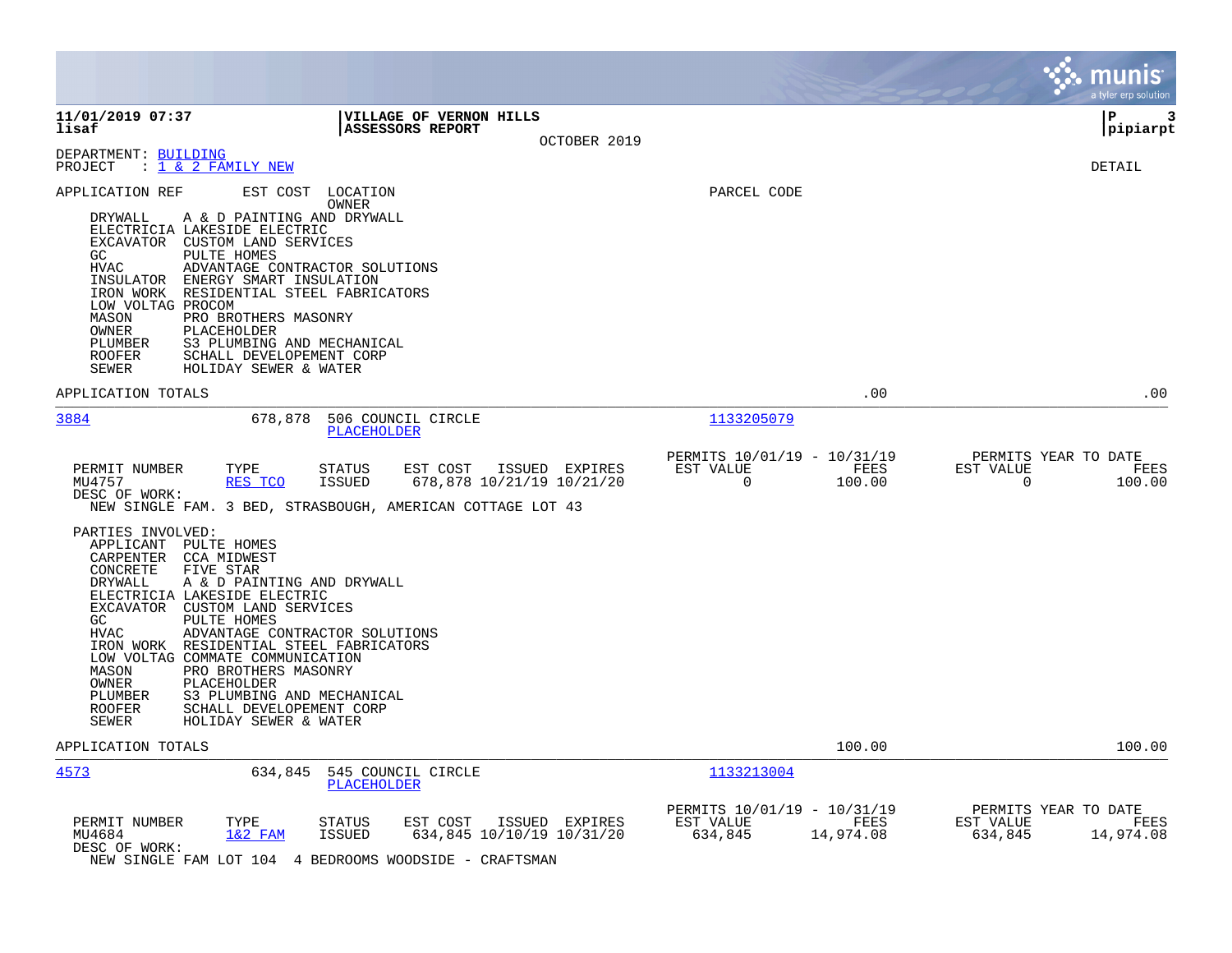|                                                                                                                                                  |                                                                                                                                                                                                                                                                                                                                                                                                                                                                                       |                                |                                                    |                |                                                     |                        |                                              | munis<br>a tyler erp solution |
|--------------------------------------------------------------------------------------------------------------------------------------------------|---------------------------------------------------------------------------------------------------------------------------------------------------------------------------------------------------------------------------------------------------------------------------------------------------------------------------------------------------------------------------------------------------------------------------------------------------------------------------------------|--------------------------------|----------------------------------------------------|----------------|-----------------------------------------------------|------------------------|----------------------------------------------|-------------------------------|
| 11/01/2019 07:37<br>lisaf                                                                                                                        |                                                                                                                                                                                                                                                                                                                                                                                                                                                                                       |                                | VILLAGE OF VERNON HILLS<br><b>ASSESSORS REPORT</b> |                |                                                     |                        |                                              | l P<br>4<br> pipiarpt         |
|                                                                                                                                                  |                                                                                                                                                                                                                                                                                                                                                                                                                                                                                       |                                |                                                    | OCTOBER 2019   |                                                     |                        |                                              |                               |
| DEPARTMENT: BUILDING<br>PROJECT                                                                                                                  | $: 1 \& 2$ FAMILY NEW                                                                                                                                                                                                                                                                                                                                                                                                                                                                 |                                |                                                    |                |                                                     |                        |                                              | DETAIL                        |
| APPLICATION REF<br>PARTIES INVOLVED:<br>CONCRETE<br>DRYWALL<br>GC<br><b>HVAC</b><br>MASON<br>OWNER<br>PLUMBER<br>PAYER<br><b>ROOFER</b><br>SEWER | EST COST<br>APPLICANT PULTE HOMES<br>CARPENTER CCA MIDWEST<br>FIVE STAR<br>A & D PAINTING AND DRYWALL<br>ELECTRICIA LAKESIDE ELECTRIC<br>EXCAVATOR CUSTOM LAND SERVICES<br>PULTE HOMES<br>ADVANTAGE CONTRACTOR SOLUTIONS<br>INSULATOR ENERGY SMART INSULATION<br>IRON WORK RESIDENTIAL STEEL FABRICATORS<br>LOW VOLTAG COMMATE COMMUNICATION<br>PRO BROTHERS MASONRY<br>PLACEHOLDER<br>S3 PLUMBING AND MECHANICAL<br>PULTE HOMES<br>SCHALL DEVELOPEMENT CORP<br>HOLIDAY SEWER & WATER | LOCATION<br>OWNER              |                                                    |                | PARCEL CODE                                         |                        |                                              |                               |
| APPLICATION TOTALS                                                                                                                               |                                                                                                                                                                                                                                                                                                                                                                                                                                                                                       |                                |                                                    |                |                                                     | 14,974.08              |                                              | 14,974.08                     |
| 4577                                                                                                                                             | 830,660                                                                                                                                                                                                                                                                                                                                                                                                                                                                               |                                | 1613 NICKLAUS CT<br>BANK OF AMERICA/NA             |                | 1128309030                                          |                        |                                              |                               |
| PERMIT NUMBER<br>MU4781<br>DESC OF WORK:                                                                                                         | TYPE<br>$1&2$ FAM<br>NEW SINGLE FAM LOT 33 4 BEDROOMS                                                                                                                                                                                                                                                                                                                                                                                                                                 | <b>STATUS</b><br><b>ISSUED</b> | EST COST<br>830,660 10/24/19 10/30/20              | ISSUED EXPIRES | PERMITS 10/01/19 - 10/31/19<br>EST VALUE<br>830,660 | FEES<br>19,450.35      | PERMITS YEAR TO DATE<br>EST VALUE<br>830,660 | FEES<br>19,450.35             |
| PARTIES INVOLVED:<br>CARPENTER<br>CONCRETE<br>DRYWALL<br>FENCE<br>GC<br><b>HVAC</b><br>MASON<br>OWNER<br>PLUMBER<br>PLUMBER<br><b>ROOFER</b>     | APPLICANT ICON BUILDING GROUP<br>DELTA CARPENTRY CONTRACTORS INC<br>UPLAND CONCRETE<br>DECICCO PAINTING & DRYWALL<br>ELECTRICIA INDEPENDENT ELECTRIC<br>EXCAVATOR KEVIN WALSH EXCAVATING INC<br>UNITED RENT A FENCE<br>ICON BUILDING GROUP<br>INSULATOR ENERGY SMART INSULATION<br>LOW VOLTAG INDEPENDENT ELECTRIC<br>NORTHERN ILLINOIS CONSTRUCTION<br>BANK OF AMERICA/NA<br>BASSWOOD MECHANICAL LLC<br>ROBERTS PLUMBING, INC<br>APEX EXTERIORS, INC                                 |                                | TEMPCO HEATING & AIR CONDTIONING COMPANY           |                |                                                     |                        |                                              |                               |
| APPLICATION TOTALS<br>PROJECT TOTALS                                                                                                             |                                                                                                                                                                                                                                                                                                                                                                                                                                                                                       |                                |                                                    |                | 1,465,505                                           | 19,450.35<br>34,724.43 | 1,465,505                                    | 19,450.35<br>34,724.43        |

**Contract**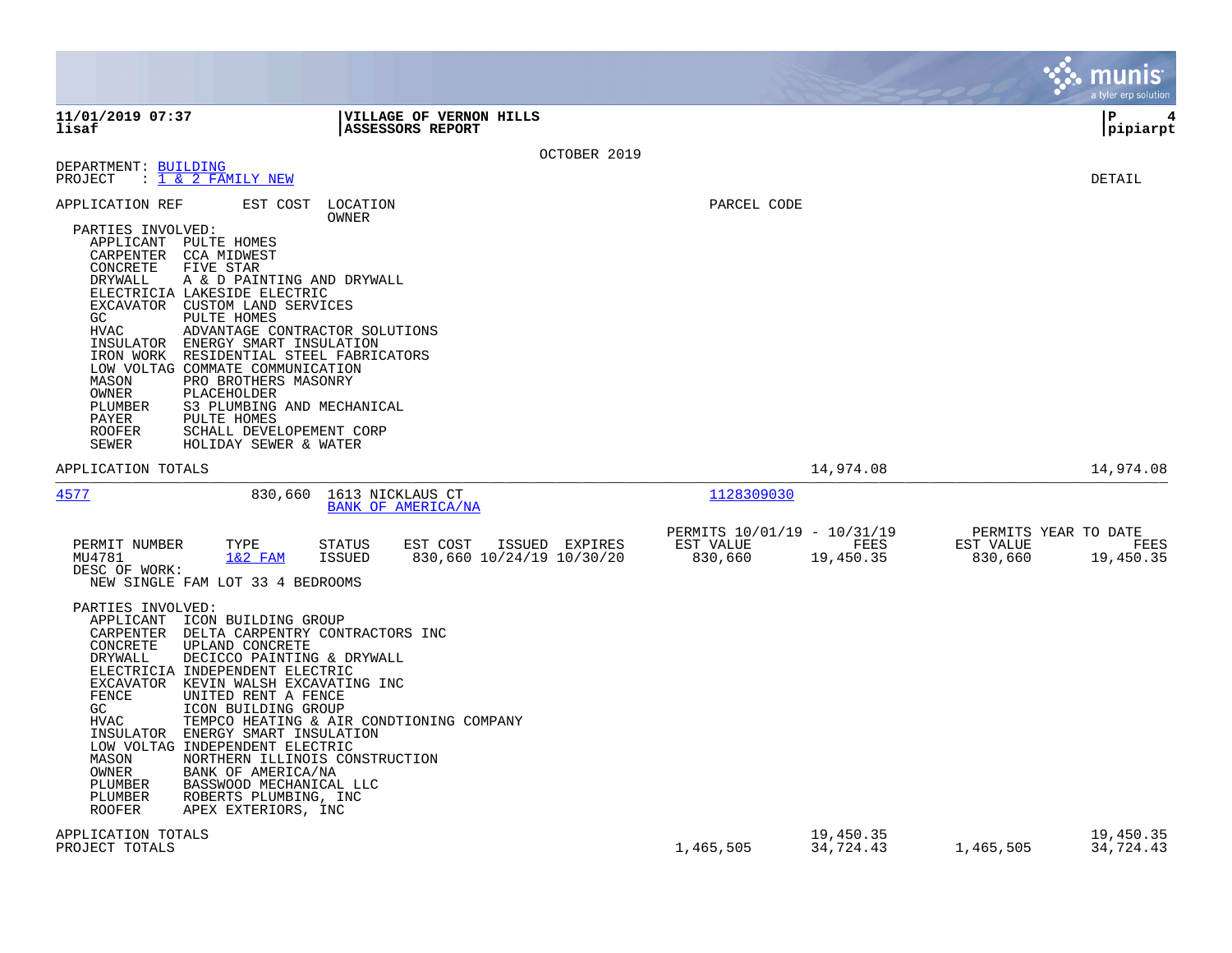|                                                                                                                                                                                                                                                                                                                                                                                                                                                                                                                                              |                                                                        | munis<br>a tyler erp solution                                   |
|----------------------------------------------------------------------------------------------------------------------------------------------------------------------------------------------------------------------------------------------------------------------------------------------------------------------------------------------------------------------------------------------------------------------------------------------------------------------------------------------------------------------------------------------|------------------------------------------------------------------------|-----------------------------------------------------------------|
| 11/01/2019 07:37<br>VILLAGE OF VERNON HILLS<br>lisaf<br><b>ASSESSORS REPORT</b><br>OCTOBER 2019                                                                                                                                                                                                                                                                                                                                                                                                                                              |                                                                        | P<br>5<br> pipiarpt                                             |
| DEPARTMENT: BUILDING<br>: COMMERCIAL ALTERATION<br>PROJECT                                                                                                                                                                                                                                                                                                                                                                                                                                                                                   |                                                                        | DETAIL                                                          |
| EST COST LOCATION<br>APPLICATION REF<br>OWNER                                                                                                                                                                                                                                                                                                                                                                                                                                                                                                | PARCEL CODE                                                            |                                                                 |
| 3381<br>2,000,000<br>929 NORTH MILWAUKEE AVENUE<br><b>PLACEHOLDER</b>                                                                                                                                                                                                                                                                                                                                                                                                                                                                        | 1134302008                                                             |                                                                 |
| PERMIT NUMBER<br>TYPE<br>STATUS<br>EST COST<br>ISSUED EXPIRES<br>COMPLT<br>2,000,000 10/08/19 10/07/20<br>MU4665<br>CO NO FEE<br>DESC OF WORK:<br>COMMERCIAL ALT - CITY WORKS                                                                                                                                                                                                                                                                                                                                                                | PERMITS 10/01/19 - 10/31/19<br>EST VALUE<br>FEES<br>0<br>.00           | PERMITS YEAR TO DATE<br>EST VALUE<br>FEES<br>0<br>.00           |
| PARTIES INVOLVED:<br>APPLICANT BOTTLENECK VERNON HILLS LLC<br>MAGNUM CONSTRUCTION SVCS<br>CARPENTER<br>CONCRETE<br>ELLIOT CONSTRUCTION<br><b>DRYWALL</b><br>MAGNUM CONSTRUCTION SVCS<br>ELECTRICIA KAVANAUGH ELECTRIC<br>BRAMCO CONSTRUCTION<br>GC.<br>HVAC<br>COLUMBIA SHEET METAL<br>INSULATOR<br>WILKIN INSULATION<br>IRON WORK<br>ROCKFORD ORNAMENTAL IRON<br>CITY WORKS EATERY AND POUR HOUSE<br>OCCUPANT<br>PLACEHOLDER<br>OWNER<br>PLUMBER<br>A-PLUS PLUMBING<br>PAYER<br>BOTTLENECK VERNON HILLS LLC<br>WBR ROOFNIG<br><b>ROOFER</b> |                                                                        |                                                                 |
| APPLICATION TOTALS                                                                                                                                                                                                                                                                                                                                                                                                                                                                                                                           | .00                                                                    | .00                                                             |
| 3935<br>150,000<br>863 NORTH MILWAUKEE AVENUE 400<br><b>PLACEHOLDER</b>                                                                                                                                                                                                                                                                                                                                                                                                                                                                      | 1134302008                                                             |                                                                 |
| PERMIT NUMBER<br>TYPE<br>STATUS<br>EST COST<br>ISSUED EXPIRES<br>CO NO FEE<br>COMPLT<br>150,000 10/11/19 10/10/20<br>MU4689<br>DESC OF WORK:<br>BUILD OUT: SOLIDCORE                                                                                                                                                                                                                                                                                                                                                                         | PERMITS 10/01/19 - 10/31/19<br>EST VALUE<br>FEES<br>$\mathbf 0$<br>.00 | PERMITS YEAR TO DATE<br>EST VALUE<br>FEES<br>$\mathbf 0$<br>.00 |
| PARTIES INVOLVED:<br>APPLICANT DXU ARCHITECTS<br>ELECTRICIA J&N ELECTRIC<br>GC.<br>LEVEL CONSTRUCTION, INC<br>GC<br>DXU ARCHITECTS<br><b>HVAC</b><br>CSL CLIMATE CONTROL<br><b>OCCUPANT</b><br>SOLIDCORE<br>OWNER<br>PLACEHOLDER<br>ARIA SEWER AND WATER<br>PLUMBER<br>DXU ARCHITECTS<br>PAYER                                                                                                                                                                                                                                               |                                                                        |                                                                 |
| APPLICATION TOTALS                                                                                                                                                                                                                                                                                                                                                                                                                                                                                                                           | .00                                                                    | .00                                                             |
| 4013<br>887 NORTH MILWAUKEE AVENUE 200<br>79,550<br><b>PLACEHOLDER</b>                                                                                                                                                                                                                                                                                                                                                                                                                                                                       | 1134302008                                                             |                                                                 |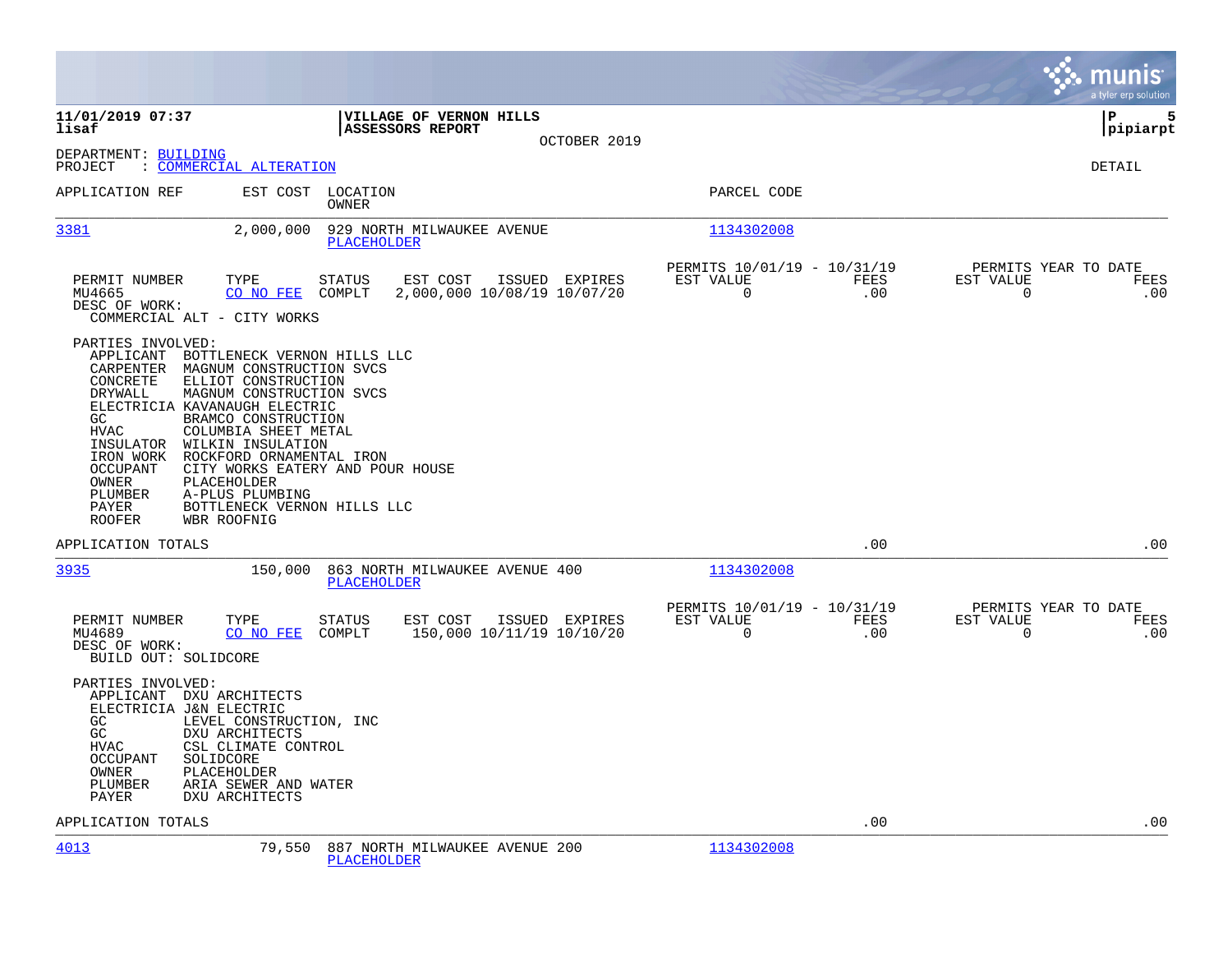|                                                                                                                                                                                                                                                                |                                                                                                                                                         |                                                    |                                |                                                         |                    |                                                  | munis<br>a tyler erp solution |
|----------------------------------------------------------------------------------------------------------------------------------------------------------------------------------------------------------------------------------------------------------------|---------------------------------------------------------------------------------------------------------------------------------------------------------|----------------------------------------------------|--------------------------------|---------------------------------------------------------|--------------------|--------------------------------------------------|-------------------------------|
| 11/01/2019 07:37<br>lisaf                                                                                                                                                                                                                                      |                                                                                                                                                         | <b>VILLAGE OF VERNON HILLS</b><br>ASSESSORS REPORT |                                |                                                         |                    |                                                  | l P<br>6<br> pipiarpt         |
| PERMIT NUMBER<br>TYPE                                                                                                                                                                                                                                          | STATUS                                                                                                                                                  | EST COST                                           | ISSUED EXPIRES<br>OCTOBER 2019 | PERMITS 10/01/19 - 10/31/19<br>EST VALUE                | FEES               | PERMITS YEAR TO DATE<br>EST VALUE                | FEES                          |
| DEPARTMENT: BUILDING<br>: COMMERCIAL ALTERATION<br>PROJECT                                                                                                                                                                                                     |                                                                                                                                                         |                                                    |                                |                                                         |                    |                                                  | <b>DETAIL</b>                 |
| APPLICATION REF                                                                                                                                                                                                                                                | EST COST LOCATION<br>OWNER                                                                                                                              |                                                    |                                | PARCEL CODE                                             |                    |                                                  |                               |
| MU4730<br>DESC OF WORK:<br>BUILD OUT: BLO                                                                                                                                                                                                                      | CO NO FEE<br>COMPLT                                                                                                                                     | 180,000 10/16/19 10/15/20                          |                                | 0                                                       | .00                | 0                                                | .00                           |
| PARTIES INVOLVED:<br>APPLICANT KOLBROOK DESIGN<br>CARPENTER<br>CONCRETE<br>DRYWALL<br>ELECTRICIA RUDA, MICHAL<br>GC.<br><b>HVAC</b><br>LOW VOLTAG RUDA, MICHAL<br><b>OCCUPANT</b><br><b>BLO</b><br>OWNER<br>PLACEHOLDER<br>PLUMBER<br>KOLBROOK DESIGN<br>PAYER | RESA CONSTRUCTION INC<br>RESA CONSTRUCTION INC<br>RESA CONSTRUCTION INC<br>RESA CONSTRUCTION INC<br>RESA CONSTRUCTION INC<br>NATIONAL PIPING SYSTEM INC |                                                    |                                |                                                         |                    |                                                  |                               |
| APPLICATION TOTALS                                                                                                                                                                                                                                             |                                                                                                                                                         |                                                    |                                |                                                         | .00                |                                                  | .00                           |
| 4144                                                                                                                                                                                                                                                           | 300,000<br><b>PLACEHOLDER</b>                                                                                                                           | 925 NORTH MILWAUKEE AVENUE 200                     |                                | 1134302008                                              |                    |                                                  |                               |
| PERMIT NUMBER<br>TYPE<br>MU4633<br>DESC OF WORK:<br>COMMERICAL ALTERATION                                                                                                                                                                                      | STATUS<br>CO NO FEE<br>COMPLT                                                                                                                           | EST COST<br>300,000 10/01/19 10/01/20              | ISSUED EXPIRES                 | PERMITS 10/01/19 - 10/31/19<br>EST VALUE<br>$\mathbf 0$ | <b>FEES</b><br>.00 | PERMITS YEAR TO DATE<br>EST VALUE<br>$\mathbf 0$ | FEES<br>.00                   |
| PARTIES INVOLVED:<br>APPLICANT VJS CONSTRUCTION<br>ELECTRICIA TALON ELECTRIC CO<br>GC<br><b>HVAC</b><br><b>OCCUPANT</b><br><b>ADVENT</b><br>OWNER<br>PLACEHOLDER<br>PLUMBER<br>PAYER<br><b>ROOFER</b>                                                          | VJS CONSTRUCTION<br>AIR-CON REFRIGERATION & HEATING<br>MARTIN PETERSEN COMPANY<br>VJS CONSTRUCTION<br>OLSSON ROOFING CO INC                             |                                                    |                                |                                                         |                    |                                                  |                               |
| APPLICATION TOTALS                                                                                                                                                                                                                                             |                                                                                                                                                         |                                                    |                                |                                                         | .00                |                                                  | .00                           |
| 4190                                                                                                                                                                                                                                                           | 125,000<br>1155 MUSEUM BLVD                                                                                                                             | THE MIL TON APARTMENTS                             |                                | 1133406003                                              |                    |                                                  |                               |
| PERMIT NUMBER<br>TYPE<br>MU4701<br>DESC OF WORK:                                                                                                                                                                                                               | <b>STATUS</b><br>COM ALT<br><b>ISSUED</b>                                                                                                               | EST COST<br>125,000 10/15/19 10/14/20              | ISSUED EXPIRES                 | PERMITS 10/01/19 - 10/31/19<br>EST VALUE<br>125,000     | FEES<br>1,450.00   | PERMITS YEAR TO DATE<br>EST VALUE<br>125,000     | <b>FEES</b><br>1,450.00       |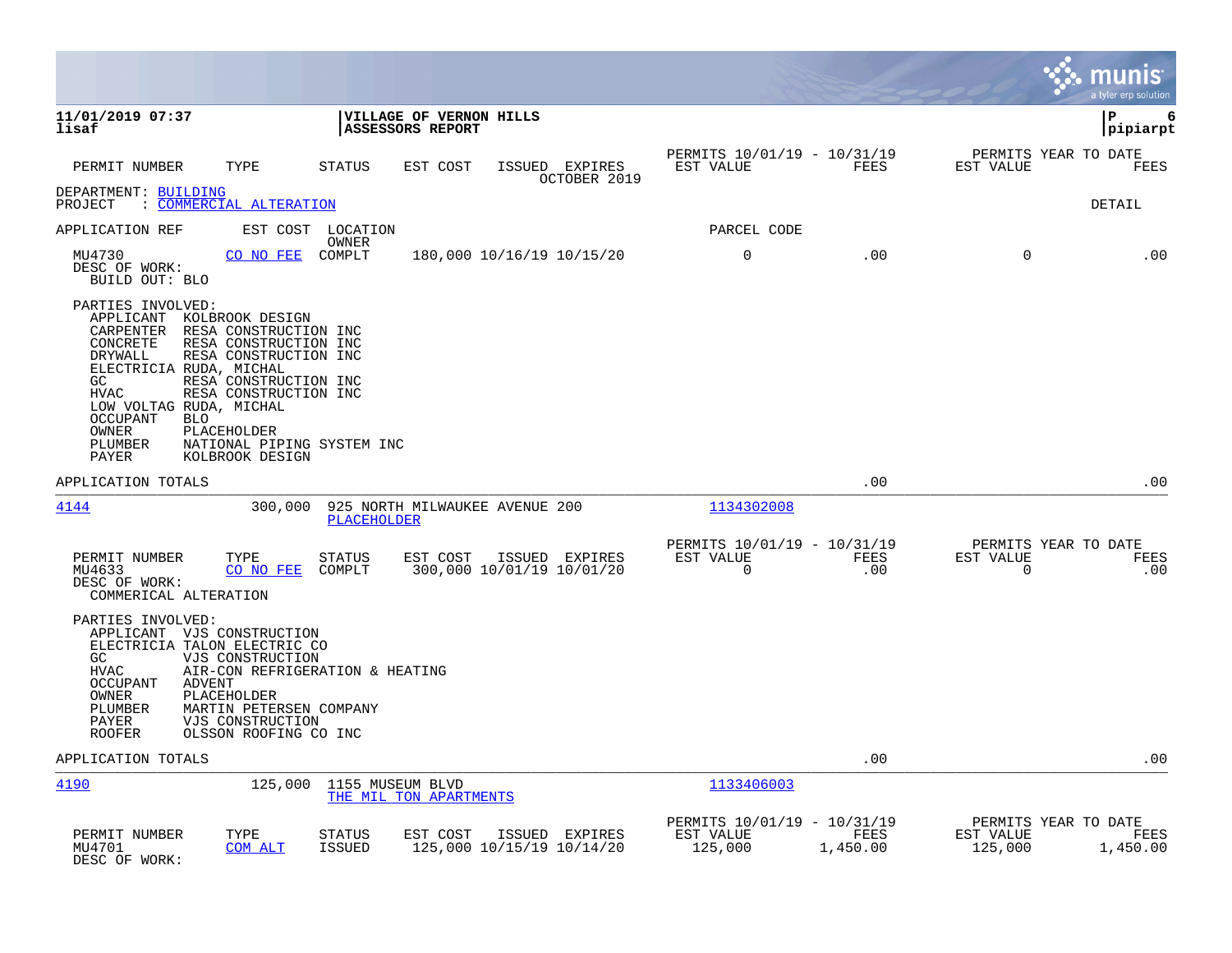|                                                                                                                                                                                                                                                                                                              |                |                                                     |                  |                                              | munis<br>a tyler erp solution |
|--------------------------------------------------------------------------------------------------------------------------------------------------------------------------------------------------------------------------------------------------------------------------------------------------------------|----------------|-----------------------------------------------------|------------------|----------------------------------------------|-------------------------------|
| 11/01/2019 07:37<br>VILLAGE OF VERNON HILLS<br>lisaf<br><b>ASSESSORS REPORT</b><br>CLUBHOUSE REMODEL                                                                                                                                                                                                         |                |                                                     |                  |                                              | 7<br>IΡ<br> pipiarpt          |
|                                                                                                                                                                                                                                                                                                              | OCTOBER 2019   |                                                     |                  |                                              |                               |
| DEPARTMENT: BUILDING<br><u> COMMERCIAL ALTERATION</u><br>PROJECT                                                                                                                                                                                                                                             |                |                                                     |                  |                                              | DETAIL                        |
| EST COST LOCATION<br>APPLICATION REF<br>OWNER                                                                                                                                                                                                                                                                |                | PARCEL CODE                                         |                  |                                              |                               |
| PARTIES INVOLVED:<br>APPLICANT<br>MARQUETTE MANAGEMENT<br>CARPENTER ALL PRO PAINTING<br>DRYWALL<br>ALL PRO PAINTING<br>ELECTRICIA NICIO<br>GC<br>ALL PRO PAINTING<br>OCCUPANT<br>THE MIL TON APARTMENTS<br>OWNER<br>THE MIL TON APARTMENTS<br>CAMP MECHANICAL<br>PLUMBER<br>PAYER<br>LINEAR ARCHITECTS       |                |                                                     |                  |                                              |                               |
| APPLICATION TOTALS                                                                                                                                                                                                                                                                                           |                |                                                     | 1,450.00         |                                              | 1,450.00                      |
| 4404<br>701 NORTH MILWAUKEE AVE 362<br>43,450<br>INLAND REAL ESTATE CORPORATION                                                                                                                                                                                                                              |                | 1503102003                                          |                  |                                              |                               |
| PERMIT NUMBER<br>TYPE<br><b>STATUS</b><br>EST COST<br>43,450 10/18/19 10/25/20<br>MU4752<br>ISSUED<br>COM ALT<br>DESC OF WORK:<br>STOREFRONT ALTERATIONS                                                                                                                                                     | ISSUED EXPIRES | PERMITS 10/01/19 - 10/31/19<br>EST VALUE<br>43,450  | FEES<br>435.60   | PERMITS YEAR TO DATE<br>EST VALUE<br>43,450  | FEES<br>435.60                |
| PARTIES INVOLVED:<br>CHRIS SCHMIDT CONSTRUCTION<br>CARPENTER<br>ELECTRICIA WILLCOX ELECTRICAL<br>GC.<br>DXL GROUP<br><b>OCCUPANT</b><br>DXL GROUP<br>OWNER<br>INLAND REAL ESTATE CORPORATION<br>PAYER<br>DXL GROUP                                                                                           |                |                                                     |                  |                                              |                               |
| APPLICATION TOTALS                                                                                                                                                                                                                                                                                           |                |                                                     | 435.60           |                                              | 435.60                        |
| 4506<br>300,000<br>875 NORTH MILWAUKEE AVENUE 100<br>REGENCY CENTERS                                                                                                                                                                                                                                         |                | 1134302008                                          |                  |                                              |                               |
| PERMIT NUMBER<br>TYPE<br>EST COST<br><b>STATUS</b><br>MU4819<br>COM ALT<br>ISSUED<br>300,000 10/30/19 10/29/20<br>DESC OF WORK:<br>INTERIOR ALTERATION                                                                                                                                                       | ISSUED EXPIRES | PERMITS 10/01/19 - 10/31/19<br>EST VALUE<br>300,000 | FEES<br>3,200.00 | PERMITS YEAR TO DATE<br>EST VALUE<br>300,000 | FEES<br>3,200.00              |
| PARTIES INVOLVED:<br>ALARM<br>SIEMENS INDUSTRY INC<br>APPLICANT VERIZON WIRELESS<br>CARPENTER<br>MIDWEST DRYWALL<br>CONCRETE<br>DRAKE CONCRETE<br>DRYWALL<br>MIDWEST DRYWALL<br>ELECTRICIA ALLIED LICENSE PROFESSIONALS<br>GC.<br>ELEVATED COMMERCIAL CONSTRUCTION<br>GC<br>ELEVATED COMMERCIAL CONSTRUCTION |                |                                                     |                  |                                              |                               |

**Contract**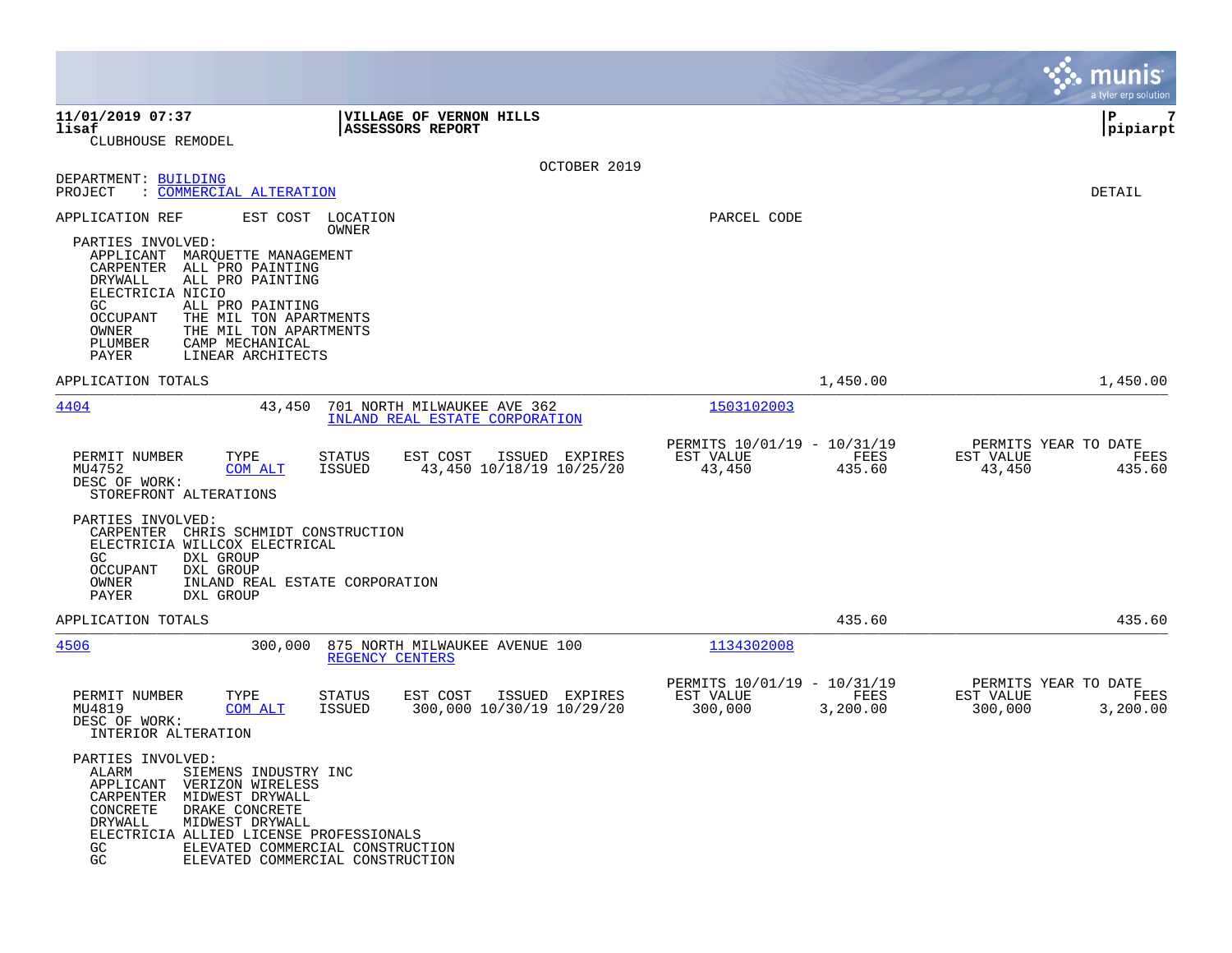|                                                                                                                                                                                                                                                                                                                                                                                                                                                                                                                                                                                            |                                                                                                                                                                                                  |                                                                   |                  | munis<br>a tyler erp solution                                    |
|--------------------------------------------------------------------------------------------------------------------------------------------------------------------------------------------------------------------------------------------------------------------------------------------------------------------------------------------------------------------------------------------------------------------------------------------------------------------------------------------------------------------------------------------------------------------------------------------|--------------------------------------------------------------------------------------------------------------------------------------------------------------------------------------------------|-------------------------------------------------------------------|------------------|------------------------------------------------------------------|
| 11/01/2019 07:37<br>lisaf                                                                                                                                                                                                                                                                                                                                                                                                                                                                                                                                                                  | <b>VILLAGE OF VERNON HILLS</b><br><b>ASSESSORS REPORT</b><br>OCTOBER 2019                                                                                                                        |                                                                   |                  | lР<br>8<br> pipiarpt                                             |
| DEPARTMENT: BUILDING<br>PROJECT<br>: COMMERCIAL ALTERATION                                                                                                                                                                                                                                                                                                                                                                                                                                                                                                                                 |                                                                                                                                                                                                  |                                                                   |                  | DETAIL                                                           |
| APPLICATION REF<br>GLASS<br>TIM'S GLASS AND MIRROR<br><b>HVAC</b><br>VP MECHANICAL<br>INSULATOR<br>MIDWEST FIREPROOFING<br>LOW VOLTAG SINGLE SOURCE<br>OCCUPANT<br>VERIZON<br>REGENCY CENTERS<br>OWNER<br>PLUMBER<br>ARIA SEWER AND WATER<br>PAYER<br>VERIZON WIRELESS<br>PAYER<br>INFORM STUDIO<br><b>ROOFER</b><br>OLSSON ROOFING CO INC                                                                                                                                                                                                                                                 | EST COST LOCATION<br>OWNER                                                                                                                                                                       | PARCEL CODE                                                       |                  |                                                                  |
| APPLICATION TOTALS                                                                                                                                                                                                                                                                                                                                                                                                                                                                                                                                                                         |                                                                                                                                                                                                  |                                                                   | 3,200.00         | 3,200.00                                                         |
| 4520<br>300,000<br>PERMIT NUMBER<br>TYPE<br>MU4678<br>COM ALT<br>DESC OF WORK:<br>PARTIES INVOLVED:<br>APPLICANT<br>VAN VLISSINGEN & CO<br>CARPENTER<br>BUILD CORPS INC<br>CONCRETE<br>BUILD CORPS INC<br>DRYWALL<br>BUILD CORPS INC<br>ELECTRICIA HOMESTEAD ELECTRIC<br>EXCAVATOR LIMA EXCAVATION<br>FIRE SPRIN US FIRE PROTECTION<br>GC.<br>BUILD CORPS INC<br>HVAC<br>EHMS MECHANICAL SERVICES<br>VAN VLISSINGEN & CO<br>OCCUPANT<br>OWNER<br>VAN VLISSINGEN & CO<br>PLUMBER<br>HARTWIG PLUMBING AND HEATING<br>VAN VLISSINGEN & CO<br>PAYER<br>PAYER<br>CORPORATE WOODS ASSOCIATES LLC | 770 CORPORATE WOODS PARKWAY<br>VAN VLISSINGEN & CO<br>STATUS<br>EST COST<br>ISSUED EXPIRES<br>300,000 10/09/19 10/31/20<br>ISSUED<br>COMMERCIAL ALTERATION-INTERIOR-A/EXTERIOR-B (2ND PART PER#) | 1509401065<br>PERMITS 10/01/19 - 10/31/19<br>EST VALUE<br>300,000 | FEES<br>5,395.18 | PERMITS YEAR TO DATE<br>EST VALUE<br>FEES<br>300,000<br>5,395.18 |
| APPLICATION TOTALS                                                                                                                                                                                                                                                                                                                                                                                                                                                                                                                                                                         |                                                                                                                                                                                                  |                                                                   | 5,395.18         | 5,395.18                                                         |
| 4536<br>198,750<br>PERMIT NUMBER<br>TYPE<br>MU4646<br>COM ALT<br>DESC OF WORK:<br>INTERIOR BUILDOUT<br>PARTIES INVOLVED:<br>CARPENTER D RELIABLE CONSTRUCTION<br>DRYWALL<br>D RELIABLE CONSTRUCTION                                                                                                                                                                                                                                                                                                                                                                                        | 445 EAST TOWNLINE RD B<br>MAMOM POWERS, JR<br><b>STATUS</b><br>EST COST<br>ISSUED EXPIRES<br><b>ISSUED</b><br>198,750 10/03/19 10/02/20                                                          | 1504201008<br>PERMITS 10/01/19 - 10/31/19<br>EST VALUE<br>198,750 | FEES<br>2,187.50 | PERMITS YEAR TO DATE<br>EST VALUE<br>FEES<br>198,750<br>2,187.50 |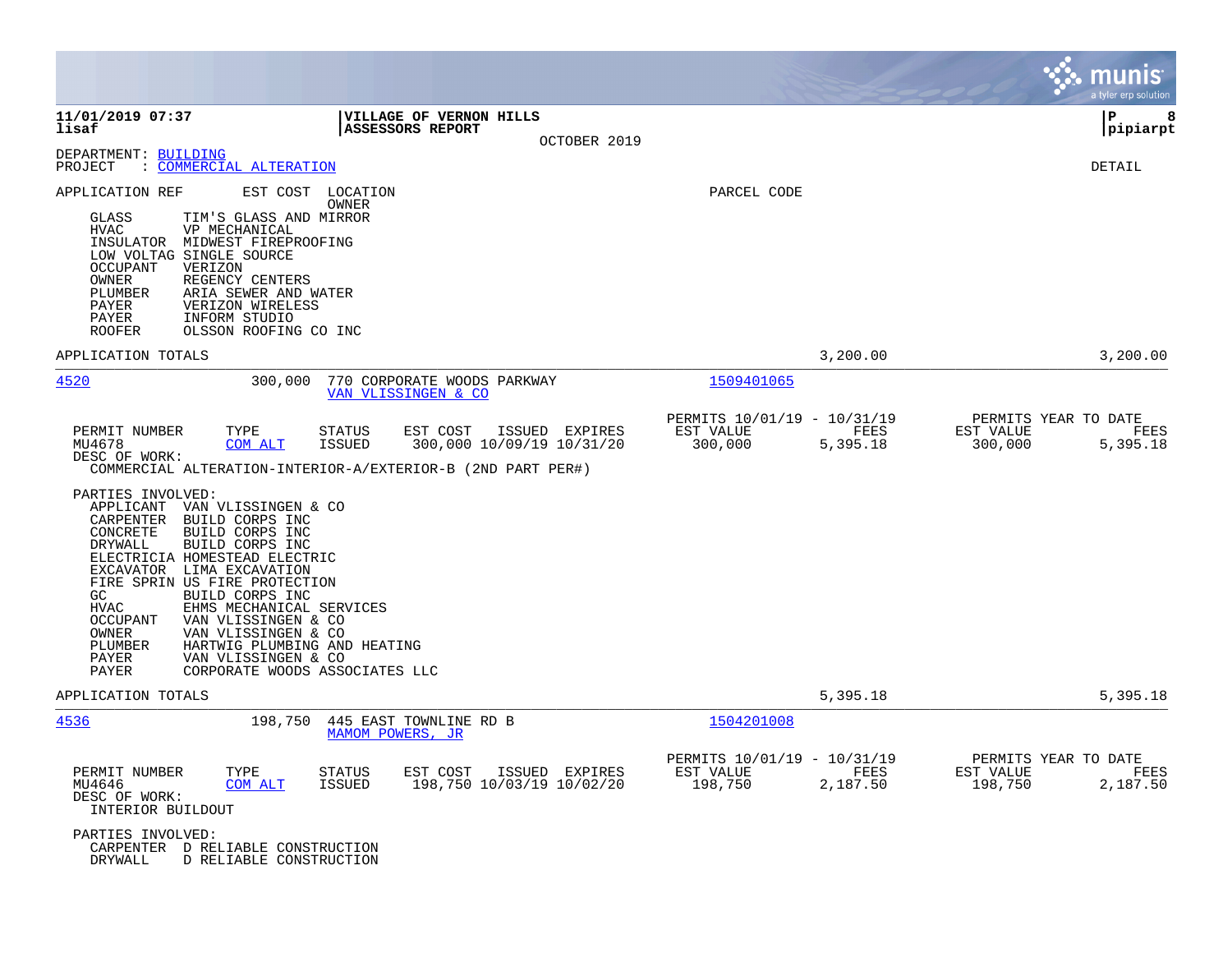|                                                                                                                                                                                                                                                                                                                                                                     |                                                                      | munis<br>a tyler erp solution                                 |
|---------------------------------------------------------------------------------------------------------------------------------------------------------------------------------------------------------------------------------------------------------------------------------------------------------------------------------------------------------------------|----------------------------------------------------------------------|---------------------------------------------------------------|
| 11/01/2019 07:37<br>VILLAGE OF VERNON HILLS<br>lisaf<br><b>ASSESSORS REPORT</b><br>OCTOBER 2019                                                                                                                                                                                                                                                                     |                                                                      | l P<br>9<br> pipiarpt                                         |
| DEPARTMENT: BUILDING<br><b>COMMERCIAL ALTERATION</b><br>PROJECT<br>$\ddot{\phantom{0}}$                                                                                                                                                                                                                                                                             |                                                                      | <b>DETAIL</b>                                                 |
| APPLICATION REF<br>EST COST<br>LOCATION<br>OWNER<br>ELECTRICIA ELECTRICAL POWER SERVICE<br>GC<br>D RELIABLE CONSTRUCTION<br><b>HVAC</b><br>SUN'S HEATING & COOLING<br>HIGH QUALITY NAILS AND SPA<br>OCCUPANT<br>OWNER<br>MAMOM POWERS, JR<br>PLUMBER<br>SUN'S HEATING & COOLING<br><b>PAYER</b><br>MCHENRY NAILS<br><b>ROOFER</b><br>SOLARIS ROOFING SOLUTIONS, INC | PARCEL CODE                                                          |                                                               |
| APPLICATION TOTALS                                                                                                                                                                                                                                                                                                                                                  | 2,187.50                                                             | 2,187.50                                                      |
| 4543<br>10,000<br>500 NORTH GREENVIEW CT<br>RICHARD M WOLDENBERG                                                                                                                                                                                                                                                                                                    | 1504401098                                                           |                                                               |
| PERMIT NUMBER<br>TYPE<br>EST COST<br>ISSUED EXPIRES<br><b>STATUS</b><br>MU4809<br>10,000 10/29/19 10/28/20<br><b>ISSUED</b><br>COM ALT<br>DESC OF WORK:<br>ADDING WALLS                                                                                                                                                                                             | PERMITS 10/01/19 - 10/31/19<br>FEES<br>EST VALUE<br>10,000<br>100.00 | PERMITS YEAR TO DATE<br>EST VALUE<br>FEES<br>10,000<br>100.00 |
| PARTIES INVOLVED:<br>CARPENTER MCNELLY SERVICES INC<br>ELECTRICIA JR BROWN ELECTRIC<br>FIRE SPRIN USA FIRE PROTECTION<br>HAND 2 MIND<br>GC.<br>HAND 2 MIND<br><b>OCCUPANT</b><br>OWNER<br>RICHARD M WOLDENBERG<br>PAYER<br>HAND 2 MIND                                                                                                                              |                                                                      |                                                               |
| APPLICATION TOTALS                                                                                                                                                                                                                                                                                                                                                  | 100.00                                                               | 100.00                                                        |
| 4552<br>11,000<br>353 CORPORATE WOODS PARKWAY<br>RICHARD WOLF MEDICAL INSTRUMENTS CORP.                                                                                                                                                                                                                                                                             | 1509402039                                                           |                                                               |
| PERMIT NUMBER<br>TYPE<br><b>STATUS</b><br>EST COST<br>ISSUED EXPIRES<br>COM ALT<br>11,000 10/14/19 10/23/20<br>MU4691<br><b>ISSUED</b><br>DESC OF WORK:<br>REMODEL 1ST FLOOR KITCHEN                                                                                                                                                                                | PERMITS 10/01/19 - 10/31/19<br>EST VALUE<br>FEES<br>11,000<br>429.00 | PERMITS YEAR TO DATE<br>EST VALUE<br>FEES<br>11,000<br>429.00 |
| PARTIES INVOLVED:<br>ELECTRICIA ACTIVE ELECTRIC<br>GC<br>ABSOLUTE CONSTRUCTION<br>OWNER<br>RICHARD WOLF MEDICAL INSTRUMENTS CORP.<br>PLUMBER<br>JOURNEYMAN CONSRUCTION CO<br>ABSOLUTE CONSTRUCTION<br>PAYER                                                                                                                                                         |                                                                      |                                                               |
| APPLICATION TOTALS                                                                                                                                                                                                                                                                                                                                                  | 429.00                                                               | 429.00                                                        |
| 4572<br>130,850<br>700 NORTH DEERPATH DR C<br>EOUITRUST LIFE INSURANCE COMPANY                                                                                                                                                                                                                                                                                      | 1505211002                                                           |                                                               |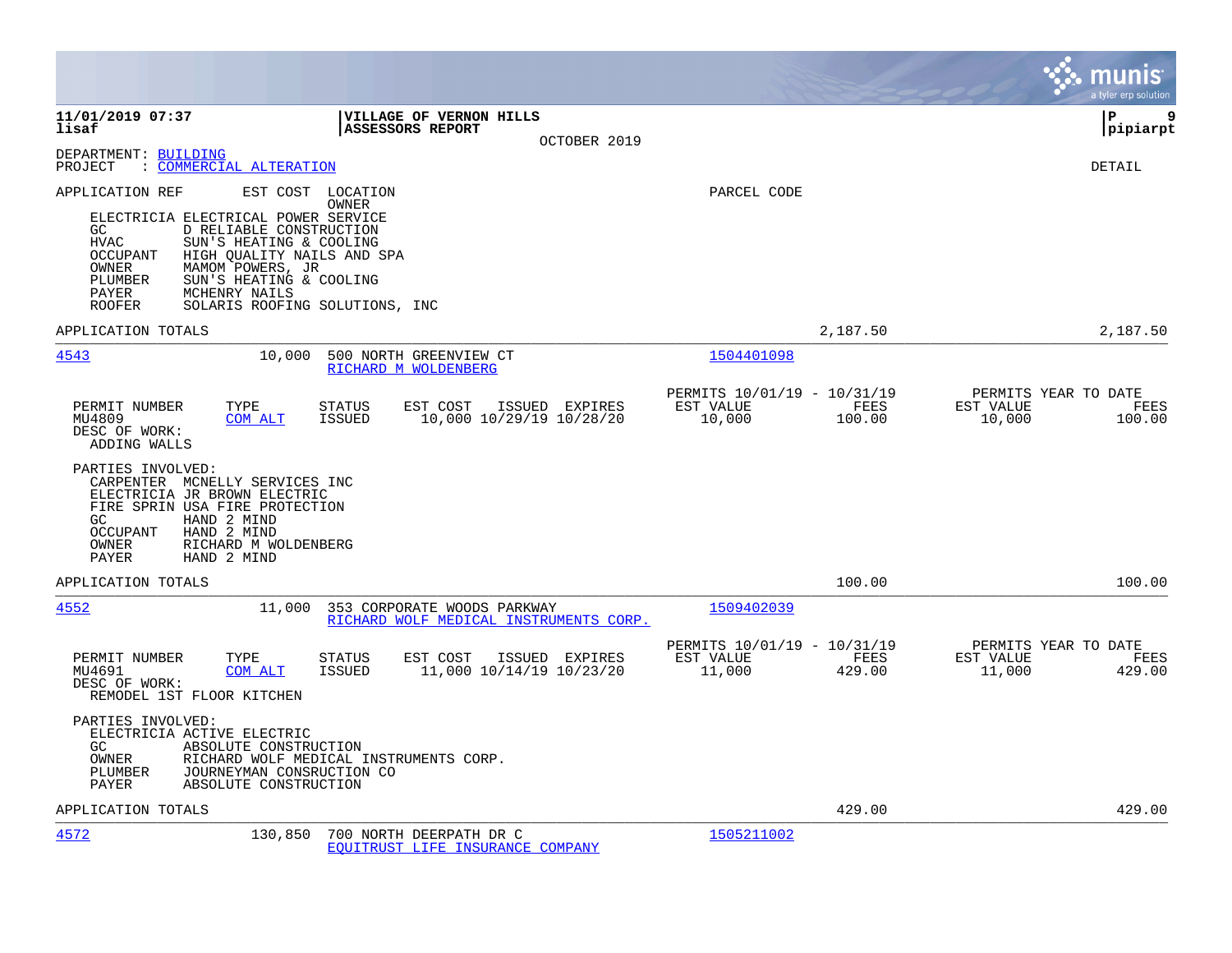|                                                                                                                                                                                                                                                                                                  |                                                                                                                                                 |                                                                             | munis<br>a tyler erp solution                                 |
|--------------------------------------------------------------------------------------------------------------------------------------------------------------------------------------------------------------------------------------------------------------------------------------------------|-------------------------------------------------------------------------------------------------------------------------------------------------|-----------------------------------------------------------------------------|---------------------------------------------------------------|
| 11/01/2019 07:37<br>lisaf                                                                                                                                                                                                                                                                        | VILLAGE OF VERNON HILLS<br><b>ASSESSORS REPORT</b>                                                                                              |                                                                             | l P<br>10<br> pipiarpt                                        |
| TYPE<br>PERMIT NUMBER                                                                                                                                                                                                                                                                            | <b>STATUS</b><br>EST COST<br>ISSUED EXPIRES                                                                                                     | PERMITS 10/01/19 - 10/31/19<br>EST VALUE<br>FEES                            | PERMITS YEAR TO DATE<br>EST VALUE<br>FEES                     |
| DEPARTMENT: BUILDING<br>: COMMERCIAL ALTERATION<br>PROJECT                                                                                                                                                                                                                                       | OCTOBER 2019                                                                                                                                    |                                                                             | DETAIL                                                        |
| APPLICATION REF                                                                                                                                                                                                                                                                                  | EST COST LOCATION<br>OWNER                                                                                                                      | PARCEL CODE                                                                 |                                                               |
| MU4748<br>COM ALT<br>DESC OF WORK:<br>INTERIOR ALTERATION                                                                                                                                                                                                                                        | <b>ISSUED</b><br>130,850 10/18/19 10/17/20                                                                                                      | 130,850<br>1,508.50                                                         | 130,850<br>1,508.50                                           |
| PARTIES INVOLVED:<br>APPLICANT<br>CARPENTER<br>CONFORTI<br>DRYWALL<br>CONFORTI<br>ELECTRICIA WILSHORE ELECTRIC<br>GC.<br><b>GLASS</b><br>DES PLAINES GLASS<br><b>HVAC</b><br>ENVIRO MECHANICAL<br><b>OCCUPANT</b><br>HARMON BECKER AUTO IND<br>OWNER<br>PLUMBER<br>NAPER BROOK PLUMBING<br>PAYER | CDI CONSTRUCTION GROUP INC<br>CDI CONSTRUCTION GROUP INC<br>EQUITRUST LIFE INSURANCE COMPANY<br>CDI CONSTRUCTION GROUP INC                      |                                                                             |                                                               |
| APPLICATION TOTALS                                                                                                                                                                                                                                                                               |                                                                                                                                                 | 1,508.50                                                                    | 1,508.50                                                      |
| 4580                                                                                                                                                                                                                                                                                             | 103,100<br>3 WEST HAWTHORN PKY 290<br>HAMILTON PARTNERS INC                                                                                     | 1132415011                                                                  |                                                               |
| PERMIT NUMBER<br>TYPE<br>MU4700<br>CO NO FEE<br>DESC OF WORK:<br>#209 - INTERIOR REMODEL                                                                                                                                                                                                         | EST COST<br>STATUS<br>ISSUED EXPIRES<br>103,100 10/15/19 10/14/20<br>ISSUED                                                                     | PERMITS 10/01/19 - 10/31/19<br>EST VALUE<br><b>FEES</b><br>0<br>.00         | PERMITS YEAR TO DATE<br>EST VALUE<br>FEES<br>0<br>.00         |
| PARTIES INVOLVED:<br>CARPENTER<br>OMNI COMMERCIAL<br>OMNI COMMERCIAL<br>DRYWALL<br>ELECTRICIA CONNOR ELECTRIC<br>GC.<br>OMNI COMMERCIAL<br>LOW VOLTAG CONNOR ELECTRIC<br><b>OCCUPANT</b><br><b>DAVITA</b><br>OWNER<br>HAMILTON PARTNERS INC<br>PAYER<br>COMMERCIAL BUILDERS                      |                                                                                                                                                 |                                                                             |                                                               |
| APPLICATION TOTALS                                                                                                                                                                                                                                                                               |                                                                                                                                                 | .00                                                                         | .00                                                           |
| 4661                                                                                                                                                                                                                                                                                             | 10,000<br>850 NORTH MILWAUKEE AVE 201<br>CAL SAG RETAIL PARTNERS LLC                                                                            | 1133401016                                                                  |                                                               |
| PERMIT NUMBER<br>TYPE<br>MU4789<br>COM ALT<br>DESC OF WORK:                                                                                                                                                                                                                                      | <b>STATUS</b><br>EST COST<br>ISSUED EXPIRES<br>10,000 10/25/19 10/24/20<br><b>ISSUED</b><br>DEMOLITION OF EXIST WALLS, REMODEL OF TENTANT SPACE | PERMITS 10/01/19 - 10/31/19<br>EST VALUE<br><b>FEES</b><br>10,000<br>300.00 | PERMITS YEAR TO DATE<br>EST VALUE<br>FEES<br>10,000<br>300.00 |

PARTIES INVOLVED: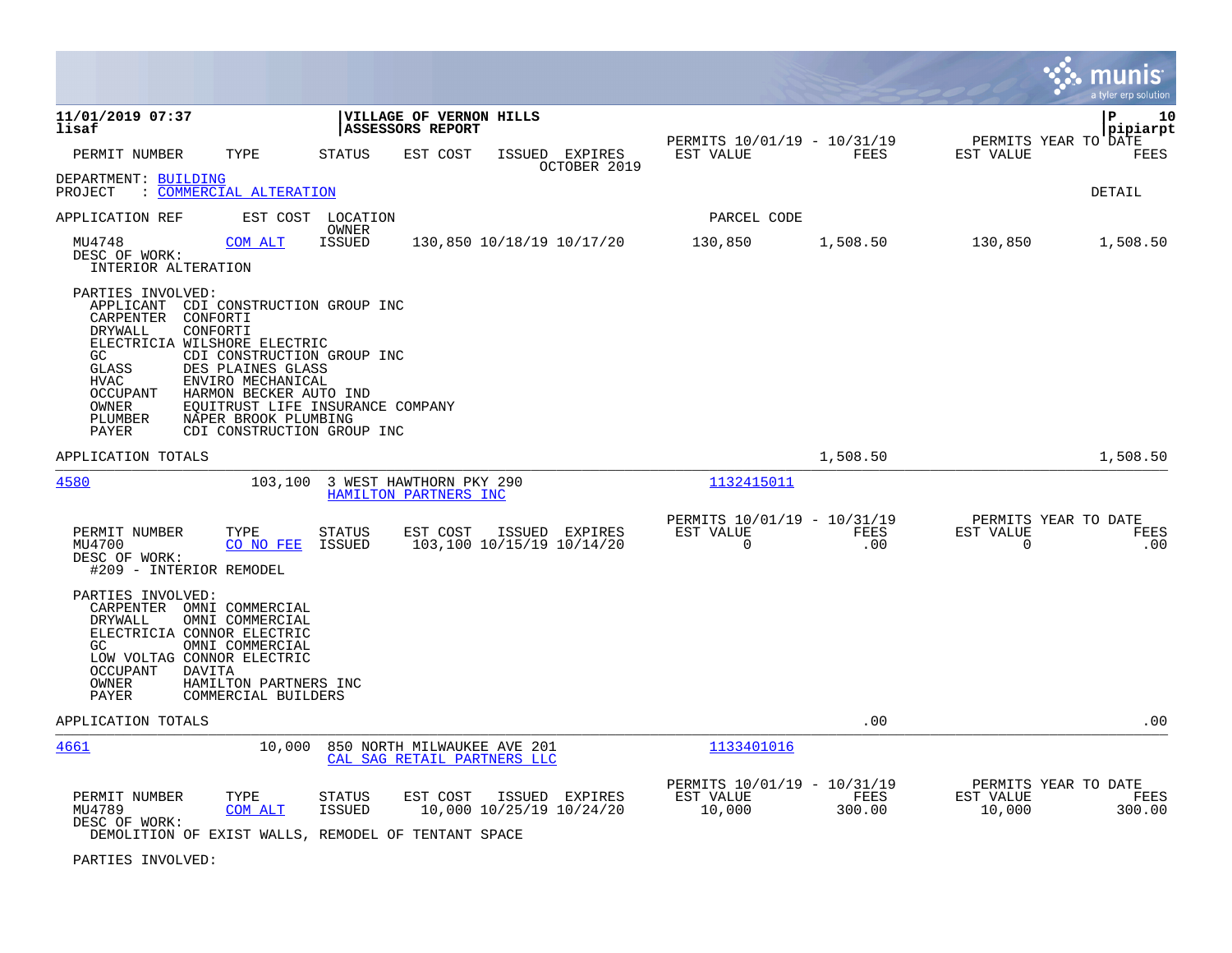|                                                                                                                                                                                                                                                                                 |                                                                                            |                                                                    | <b>munis</b><br>a tyler erp solution                        |
|---------------------------------------------------------------------------------------------------------------------------------------------------------------------------------------------------------------------------------------------------------------------------------|--------------------------------------------------------------------------------------------|--------------------------------------------------------------------|-------------------------------------------------------------|
| 11/01/2019 07:37<br>lisaf<br>DEPARTMENT: BUILDING                                                                                                                                                                                                                               | VILLAGE OF VERNON HILLS<br>ASSESSORS REPORT<br>OCTOBER 2019                                |                                                                    | P<br>11<br> pipiarpt                                        |
| PROJECT<br>: COMMERCIAL ALTERATION                                                                                                                                                                                                                                              |                                                                                            |                                                                    | DETAIL                                                      |
| APPLICATION REF<br>EST COST<br>CS HAWTHORN COMMONS<br>APPLICANT<br>APPLICANT<br>VERNON HILLS COMMONS<br>CARPENTER<br>MILBURN<br>GC<br>NRG CRESTWOOD LLC<br>VERNON HILLS COMMONS<br><b>OCCUPANT</b><br>CAL SAG RETAIL PARTNERS LLC<br><b>OWNER</b><br>PAYER<br>NRG CRESTWOOD LLC | LOCATION<br>OWNER                                                                          | PARCEL CODE                                                        |                                                             |
| APPLICATION TOTALS                                                                                                                                                                                                                                                              |                                                                                            | 300.00                                                             | 300.00                                                      |
| 4772<br>5,000                                                                                                                                                                                                                                                                   | 704 HAWTHORN CTR<br>CENTENNIAL                                                             | 1133401086                                                         |                                                             |
| PERMIT NUMBER<br>TYPE<br>MU4807<br><b>COM ALT</b><br>DESC OF WORK:<br>NEW ADDRESS AND NEW SET UP                                                                                                                                                                                | EST COST<br>ISSUED<br><b>STATUS</b><br>EXPIRES<br>5,000 10/29/19 10/31/20<br><b>ISSUED</b> | PERMITS 10/01/19 - 10/31/19<br>EST VALUE<br>FEES<br>5,000<br>75.00 | PERMITS YEAR TO DATE<br>EST VALUE<br>FEES<br>5,000<br>75.00 |
| PARTIES INVOLVED:<br>APPLICANT<br><b>GLOW GOLF</b><br>GC<br><b>GLOW GOLF</b><br>OCCUPANT<br><b>GLOW GOLF</b><br>OWNER<br>CENTENNIAL<br><b>PAYER</b><br><b>GLOW GOLF</b>                                                                                                         |                                                                                            |                                                                    |                                                             |
| APPLICATION TOTALS<br>PROJECT TOTALS                                                                                                                                                                                                                                            |                                                                                            | 75.00<br>1,134,050<br>15,080.78                                    | 75.00<br>1,134,050<br>15,080.78                             |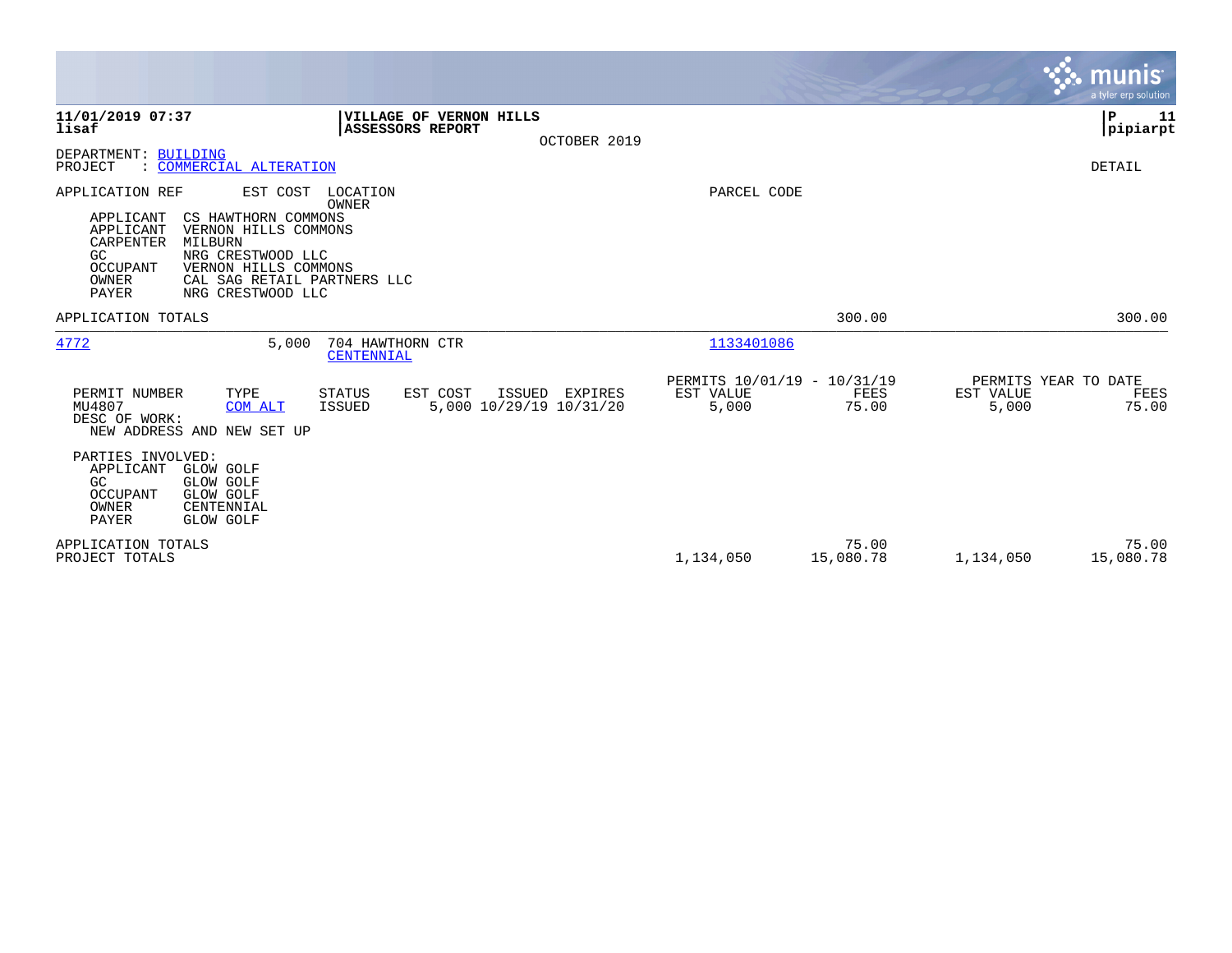|                                                                                                                                                                                                                      |                                            |                                                                | munis<br>a tyler erp solution                                                      |
|----------------------------------------------------------------------------------------------------------------------------------------------------------------------------------------------------------------------|--------------------------------------------|----------------------------------------------------------------|------------------------------------------------------------------------------------|
| 11/01/2019 07:37<br>VILLAGE OF VERNON HILLS<br>lisaf<br><b>ASSESSORS REPORT</b>                                                                                                                                      | OCTOBER 2019                               |                                                                | l P<br>12<br> pipiarpt                                                             |
| DEPARTMENT: BUILDING<br>: AC/FURNACE<br>PROJECT                                                                                                                                                                      |                                            |                                                                | <b>DETAIL</b>                                                                      |
| APPLICATION REF<br>EST COST<br>LOCATION<br>OWNER                                                                                                                                                                     |                                            | PARCEL CODE                                                    |                                                                                    |
| 4281<br>3,750<br>212 ASHLAND CT<br>JOSEPH R & MADONNA M LIRA                                                                                                                                                         |                                            | 1505406023                                                     |                                                                                    |
| TYPE<br>EST COST<br>PERMIT NUMBER<br>STATUS<br><b>AC/FURN</b><br>COMPLT<br>MU4254<br>DESC OF WORK:<br>AC                                                                                                             | ISSUED EXPIRES<br>3,750 10/04/19 10/07/20  | PERMITS 10/01/19 - 10/31/19<br>EST VALUE<br>$\mathbf 0$        | PERMITS YEAR TO DATE<br>FEES<br>EST VALUE<br>FEES<br>50.00<br>$\mathbf 0$<br>50.00 |
| PARTIES INVOLVED:<br>GC.<br>ALLIED AIR CONDITIONING & HEATING<br>OCCUPANT<br>JOSEPH R & MADONNA M LIRA<br>OWNER<br>JOSEPH R & MADONNA M LIRA<br><b>PAYER</b><br>JOSEPH R & MADONNA M LIRA                            |                                            |                                                                |                                                                                    |
| APPLICATION TOTALS                                                                                                                                                                                                   |                                            |                                                                | 50.00<br>50.00                                                                     |
| 4578<br>1139 GEORGETOWN WAY<br>3,200<br>DAN OIU                                                                                                                                                                      |                                            | 1515204007                                                     |                                                                                    |
| PERMIT NUMBER<br>EST COST<br>TYPE<br>STATUS<br>MU4597<br><b>AC/FURN</b><br>COMPLT<br>DESC OF WORK:<br>FURNACE                                                                                                        | ISSUED EXPIRES<br>3,200 10/11/19 10/10/20  | PERMITS 10/01/19 - 10/31/19<br>EST VALUE<br>$\Omega$           | PERMITS YEAR TO DATE<br>FEES<br>EST VALUE<br>FEES<br>$\Omega$<br>50.00<br>50.00    |
| PARTIES INVOLVED:<br>GC.<br>ARS OF ILLINOIS<br>OWNER<br>DAN QIU<br>PAYER<br>DAN OIU                                                                                                                                  |                                            |                                                                |                                                                                    |
| APPLICATION TOTALS                                                                                                                                                                                                   |                                            |                                                                | 50.00<br>50.00                                                                     |
| 4616<br>14,215<br>120 DILLONS CT<br><b>DOUGLAS ECKROTE</b>                                                                                                                                                           |                                            | 1128302042                                                     |                                                                                    |
| EST COST<br>PERMIT NUMBER<br>TYPE<br>STATUS<br>MU4642<br><b>AC/FURN</b><br><b>ISSUED</b><br>DESC OF WORK:<br>AIR CONDITIONER                                                                                         | ISSUED EXPIRES<br>14,215 10/02/19 10/01/20 | PERMITS 10/01/19 - 10/31/19<br>EST VALUE<br>$\Omega$<br>142.15 | PERMITS YEAR TO DATE<br>FEES<br>EST VALUE<br>FEES<br>$\Omega$<br>142.15            |
| PARTIES INVOLVED:<br>APPLICANT<br>ABC PLUMBING, HEATING, COOLING, ELECTRIC<br>GC.<br>ABC PLUMBING, HEATING, COOLING, ELECTRIC<br>ABC PLUMBING, HEATING, COOLING, ELECTRIC<br><b>HVAC</b><br>DOUGLAS ECKROTE<br>OWNER |                                            |                                                                |                                                                                    |
| PAYER<br>ABC PLUMBING, HEATING, COOLING, ELECTRIC<br>APPLICATION TOTALS                                                                                                                                              |                                            | 142.15                                                         | 142.15                                                                             |
|                                                                                                                                                                                                                      |                                            |                                                                |                                                                                    |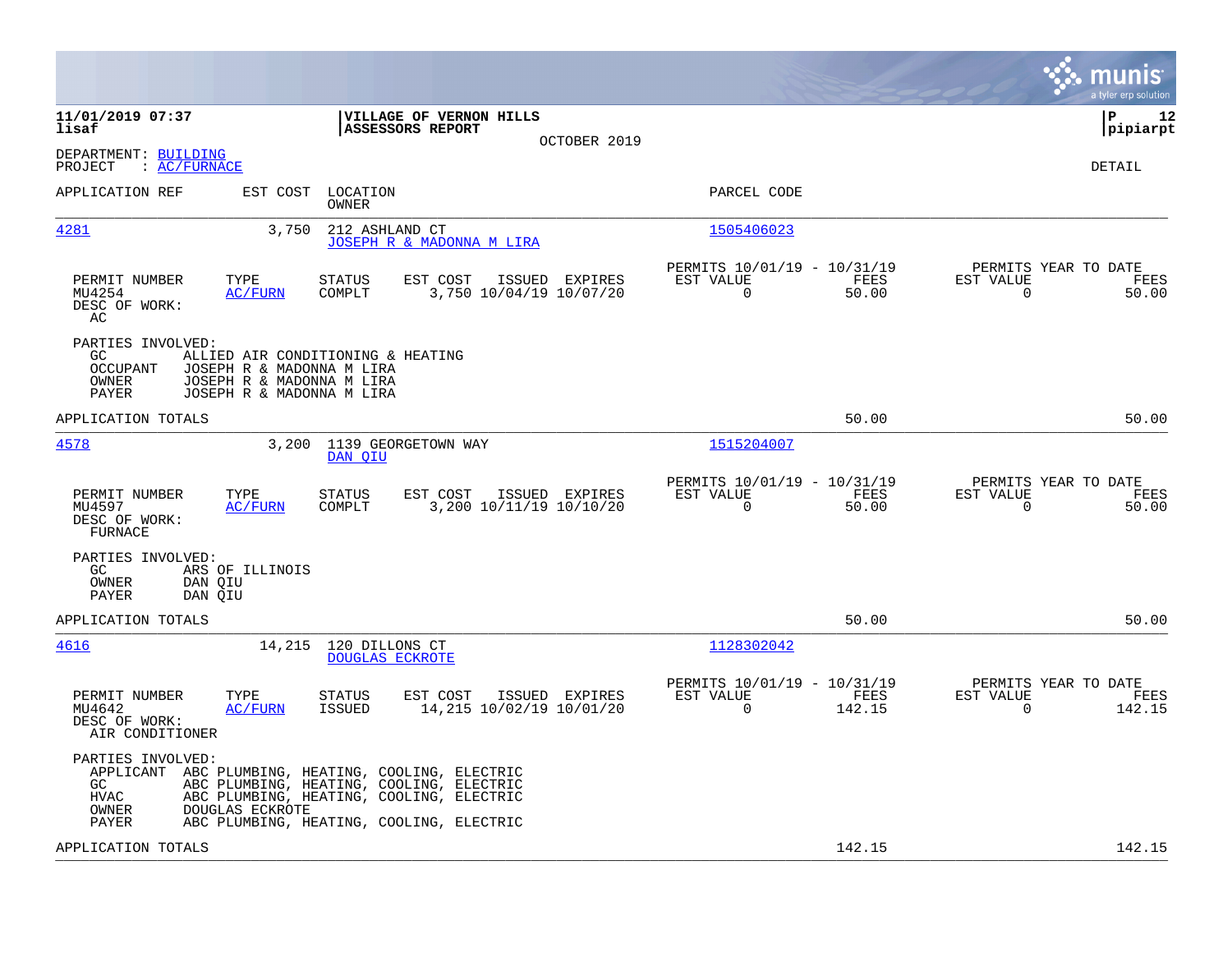|                                                                                                                                                                                                                                                                  |                                            |                                                      |                |                                               | munis<br>a tyler erp solution |
|------------------------------------------------------------------------------------------------------------------------------------------------------------------------------------------------------------------------------------------------------------------|--------------------------------------------|------------------------------------------------------|----------------|-----------------------------------------------|-------------------------------|
| 11/01/2019 07:37<br>VILLAGE OF VERNON HILLS<br>lisaf<br><b>ASSESSORS REPORT</b><br>6,833<br><u>4687</u><br>1212 STREAMWOOD LN<br>CHRISTINE GREGORY                                                                                                               |                                            | 1133304006                                           |                |                                               | ∣P<br>13<br> pipiarpt         |
| PERMIT NUMBER<br>TYPE<br><b>STATUS</b><br>EST COST                                                                                                                                                                                                               | ISSUED EXPIRES<br>OCTOBER 2019             | PERMITS 10/01/19 - 10/31/19<br>EST VALUE             | FEES           | PERMITS YEAR TO DATE<br>EST VALUE             | FEES                          |
| DEPARTMENT: BUILDING<br>: <u>AC/FURNACE</u><br>PROJECT                                                                                                                                                                                                           |                                            |                                                      |                |                                               | <b>DETAIL</b>                 |
| APPLICATION REF<br>EST COST LOCATION<br>OWNER                                                                                                                                                                                                                    |                                            | PARCEL CODE                                          |                |                                               |                               |
| MU4721<br>AC/FURN<br><b>ISSUED</b><br>DESC OF WORK:<br>AC/FURNACE                                                                                                                                                                                                | 6,833 10/16/19 10/15/20                    | $\mathbf 0$                                          | 68.33          | $\Omega$                                      | 68.33                         |
| PARTIES INVOLVED:<br>APPLICANT ABC PLUMBING, HEATING, COOLING, ELECTRIC<br>GC<br>ABC PLUMBING, HEATING, COOLING, ELECTRIC<br>ABC PLUMBING, HEATING, COOLING, ELECTRIC<br>HVAC<br>OWNER<br>CHRISTINE GREGORY<br>PAYER<br>ABC PLUMBING, HEATING, COOLING, ELECTRIC |                                            |                                                      |                |                                               |                               |
| APPLICATION TOTALS                                                                                                                                                                                                                                               |                                            |                                                      | 68.33          |                                               | 68.33                         |
| 4710<br>6,500<br>273 COVENTRY CIR<br>PLACEHOLDER                                                                                                                                                                                                                 |                                            | 1133101091                                           |                |                                               |                               |
| PERMIT NUMBER<br>TYPE<br><b>STATUS</b><br>EST COST<br>MU4747<br>AC/FURN<br>ISSUED<br>DESC OF WORK:<br>FURNACE                                                                                                                                                    | ISSUED EXPIRES<br>6,500 10/18/19 10/17/20  | PERMITS 10/01/19 - 10/31/19<br>EST VALUE<br>$\Omega$ | FEES<br>65.00  | PERMITS YEAR TO DATE<br>EST VALUE<br>$\Omega$ | FEES<br>65.00                 |
| PARTIES INVOLVED:<br>APPLICANT ARS OF ILLINOIS<br>GC<br>ARS OF ILLINOIS<br>OWNER<br>PLACEHOLDER<br>PAYER<br>ARS OF ILLINOIS                                                                                                                                      |                                            |                                                      |                |                                               |                               |
| APPLICATION TOTALS                                                                                                                                                                                                                                               |                                            |                                                      | 65.00          |                                               | 65.00                         |
| 4734<br>14,700<br>730 LAKEVIEW PKY<br>CHICAGO TITLE LAND TRUST CO                                                                                                                                                                                                |                                            | 1504111016                                           |                |                                               |                               |
| TYPE<br>PERMIT NUMBER<br><b>STATUS</b><br>EST COST<br>MU4763<br><b>AC/FURN</b><br>ISSUED<br>DESC OF WORK:<br>ROOFTOP HVAC REPLACEMENTS                                                                                                                           | ISSUED EXPIRES<br>14,700 10/22/19 10/31/20 | PERMITS 10/01/19 - 10/31/19<br>EST VALUE<br>$\Omega$ | FEES<br>147.00 | PERMITS YEAR TO DATE<br>EST VALUE<br>$\Omega$ | FEES<br>147.00                |
| PARTIES INVOLVED:<br>APPLICANT ALLIED AIR CONDITIONING & HEATING<br>GC<br>ALLIED AIR CONDITIONING & HEATING<br>HVAC<br>ALLIED AIR CONDITIONING & HEATING<br>OWNER<br>CHICAGO TITLE LAND TRUST CO<br>ALLIED AIR CONDITIONING & HEATING<br>PAYER                   |                                            |                                                      |                |                                               |                               |
| APPLICATION TOTALS                                                                                                                                                                                                                                               |                                            |                                                      | 147.00         |                                               | 147.00                        |

**College**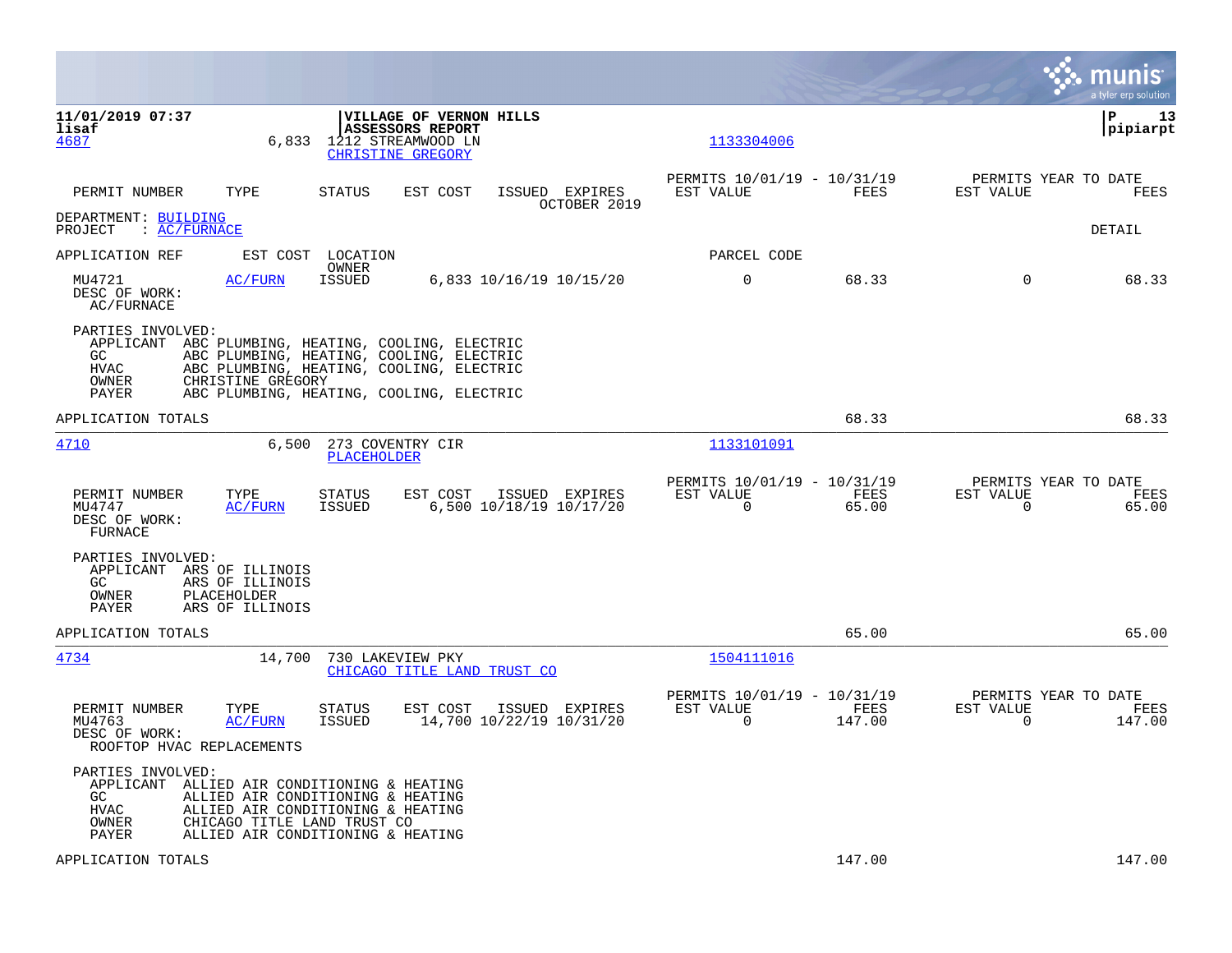|                                                                                                                                       |                                                                           |                                                                             | munis<br>a tyler erp solution                                  |
|---------------------------------------------------------------------------------------------------------------------------------------|---------------------------------------------------------------------------|-----------------------------------------------------------------------------|----------------------------------------------------------------|
| 11/01/2019 07:37<br>lisaf                                                                                                             | VILLAGE OF VERNON HILLS<br><b>ASSESSORS REPORT</b><br>OCTOBER 2019        |                                                                             | l P<br>14<br> pipiarpt                                         |
| DEPARTMENT: BUILDING<br>PROJECT<br>$\colon$ AC/FURNACE                                                                                |                                                                           |                                                                             | DETAIL                                                         |
| APPLICATION REF<br>EST COST                                                                                                           | LOCATION<br>OWNER                                                         | PARCEL CODE                                                                 |                                                                |
| 4765<br>8,500                                                                                                                         | 424 HAWTHORN CTR<br>CENTENNIAL                                            | 1133401086                                                                  |                                                                |
| PERMIT NUMBER<br>TYPE<br>MU4785<br>AC/FURN<br>DESC OF WORK:<br>HAWTHORN MALL HVAC UNIT                                                | STATUS<br>EST COST<br>ISSUED EXPIRES<br>8,500 10/25/19 10/29/20<br>COMPLT | PERMITS 10/01/19 - 10/31/19<br>FEES<br>EST VALUE<br>$\overline{0}$<br>85.00 | PERMITS YEAR TO DATE<br>EST VALUE<br>FEES<br>$\Omega$<br>85.00 |
| PARTIES INVOLVED:<br>GC.<br>LENNOX<br>HVAC<br>LENNOX<br><b>OCCUPANT</b><br>DAVE AND BUSTERS<br>CENTENNIAL<br>OWNER<br>PAYER<br>LENNOX |                                                                           |                                                                             |                                                                |
| APPLICATION TOTALS                                                                                                                    |                                                                           | 85.00                                                                       | 85.00                                                          |
| 4770<br>7,418                                                                                                                         | 238 LASALLE ST<br>CHARLENE A & RANDY E TILLIS                             | 1509302005                                                                  |                                                                |
| PERMIT NUMBER<br>TYPE<br>MU4791<br>AC/FURN<br>DESC OF WORK:<br>FURNACE                                                                | STATUS<br>EST COST<br>ISSUED EXPIRES<br>ISSUED<br>7,418 10/25/19 10/24/20 | PERMITS 10/01/19 - 10/31/19<br>EST VALUE<br>FEES<br>$\mathbf 0$<br>74.18    | PERMITS YEAR TO DATE<br>EST VALUE<br>FEES<br>$\Omega$<br>74.18 |
| PARTIES INVOLVED:<br>APPLICANT ALLIED AIR CONDITIONING & HEATING<br>GC.<br>OWNER<br>CHARLENE A & RANDY E TILLIS<br>PAYER              | ALLIED AIR CONDITIONING & HEATING<br>ALLIED AIR CONDITIONING & HEATING    |                                                                             |                                                                |
| APPLICATION TOTALS                                                                                                                    |                                                                           | 74.18                                                                       | 74.18                                                          |
| 7,140<br>4782                                                                                                                         | 972 VERNON CT<br><b>SUSAN KAPLAN</b>                                      | 1132413028                                                                  |                                                                |
| PERMIT NUMBER<br>TYPE<br>MU4808<br>AC/FURN<br>DESC OF WORK:<br>CONDENSOR REPLACEMENT                                                  | EST COST<br>ISSUED EXPIRES<br>STATUS<br>7,140 10/29/19 10/28/20<br>ISSUED | PERMITS 10/01/19 - 10/31/19<br>EST VALUE<br>FEES<br>$\Omega$<br>71.40       | PERMITS YEAR TO DATE<br>EST VALUE<br>FEES<br>$\Omega$<br>71.40 |
| PARTIES INVOLVED:<br>APPLICANT<br>ARS OF ILLINOIS<br>GC.<br>ARS OF ILLINOIS<br>OWNER<br>SUSAN KAPLAN<br>PAYER<br>ARS OF ILLINOIS      |                                                                           |                                                                             |                                                                |
| APPLICATION TOTALS                                                                                                                    |                                                                           | 71.40                                                                       | 71.40                                                          |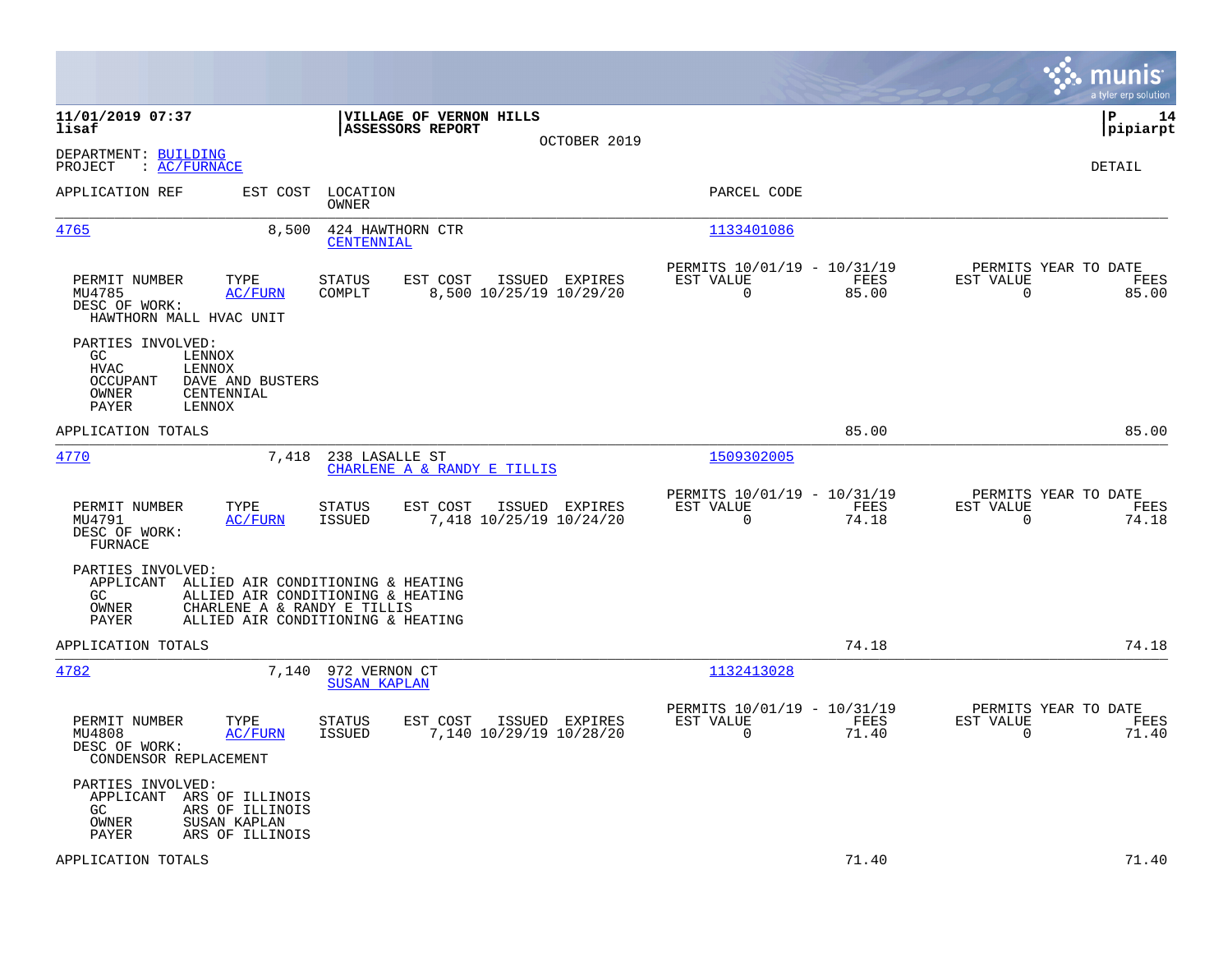|                                                 |          |                                                    |              |             |        | <b>munis</b><br>a tyler erp solution |
|-------------------------------------------------|----------|----------------------------------------------------|--------------|-------------|--------|--------------------------------------|
| 11/01/2019 07:37<br>lisaf                       |          | VILLAGE OF VERNON HILLS<br><b>ASSESSORS REPORT</b> | OCTOBER 2019 |             |        | 15<br>P<br> pipiarpt                 |
| DEPARTMENT: BUILDING<br>: AC/FURNACE<br>PROJECT |          |                                                    |              |             |        | DETAIL                               |
| APPLICATION REF                                 | EST COST | LOCATION                                           |              | PARCEL CODE |        |                                      |
| PROJECT TOTALS                                  |          | OWNER                                              |              | $\mathbf 0$ | 753.06 | 753.06                               |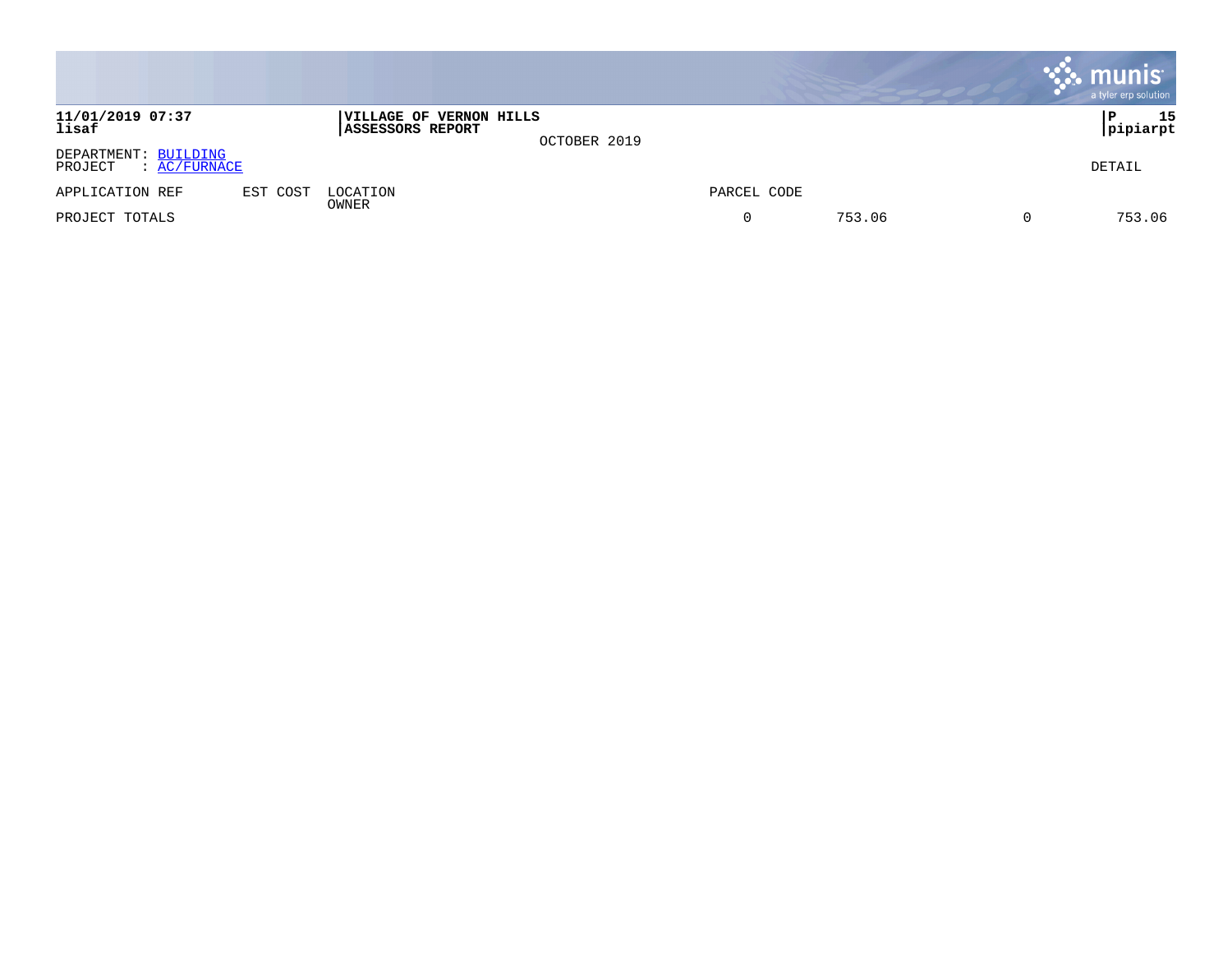|                                                                                                                                                       |                                                                            |                         |                                               |              |                                               |                  |           | <b>munis</b><br>a tyler erp solution   |
|-------------------------------------------------------------------------------------------------------------------------------------------------------|----------------------------------------------------------------------------|-------------------------|-----------------------------------------------|--------------|-----------------------------------------------|------------------|-----------|----------------------------------------|
| 11/01/2019 07:37<br>lisaf                                                                                                                             |                                                                            | <b>ASSESSORS REPORT</b> | VILLAGE OF VERNON HILLS                       | OCTOBER 2019 |                                               |                  |           | ∣₽<br>16<br> pipiarpt                  |
| DEPARTMENT: BUILDING<br>PROJECT<br>: ANSUL SYSTEM                                                                                                     |                                                                            |                         |                                               |              |                                               |                  |           | DETAIL                                 |
| APPLICATION REF                                                                                                                                       | EST COST                                                                   | LOCATION<br>OWNER       |                                               |              | PARCEL CODE                                   |                  |           |                                        |
| 4562                                                                                                                                                  | 3,800                                                                      | REGENCY CENTERS         | 925 NORTH MILWAUKEE AVENUE 500                |              | 1134302008                                    |                  |           |                                        |
| PERMIT NUMBER<br>TYPE<br>MU4696<br><b>ANSUL</b><br>DESC OF WORK:<br>INSTALLATION OF ANSUL KITCHEN HOOD FIRE SYSTEM                                    |                                                                            | STATUS<br><b>ISSUED</b> | EST COST<br>ISSUED<br>3,800 10/14/19 10/13/20 | EXPIRES      | PERMITS 10/01/19 - 10/31/19<br>EST VALUE<br>0 | FEES<br>325.00   | EST VALUE | PERMITS YEAR TO DATE<br>FEES<br>325.00 |
| PARTIES INVOLVED:<br>APPLICANT<br>FIRE SPRIN FOX VALLEY FIRE SYSTEM<br>GC.<br><b>OCCUPANT</b><br>BUTTERMILK CAFE<br>OWNER<br>REGENCY CENTERS<br>PAYER | FOX VALLEY FIRE SYSTEM<br>FOX VALLEY FIRE SYSTEM<br>FOX VALLEY FIRE SYSTEM |                         |                                               |              |                                               |                  |           |                                        |
| APPLICATION TOTALS<br>PROJECT TOTALS                                                                                                                  |                                                                            |                         |                                               |              | $\mathbf 0$                                   | 325.00<br>325.00 | $\Omega$  | 325.00<br>325.00                       |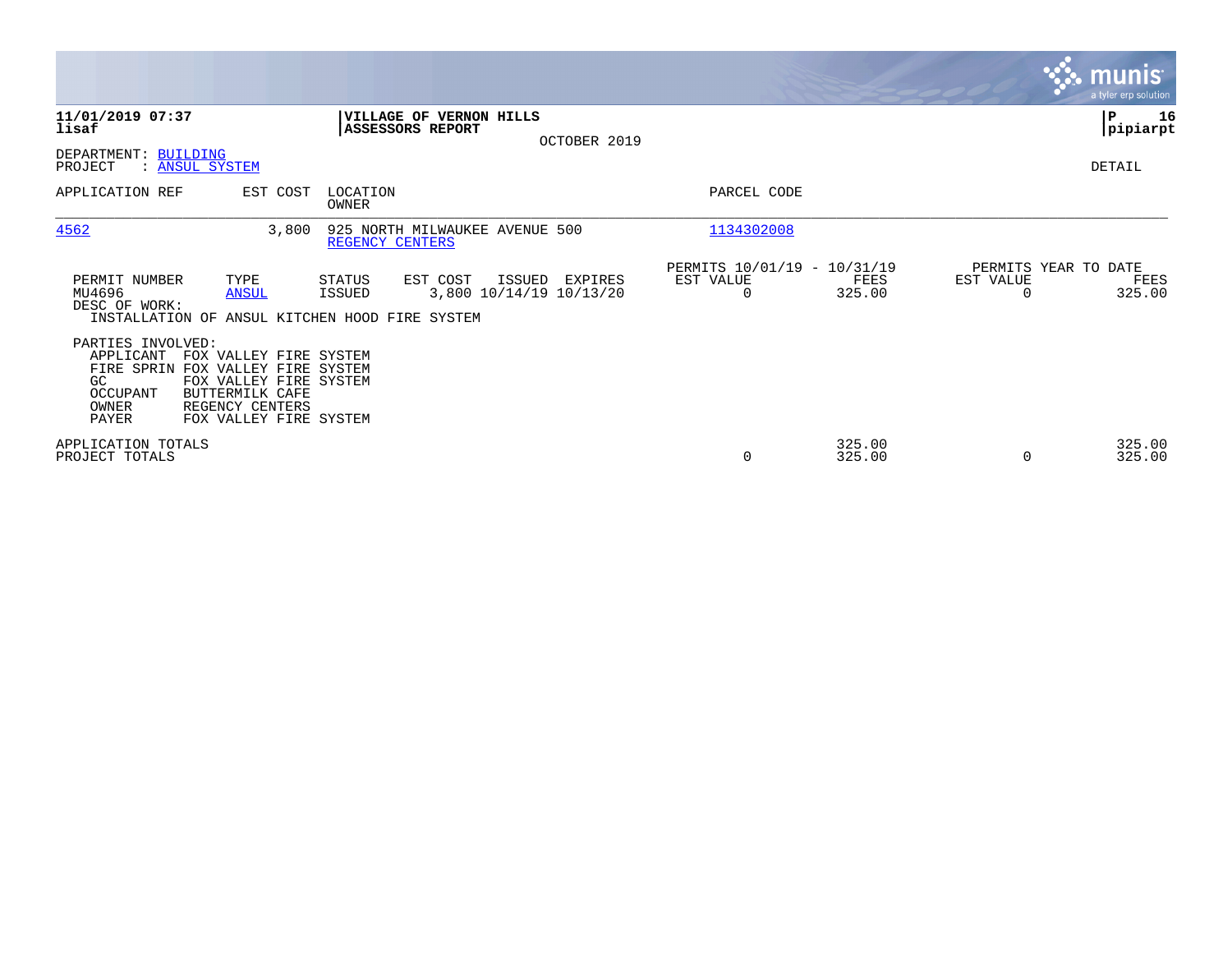|                                                                                                                                                                                                                                                                                  |                                                     |                                                         |                    | munis<br>a tyler erp solution                                |
|----------------------------------------------------------------------------------------------------------------------------------------------------------------------------------------------------------------------------------------------------------------------------------|-----------------------------------------------------|---------------------------------------------------------|--------------------|--------------------------------------------------------------|
| 11/01/2019 07:37<br>lisaf<br>ASSESSORS REPORT                                                                                                                                                                                                                                    | VILLAGE OF VERNON HILLS<br>OCTOBER 2019             |                                                         |                    | P<br>17<br> pipiarpt                                         |
| DEPARTMENT: BUILDING<br>PROJECT<br>: NEW BUSINESS NO REMODEL                                                                                                                                                                                                                     |                                                     |                                                         |                    | <b>DETAIL</b>                                                |
| APPLICATION REF<br>EST COST LOCATION<br>OWNER                                                                                                                                                                                                                                    |                                                     | PARCEL CODE                                             |                    |                                                              |
| 3772<br>$\Omega$<br>229 HAWTHORN CTR<br>CENTENNIAL                                                                                                                                                                                                                               |                                                     | 1133401086                                              |                    |                                                              |
| PERMIT NUMBER<br>TYPE<br><b>STATUS</b><br>COMPLT<br>MU4635<br>CO NO FEE<br>DESC OF WORK:<br>CO: BALLROOM DANCE STUDIO                                                                                                                                                            | EST COST<br>ISSUED EXPIRES<br>$0$ 10/01/19 09/30/20 | PERMITS 10/01/19 - 10/31/19<br>EST VALUE<br>$\Omega$    | FEES<br>.00        | PERMITS YEAR TO DATE<br>EST VALUE<br>FEES<br>$\Omega$<br>.00 |
| PARTIES INVOLVED:<br>GC.<br>BALLROOM DANCE STUDIO<br><b>OCCUPANT</b><br>BALLROOM DANCE STUDIO<br>OWNER<br>CENTENNIAL<br><b>PAYER</b><br>BALLROOM DANCE STUDIO                                                                                                                    |                                                     |                                                         |                    |                                                              |
| APPLICATION TOTALS                                                                                                                                                                                                                                                               |                                                     |                                                         | .00                | .00                                                          |
| 4469<br>$\Omega$<br>215 HAWTHORN CTR<br>CENTENNIAL                                                                                                                                                                                                                               |                                                     | 1133401086                                              |                    |                                                              |
| PERMIT NUMBER<br>TYPE<br>STATUS<br>COMPLT<br>MU4829<br>CO NO FEE<br>DESC OF WORK:<br>CO - HICKORY FARMS<br>NEXT TO VICTORIA SECRET & A SHOE STORE 2ND FL<br>PARTIES INVOLVED:<br>GC.<br>HICKORY FARMS # 10817<br><b>OCCUPANT</b><br>HICKORY FARMS # 10817<br>OWNER<br>CENTENNIAL | EST COST<br>ISSUED EXPIRES<br>$0$ 10/31/19 10/31/20 | PERMITS 10/01/19 - 10/31/19<br>EST VALUE<br>$\mathbf 0$ | FEES<br>.00        | PERMITS YEAR TO DATE<br>EST VALUE<br>FEES<br>0<br>.00        |
| <b>PAYER</b><br>HICKORY FARMS # 10817                                                                                                                                                                                                                                            |                                                     |                                                         |                    |                                                              |
| APPLICATION TOTALS                                                                                                                                                                                                                                                               |                                                     |                                                         | .00                | .00                                                          |
| 4530<br>$\Omega$<br>211 BUTTERFIELD RD<br>FRANK & CHRISTINE GIEGER                                                                                                                                                                                                               |                                                     | 1505308139                                              |                    |                                                              |
| TYPE<br>PERMIT NUMBER<br>STATUS<br>MU4634<br>CO NO FEE<br>COMPLT<br>DESC OF WORK:<br>CO - LIT NATION NUTRITION                                                                                                                                                                   | EST COST<br>ISSUED EXPIRES<br>$0$ 10/01/19 09/30/20 | PERMITS 10/01/19 - 10/31/19<br>EST VALUE<br>0           | <b>FEES</b><br>.00 | PERMITS YEAR TO DATE<br>EST VALUE<br>FEES<br>.00<br>0        |
| PARTIES INVOLVED:<br>GC.<br>L.I.T. NATION NUTRITION<br><b>OCCUPANT</b><br>L.I.T. NATION NUTRITION<br>FRANK & CHRISTINE GIEGER<br>OWNER<br>PAYER<br>L.I.T. NATION NUTRITION                                                                                                       |                                                     |                                                         |                    |                                                              |
| APPLICATION TOTALS                                                                                                                                                                                                                                                               |                                                     |                                                         | .00                | .00                                                          |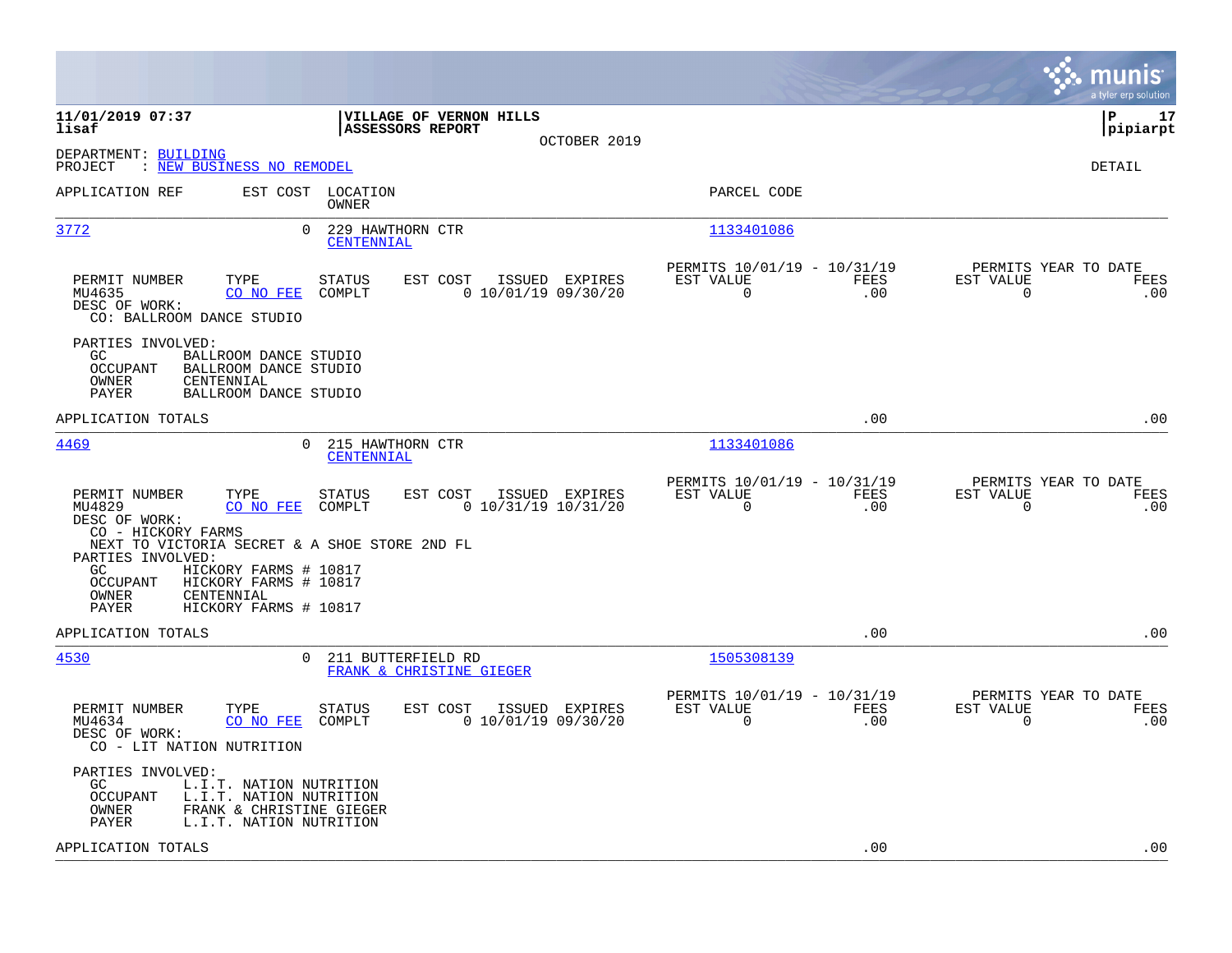|                                                                                                                                                            |                                                                                                                                    |                                                                        | munis<br>a tyler erp solution                                   |
|------------------------------------------------------------------------------------------------------------------------------------------------------------|------------------------------------------------------------------------------------------------------------------------------------|------------------------------------------------------------------------|-----------------------------------------------------------------|
| 11/01/2019 07:37<br>lisaf<br>4546                                                                                                                          | VILLAGE OF VERNON HILLS<br><b>ASSESSORS REPORT</b><br>713 HAWTHORN CTR<br>$\Omega$<br>CENTENNIAL                                   | 1133401086                                                             | l P<br>18<br> pipiarpt                                          |
| PERMIT NUMBER<br>TYPE                                                                                                                                      | STATUS<br>EST COST<br>ISSUED EXPIRES<br>OCTOBER 2019                                                                               | PERMITS 10/01/19 - 10/31/19<br>EST VALUE<br>FEES                       | PERMITS YEAR TO DATE<br>EST VALUE<br>FEES                       |
| DEPARTMENT: BUILDING<br>: NEW BUSINESS NO REMODEL<br>PROJECT                                                                                               |                                                                                                                                    |                                                                        | DETAIL                                                          |
| APPLICATION REF                                                                                                                                            | EST COST LOCATION<br>OWNER                                                                                                         | PARCEL CODE                                                            |                                                                 |
| MU4690<br>CO NO FEE<br>DESC OF WORK:<br>CERT OF OCC - TCC WIRELESS                                                                                         | $0$ 10/14/19 10/13/20<br>COMPLT                                                                                                    | 0<br>.00                                                               | $\Omega$<br>.00                                                 |
| PARTIES INVOLVED:<br>APPLICANT TCC WIRELESS LLC<br>GC<br>TCC WIRELESS LLC<br><b>OCCUPANT</b><br>TCC WIRELESS (LOCAL)<br>OWNER<br>CENTENNIAL                |                                                                                                                                    |                                                                        |                                                                 |
| APPLICATION TOTALS                                                                                                                                         |                                                                                                                                    | .00                                                                    | .00                                                             |
| 4601                                                                                                                                                       | 830 WEST END CT 900<br>$\Omega$<br>830 WEST END COURT LLC                                                                          | 1132305034                                                             |                                                                 |
| PERMIT NUMBER<br>TYPE<br>MU4756<br>CO NO FEE<br>DESC OF WORK:<br>CO - MACK ASSOCIATES                                                                      | <b>STATUS</b><br>EST COST<br>ISSUED EXPIRES<br>COMPLT<br>$0$ 10/21/19 10/20/20                                                     | PERMITS 10/01/19 - 10/31/19<br>FEES<br>EST VALUE<br>$\Omega$<br>.00    | PERMITS YEAR TO DATE<br>EST VALUE<br>FEES<br>$\Omega$<br>.00    |
| PARTIES INVOLVED:<br>GC<br>OCCUPANT<br>OWNER                                                                                                               | MACK L ASSOCIATES INC<br>MACK L ASSOCIATES INC<br>830 WEST END COURT LLC                                                           |                                                                        |                                                                 |
| APPLICATION TOTALS                                                                                                                                         |                                                                                                                                    | .00                                                                    | .00                                                             |
| 4637                                                                                                                                                       | $\Omega$<br>700 CORPORATE WOODS PARKWAY<br>VAN VLISSINGEN & CO                                                                     | 1509401055                                                             |                                                                 |
| PERMIT NUMBER<br>TYPE<br>MU4668<br>DESC OF WORK:                                                                                                           | EST COST<br>ISSUED EXPIRES<br>STATUS<br>NO REMODEL ISSUED<br>$0$ 10/08/19 10/15/20<br>CERT OF OCC - NEW OWNER ADVERSITY VOLLEYBALL | PERMITS 10/01/19 - 10/31/19<br>EST VALUE<br>FEES<br>$\Omega$<br>150.00 | PERMITS YEAR TO DATE<br>EST VALUE<br>FEES<br>$\Omega$<br>150.00 |
| PARTIES INVOLVED:<br>APPLICANT ADVERSITY VBC<br>GC<br>ADVERSITY VBC<br>OCCUPANT<br>ADVERSITY VBC<br>OWNER<br>VAN VLISSINGEN & CO<br>ADVERSITY VBC<br>PAYER |                                                                                                                                    |                                                                        |                                                                 |
| APPLICATION TOTALS                                                                                                                                         |                                                                                                                                    | 150.00                                                                 | 150.00                                                          |
| 4693                                                                                                                                                       | $\Omega$<br>860S MILWAUKEE AVE                                                                                                     | 1515200079                                                             |                                                                 |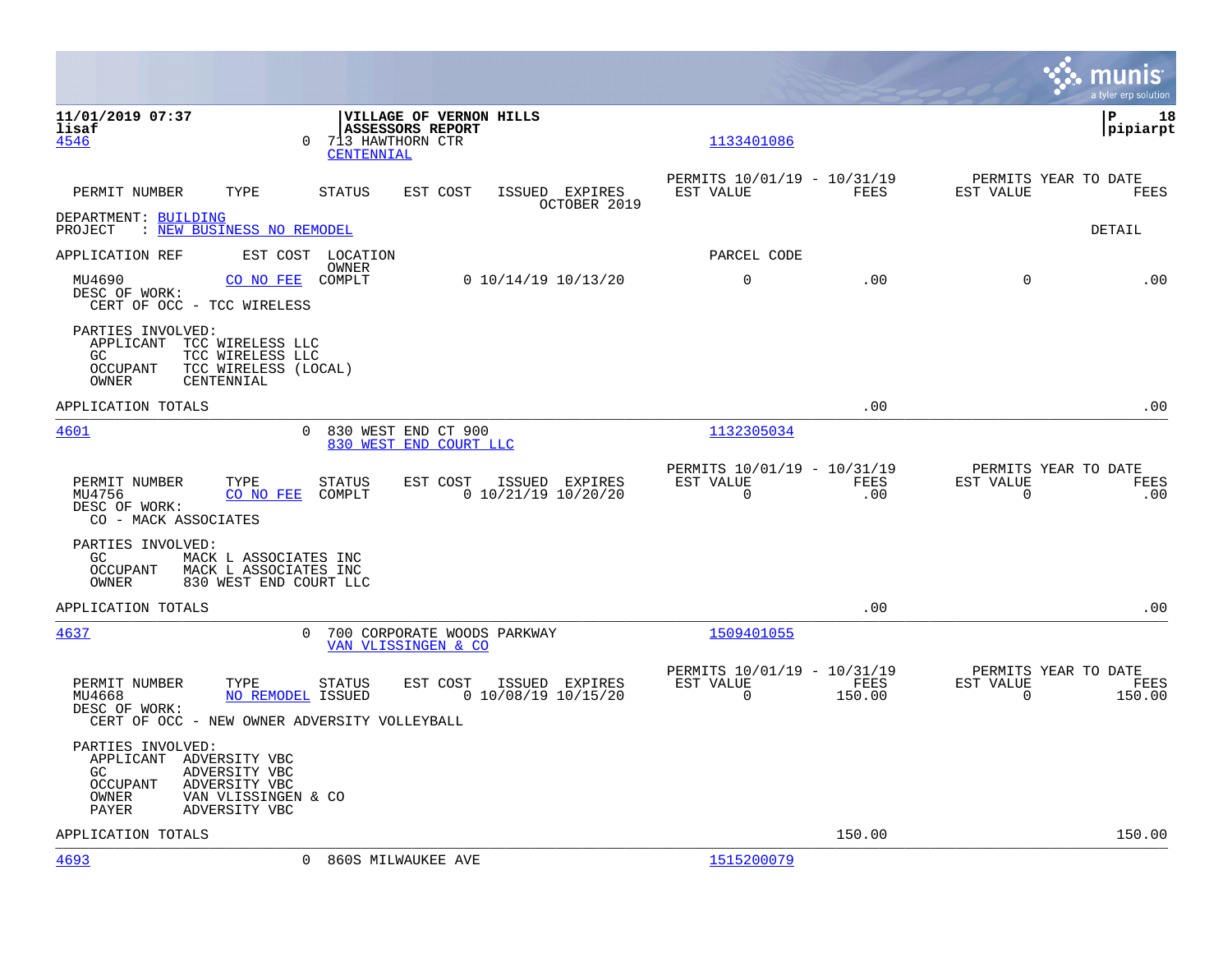|                                                                                                                                                                                   |                                                                                                                                                      |                                                                  |                       |                                                           | munis<br>a tyler erp solution |
|-----------------------------------------------------------------------------------------------------------------------------------------------------------------------------------|------------------------------------------------------------------------------------------------------------------------------------------------------|------------------------------------------------------------------|-----------------------|-----------------------------------------------------------|-------------------------------|
| 11/01/2019 07:37<br>lisaf                                                                                                                                                         | VILLAGE OF VERNON HILLS<br>ASSESSORS REPORT<br>AMERICAN NAT'L BANK & TRUST CO/CHICAGO                                                                |                                                                  |                       |                                                           | l P<br>19<br>pipiarpt         |
| TYPE<br>PERMIT NUMBER                                                                                                                                                             | <b>STATUS</b><br>EST COST<br>ISSUED EXPIRES<br>OCTOBER 2019                                                                                          | PERMITS 10/01/19 - 10/31/19<br>EST VALUE                         | FEES                  | PERMITS YEAR TO DATE<br>EST VALUE                         | FEES                          |
| DEPARTMENT: BUILDING<br>: NEW BUSINESS NO REMODEL<br>PROJECT                                                                                                                      |                                                                                                                                                      |                                                                  |                       |                                                           | DETAIL                        |
| APPLICATION REF                                                                                                                                                                   | EST COST LOCATION<br>OWNER                                                                                                                           | PARCEL CODE                                                      |                       |                                                           |                               |
| NO REMODEL ISSUED<br>MU4729<br>DESC OF WORK:                                                                                                                                      | $0$ 10/16/19 10/28/20<br>CERT OF OCC - WATERWAY GAS & WASH ( FORMALLY PEACOCK)                                                                       | 0                                                                | 150.00                | $\mathbf 0$                                               | 150.00                        |
| PARTIES INVOLVED:<br>APPLICANT<br>WATERWAY GAS & WASH<br>GC<br>WATERWAY GAS & WASH<br><b>OCCUPANT</b><br>WATERWAY GAS & WASH<br>OWNER<br>PAYER<br>WATERWAY GAS & WASH             | AMERICAN NAT'L BANK & TRUST CO/CHICAGO                                                                                                               |                                                                  |                       |                                                           |                               |
| APPLICATION TOTALS                                                                                                                                                                |                                                                                                                                                      |                                                                  | 150.00                |                                                           | 150.00                        |
| 4709<br>$\Omega$                                                                                                                                                                  | 2055 HAWTHORN CENTER<br>CENTENNIAL                                                                                                                   | 1133401086                                                       |                       |                                                           |                               |
| PERMIT NUMBER<br>TYPE<br>NO REMODEL COMPLT<br>MU4744<br>MU4795<br>CO NO FEE<br>DESC OF WORK:<br>CO - ALLY & NELA EXPRESS KIOSK                                                    | <b>STATUS</b><br>EST COST<br>ISSUED EXPIRES<br>$0$ 10/17/19 10/25/20<br>$0$ 10/25/19 10/24/20<br>COMPLT                                              | PERMITS 10/01/19 - 10/31/19<br>EST VALUE<br>$\Omega$<br>$\Omega$ | FEES<br>100.00<br>.00 | PERMITS YEAR TO DATE<br>EST VALUE<br>$\Omega$<br>$\Omega$ | FEES<br>100.00<br>.00         |
| PARTIES INVOLVED:<br>APPLICANT ALLY & NELA EXPRESS<br>GC.<br>ALLY & NELA EXPRESS<br><b>OCCUPANT</b><br>ALLY & NELA EXPRESS<br>OWNER<br>CENTENNIAL<br>PAYER<br>ALLY & NELA EXPRESS |                                                                                                                                                      |                                                                  |                       |                                                           |                               |
| APPLICATION TOTALS                                                                                                                                                                |                                                                                                                                                      |                                                                  | 100.00                |                                                           | 100.00                        |
| 4733                                                                                                                                                                              | 0 984 CORPORATE WOODS PKY<br>VV & CO                                                                                                                 | 1510302054                                                       |                       |                                                           |                               |
| PERMIT NUMBER<br>TYPE<br>NO REMODEL ISSUED<br>MU4762<br>DESC OF WORK:<br>CERT OF OCC - EXCEPTIONAL LEARNERS COLLABORATIVE                                                         | EST COST<br><b>STATUS</b><br>ISSUED EXPIRES<br>$0$ 10/22/19 10/21/20                                                                                 | PERMITS 10/01/19 - 10/31/19<br>EST VALUE<br>$\mathbf 0$          | FEES<br>150.00        | PERMITS YEAR TO DATE<br>EST VALUE<br>$\overline{0}$       | FEES<br>150.00                |
| PARTIES INVOLVED:<br>APPLICANT<br>GC<br>OCCUPANT<br>OWNER<br>VV & CO<br>PAYER                                                                                                     | EXCEPTIONAL LEARNERS COLLABORATIVE<br>EXCEPTIONAL LEARNERS COLLABORATIVE<br>EXCEPTIONAL LEARNERS COLLABORATIVE<br>EXCEPTIONAL LEARNERS COLLABORATIVE |                                                                  |                       |                                                           |                               |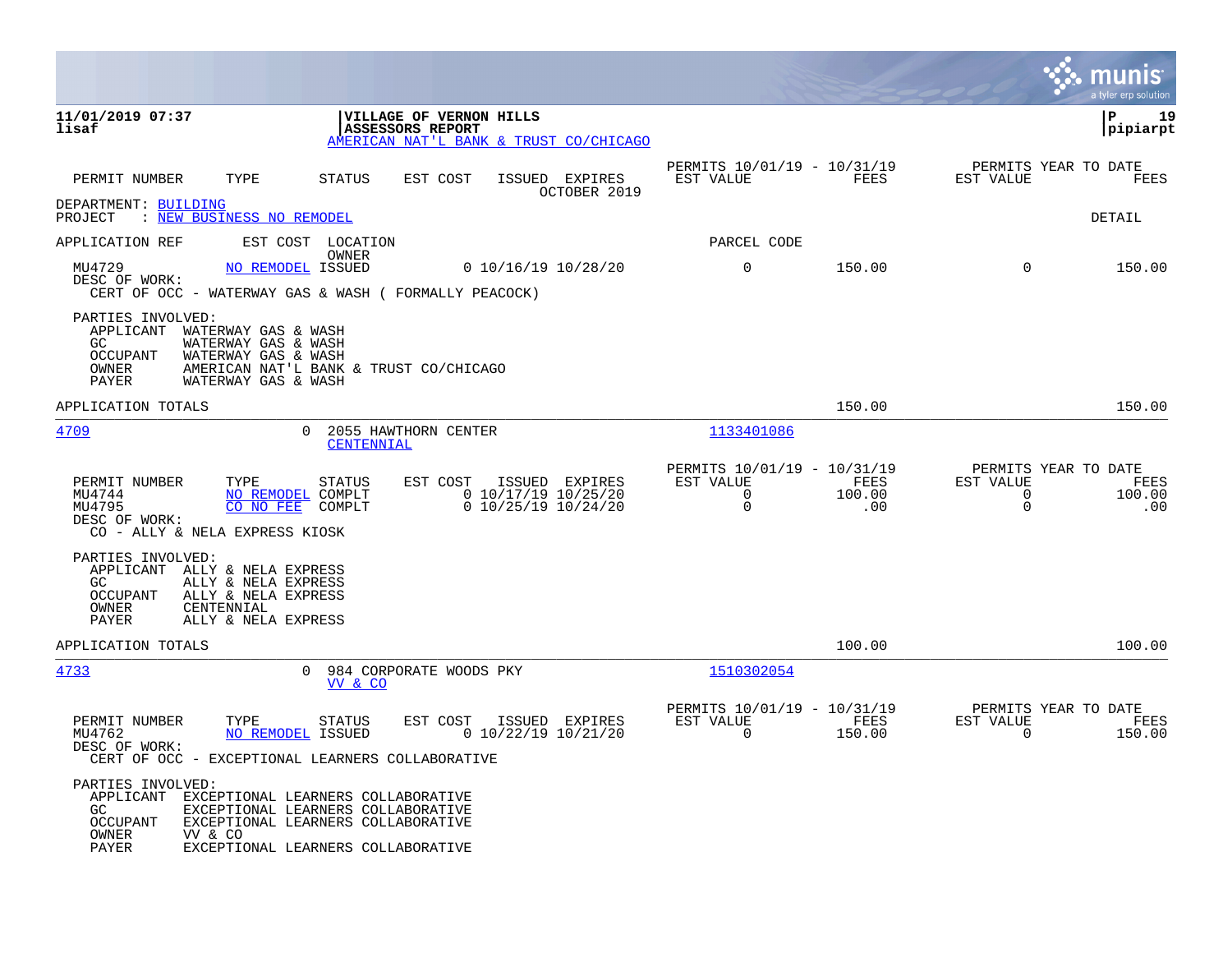|                                                                                                                                                                                           |                                                                                                                                  |                                                                                                                                         |                       | munis<br>a tyler erp solution                                                         |
|-------------------------------------------------------------------------------------------------------------------------------------------------------------------------------------------|----------------------------------------------------------------------------------------------------------------------------------|-----------------------------------------------------------------------------------------------------------------------------------------|-----------------------|---------------------------------------------------------------------------------------|
| 11/01/2019 07:37<br>lisaf<br>APPLICATION TOTALS                                                                                                                                           | VILLAGE OF VERNON HILLS<br>ASSESSORS REPORT                                                                                      |                                                                                                                                         | 150.00                | l P<br>20<br> pipiarpt<br>150.00                                                      |
| DEPARTMENT: BUILDING<br>PROJECT<br>: NEW BUSINESS NO REMODEL                                                                                                                              |                                                                                                                                  | OCTOBER 2019                                                                                                                            |                       | DETAIL                                                                                |
| APPLICATION REF                                                                                                                                                                           | EST COST LOCATION<br>OWNER                                                                                                       | PARCEL CODE                                                                                                                             |                       |                                                                                       |
| 4762                                                                                                                                                                                      | $\overline{0}$<br>10 WEST PHILLIP RD 122<br>METRO SOUARE ONE LLC                                                                 | 1505201007                                                                                                                              |                       |                                                                                       |
| TYPE<br>PERMIT NUMBER<br>MU4783<br>MU4799<br>CO NO FEE<br>DESC OF WORK:<br>CO - GREEN HAMMER INC                                                                                          | EST COST<br>STATUS<br>NO REMODEL COMPLT<br>COMPLT                                                                                | PERMITS 10/01/19 - 10/31/19<br>ISSUED EXPIRES<br>EST VALUE<br>$0$ 10/24/19 10/28/20<br>$\Omega$<br>$0$ 10/28/19 10/27/20<br>$\mathbf 0$ | FEES<br>150.00<br>.00 | PERMITS YEAR TO DATE<br>EST VALUE<br>FEES<br>$\Omega$<br>150.00<br>$\mathbf 0$<br>.00 |
| PARTIES INVOLVED:<br>APPLICANT<br>GREEN HAMMER INC<br>GREEN HAMMER INC<br>GC.<br><b>OCCUPANT</b><br>GREEN HAMMER INC<br><b>OWNER</b><br>METRO SQUARE ONE LLC<br>PAYER<br>GREEN HAMMER INC |                                                                                                                                  |                                                                                                                                         |                       |                                                                                       |
| APPLICATION TOTALS                                                                                                                                                                        |                                                                                                                                  |                                                                                                                                         | 150.00                | 150.00                                                                                |
| 4774                                                                                                                                                                                      | $\Omega$<br>522 HAWTHORN CTR<br>CENTENNIAL                                                                                       | 1133401086                                                                                                                              |                       |                                                                                       |
| PERMIT NUMBER<br>TYPE<br>MU4804<br>DESC OF WORK:<br>NEW BUSINESS NO CONSTRUCTION                                                                                                          | <b>STATUS</b><br>EST COST<br>NO REMODEL ISSUED                                                                                   | PERMITS 10/01/19 - 10/31/19<br>EST VALUE<br>ISSUED EXPIRES<br>$0$ 10/28/19 10/27/20<br>$\mathbf 0$                                      | FEES<br>150.00        | PERMITS YEAR TO DATE<br>EST VALUE<br>FEES<br>$\mathbf 0$<br>150.00                    |
| PARTIES INVOLVED:<br>APPLICANT<br>GC<br>OCCUPANT<br><b>OWNER</b><br>CENTENNIAL<br>PAYER                                                                                                   | GALLERY OF ART & COLLECTIBLES<br>GALLERY OF ART & COLLECTIBLES<br>GALLERY OF ART & COLLECTIBLES<br>GALLERY OF ART & COLLECTIBLES |                                                                                                                                         |                       |                                                                                       |
| APPLICATION TOTALS                                                                                                                                                                        |                                                                                                                                  |                                                                                                                                         | 150.00                | 150.00                                                                                |
| 4775                                                                                                                                                                                      | 0 1030 HAWTHORN CTR<br>CENTENNIAL                                                                                                | 1133401086                                                                                                                              |                       |                                                                                       |
| TYPE<br>PERMIT NUMBER<br>MU4805<br>CO NO FEE<br>MU4827<br>DESC OF WORK:<br>CO - POLAR X                                                                                                   | EST COST<br>STATUS<br>NO REMODEL COMPLT<br>COMPLT                                                                                | PERMITS 10/01/19 - 10/31/19<br>EST VALUE<br>ISSUED EXPIRES<br>$0$ 10/28/19 10/31/20<br>$\mathbf 0$<br>$0$ 10/31/19 10/30/20<br>$\Omega$ | FEES<br>100.00<br>.00 | PERMITS YEAR TO DATE<br>EST VALUE<br>FEES<br>$\mathbf 0$<br>100.00<br>$\Omega$<br>.00 |
| PARTIES INVOLVED:<br>APPLICANT SULEYMAN SUVEV<br>GC.<br>POLAR X                                                                                                                           |                                                                                                                                  |                                                                                                                                         |                       |                                                                                       |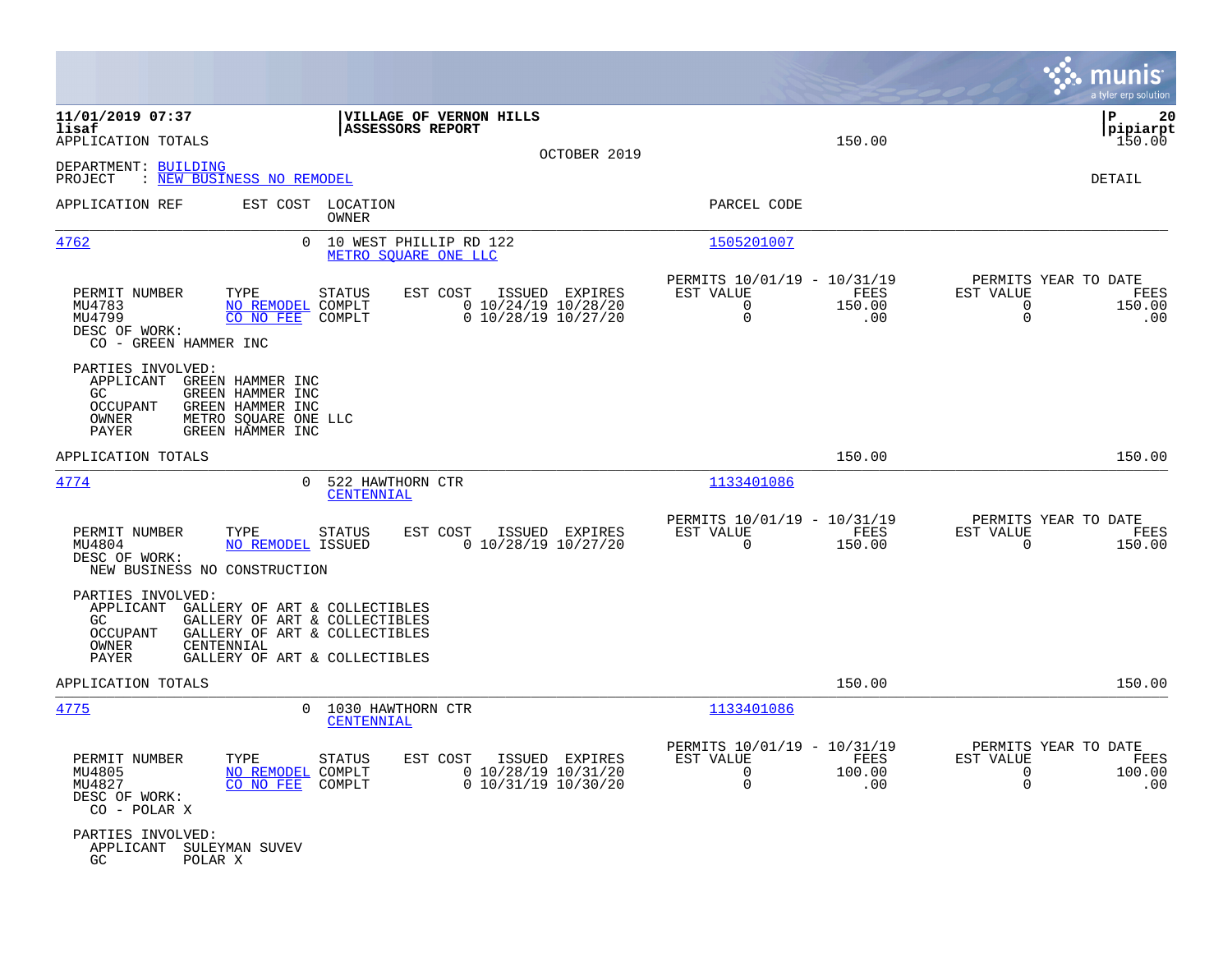|                                                                                                                                                                                  | munis<br>a tyler erp solution                                                                                                                |
|----------------------------------------------------------------------------------------------------------------------------------------------------------------------------------|----------------------------------------------------------------------------------------------------------------------------------------------|
| 11/01/2019 07:37<br>VILLAGE OF VERNON HILLS<br>lisaf<br><b>ASSESSORS REPORT</b><br>OCTOBER 2019                                                                                  | P<br>21<br> pipiarpt                                                                                                                         |
| DEPARTMENT: BUILDING<br>PROJECT<br>: NEW BUSINESS NO REMODEL                                                                                                                     | DETAIL                                                                                                                                       |
| APPLICATION REF<br>EST COST LOCATION<br>OWNER<br>POLAR X<br>OCCUPANT<br>OWNER<br>CENTENNIAL                                                                                      | PARCEL CODE                                                                                                                                  |
| PAYER<br>SIONILLI                                                                                                                                                                |                                                                                                                                              |
| APPLICATION TOTALS                                                                                                                                                               | 100.00<br>100.00                                                                                                                             |
| 4786<br>$\Omega$<br>218 HAWTHORN CTR<br>SULEYMAN SUVEV                                                                                                                           | 1133401086                                                                                                                                   |
| PERMIT NUMBER<br>TYPE<br>EST COST<br>ISSUED EXPIRES<br>STATUS<br>$0$ 10/30/19 10/31/20<br>MU4814<br>NO REMODEL ISSUED<br>DESC OF WORK:<br>CO - HOLY SHEETS                       | PERMITS 10/01/19 - 10/31/19<br>PERMITS YEAR TO DATE<br>EST VALUE<br>FEES<br>EST VALUE<br>FEES<br>$\Omega$<br>150.00<br>$\Omega$<br>150.00    |
| PARTIES INVOLVED:<br>APPLICANT<br>FRED MEEK<br>GC.<br>FRED MEEK<br><b>OCCUPANT</b><br>HOLY SHEETS<br>OWNER<br>SULEYMAN SUVEV<br>PAYER<br>FRED MEEK                               |                                                                                                                                              |
| APPLICATION TOTALS                                                                                                                                                               | 150.00<br>150.00                                                                                                                             |
| 527 HAWTHORN CTR<br>4790<br>$\Omega$<br><b>SULEYMAN SUVEV</b>                                                                                                                    | 1133401086                                                                                                                                   |
| PERMIT NUMBER<br>TYPE<br><b>STATUS</b><br>EST COST<br>ISSUED EXPIRES<br>0 10/30/19 10/29/20<br>MU4820<br>NO REMODEL ISSUED<br>DESC OF WORK:<br>CO SD HANDMADE SOAPS              | PERMITS 10/01/19 - 10/31/19<br>PERMITS YEAR TO DATE<br>EST VALUE<br>FEES<br>EST VALUE<br>FEES<br>$\mathbf 0$<br>$\Omega$<br>150.00<br>150.00 |
| PARTIES INVOLVED:<br>APPLICANT<br>SD HANDMADE SOAPS<br>APPLICANT<br>SD HANDMADE SOAPS<br>GC<br>SD HANDMADE SOAPS<br>SULEYMAN SUVEV<br>OWNER<br><b>PAYER</b><br>SD HANDMADE SOAPS |                                                                                                                                              |
| APPLICATION TOTALS<br>PROJECT TOTALS                                                                                                                                             | 150.00<br>150.00<br>0<br>1,250.00<br>1,250.00<br>$\Omega$                                                                                    |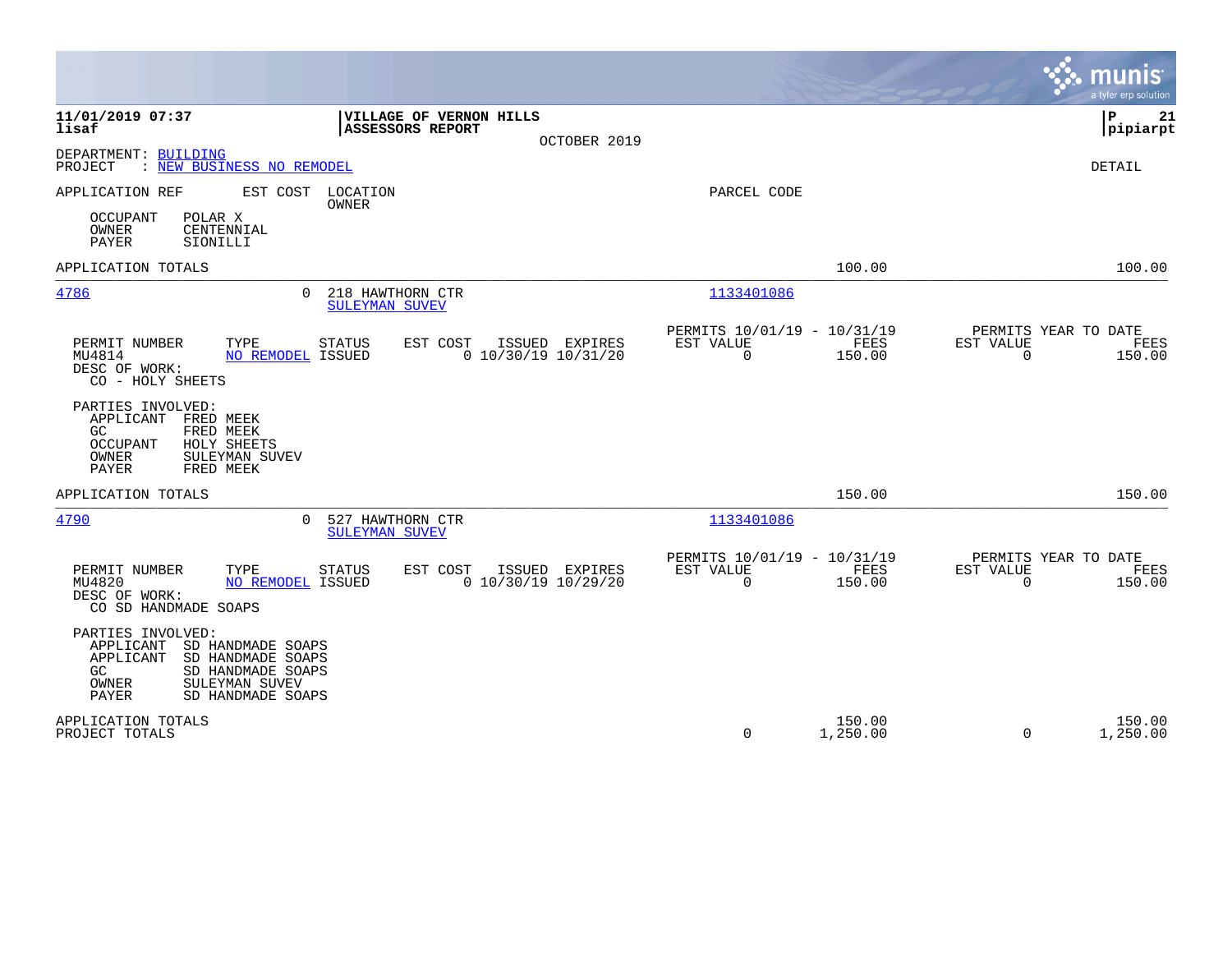|                                                                                                                                                                                                                                                |                                                            |                  |                                               | munis<br>a tyler erp solution |
|------------------------------------------------------------------------------------------------------------------------------------------------------------------------------------------------------------------------------------------------|------------------------------------------------------------|------------------|-----------------------------------------------|-------------------------------|
| 11/01/2019 07:37<br>VILLAGE OF VERNON HILLS<br>lisaf<br>ASSESSORS REPORT                                                                                                                                                                       |                                                            |                  |                                               | ΙP<br>22<br> pipiarpt         |
| OCTOBER 2019<br>DEPARTMENT: BUILDING<br>: COMMERCIAL ROOFTOP HVAC<br>PROJECT                                                                                                                                                                   |                                                            |                  |                                               | DETAIL                        |
| EST COST LOCATION<br>APPLICATION REF<br>OWNER                                                                                                                                                                                                  | PARCEL CODE                                                |                  |                                               |                               |
| 4635<br>250 HAWTHORN VILLAGE COMMONS<br>40,000<br>US TRUST-BOA-SAM RES                                                                                                                                                                         | 1133302053                                                 |                  |                                               |                               |
| PERMIT NUMBER<br>TYPE<br><b>STATUS</b><br>EST COST<br>ISSUED EXPIRES<br>40,000 10/08/19 10/07/20<br>MU4663<br>ISSUED<br>RFTP HVAC<br>DESC OF WORK:<br>ROOFTOP HVAC REPLACEMENT                                                                 | PERMITS 10/01/19 - 10/31/19<br>EST VALUE<br>$\overline{0}$ | FEES<br>400.00   | PERMITS YEAR TO DATE<br>EST VALUE<br>$\Omega$ | FEES<br>400.00                |
| PARTIES INVOLVED:<br>APPLICANT<br>BRINES REFRIGERATION<br>GC.<br>BRINES REFRIGERATION<br><b>HVAC</b><br>BRINES REFRIGERATION<br><b>OCCUPANT</b><br><b>DOLLAR TREE</b><br>OWNER<br>US TRUST-BOA-SAM RES<br><b>PAYER</b><br>BRINES REFRIGERATION |                                                            |                  |                                               |                               |
| APPLICATION TOTALS                                                                                                                                                                                                                             |                                                            | 400.00           |                                               | 400.00                        |
| 4638<br>53,280<br>353 CORPORATE WOODS PARKWAY<br>RICHARD WOLF MEDICAL INSTRUMENTS CORP.                                                                                                                                                        | 1509402039                                                 |                  |                                               |                               |
| EST COST<br>ISSUED EXPIRES<br>PERMIT NUMBER<br>TYPE<br><b>STATUS</b><br>53,280 10/08/19 10/07/20<br>MU4670<br>RFTP HVAC<br>ISSUED<br>DESC OF WORK:<br>COMMERCIAL HVAC REPLACEMENT                                                              | PERMITS 10/01/19 - 10/31/19<br>EST VALUE<br>$\Omega$       | FEES<br>532.80   | PERMITS YEAR TO DATE<br>EST VALUE<br>$\Omega$ | FEES<br>532.80                |
| PARTIES INVOLVED:<br>ARROW FLOW CO<br>APPLICANT<br>GC<br>ARROW FLOW CO<br>ARROW FLOW CO<br>HVAC<br>OCCUPANT<br>RICHARD WOLF MEDICAL INSTRUMENTS CORP.<br>OWNER<br>RICHARD WOLF MEDICAL INSTRUMENTS CORP.<br><b>PAYER</b><br>ARROW FLOW CO      |                                                            |                  |                                               |                               |
| APPLICATION TOTALS<br>PROJECT TOTALS                                                                                                                                                                                                           | $\Omega$                                                   | 532.80<br>932.80 | $\Omega$                                      | 532.80<br>932.80              |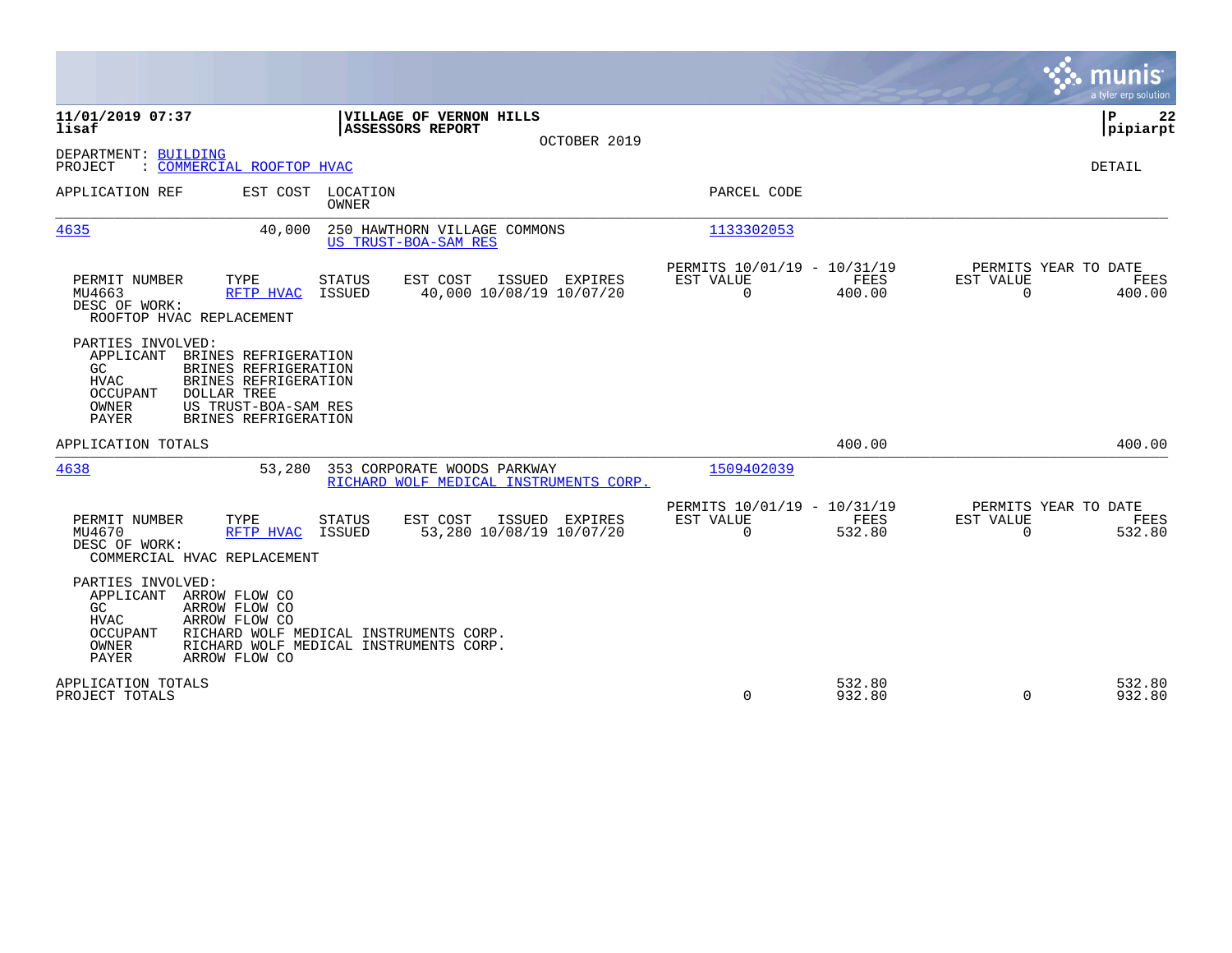|                                                                                                                                                                                 |                                                                                                       |                                            |                                                         |                |                                                  | munis<br>a tyler erp solution |
|---------------------------------------------------------------------------------------------------------------------------------------------------------------------------------|-------------------------------------------------------------------------------------------------------|--------------------------------------------|---------------------------------------------------------|----------------|--------------------------------------------------|-------------------------------|
| 11/01/2019 07:37<br>lisaf                                                                                                                                                       | VILLAGE OF VERNON HILLS<br><b>ASSESSORS REPORT</b>                                                    |                                            |                                                         |                |                                                  | lР<br>23<br> pipiarpt         |
| DEPARTMENT: BUILDING                                                                                                                                                            |                                                                                                       | OCTOBER 2019                               |                                                         |                |                                                  |                               |
| PROJECT<br>$\therefore$ DECK                                                                                                                                                    |                                                                                                       |                                            |                                                         |                |                                                  | DETAIL                        |
| APPLICATION REF                                                                                                                                                                 | EST COST<br>LOCATION<br>OWNER                                                                         |                                            | PARCEL CODE                                             |                |                                                  |                               |
| 4659                                                                                                                                                                            | 17,848<br>2334 SARAZEN DR<br>BRET A & ZACHO J MOBERG                                                  |                                            | 1129201035                                              |                |                                                  |                               |
| PERMIT NUMBER<br>TYPE<br>MU4760<br><b>DECK</b><br>DESC OF WORK:<br>DECK- REPLACE DECKING & 2 POSTS                                                                              | <b>STATUS</b><br>EST COST<br><b>ISSUED</b>                                                            | ISSUED EXPIRES<br>17,848 10/21/19 10/20/20 | PERMITS 10/01/19 - 10/31/19<br>EST VALUE<br>0           | FEES<br>178.48 | PERMITS YEAR TO DATE<br>EST VALUE<br>$\mathbf 0$ | FEES<br>178.48                |
| PARTIES INVOLVED:<br>APPLICANT<br>GC<br>OWNER<br>PAYER                                                                                                                          | TOP DECK BUILDERS, INC<br>TOP DECK BUILDERS, INC<br>BRET A & ZACHO J MOBERG<br>TOP DECK BUILDERS, INC |                                            |                                                         |                |                                                  |                               |
| APPLICATION TOTALS                                                                                                                                                              |                                                                                                       |                                            |                                                         | 178.48         |                                                  | 178.48                        |
| 4711                                                                                                                                                                            | 18,976<br>204 PONTIAC LN<br>DAVID DARDEN                                                              |                                            | 1506407008                                              |                |                                                  |                               |
| PERMIT NUMBER<br>TYPE<br>MU4822<br><b>DECK</b><br>DESC OF WORK:<br>DECK                                                                                                         | <b>STATUS</b><br>EST COST<br><b>ISSUED</b>                                                            | ISSUED EXPIRES<br>18,976 10/31/19 10/30/20 | PERMITS 10/01/19 - 10/31/19<br>EST VALUE<br>$\mathbf 0$ | FEES<br>189.76 | PERMITS YEAR TO DATE<br>EST VALUE<br>$\mathbf 0$ | FEES<br>189.76                |
| PARTIES INVOLVED:<br>APPLICANT<br><b>CUSTOM BUILT</b><br>CARPENTER<br><b>CUSTOM BUILT</b><br>GC<br><b>CUSTOM BUILT</b><br>OWNER<br>DAVID DARDEN<br><b>CUSTOM BUILT</b><br>PAYER |                                                                                                       |                                            |                                                         |                |                                                  |                               |
| APPLICATION TOTALS                                                                                                                                                              |                                                                                                       |                                            |                                                         | 189.76         |                                                  | 189.76                        |
| 4712                                                                                                                                                                            | 19,565<br>211 MELODY LN<br>DANIEL & JENNIFER FLEMING                                                  |                                            | 1504308002                                              |                |                                                  |                               |
| PERMIT NUMBER<br>TYPE<br>MU4821<br><b>DECK</b><br>DESC OF WORK:<br>DECK                                                                                                         | <b>STATUS</b><br>EST COST<br>ISSUED                                                                   | ISSUED EXPIRES<br>19,565 10/31/19 10/30/20 | PERMITS 10/01/19 - 10/31/19<br>EST VALUE<br>$\mathbf 0$ | FEES<br>195.65 | PERMITS YEAR TO DATE<br>EST VALUE<br>$\Omega$    | FEES<br>195.65                |
| PARTIES INVOLVED:<br>APPLICANT<br>CUSTOM BUILT<br>CARPENTER<br>CUSTOM BUILT<br>GC<br><b>CUSTOM BUILT</b><br>OWNER<br>PLUMBER<br><b>CUSTOM BUILT</b>                             | DANIEL & JENNIFER FLEMING                                                                             |                                            |                                                         |                |                                                  |                               |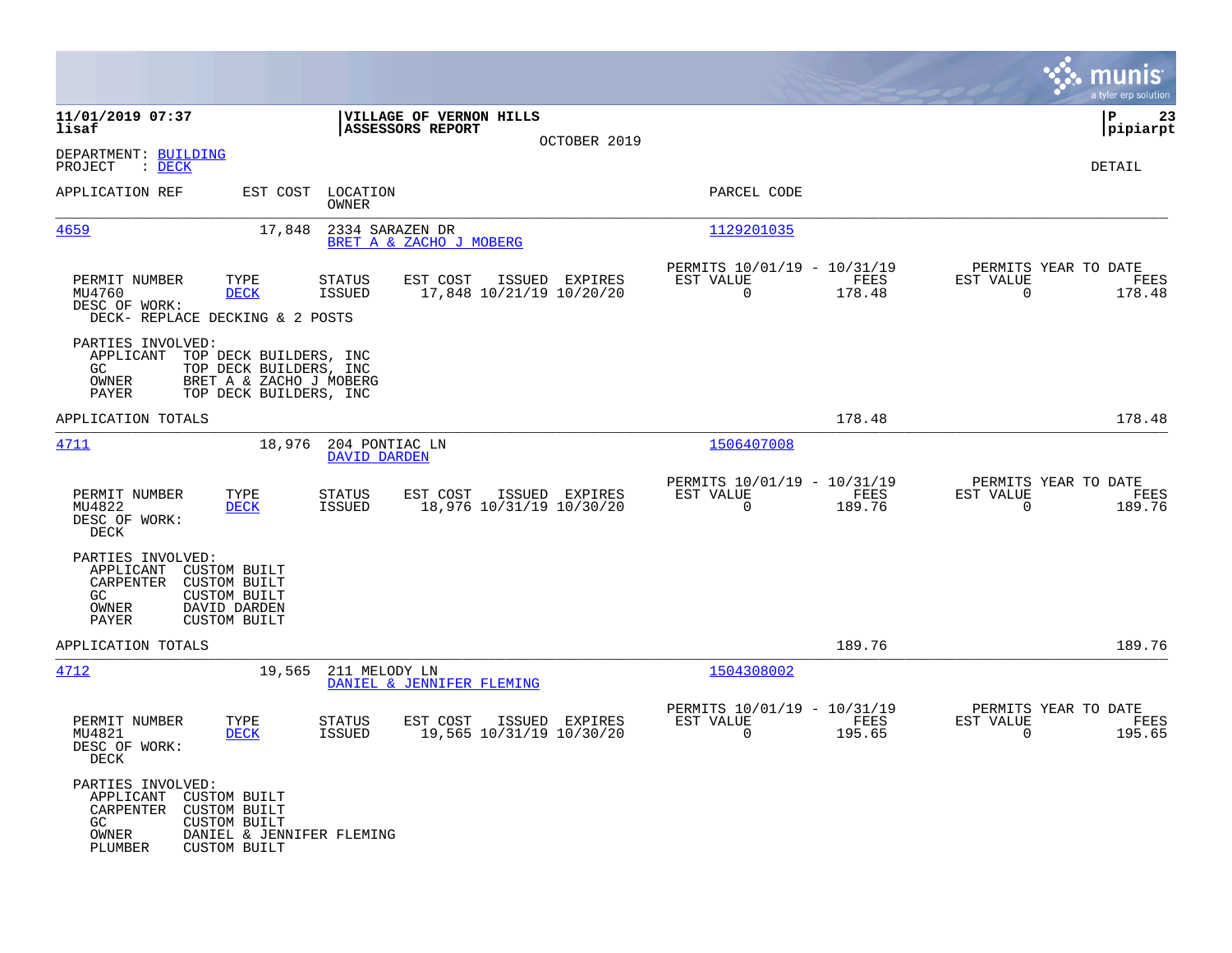|                                                      |          |                                                    |              |             |        |   | muni<br>a tyler erp solution          |
|------------------------------------------------------|----------|----------------------------------------------------|--------------|-------------|--------|---|---------------------------------------|
| 11/01/2019 07:37<br>lisaf<br>APPLICATION TOTALS      |          | VILLAGE OF VERNON HILLS<br><b>ASSESSORS REPORT</b> | OCTOBER 2019 |             | 195.65 |   | -24<br>P<br><b>pipiarpt</b><br>195.65 |
| DEPARTMENT: BUILDING<br>PROJECT<br>$\therefore$ DECK |          |                                                    |              |             |        |   | DETAIL                                |
| APPLICATION REF                                      | EST COST | LOCATION<br>OWNER                                  |              | PARCEL CODE |        |   |                                       |
| PROJECT TOTALS                                       |          |                                                    |              | $\Omega$    | 563.89 | 0 | 563.89                                |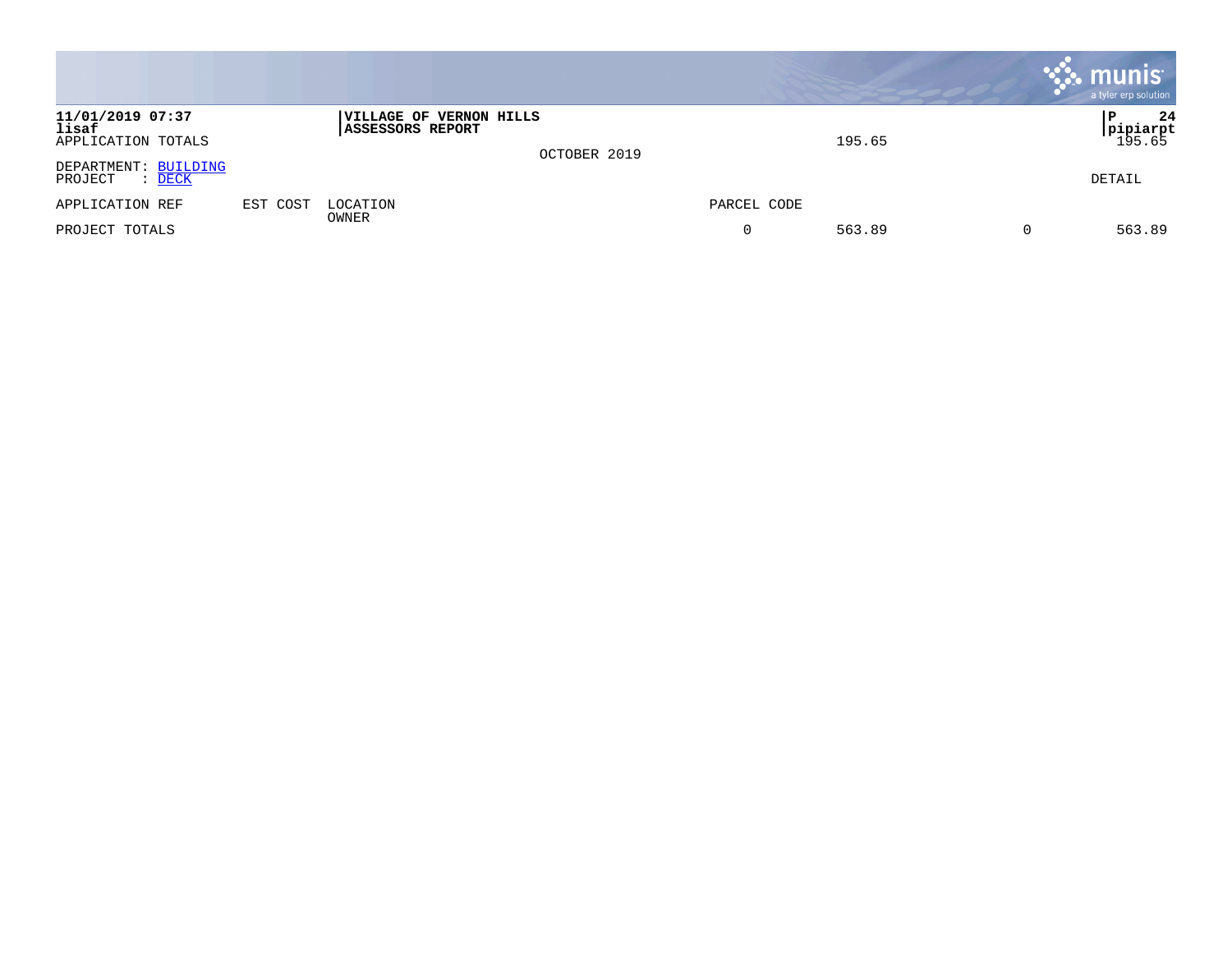|                                                                                                                                             |                                                                                         |                                                                           | munis<br>a tyler erp solution                                      |
|---------------------------------------------------------------------------------------------------------------------------------------------|-----------------------------------------------------------------------------------------|---------------------------------------------------------------------------|--------------------------------------------------------------------|
| 11/01/2019 07:37<br>lisaf                                                                                                                   | VILLAGE OF VERNON HILLS<br>ASSESSORS REPORT                                             |                                                                           | lР<br>25<br> pipiarpt                                              |
| DEPARTMENT: BUILDING<br>: DRIVEWAY<br>PROJECT                                                                                               | OCTOBER 2019                                                                            |                                                                           | DETAIL                                                             |
| APPLICATION REF<br>EST COST                                                                                                                 | LOCATION<br>OWNER                                                                       | PARCEL CODE                                                               |                                                                    |
| <u>4231</u><br>12,570                                                                                                                       | 179 SHEFFIELD LN<br><b>CAREY GETLIN</b>                                                 | 1508409011                                                                |                                                                    |
| TYPE<br>PERMIT NUMBER<br>MU4249<br><b>DRVWY</b><br>DESC OF WORK:<br>REPLACE DRIVEWAY, DECK WITH PATIO                                       | EST COST<br>ISSUED EXPIRES<br>STATUS<br>COMPLT<br>12,570 10/02/19 10/01/20              | PERMITS 10/01/19 - 10/31/19<br>EST VALUE<br>FEES<br>$\mathbf 0$<br>125.70 | PERMITS YEAR TO DATE<br>EST VALUE<br>FEES<br>$\mathbf 0$<br>125.70 |
| PARTIES INVOLVED:<br>APPLICANT<br>CAREY GETLIN<br>CONCRETE<br>FORTIS<br>GC<br>FORTIS<br>OWNER<br>CAREY GETLIN<br>PAYER<br>CAREY GETLIN      |                                                                                         |                                                                           |                                                                    |
| APPLICATION TOTALS                                                                                                                          |                                                                                         | 125.70                                                                    | 125.70                                                             |
| 4378<br>6,250                                                                                                                               | 274 RANNEY AVE<br>MATTHEW & DEBORAH DUBIN                                               | 1509308025                                                                |                                                                    |
| PERMIT NUMBER<br>TYPE<br>MU4553<br><b>DRVWY</b><br>DESC OF WORK:<br>REPLACE DRIVEWAY, PATIO ADD BASKET BALL PAD                             | EST COST<br>ISSUED EXPIRES<br>STATUS<br>COMPLT<br>6,250 10/01/19 09/30/20               | PERMITS 10/01/19 - 10/31/19<br>EST VALUE<br>FEES<br>$\mathbf 0$<br>62.50  | PERMITS YEAR TO DATE<br>EST VALUE<br>FEES<br>$\mathbf 0$<br>62.50  |
| PARTIES INVOLVED:<br>APPLICANT MATTHEW & DEBORAH DUBIN<br>GC<br>OWNER<br>MATTHEW & DEBORAH DUBIN<br>MATTHEW & DEBORAH DUBIN<br>PAYER        | XCLUSIVE CONCRETE & BRICK PAVING                                                        |                                                                           |                                                                    |
| APPLICATION TOTALS                                                                                                                          |                                                                                         | 62.50                                                                     | 62.50                                                              |
| 4567<br>1,200                                                                                                                               | 305 HADDON CIR<br><b>VARUN SETHI</b>                                                    | 1508406005                                                                |                                                                    |
| PERMIT NUMBER<br>TYPE<br>MU4655<br><b>DRVWY</b><br>DESC OF WORK:<br>DRIVEWAY                                                                | <b>STATUS</b><br>EST COST<br>ISSUED EXPIRES<br><b>ISSUED</b><br>1,200 10/04/19 10/28/20 | PERMITS 10/01/19 - 10/31/19<br>EST VALUE<br>FEES<br>$\Omega$<br>30.00     | PERMITS YEAR TO DATE<br>EST VALUE<br>FEES<br>30.00<br>$\mathsf{O}$ |
| PARTIES INVOLVED:<br>APPLICANT<br>WHARTON CONTRACTING<br>GC.<br>WHARTON CONTRACTING<br>OWNER<br>VARUN SETHI<br>PAYER<br>WHARTON CONTRACTING |                                                                                         |                                                                           |                                                                    |
| APPLICATION TOTALS                                                                                                                          |                                                                                         | 30.00                                                                     | 30.00                                                              |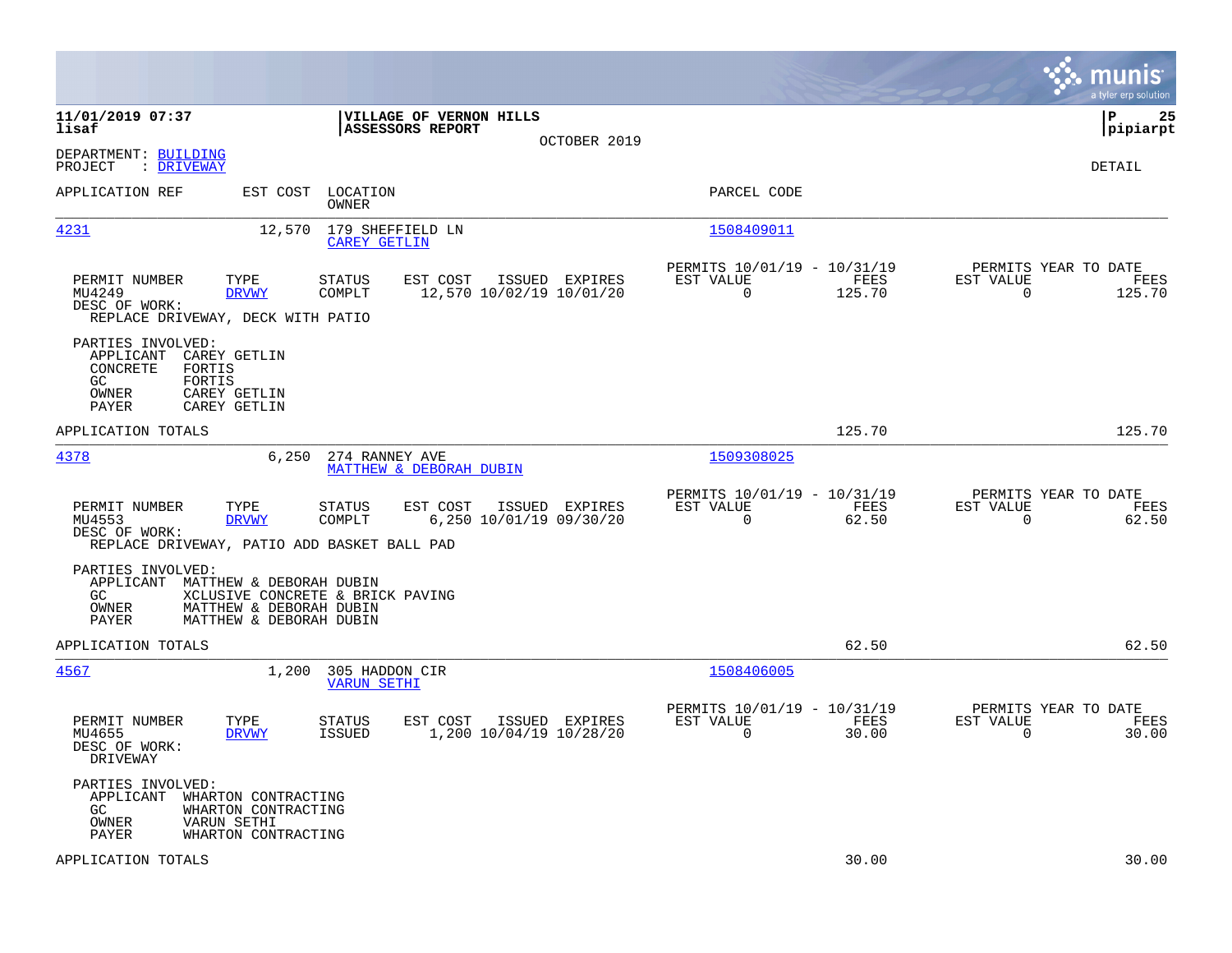|                                                                                                                                                                                            |                                                                                         |                                                                          | munis<br>a tyler erp solution                                     |
|--------------------------------------------------------------------------------------------------------------------------------------------------------------------------------------------|-----------------------------------------------------------------------------------------|--------------------------------------------------------------------------|-------------------------------------------------------------------|
| 11/01/2019 07:37<br>lisaf                                                                                                                                                                  | VILLAGE OF VERNON HILLS<br><b>ASSESSORS REPORT</b><br>OCTOBER 2019                      |                                                                          | lР<br>26<br> pipiarpt                                             |
| DEPARTMENT: BUILDING<br>PROJECT<br>: DRIVEWAY                                                                                                                                              |                                                                                         |                                                                          | DETAIL                                                            |
| APPLICATION REF<br>EST COST                                                                                                                                                                | LOCATION<br>OWNER                                                                       | PARCEL CODE                                                              |                                                                   |
| 4593<br>2,500                                                                                                                                                                              | 23 SOUTH OLD CREEK RD<br>JAMES W & ELIZABETH M HIRSCH                                   | 1509110014                                                               |                                                                   |
| PERMIT NUMBER<br>TYPE<br>MU4671<br><b>DRVWY</b><br>DESC OF WORK:<br>REPLACE ASPHALT DRIVEWAY                                                                                               | <b>STATUS</b><br>EST COST<br>ISSUED EXPIRES<br>2,500 10/09/19 10/08/20<br><b>ISSUED</b> | PERMITS 10/01/19 - 10/31/19<br>EST VALUE<br>FEES<br>$\mathbf 0$<br>50.00 | PERMITS YEAR TO DATE<br>EST VALUE<br>FEES<br>$\mathbf 0$<br>50.00 |
| PARTIES INVOLVED:<br>APPLICANT<br>JAMES W & ELIZABETH M HIRSCH<br>GC<br>AMERICAN ASPHALT MAINTENANCE INC<br>OWNER<br>JAMES W & ELIZABETH M HIRSCH<br>PAYER<br>JAMES W & ELIZABETH M HIRSCH |                                                                                         |                                                                          |                                                                   |
| APPLICATION TOTALS                                                                                                                                                                         |                                                                                         | 50.00                                                                    | 50.00                                                             |
| 4595<br>8,000                                                                                                                                                                              | 472S SYCAMORE ST<br>DENNIS & PATRICIA DREXLER                                           | 1132104085                                                               |                                                                   |
| PERMIT NUMBER<br>TYPE<br>MU4653<br><b>DRVWY</b><br>DESC OF WORK:<br>BRICK PAVERS RIBBONS & FRT WLK & STOOP                                                                                 | EST COST<br>ISSUED EXPIRES<br>STATUS<br>8,000 10/04/19 10/31/20<br><b>ISSUED</b>        | PERMITS 10/01/19 - 10/31/19<br>EST VALUE<br>FEES<br>$\Omega$<br>80.00    | PERMITS YEAR TO DATE<br>EST VALUE<br>FEES<br>$\Omega$<br>80.00    |
| PARTIES INVOLVED:<br>APPLICANT DENNIS & PATRICIA DREXLER<br>GC<br>COUNTRY BRICK PAVING LANDSCAPING<br>OWNER<br>DENNIS & PATRICIA DREXLER                                                   |                                                                                         |                                                                          |                                                                   |
| APPLICATION TOTALS                                                                                                                                                                         |                                                                                         | 80.00                                                                    | 80.00                                                             |
| 4599<br>9,525                                                                                                                                                                              | 14 WARRINGTON RD<br>PO CHUNG & CHOI FONG LEE HA                                         | 1504101030                                                               |                                                                   |
| PERMIT NUMBER<br>TYPE<br>MU4693<br><b>DRVWY</b><br>DESC OF WORK:<br>DRIVEWAY, WALK, STOOP & APRON                                                                                          | EST COST<br>STATUS<br>ISSUED EXPIRES<br>9,525 10/14/19 10/13/20<br>ISSUED               | PERMITS 10/01/19 - 10/31/19<br>EST VALUE<br>FEES<br>$\mathbf 0$<br>95.25 | PERMITS YEAR TO DATE<br>EST VALUE<br>FEES<br>$\mathbf 0$<br>95.25 |
| PARTIES INVOLVED:<br>APPLICANT<br>TOTAL PAVING<br>GC<br>TOTAL PAVING<br>PO CHUNG & CHOI FONG LEE HA<br>OWNER                                                                               |                                                                                         |                                                                          |                                                                   |
| APPLICATION TOTALS                                                                                                                                                                         |                                                                                         | 95.25                                                                    | 95.25                                                             |
| 4623<br>4,900                                                                                                                                                                              | 7 CASTLEGATE CT<br>JAMES D & KATHERINE C GARRISON                                       | 1504303039                                                               |                                                                   |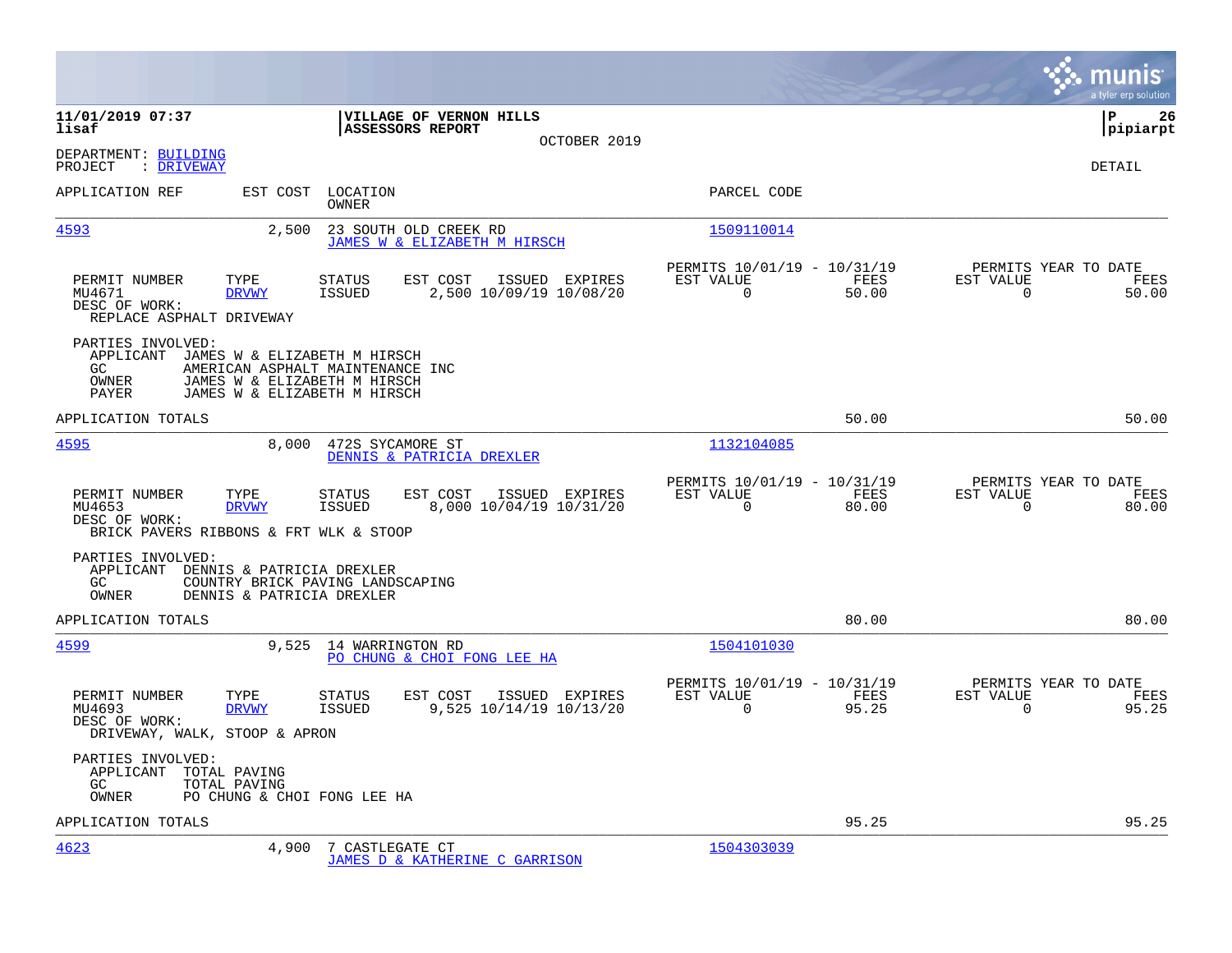|                                                                                                                                                                                                               |                                                               | munis<br>a tyler erp solution                                          |
|---------------------------------------------------------------------------------------------------------------------------------------------------------------------------------------------------------------|---------------------------------------------------------------|------------------------------------------------------------------------|
| 11/01/2019 07:37<br>VILLAGE OF VERNON HILLS<br><b>ASSESSORS REPORT</b><br>lisaf                                                                                                                               |                                                               | P<br>27<br> pipiarpt                                                   |
| PERMIT NUMBER<br>TYPE<br><b>STATUS</b><br>EST COST<br>ISSUED EXPIRES<br>OCTOBER 2019                                                                                                                          | PERMITS 10/01/19 - 10/31/19<br>EST VALUE                      | PERMITS YEAR TO DATE<br><b>FEES</b><br>EST VALUE<br>FEES               |
| DEPARTMENT: BUILDING<br>: DRIVEWAY<br>PROJECT                                                                                                                                                                 |                                                               | DETAIL                                                                 |
| LOCATION<br>APPLICATION REF<br>EST COST<br>OWNER                                                                                                                                                              | PARCEL CODE                                                   |                                                                        |
| COMPLT<br>MU4647<br>4,900 10/03/19 10/29/20<br><b>PATIO</b><br>DESC OF WORK:<br>REMOVE AND REPLACE DRIVEWAY                                                                                                   | $\mathbf 0$<br>50.00                                          | 50.00<br>$\Omega$                                                      |
| PARTIES INVOLVED:<br>APPLICANT<br>BIG TIME CONSTRUCTION<br>GC<br>JAMES D & KATHERINE C GARRISON<br>JAMES D & KATHERINE C GARRISON<br>OWNER<br>PAYER<br>JAMES D & KATHERINE C GARRISON                         |                                                               |                                                                        |
| APPLICATION TOTALS                                                                                                                                                                                            |                                                               | 50.00<br>50.00                                                         |
| 4662<br>151 SOUTHFIELD DR<br>3,200<br>ARVIND & RITA PATEL                                                                                                                                                     | 1506404031                                                    |                                                                        |
| PERMIT NUMBER<br>TYPE<br><b>STATUS</b><br>EST COST<br>ISSUED EXPIRES<br>MU4772<br>3,200 10/24/19 10/28/20<br><b>ISSUED</b><br><b>DRVWY</b><br>DESC OF WORK:<br>REMOVE ASPHALT DRIVEWAY, REPLACE WITH CONCRETE | PERMITS 10/01/19 - 10/31/19<br>EST VALUE<br>$\Omega$<br>50.00 | PERMITS YEAR TO DATE<br>FEES<br>EST VALUE<br>FEES<br>$\Omega$<br>50.00 |
| PARTIES INVOLVED:<br>APPLICANT<br>VILLALON CONSTRUCTION<br>GC.<br>VILLALON CONSTRUCTION<br>OWNER<br>ARVIND & RITA PATEL<br><b>PAYER</b><br>VILLALON CONSTRUCTION                                              |                                                               |                                                                        |
| APPLICATION TOTALS<br>PROJECT TOTALS                                                                                                                                                                          | 50.00<br>$\Omega$<br>543.45                                   | 50.00<br>$\Omega$<br>543.45                                            |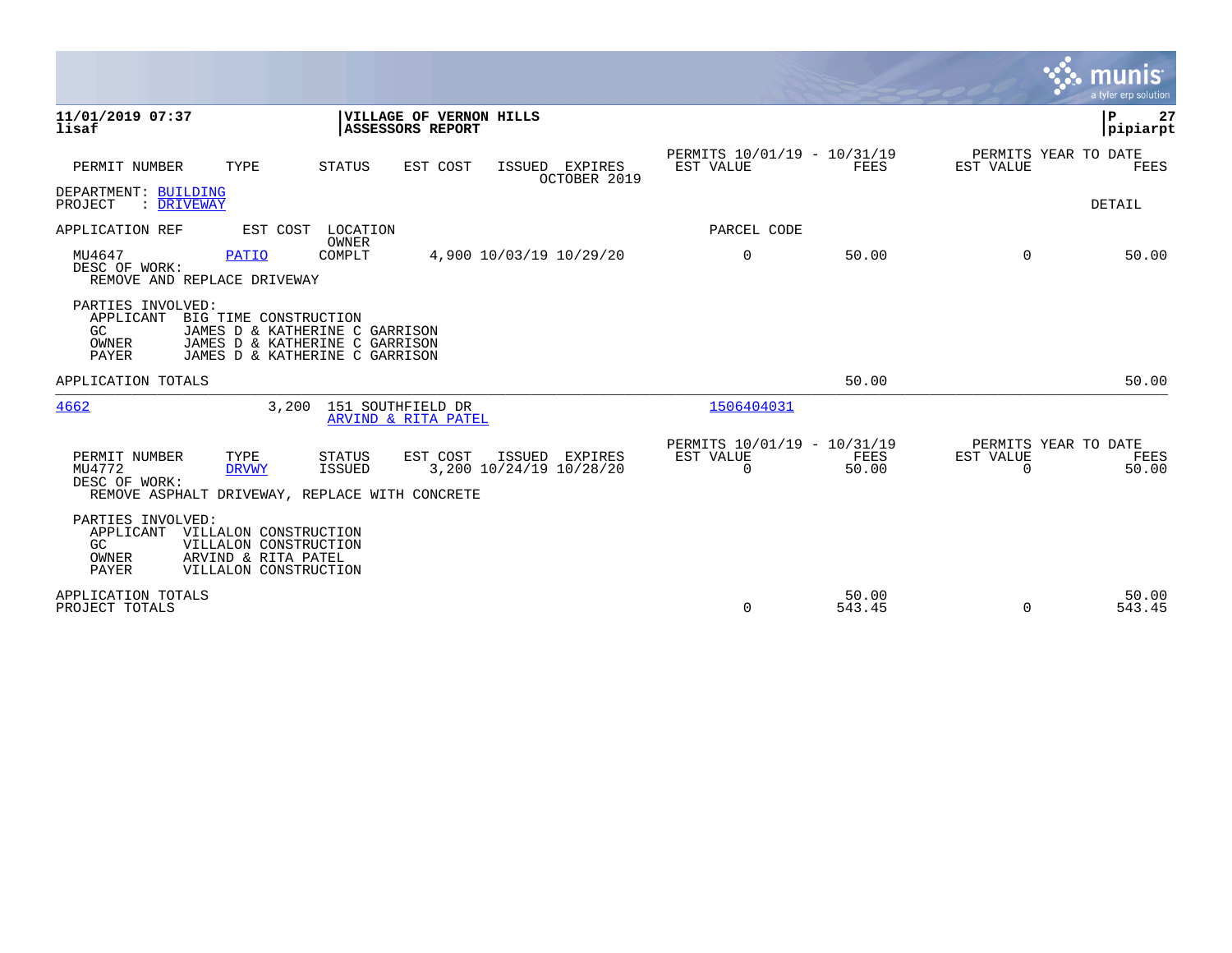|                                                               |                                                                                       |                                                           |                                   |              |                                                      |                  |           | <b>munis</b><br>a tyler erp solution   |
|---------------------------------------------------------------|---------------------------------------------------------------------------------------|-----------------------------------------------------------|-----------------------------------|--------------|------------------------------------------------------|------------------|-----------|----------------------------------------|
| 11/01/2019 07:37<br>lisaf                                     |                                                                                       | <b>VILLAGE OF VERNON HILLS</b><br><b>ASSESSORS REPORT</b> |                                   | OCTOBER 2019 |                                                      |                  |           | IP.<br>28<br> pipiarpt                 |
| DEPARTMENT: BUILDING<br>PROJECT                               | : ELEVATOR                                                                            |                                                           |                                   |              |                                                      |                  |           | DETAIL                                 |
| APPLICATION REF                                               | EST COST                                                                              | LOCATION<br>OWNER                                         |                                   |              | PARCEL CODE                                          |                  |           |                                        |
| 4504                                                          | 5,254                                                                                 | 175 EAST HAWTHORN PARKWAY<br>JEROME H MEYER & CO          |                                   |              | 1133303003                                           |                  |           |                                        |
| PERMIT NUMBER<br>MU4746<br>DESC OF WORK:<br>PIT LADDER        | TYPE<br><b>ELEVATOR</b>                                                               | STATUS<br>EST COST<br>ISSUED                              | ISSUED<br>5,254 10/18/19 10/17/20 | EXPIRES      | PERMITS 10/01/19 - 10/31/19<br>EST VALUE<br>$\Omega$ | FEES<br>475.00   | EST VALUE | PERMITS YEAR TO DATE<br>FEES<br>475.00 |
| PARTIES INVOLVED:<br>APPLICANT<br>GC<br>OWNER<br><b>PAYER</b> | SCHINDLER ELEVATOR<br>SCHINDLER ELEVATOR<br>JEROME H MEYER & CO<br>SCHINDLER ELEVATOR |                                                           |                                   |              |                                                      |                  |           |                                        |
| APPLICATION TOTALS<br>PROJECT TOTALS                          |                                                                                       |                                                           |                                   |              | 0                                                    | 475.00<br>475.00 | $\Omega$  | 475.00<br>475.00                       |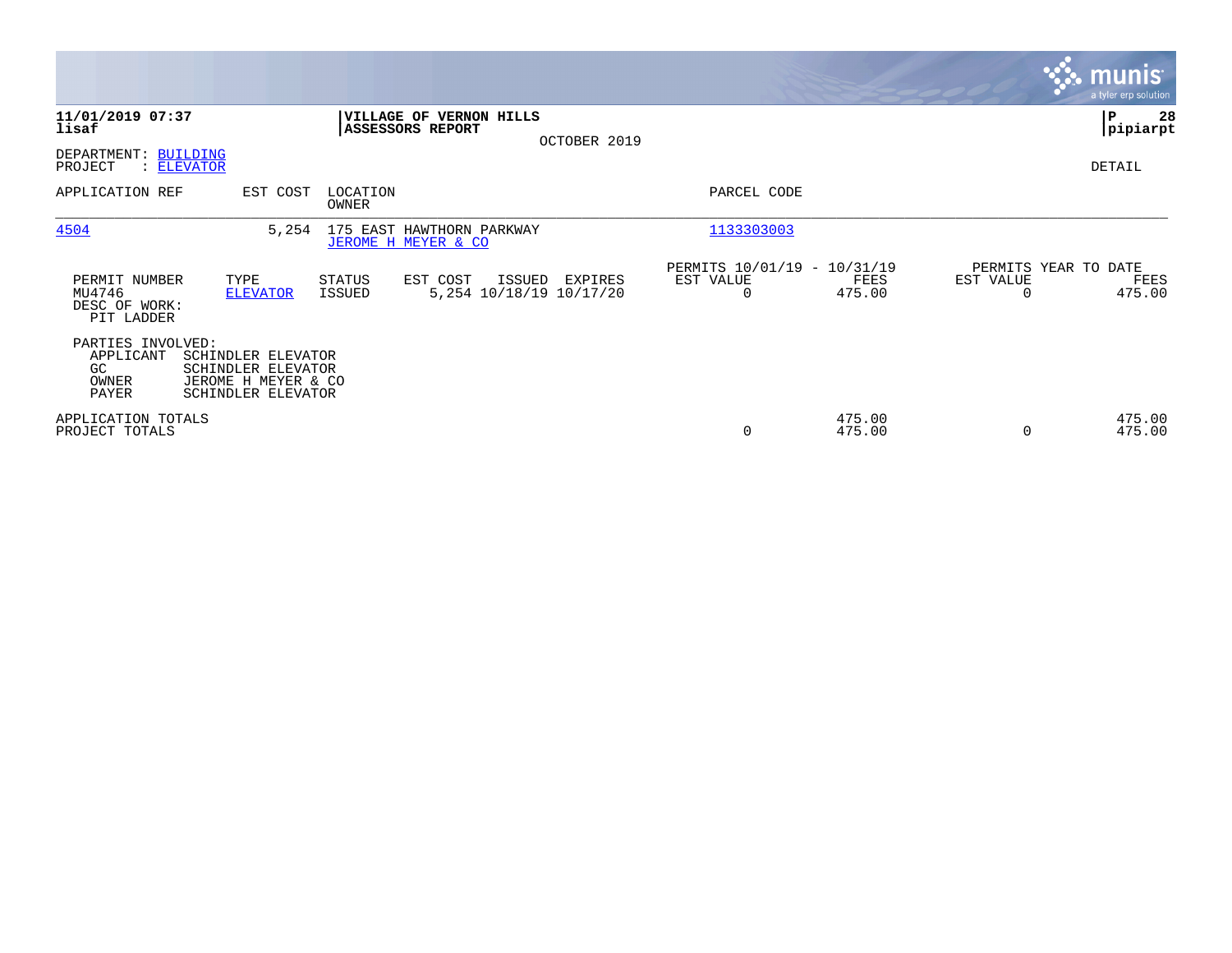|                                                                                                                                                                        |                                                                                  |                                                                          | munis<br>a tyler erp solution                                     |
|------------------------------------------------------------------------------------------------------------------------------------------------------------------------|----------------------------------------------------------------------------------|--------------------------------------------------------------------------|-------------------------------------------------------------------|
| 11/01/2019 07:37<br>lisaf                                                                                                                                              | VILLAGE OF VERNON HILLS<br>ASSESSORS REPORT                                      |                                                                          | 29<br>P<br> pipiarpt                                              |
| DEPARTMENT: BUILDING<br>PROJECT<br>: FENCE                                                                                                                             | OCTOBER 2019                                                                     |                                                                          | DETAIL                                                            |
| APPLICATION REF<br>EST COST                                                                                                                                            | LOCATION<br>OWNER                                                                | PARCEL CODE                                                              |                                                                   |
| 4525<br>1,950                                                                                                                                                          | 216 ALEXANDRIA DR<br><b>MIKE POKRYFKE</b>                                        | 1505405013                                                               |                                                                   |
| PERMIT NUMBER<br>TYPE<br>MU4801<br><b>FENCE</b><br>DESC OF WORK:<br>FENCE                                                                                              | EST COST<br>ISSUED EXPIRES<br>STATUS<br>1,950 10/28/19 10/27/20<br><b>ISSUED</b> | PERMITS 10/01/19 - 10/31/19<br>EST VALUE<br>FEES<br>$\mathbf 0$<br>50.00 | PERMITS YEAR TO DATE<br>EST VALUE<br>FEES<br>$\mathbf 0$<br>50.00 |
| PARTIES INVOLVED:<br>EXPERT FENCE<br>APPLICANT<br>FENCE<br>EXPERT FENCE<br>GC<br>EXPERT FENCE<br>OWNER<br>MIKE POKRYFKE                                                |                                                                                  |                                                                          |                                                                   |
| APPLICATION TOTALS                                                                                                                                                     |                                                                                  | 50.00                                                                    | 50.00                                                             |
| 4539<br>1,700                                                                                                                                                          | 97 MICHIGAN CT<br><b>KRISTEN SUNDBERG</b>                                        | 1132414135                                                               |                                                                   |
| PERMIT NUMBER<br>TYPE<br>MU4680<br><b>FENCE</b><br>DESC OF WORK:<br>REPLACEMENT OF SMALL FENCE                                                                         | EST COST<br>STATUS<br>ISSUED EXPIRES<br>1,700 10/10/19 10/22/20<br>ISSUED        | PERMITS 10/01/19 - 10/31/19<br>EST VALUE<br>FEES<br>$\mathbf 0$<br>50.00 | PERMITS YEAR TO DATE<br>EST VALUE<br>FEES<br>$\mathbf 0$<br>50.00 |
| PARTIES INVOLVED:<br>APPLICANT<br>KRISTEN SUNDBERG<br>FENCE<br>AZTEC FENCE COMPANY<br>GC<br>KRISTEN SUNDBERG<br>OWNER<br>KRISTEN SUNDBERG<br>KRISTEN SUNDBERG<br>PAYER |                                                                                  |                                                                          |                                                                   |
| APPLICATION TOTALS                                                                                                                                                     |                                                                                  | 50.00                                                                    | 50.00                                                             |
| 4542<br>7,500                                                                                                                                                          | 1306 GARDEN VIEW DRIVE<br>DAVID FLORES                                           | 1133205067                                                               |                                                                   |
| PERMIT NUMBER<br>TYPE<br>MU4649<br><b>FENCE</b><br>DESC OF WORK:<br>ALUMINUM FENCE INSTALL                                                                             | <b>STATUS</b><br>EST COST<br>ISSUED EXPIRES<br>7,500 10/03/19 10/24/20<br>COMPLT | PERMITS 10/01/19 - 10/31/19<br>EST VALUE<br>FEES<br>0<br>95.00           | PERMITS YEAR TO DATE<br>EST VALUE<br>FEES<br>$\mathbf 0$<br>95.00 |
| PARTIES INVOLVED:<br>FENCE<br>PEERLESS FENCE<br>GC<br>DAVID FLORES<br>OWNER<br>DAVID FLORES<br>PAYER<br>DAVID FLORES                                                   |                                                                                  |                                                                          |                                                                   |
| APPLICATION TOTALS                                                                                                                                                     |                                                                                  | 95.00                                                                    | 95.00                                                             |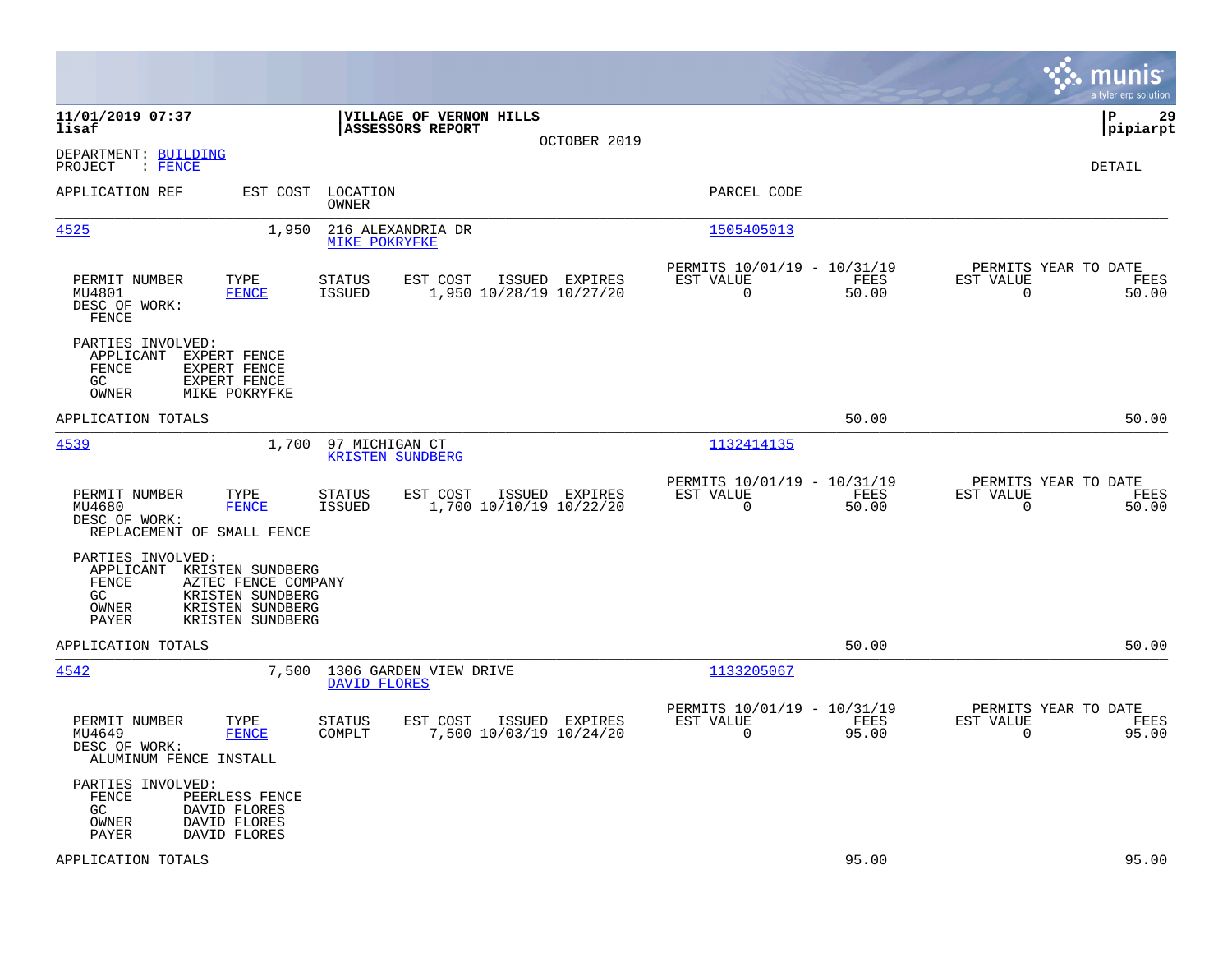|                                                                                                                                                                             |                                                       |                                                         |               |                                        | munis<br>a tyler erp solution |
|-----------------------------------------------------------------------------------------------------------------------------------------------------------------------------|-------------------------------------------------------|---------------------------------------------------------|---------------|----------------------------------------|-------------------------------|
| 11/01/2019 07:37<br>lisaf                                                                                                                                                   | VILLAGE OF VERNON HILLS<br><b>ASSESSORS REPORT</b>    |                                                         |               |                                        | P<br>30<br> pipiarpt          |
| DEPARTMENT: BUILDING<br>$\colon$ FENCE<br>PROJECT                                                                                                                           | OCTOBER 2019                                          |                                                         |               |                                        | DETAIL                        |
| APPLICATION REF<br>EST COST<br>OWNER                                                                                                                                        | LOCATION                                              | PARCEL CODE                                             |               |                                        |                               |
| <u>4545</u><br>3,100                                                                                                                                                        | 301 AQUA CT<br>KAZIMIERA J PENROD                     | 1505425024                                              |               |                                        |                               |
| TYPE<br>PERMIT NUMBER<br><b>STATUS</b><br>MU4644<br><b>FENCE</b><br>COMPLT<br>DESC OF WORK:<br>FENCE                                                                        | EST COST<br>ISSUED EXPIRES<br>3,100 10/02/19 10/17/20 | PERMITS 10/01/19 - 10/31/19<br>EST VALUE<br>0           | FEES<br>50.00 | PERMITS YEAR TO DATE<br>EST VALUE<br>0 | FEES<br>50.00                 |
| PARTIES INVOLVED:<br>APPLICANT<br>KAZIMIERA J PENROD<br>FENCE<br>GOLDEN FENCE INC<br>GC<br>KAZIMIERA J PENROD<br>KAZIMIERA J PENROD<br>OWNER<br>PAYER<br>KAZIMIERA J PENROD |                                                       |                                                         |               |                                        |                               |
| APPLICATION TOTALS                                                                                                                                                          |                                                       |                                                         | 50.00         |                                        | 50.00                         |
| 4575<br>8,800                                                                                                                                                               | 51 SOUTH ROYAL OAK DR<br><b>JENNIFER WARREN</b>       | 1507208001                                              |               |                                        |                               |
| TYPE<br>PERMIT NUMBER<br>STATUS<br>MU4798<br><b>FENCE</b><br>ISSUED<br>DESC OF WORK:<br>INSTALL ALUMINUM FENCE BACK AND SIDE YARD                                           | EST COST<br>ISSUED EXPIRES<br>8,800 10/28/19 10/29/20 | PERMITS 10/01/19 - 10/31/19<br>EST VALUE<br>$\mathbf 0$ | FEES<br>88.00 | PERMITS YEAR TO DATE<br>EST VALUE<br>0 | FEES<br>88.00                 |
| PARTIES INVOLVED:<br><b>FENCE</b><br>RAPTOR FENCE INC<br>GC<br>RAPTOR FENCE INC<br>OWNER<br><b>JENNIFER WARREN</b>                                                          |                                                       |                                                         |               |                                        |                               |
| APPLICATION TOTALS                                                                                                                                                          |                                                       |                                                         | 88.00         |                                        | 88.00                         |
| 4631<br>2,400                                                                                                                                                               | 152 SOUTHFIELD DRIVE<br>ERIC MICHAEL                  | 1506401024                                              |               |                                        |                               |
| TYPE<br>PERMIT NUMBER<br>STATUS<br><b>FENCE</b><br>ISSUED<br>MU4731<br>DESC OF WORK:<br>FENCE                                                                               | ISSUED EXPIRES<br>EST COST<br>2,400 10/16/19 10/18/20 | PERMITS 10/01/19 - 10/31/19<br>EST VALUE<br>0           | FEES<br>50.00 | PERMITS YEAR TO DATE<br>EST VALUE<br>0 | FEES<br>50.00                 |
| PARTIES INVOLVED:<br>APPLICANT<br>CUSTOM BUILT FENCE<br>FENCE<br>CUSTOM BUILT FENCE<br>CUSTOM BUILT FENCE<br>GC<br>OWNER<br>ERIC MICHAEL<br>PAYER<br>CUSTOM BUILT FENCE     |                                                       |                                                         |               |                                        |                               |
| APPLICATION TOTALS                                                                                                                                                          |                                                       |                                                         | 50.00         |                                        | 50.00                         |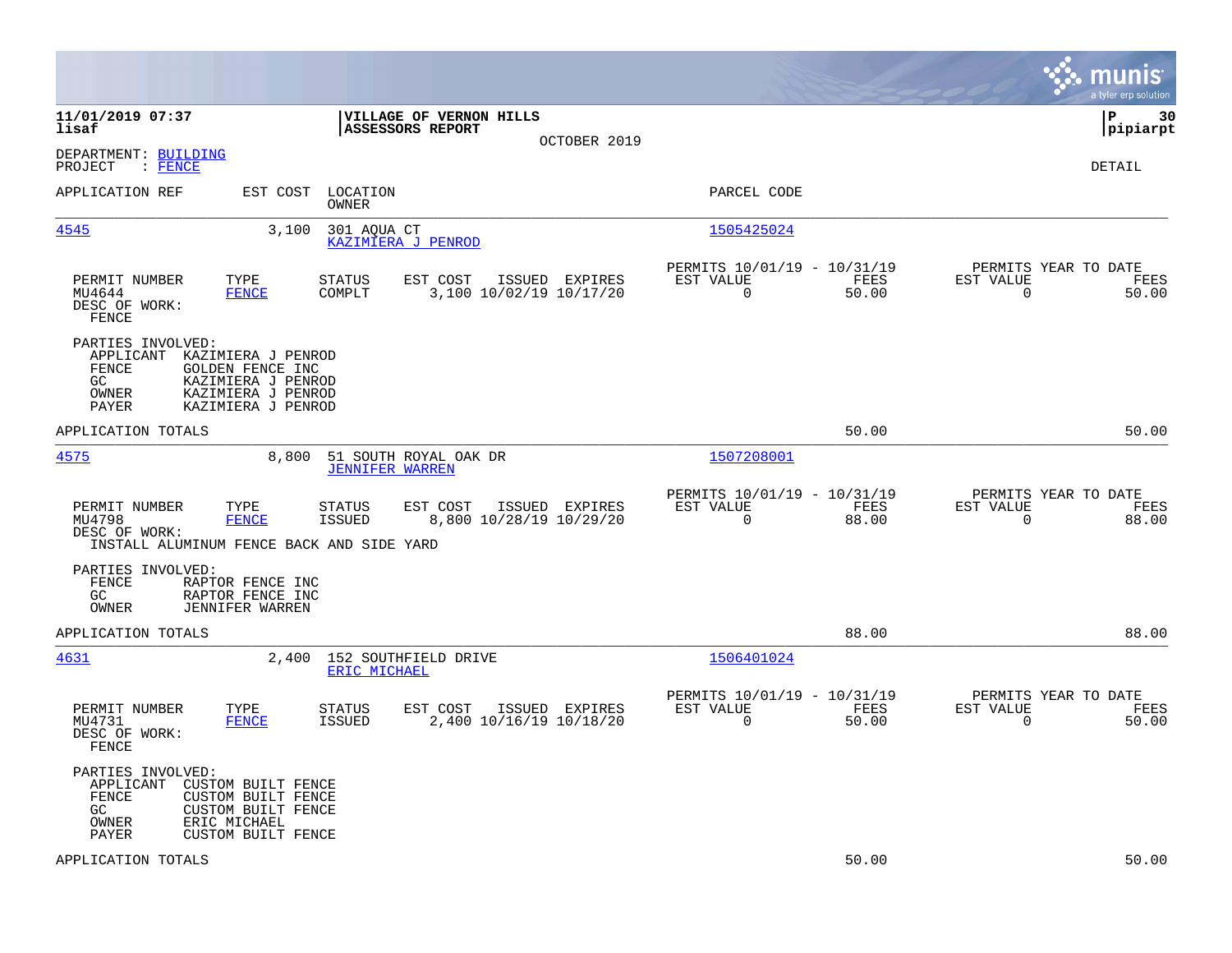|                                                                                                                                                                       |                                                                                                                              |                                                                                   | munis<br>a tyler erp solution                                              |
|-----------------------------------------------------------------------------------------------------------------------------------------------------------------------|------------------------------------------------------------------------------------------------------------------------------|-----------------------------------------------------------------------------------|----------------------------------------------------------------------------|
| 11/01/2019 07:37<br>lisaf                                                                                                                                             | VILLAGE OF VERNON HILLS<br>ASSESSORS REPORT<br>OCTOBER 2019                                                                  |                                                                                   | ΙP<br>31<br> pipiarpt                                                      |
| DEPARTMENT: BUILDING<br>: FENCE<br>PROJECT                                                                                                                            |                                                                                                                              |                                                                                   | DETAIL                                                                     |
| APPLICATION REF<br>EST COST                                                                                                                                           | LOCATION<br>OWNER                                                                                                            | PARCEL CODE                                                                       |                                                                            |
| 4639<br>1,350                                                                                                                                                         | 169 SOUTH OLD CREEK RD<br>GEORGE W & DENISE M MOYSE                                                                          | 1509107009                                                                        |                                                                            |
| PERMIT NUMBER<br>TYPE<br>MU4692<br><b>FENCE</b><br><b>FENCE</b><br>MU4697<br>DESC OF WORK:<br>INSTALL 11X4 HIGH BOARD, REPLACE 7 - 4X4 POSTS                          | STATUS<br>EST COST<br>ISSUED<br>EXPIRES<br>1,350 10/14/19 10/17/20<br><b>ISSUED</b><br>1,350 10/15/19 10/15/19<br>VOIDED     | PERMITS 10/01/19 - 10/31/19<br>EST VALUE<br>FEES<br>$\Omega$<br>30.00<br>0<br>.00 | PERMITS YEAR TO DATE<br>EST VALUE<br>FEES<br>$\Omega$<br>30.00<br>0<br>.00 |
| PARTIES INVOLVED:<br>APPLICANT<br>AZTEC FENCE COMPANY<br><b>FENCE</b><br>AZTEC FENCE COMPANY<br>GC.<br>MARK G & HOLLY A SPECKAN<br>OWNER<br>GEORGE W & DENISE M MOYSE |                                                                                                                              |                                                                                   |                                                                            |
| APPLICATION TOTALS                                                                                                                                                    |                                                                                                                              | 30.00                                                                             | 30.00                                                                      |
| 4667<br>3,800                                                                                                                                                         | 200 RANNEY AVE<br>EDWARD D & KRISTINE A RUMZIS                                                                               | 1509308003                                                                        |                                                                            |
| PERMIT NUMBER<br>TYPE<br>MU4740<br><b>FENCE</b><br>DESC OF WORK:<br>FENCE                                                                                             | <b>STATUS</b><br>EST COST<br>ISSUED EXPIRES<br><b>ISSUED</b><br>3,800 10/17/19 10/16/20                                      | PERMITS 10/01/19 - 10/31/19<br>EST VALUE<br>FEES<br>$\Omega$<br>50.00             | PERMITS YEAR TO DATE<br>EST VALUE<br>FEES<br>$\Omega$<br>50.00             |
| PARTIES INVOLVED:<br>APPLICANT<br>APPLICANT<br><b>FENCE</b><br>PEERLESS FENCE GROUP<br>GC<br><b>OWNER</b>                                                             | EDWARD D & KRISTINE A RUMZIS<br>EDWARD D & KRISTINE A RUMZIS<br>EDWARD D & KRISTINE A RUMZIS<br>EDWARD D & KRISTINE A RUMZIS |                                                                                   |                                                                            |
| APPLICATION TOTALS                                                                                                                                                    |                                                                                                                              | 50.00                                                                             | 50.00                                                                      |
| 4718<br>1,250                                                                                                                                                         | 667 WILLIAMS WAY<br>VLADIMIR DVOSKIN & MAYRA ZEPEDA                                                                          | 1508104062                                                                        |                                                                            |
| PERMIT NUMBER<br>TYPE<br>MU4797<br><b>FENCE</b><br>DESC OF WORK:<br>INSTALL REPLACE PART OF FENCE                                                                     | STATUS<br>EST COST<br>ISSUED EXPIRES<br><b>ISSUED</b><br>1,250 10/28/19 10/27/20                                             | PERMITS 10/01/19 - 10/31/19<br>EST VALUE<br>FEES<br>0<br>30.00                    | PERMITS YEAR TO DATE<br>EST VALUE<br>FEES<br>30.00<br>0                    |
| PARTIES INVOLVED:<br>FENCE<br>RAPTOR FENCE INC<br>GC.<br>RAPTOR FENCE INC<br>OWNER                                                                                    | VLADIMIR DVOSKIN & MAYRA ZEPEDA                                                                                              |                                                                                   |                                                                            |
| APPLICATION TOTALS                                                                                                                                                    |                                                                                                                              | 30.00                                                                             | 30.00                                                                      |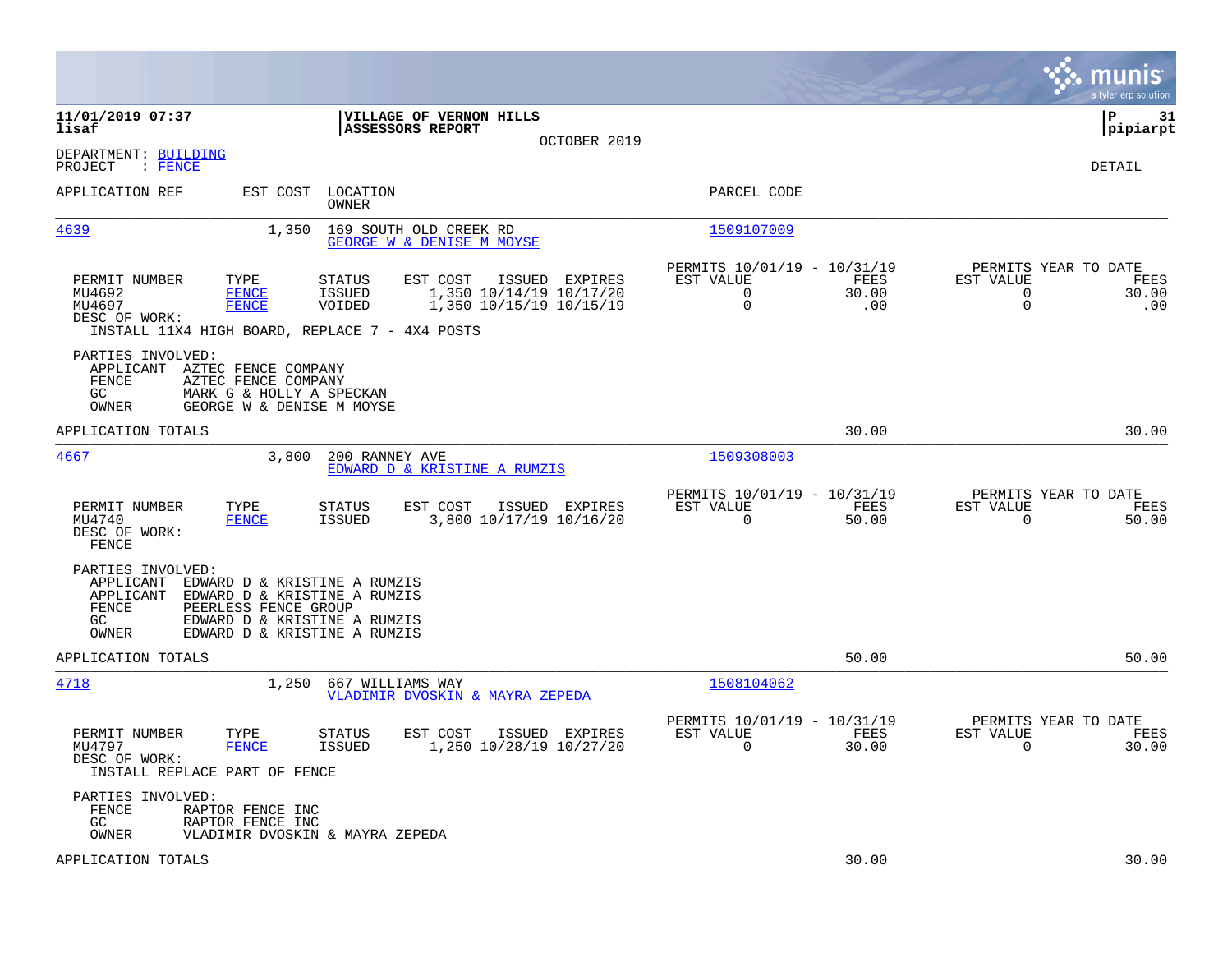|                                            |          |                                                            |              |             |        |          | $\cdot$ munis $\cdot$<br>a tyler erp solution |
|--------------------------------------------|----------|------------------------------------------------------------|--------------|-------------|--------|----------|-----------------------------------------------|
| 11/01/2019 07:37<br>lisaf                  |          | <b> VILLAGE OF VERNON HILLS</b><br><b>ASSESSORS REPORT</b> | OCTOBER 2019 |             |        |          | 32<br>P<br> pipiarpt                          |
| DEPARTMENT: BUILDING<br>PROJECT<br>: FENCE |          |                                                            |              |             |        |          | DETAIL                                        |
| APPLICATION REF                            | EST COST | LOCATION                                                   |              | PARCEL CODE |        |          |                                               |
| PROJECT TOTALS                             |          | OWNER                                                      |              | 0           | 493.00 | $\Omega$ | 493.00                                        |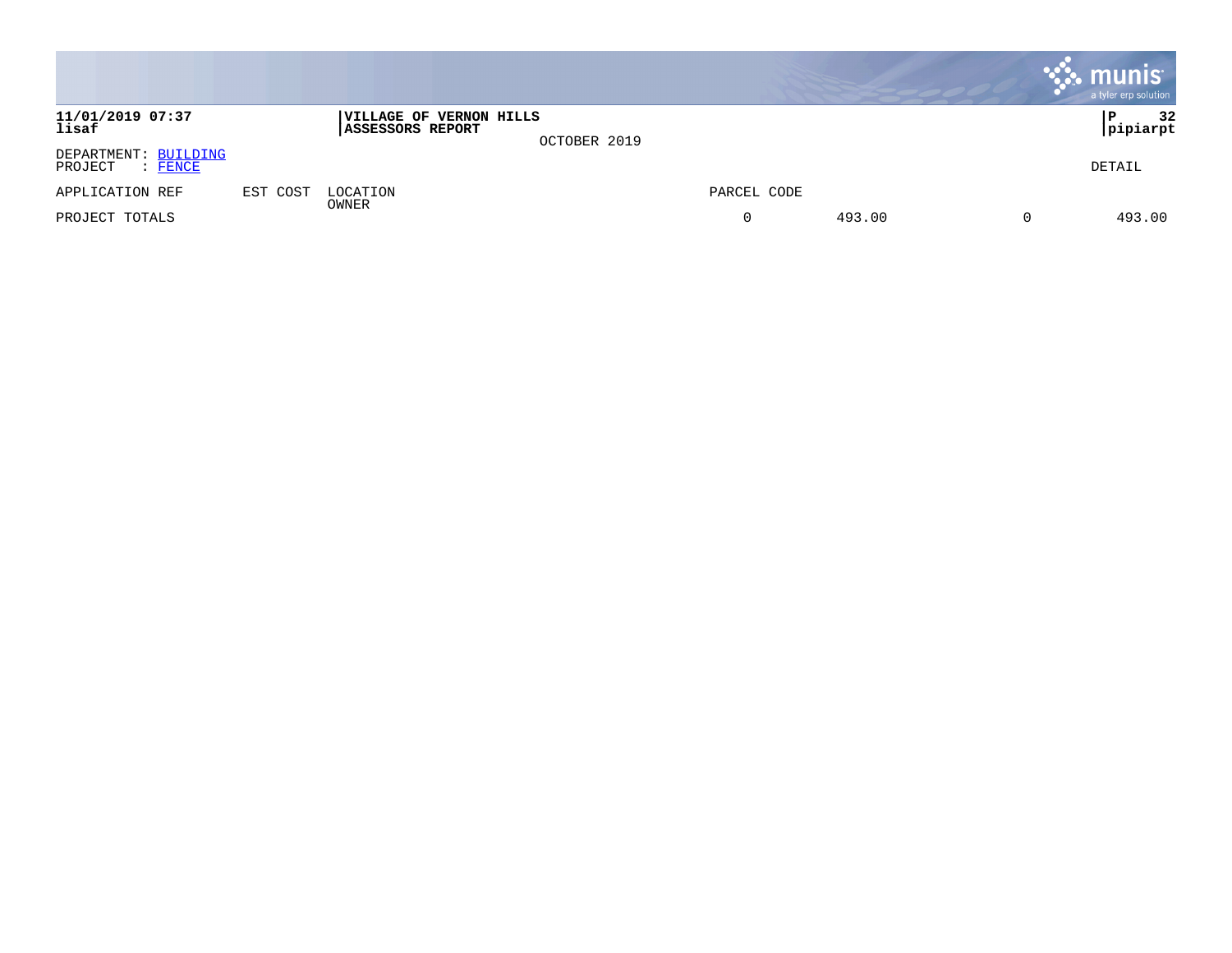|                                                                                                                                                                                                                                  | munis<br>a tyler erp solution                                                                                                                   |
|----------------------------------------------------------------------------------------------------------------------------------------------------------------------------------------------------------------------------------|-------------------------------------------------------------------------------------------------------------------------------------------------|
| 11/01/2019 07:37<br>VILLAGE OF VERNON HILLS<br>ASSESSORS REPORT<br>lisaf                                                                                                                                                         | P<br>33<br> pipiarpt                                                                                                                            |
| DEPARTMENT: BUILDING<br>PROJECT<br>: FIRE ALARM                                                                                                                                                                                  | OCTOBER 2019<br><b>DETAIL</b>                                                                                                                   |
| APPLICATION REF<br>EST COST LOCATION<br>OWNER                                                                                                                                                                                    | PARCEL CODE                                                                                                                                     |
| 4527<br>3,100<br>887 NORTH MILWAUKEE AVENUE 200<br>REGENCY CENTERS                                                                                                                                                               | 1134302008                                                                                                                                      |
| TYPE<br>EST COST<br>PERMIT NUMBER<br>STATUS<br>ISSUED EXPIRES<br>FIRE ALARM COMPLT<br>3,100 10/10/19 10/16/20<br>MU4681<br>DESC OF WORK:<br>ADDITIONAL DEVICES                                                                   | PERMITS 10/01/19 - 10/31/19<br>PERMITS YEAR TO DATE<br>EST VALUE<br>FEES<br>EST VALUE<br>FEES<br>$\mathbf 0$<br>290.00<br>$\mathbf 0$<br>290.00 |
| PARTIES INVOLVED:<br>ALARM<br>CUSTOMIZED PROTECTION SERVICES INC<br>GC.<br>CUSTOMIZED PROTECTION SERVICES INC<br><b>OCCUPANT</b><br><b>BLO</b><br><b>OWNER</b><br>REGENCY CENTERS<br>PAYER<br>CUSTOMIZED PROTECTION SERVICES INC |                                                                                                                                                 |
| APPLICATION TOTALS                                                                                                                                                                                                               | 290.00<br>290.00                                                                                                                                |
| <u>4585</u><br>16,400<br>220 NORTH FAIRWAY DR<br>WINIX AMERICA                                                                                                                                                                   | 1504303168                                                                                                                                      |
| EST COST<br>ISSUED EXPIRES<br>PERMIT NUMBER<br>TYPE<br><b>STATUS</b><br>16,400 10/15/19 10/14/20<br>MU4712<br>FIRE ALARM ISSUED<br>DESC OF WORK:<br>INSTALL HOSE VALVE ASSEMBLIES                                                | PERMITS 10/01/19 - 10/31/19<br>PERMITS YEAR TO DATE<br>EST VALUE<br>FEES<br>EST VALUE<br>FEES<br>$\mathbf 0$<br>364.00<br>364.00<br>0           |
| PARTIES INVOLVED:<br>APPLICANT<br>VALLEY FIRE PROTECTION<br>VALLEY FIRE PROTECTION<br>GC.<br><b>OCCUPANT</b><br>WINIX AMERICA<br>OWNER<br>WINIX AMERICA                                                                          |                                                                                                                                                 |
| APPLICATION TOTALS                                                                                                                                                                                                               | 364.00<br>364.00                                                                                                                                |
| 4586<br>2,900<br>701 NORTH MILWAUKEE AVE 268<br>INLAND REAL ESTATE CORPORATION                                                                                                                                                   | 1503102018                                                                                                                                      |
| PERMIT NUMBER<br>TYPE<br><b>STATUS</b><br>EST COST<br>ISSUED EXPIRES<br>FIRE ALARM ISSUED<br>2,900 10/15/19 10/14/20<br>MU4699<br>DESC OF WORK:<br>UPGRADE DEVICES                                                               | PERMITS 10/01/19 - 10/31/19<br>PERMITS YEAR TO DATE<br>EST VALUE<br>FEES<br>EST VALUE<br>FEES<br>$\Omega$<br>295.00<br>$\Omega$<br>295.00       |
| PARTIES INVOLVED:<br><b>ALARM</b><br>CHICAGO METROPOLITAN FIRE PREVENTION<br>GC<br>CHICAGO METROPOLITAN FIRE PREVENTION<br><b>OCCUPANT</b><br>RAMEN HOUSE<br>OWNER<br>INLAND REAL ESTATE CORPORATION                             |                                                                                                                                                 |
| APPLICATION TOTALS                                                                                                                                                                                                               | 295.00<br>295.00                                                                                                                                |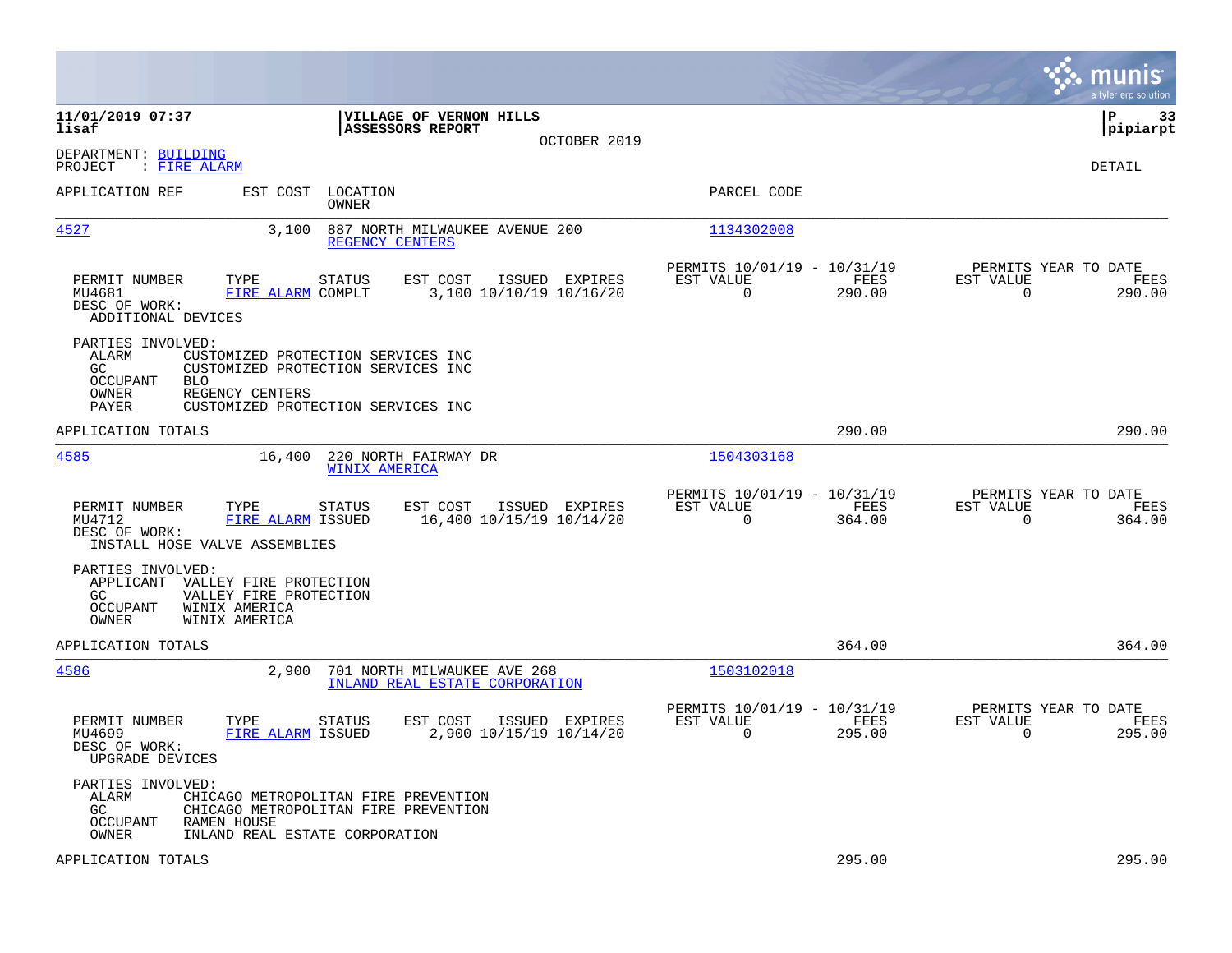|                                                                                                                                                                             |                                                                         |                                                                              | munis<br>a tyler erp solution                                         |
|-----------------------------------------------------------------------------------------------------------------------------------------------------------------------------|-------------------------------------------------------------------------|------------------------------------------------------------------------------|-----------------------------------------------------------------------|
| 11/01/2019 07:37<br>lisaf                                                                                                                                                   | VILLAGE OF VERNON HILLS<br><b>ASSESSORS REPORT</b>                      |                                                                              | 34<br>ΙP<br> pipiarpt                                                 |
| DEPARTMENT: BUILDING<br>: FIRE ALARM<br>PROJECT                                                                                                                             |                                                                         | OCTOBER 2019                                                                 | DETAIL                                                                |
| APPLICATION REF                                                                                                                                                             | EST COST LOCATION<br>OWNER                                              | PARCEL CODE                                                                  |                                                                       |
| 4605                                                                                                                                                                        | 1,500 3 WEST HAWTHORN PKY 209<br>HAMILTON PARTNERS INC                  | <u>1132415011</u>                                                            |                                                                       |
| PERMIT NUMBER<br>TYPE<br>FIRE ALARM ISSUED<br>MU4741<br>DESC OF WORK:<br>FIRE ALARM                                                                                         | STATUS<br>EST COST<br>ISSUED EXPIRES<br>1,500 10/17/19 10/16/20         | PERMITS 10/01/19 - 10/31/19<br>EST VALUE<br>FEES<br>$\overline{0}$<br>290.00 | PERMITS YEAR TO DATE<br>EST VALUE<br>FEES<br>$\Omega$<br>290.00       |
| PARTIES INVOLVED:<br>ALARM<br>CONNOR ELECTRIC<br>APPLICANT<br>CONNOR ELECTRIC<br>GC.<br>CONNOR ELECTRIC<br>OWNER<br>HAMILTON PARTNERS INC<br>PAYER<br>CONNOR ELECTRIC       |                                                                         |                                                                              |                                                                       |
| APPLICATION TOTALS                                                                                                                                                          |                                                                         | 290.00                                                                       | 290.00                                                                |
| 4670<br>3,445                                                                                                                                                               | 130 HAWTHORN CENTER<br>CENTENNIAL                                       | 1133401086                                                                   |                                                                       |
| PERMIT NUMBER<br>TYPE<br>MU4777<br>FIRE ALARM ISSUED<br>DESC OF WORK:<br>FIRE ALARM                                                                                         | <b>STATUS</b><br>EST COST<br>ISSUED EXPIRES<br>3,445 10/24/19 10/23/20  | PERMITS 10/01/19 - 10/31/19<br>EST VALUE<br>FEES<br>310.00<br>$\mathbf 0$    | PERMITS YEAR TO DATE<br>EST VALUE<br>FEES<br>$\overline{0}$<br>310.00 |
| PARTIES INVOLVED:<br>APPLICANT<br>ESSCOE, LLC<br>APPLICANT<br>ESSCOE, LLC<br>GC.<br>ESSCOE, LLC<br>OCCUPANT<br>HAWTHORN MALL<br>OWNER<br>CENTENNIAL<br>PAYER<br>ESSCOE, LLC |                                                                         |                                                                              |                                                                       |
| APPLICATION TOTALS                                                                                                                                                          |                                                                         | 310.00                                                                       | 310.00                                                                |
| 4696<br>10,000                                                                                                                                                              | 931 NORTH MILWAUKEE AVENUE 200<br>REGENCY CENTERS                       | 1134302008                                                                   |                                                                       |
| PERMIT NUMBER<br>TYPE<br>MU4761<br>FIRE ALARM ISSUED<br>DESC OF WORK:<br>FIRE ALARM                                                                                         | ISSUED EXPIRES<br><b>STATUS</b><br>EST COST<br>10,000 10/22/19 10/31/20 | PERMITS 10/01/19 - 10/31/19<br>EST VALUE<br>FEES<br>$\sim$ 0<br>400.00       | PERMITS YEAR TO DATE<br>EST VALUE<br>FEES<br>$\sim$ 0<br>400.00       |
| PARTIES INVOLVED:<br>ALARM<br>SIEMENS INDUSTRY INC<br>APPLICANT<br>TRI-NORTH BUILDERS, INC<br>GC<br>TRI-NORTH BUILDERS, INC<br>OCCUPANT<br>LENSCRAFTERS                     |                                                                         |                                                                              |                                                                       |

 $\sim$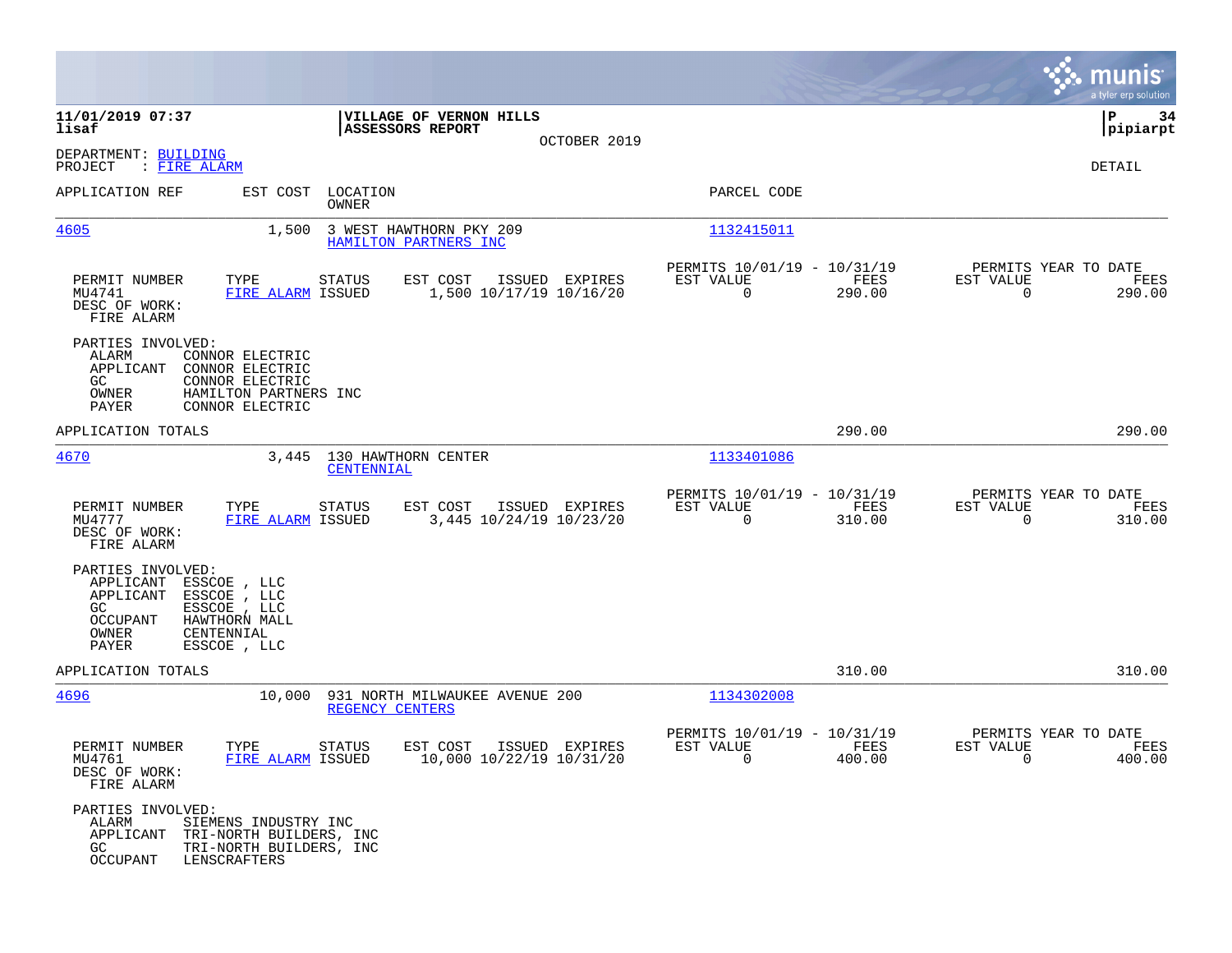|                                                                             |                                                                                                                                               |                                                           |                                              |                                               |                    |                                               | munis<br>a tyler erp solution |
|-----------------------------------------------------------------------------|-----------------------------------------------------------------------------------------------------------------------------------------------|-----------------------------------------------------------|----------------------------------------------|-----------------------------------------------|--------------------|-----------------------------------------------|-------------------------------|
| 11/01/2019 07:37<br>lisaf                                                   |                                                                                                                                               | <b>VILLAGE OF VERNON HILLS</b><br><b>ASSESSORS REPORT</b> | OCTOBER 2019                                 |                                               |                    |                                               | 35<br>P<br> pipiarpt          |
| DEPARTMENT: BUILDING<br>PROJECT                                             | : FIRE ALARM                                                                                                                                  |                                                           |                                              |                                               |                    |                                               | DETAIL                        |
| APPLICATION REF<br>OWNER<br>PAYER                                           | EST COST<br>REGENCY CENTERS<br>TRI-NORTH BUILDERS, INC                                                                                        | LOCATION<br>OWNER                                         |                                              | PARCEL CODE                                   |                    |                                               |                               |
| APPLICATION TOTALS                                                          |                                                                                                                                               |                                                           |                                              |                                               | 400.00             |                                               | 400.00                        |
| 4706                                                                        | 4,770                                                                                                                                         | 899 NORTH MILWAUKEE AVENUE 300<br>REGENCY CENTERS         |                                              | 1134302008                                    |                    |                                               |                               |
| PERMIT NUMBER<br>MU4786<br>DESC OF WORK:<br>FIRE ALARM                      | TYPE<br>FIRE ALARM ISSUED                                                                                                                     | EST COST<br>STATUS                                        | ISSUED<br>EXPIRES<br>4,770 10/25/19 10/24/20 | PERMITS 10/01/19 - 10/31/19<br>EST VALUE<br>0 | FEES<br>310.00     | PERMITS YEAR TO DATE<br>EST VALUE<br>$\Omega$ | FEES<br>310.00                |
| PARTIES INVOLVED:<br>ALARM<br>APPLICANT<br>GC<br>OCCUPANT<br>OWNER<br>PAYER | FOX VALLEY FIRE SYSTEM<br>FOX VALLEY FIRE SYSTEM<br>FOX VALLEY FIRE SYSTEM<br>FAIRGROUNDS COFFEE<br>REGENCY CENTERS<br>FOX VALLEY FIRE SYSTEM |                                                           |                                              |                                               |                    |                                               |                               |
| APPLICATION TOTALS<br>PROJECT TOTALS                                        |                                                                                                                                               |                                                           |                                              | 0                                             | 310.00<br>2,259.00 | 0                                             | 310.00<br>2,259.00            |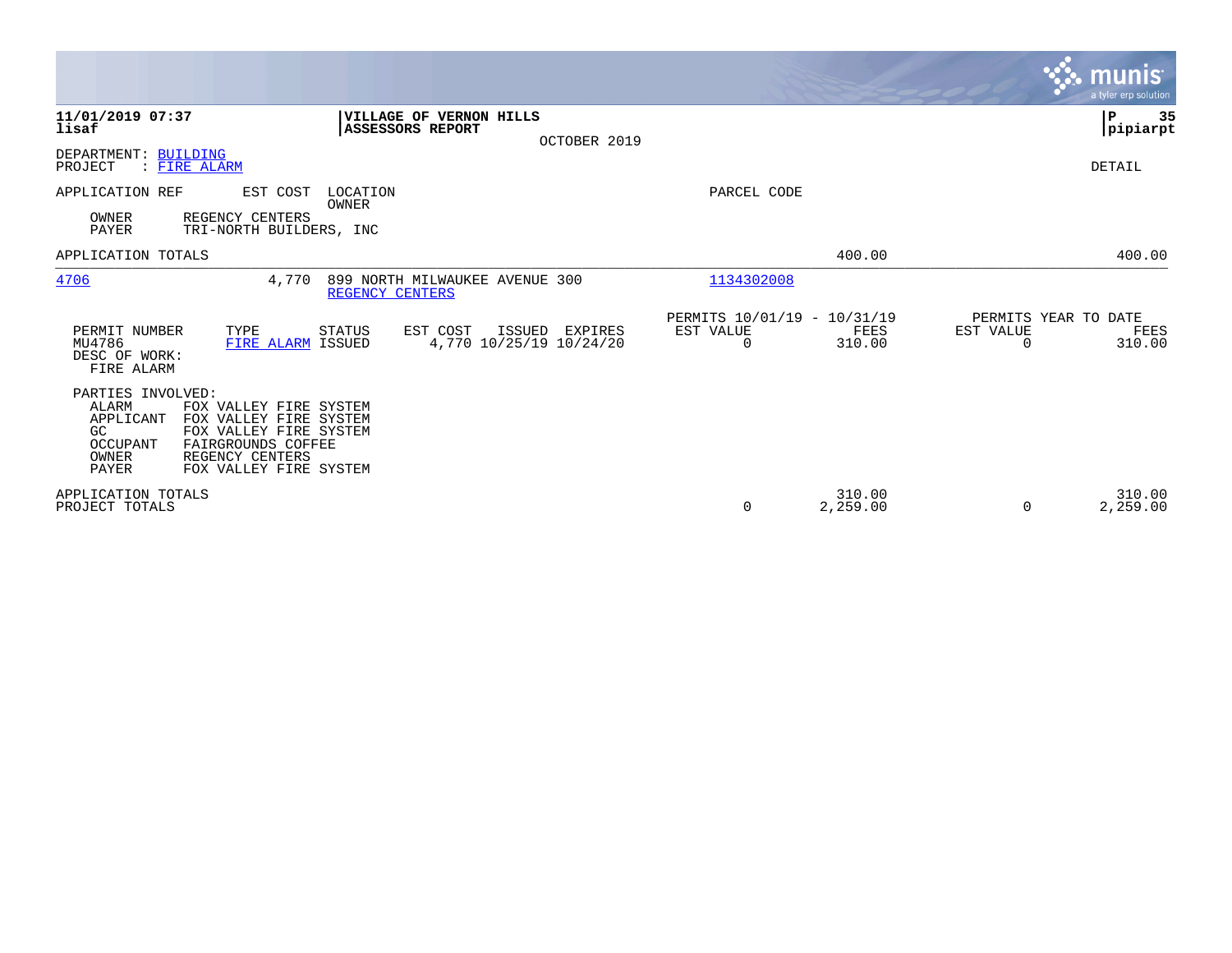|                                                                                                                    |                                                             |                         |                                                               |                |                                                         |                |                                                  | munis<br>a tyler erp solution |
|--------------------------------------------------------------------------------------------------------------------|-------------------------------------------------------------|-------------------------|---------------------------------------------------------------|----------------|---------------------------------------------------------|----------------|--------------------------------------------------|-------------------------------|
| 11/01/2019 07:37<br>lisaf                                                                                          |                                                             |                         | VILLAGE OF VERNON HILLS<br>ASSESSORS REPORT                   | OCTOBER 2019   |                                                         |                |                                                  | ΙP<br>36<br> pipiarpt         |
| DEPARTMENT: BUILDING<br>PROJECT<br>: FIRE SPRINKLER                                                                |                                                             |                         |                                                               |                |                                                         |                |                                                  | DETAIL                        |
| APPLICATION REF                                                                                                    | EST COST                                                    | LOCATION<br>OWNER       |                                                               |                | PARCEL CODE                                             |                |                                                  |                               |
| 4296                                                                                                               |                                                             | <b>PLACEHOLDER</b>      | 10,430 1307 GARDEN VIEW DRIVE                                 |                | 1133205070                                              |                |                                                  |                               |
| PERMIT NUMBER<br>MU4704<br>DESC OF WORK:<br>FIRE SPRINKLERS                                                        | TYPE<br>FIRE SPR                                            | <b>STATUS</b><br>ISSUED | EST COST<br>10,430 10/15/19 10/31/20                          | ISSUED EXPIRES | PERMITS 10/01/19 - 10/31/19<br>EST VALUE<br>$\mathbf 0$ | FEES<br>304.30 | PERMITS YEAR TO DATE<br>EST VALUE<br>$\Omega$    | FEES<br>304.30                |
| PARTIES INVOLVED:<br>APPLICANT NOVA FIRE PROTECTION<br>FIRE SPRIN NOVA FIRE PROTECTION<br>GC.<br>OWNER<br>PAYER    | NOVA FIRE PROTECTION<br>PLACEHOLDER<br>NOVA FIRE PROTECTION |                         |                                                               |                |                                                         |                |                                                  |                               |
| APPLICATION TOTALS                                                                                                 |                                                             |                         |                                                               |                |                                                         | 304.30         |                                                  | 304.30                        |
| 4312                                                                                                               | 12,000                                                      | PLACEHOLDER             | 468 WOODLAND CHASE LANE                                       |                | 1516104045                                              |                |                                                  |                               |
| PERMIT NUMBER<br>MU4703<br>DESC OF WORK:<br>FIRE SPRINKLER                                                         | TYPE<br>FIRE SPR                                            | STATUS<br>ISSUED        | EST COST<br>12,000 10/15/19 10/14/20                          | ISSUED EXPIRES | PERMITS 10/01/19 - 10/31/19<br>EST VALUE<br>$\mathbf 0$ | FEES<br>635.00 | PERMITS YEAR TO DATE<br>EST VALUE<br>$\mathbf 0$ | FEES<br>635.00                |
| PARTIES INVOLVED:<br>APPLICANT NOVA FIRE PROTECTION<br>FIRE SPRIN NOVA FIRE PROTECTION<br>GC<br>OWNER<br>PAYER     | NOVA FIRE PROTECTION<br>PLACEHOLDER<br>NOVA FIRE PROTECTION |                         |                                                               |                |                                                         |                |                                                  |                               |
| APPLICATION TOTALS                                                                                                 |                                                             |                         |                                                               |                |                                                         | 635.00         |                                                  | 635.00                        |
| 4592                                                                                                               | 14,111                                                      |                         | 151 EAST TOWNLINE RD<br>GENDELL PARTNERS VERNON HILLS II. LLC |                | 1504109003                                              |                |                                                  |                               |
| PERMIT NUMBER<br>MU4672<br>DESC OF WORK:<br>FIRE SPRINKLER                                                         | TYPE<br>FIRE SPR                                            | STATUS<br><b>ISSUED</b> | EST COST<br>14, 111 10/09/19 10/08/20                         | ISSUED EXPIRES | PERMITS 10/01/19 - 10/31/19<br>EST VALUE<br>0           | FEES<br>410.11 | PERMITS YEAR TO DATE<br>EST VALUE<br>0           | FEES<br>410.11                |
| PARTIES INVOLVED:<br>APPLICANT NOVA FIRE PROTECTION<br>FIRE SPRIN NOVA FIRE PROTECTION<br>GC.<br>OCCUPANT<br>OWNER | NOVA FIRE PROTECTION<br>JAMESON'S CHARHOUSE                 |                         | GENDELL PARTNERS VERNON HILLS II, LLC                         |                |                                                         |                |                                                  |                               |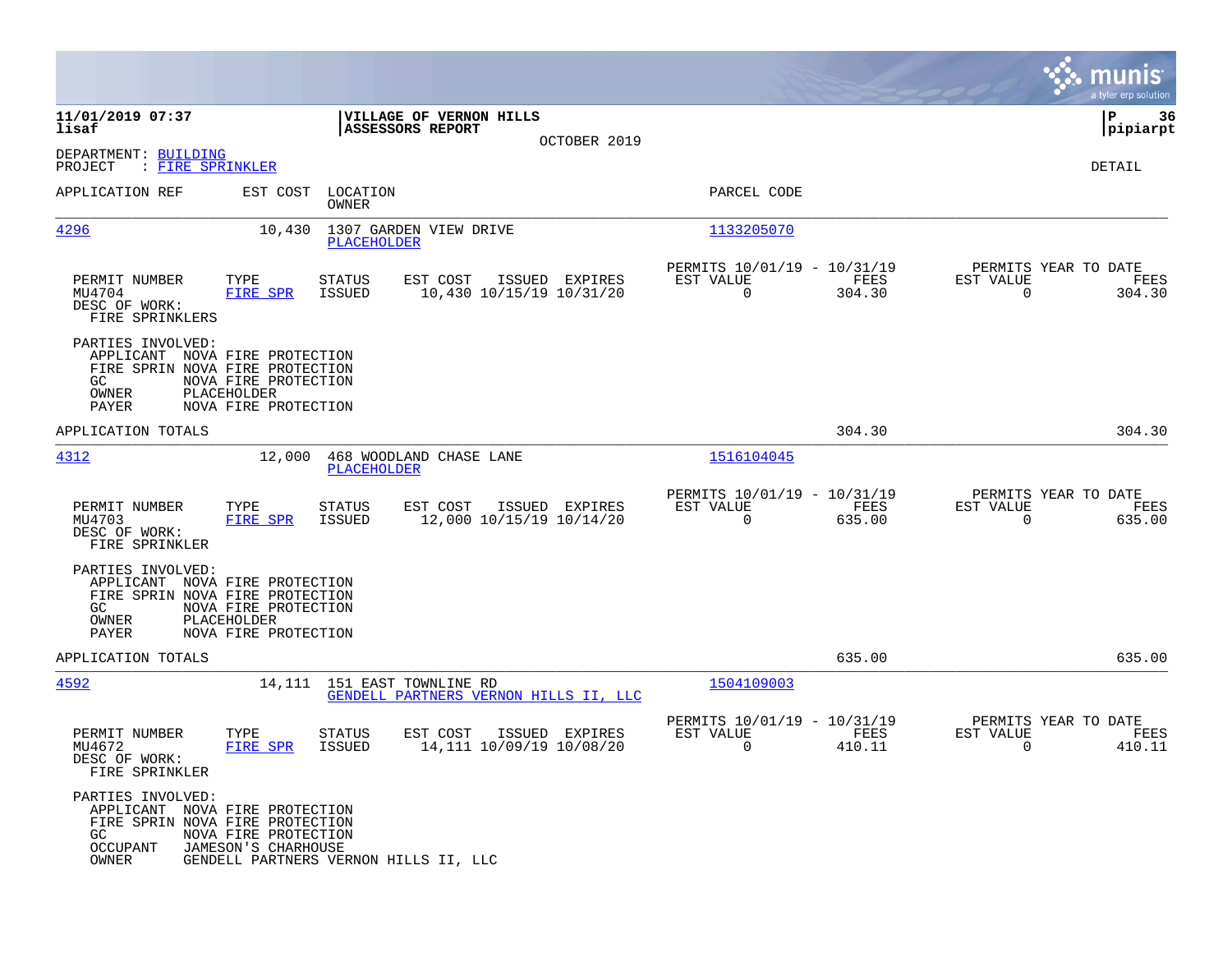|                                                                                                                                                                                                                                                                 | munis<br>a tyler erp solution                                                                                                                   |
|-----------------------------------------------------------------------------------------------------------------------------------------------------------------------------------------------------------------------------------------------------------------|-------------------------------------------------------------------------------------------------------------------------------------------------|
| 11/01/2019 07:37<br>VILLAGE OF VERNON HILLS<br>lisaf<br><b>ASSESSORS REPORT</b><br>OCTOBER 2019                                                                                                                                                                 | 37<br>ΙP<br> pipiarpt                                                                                                                           |
| DEPARTMENT: BUILDING<br>: FIRE SPRINKLER<br>PROJECT                                                                                                                                                                                                             | DETAIL                                                                                                                                          |
| APPLICATION REF<br>EST COST LOCATION                                                                                                                                                                                                                            | PARCEL CODE                                                                                                                                     |
| OWNER<br>PAYER<br>NOVA FIRE PROTECTION                                                                                                                                                                                                                          |                                                                                                                                                 |
| APPLICATION TOTALS                                                                                                                                                                                                                                              | 410.11<br>410.11                                                                                                                                |
| 4647<br>1,350<br>700 NORTH DEERPATH DR C<br>EQUITRUST LIFE INSURANCE COMPANY                                                                                                                                                                                    | 1505211002                                                                                                                                      |
| PERMIT NUMBER<br>TYPE<br><b>STATUS</b><br>EST COST<br>ISSUED EXPIRES<br>MU4779<br>FIRE SPR<br><b>ISSUED</b><br>1,350 10/24/19 10/23/20<br>DESC OF WORK:<br>FIRE SPRINKLER                                                                                       | PERMITS 10/01/19 - 10/31/19<br>PERMITS YEAR TO DATE<br>EST VALUE<br>FEES<br>EST VALUE<br>FEES<br>$\mathbf 0$<br>278.00<br>$\mathbf 0$<br>278.00 |
| PARTIES INVOLVED:<br>APPLICANT<br>UNITED STATES ALLIANCE FIRE PROTECTION<br>GC.<br>UNITED STATES ALLIANCE FIRE PROTECTION<br>OCCUPANT<br>HARMON BECKER AUTO IND<br>OWNER<br>EQUITRUST LIFE INSURANCE COMPANY<br>PAYER<br>UNITED STATES ALLIANCE FIRE PROTECTION |                                                                                                                                                 |
| APPLICATION TOTALS                                                                                                                                                                                                                                              | 278.00<br>278.00                                                                                                                                |
| 4731<br>15,000<br>380 NORTH FAIRWAY DR<br>199 LLC ATTN RICHARD WOLDENBERG                                                                                                                                                                                       | 1504303109                                                                                                                                      |
| EST COST<br>PERMIT NUMBER<br>TYPE<br><b>STATUS</b><br>ISSUED EXPIRES<br>MU4811<br><b>FIRE SPR</b><br><b>ISSUED</b><br>15,000 10/30/19 10/29/20<br>DESC OF WORK:<br>FIRE SPRINKLERS                                                                              | PERMITS 10/01/19 - 10/31/19<br>PERMITS YEAR TO DATE<br>EST VALUE<br>FEES<br>EST VALUE<br>FEES<br>$\mathbf 0$<br>641.00<br>0<br>641.00           |
| PARTIES INVOLVED:<br>APPLICANT J & R HERRA<br>FIRE SPRIN FIRE CONTROL INC<br>FIRE CONTROL INC<br>GC.<br>OCCUPANT<br>LEARNING RESOURCES<br>OWNER<br>199 LLC ATTN RICHARD WOLDENBERG<br>PAYER<br>J & R HERRA                                                      |                                                                                                                                                 |
| APPLICATION TOTALS                                                                                                                                                                                                                                              | 641.00<br>641.00                                                                                                                                |
| 4760<br>11,965<br>1613 NICKLAUS CT<br><b>BANK OF AMERICA/NA</b>                                                                                                                                                                                                 | 1128309030                                                                                                                                      |
| PERMIT NUMBER<br><b>STATUS</b><br>EST COST<br>ISSUED EXPIRES<br>TYPE<br><b>ISSUED</b><br>11,965 10/31/19 10/30/20<br>MU4828<br><b>FIRE SPR</b><br>DESC OF WORK:<br>FIRE SPRINKLER                                                                               | PERMITS 10/01/19 - 10/31/19<br>PERMITS YEAR TO DATE<br>EST VALUE<br>FEES<br>EST VALUE<br>FEES<br>$\mathbf 0$<br>319.65<br>$\mathbf 0$<br>319.65 |
| PARTIES INVOLVED:<br>APPLICANT NOVA FIRE PROTECTION                                                                                                                                                                                                             |                                                                                                                                                 |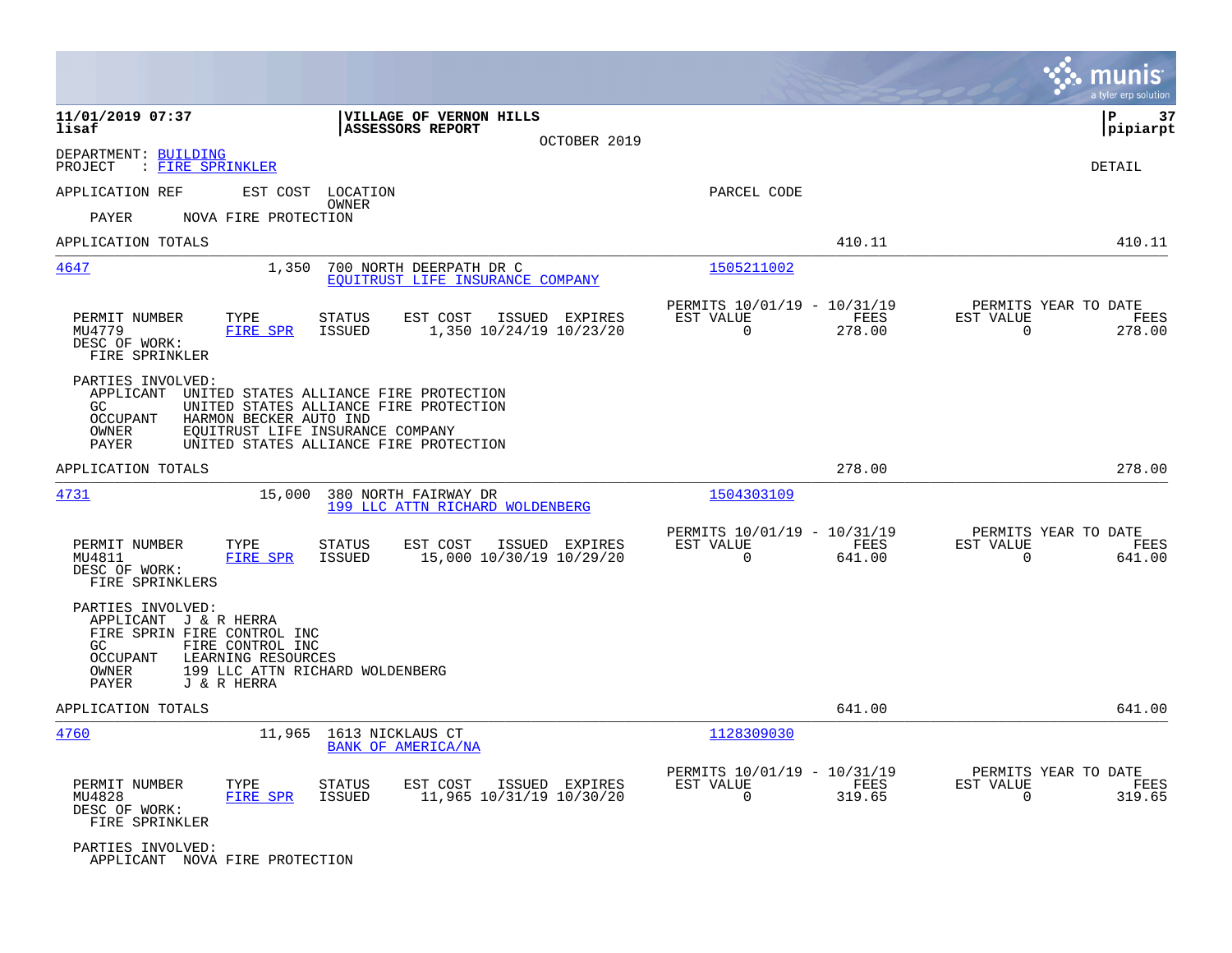|                                                                                                                                                              |                                                                            |             |                    |   | munis <sup>1</sup><br>a tyler erp solution |
|--------------------------------------------------------------------------------------------------------------------------------------------------------------|----------------------------------------------------------------------------|-------------|--------------------|---|--------------------------------------------|
| 11/01/2019 07:37<br>lisaf                                                                                                                                    | <b> VILLAGE OF VERNON HILLS</b><br><b>ASSESSORS REPORT</b><br>OCTOBER 2019 |             |                    |   | 38<br>∣P<br> pipiarpt                      |
| DEPARTMENT: BUILDING<br>: FIRE SPRINKLER<br>PROJECT                                                                                                          |                                                                            |             |                    |   | DETAIL                                     |
| APPLICATION REF<br>EST COST<br>FIRE SPRIN NOVA FIRE PROTECTION<br>GC<br>NOVA FIRE PROTECTION<br>BANK OF AMERICA/NA<br>OWNER<br>PAYER<br>NOVA FIRE PROTECTION | LOCATION<br>OWNER                                                          | PARCEL CODE |                    |   |                                            |
| APPLICATION TOTALS<br>PROJECT TOTALS                                                                                                                         |                                                                            | 0           | 319.65<br>2,588.06 | 0 | 319.65<br>2,588.06                         |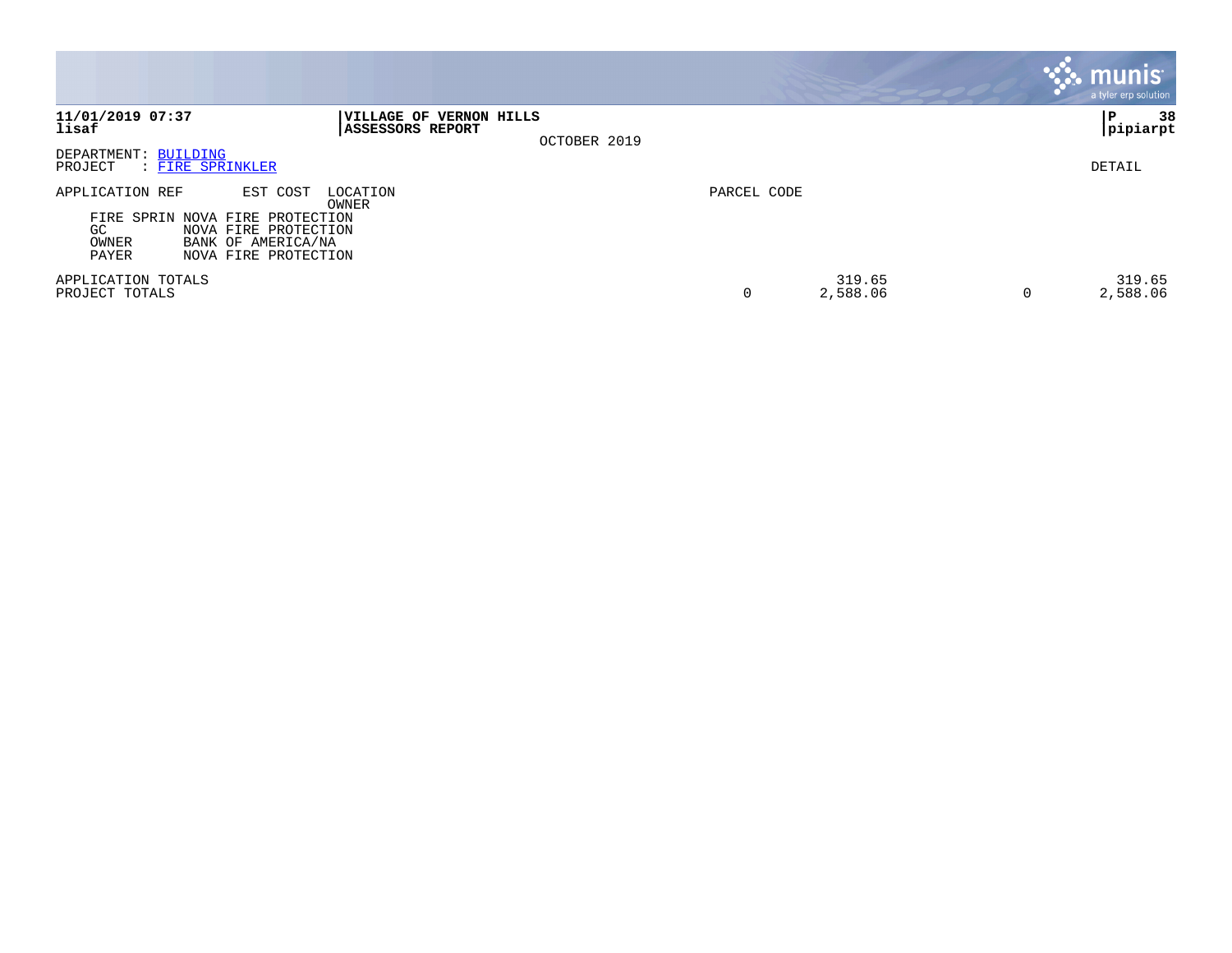|                                                               |                                                                                       |                                               |                                               |                                               |                      |                                   | <b>munis</b><br>a tyler erp solution |
|---------------------------------------------------------------|---------------------------------------------------------------------------------------|-----------------------------------------------|-----------------------------------------------|-----------------------------------------------|----------------------|-----------------------------------|--------------------------------------|
| 11/01/2019 07:37<br>lisaf                                     |                                                                                       | VILLAGE OF VERNON HILLS<br>ASSESSORS REPORT   | OCTOBER 2019                                  |                                               |                      |                                   | 39<br> P<br> pipiarpt                |
| DEPARTMENT:<br>PROJECT                                        | <b>BUILDING</b><br>: MECHANICAL HOOD                                                  |                                               |                                               |                                               |                      |                                   | DETAIL                               |
| APPLICATION REF                                               | EST COST                                                                              | LOCATION<br>OWNER                             |                                               | PARCEL CODE                                   |                      |                                   |                                      |
| 4559                                                          | 50,000                                                                                | 929 NORTH MILWAUKEE AVENUE<br>REGENCY CENTERS |                                               | 1134302008                                    |                      |                                   |                                      |
| PERMIT NUMBER<br>MU4658<br>DESC OF WORK:<br>MECHANICAL HOOD   | TYPE<br>MECH HOOD                                                                     | STATUS<br>EST COST<br>COMPLT                  | ISSUED<br>EXPIRES<br>50,000 10/07/19 10/08/20 | PERMITS 10/01/19 - 10/31/19<br>EST VALUE<br>0 | FEES<br>2,765.00     | PERMITS YEAR TO DATE<br>EST VALUE | FEES<br>2,765.00                     |
| PARTIES INVOLVED:<br>GC<br>HVAC<br>OCCUPANT<br>OWNER<br>PAYER | BRAMCO CONSTRUCTION<br>COLUMBIA SHEET METAL<br>REGENCY CENTERS<br>BRAMCO CONSTRUCTION | CITY WORKS EATERY AND POUR HOUSE              |                                               |                                               |                      |                                   |                                      |
| APPLICATION TOTALS<br>PROJECT TOTALS                          |                                                                                       |                                               |                                               | $\Omega$                                      | 2,765.00<br>2,765.00 |                                   | 2,765.00<br>2,765.00                 |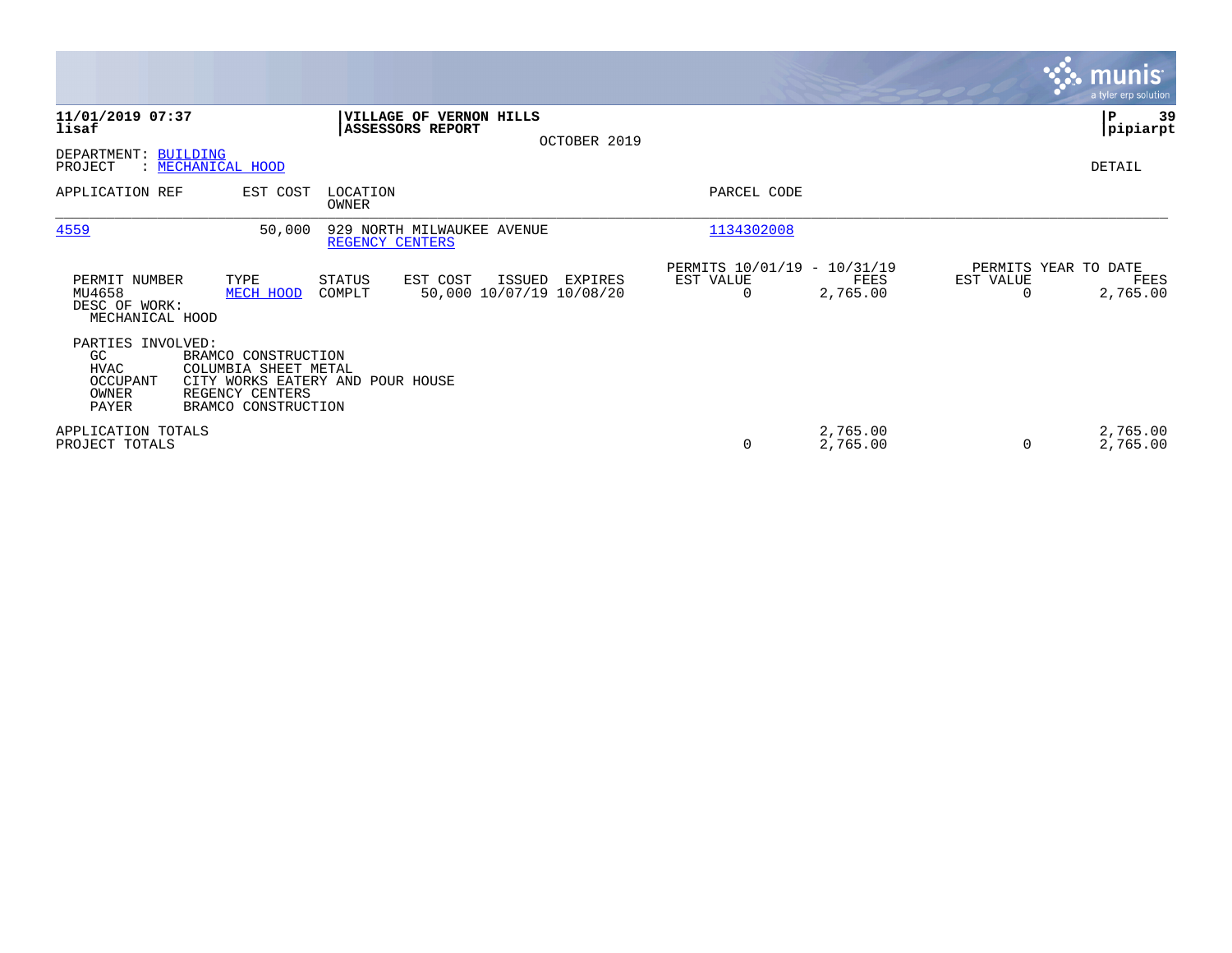|                                                                                                                                                                                                                                                                                    |                                                                                                                       |                                                         |                     |                             | munis<br>a tyler erp solution            |
|------------------------------------------------------------------------------------------------------------------------------------------------------------------------------------------------------------------------------------------------------------------------------------|-----------------------------------------------------------------------------------------------------------------------|---------------------------------------------------------|---------------------|-----------------------------|------------------------------------------|
| 11/01/2019 07:37<br>lisaf                                                                                                                                                                                                                                                          | VILLAGE OF VERNON HILLS<br>ASSESSORS REPORT                                                                           |                                                         |                     |                             | ΙP<br>40<br> pipiarpt                    |
| DEPARTMENT: BUILDING<br>PROJECT<br>: MISC COMMERCIAL                                                                                                                                                                                                                               | OCTOBER 2019                                                                                                          |                                                         |                     |                             | DETAIL                                   |
| APPLICATION REF<br>EST COST                                                                                                                                                                                                                                                        | LOCATION<br>OWNER                                                                                                     | PARCEL CODE                                             |                     |                             |                                          |
| 4468<br>500,000                                                                                                                                                                                                                                                                    | 901 NORTH MILWAUKEE AVENUE 300<br>REGENCY CENTERS                                                                     | 1134302008                                              |                     |                             |                                          |
| TYPE<br>PERMIT NUMBER<br>MU4676<br>MISC COMM<br>DESC OF WORK:<br>LANDLORD IMPROVEMENTS                                                                                                                                                                                             | EST COST<br>STATUS<br>ISSUED EXPIRES<br>500,000 10/09/19 10/24/20<br>ISSUED                                           | PERMITS 10/01/19 - 10/31/19<br>EST VALUE<br>$\mathbf 0$ | FEES<br>5,200.00    | EST VALUE<br>$\overline{0}$ | PERMITS YEAR TO DATE<br>FEES<br>5,200.00 |
| PARTIES INVOLVED:<br>APPLICANT<br>NELCO ARCHITECTURE<br>GC.<br>MIDWEST CONSTRUCTION PARTNERS<br>REGENCY CENTERS<br>OWNER<br>REGENCY CENTERS<br>PAYER                                                                                                                               |                                                                                                                       |                                                         |                     |                             |                                          |
| APPLICATION TOTALS                                                                                                                                                                                                                                                                 |                                                                                                                       |                                                         | 5,200.00            |                             | 5,200.00                                 |
| 4606<br>377                                                                                                                                                                                                                                                                        | 614 HAWTHORN CTR<br>CENTENNIAL                                                                                        | 1133401086                                              |                     |                             |                                          |
| PERMIT NUMBER<br>TYPE<br>MU4669<br>MISC COMM<br>DESC OF WORK:<br>LOW VOLTAGE ALARM SYSTEM                                                                                                                                                                                          | <b>STATUS</b><br>EST COST<br>ISSUED EXPIRES<br>377 10/08/19 10/07/20<br>ISSUED                                        | PERMITS 10/01/19 - 10/31/19<br>EST VALUE<br>0           | FEES<br>75.00       | EST VALUE<br>0              | PERMITS YEAR TO DATE<br>FEES<br>75.00    |
| PARTIES INVOLVED:<br><b>ALARM</b><br>ADT/PROTECTION 1<br>GC<br>ADT/PROTECTION 1<br>OCCUPANT<br>SPRINT BRIGHTSTAR WIRELESS<br>OWNER<br>CENTENNIAL                                                                                                                                   |                                                                                                                       |                                                         |                     |                             |                                          |
| APPLICATION TOTALS                                                                                                                                                                                                                                                                 |                                                                                                                       |                                                         | 75.00               |                             | 75.00                                    |
| 4622<br>23,712                                                                                                                                                                                                                                                                     | 500 BUNKER CT<br><b>JAMES R WOLDENBERG</b>                                                                            | 1504202094                                              |                     |                             |                                          |
| PERMIT NUMBER<br>TYPE<br>MU4667<br>MISC COMM<br>DESC OF WORK:<br>544 BUNKER COURT JOGGING PATH<br>ASPHALT REMOVAL AND REPLACEMENT<br>PARTIES INVOLVED:<br>APPLICANT CONSTRUCTION MANAGEMENT CORP<br>CONSTRUCTION MANAGEMENT CORP<br>GC.<br>OCCUPANT<br>OWNER<br>JAMES R WOLDENBERG | <b>STATUS</b><br>EST COST<br>ISSUED EXPIRES<br>23,712 10/08/19 10/07/20<br>ISSUED<br>JOGGING PATH OF 544 BUNKER COURT | PERMITS 10/01/19 - 10/31/19<br>EST VALUE<br>$\mathbf 0$ | FEES<br>948.00      | EST VALUE<br>$\Omega$       | PERMITS YEAR TO DATE<br>FEES<br>948.00   |
| APPLICATION TOTALS<br>PROJECT TOTALS                                                                                                                                                                                                                                               |                                                                                                                       | $\mathbf{0}$                                            | 948.00<br>6, 223.00 | $\overline{0}$              | 948.00<br>6, 223.00                      |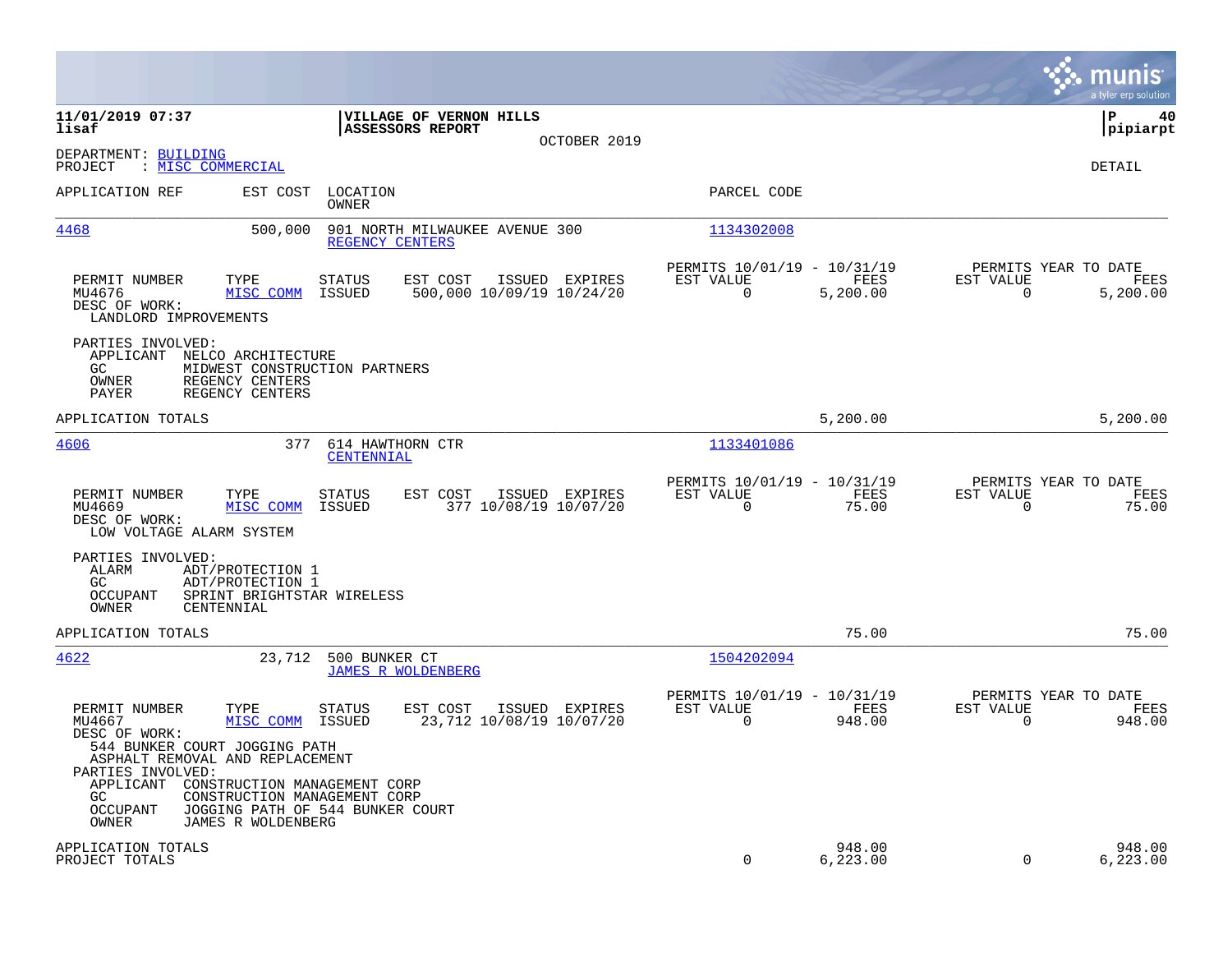**11/01/2019 07:37 |VILLAGE OF VERNON HILLS |P 41 lisaf |ASSESSORS REPORT |pipiarpt**

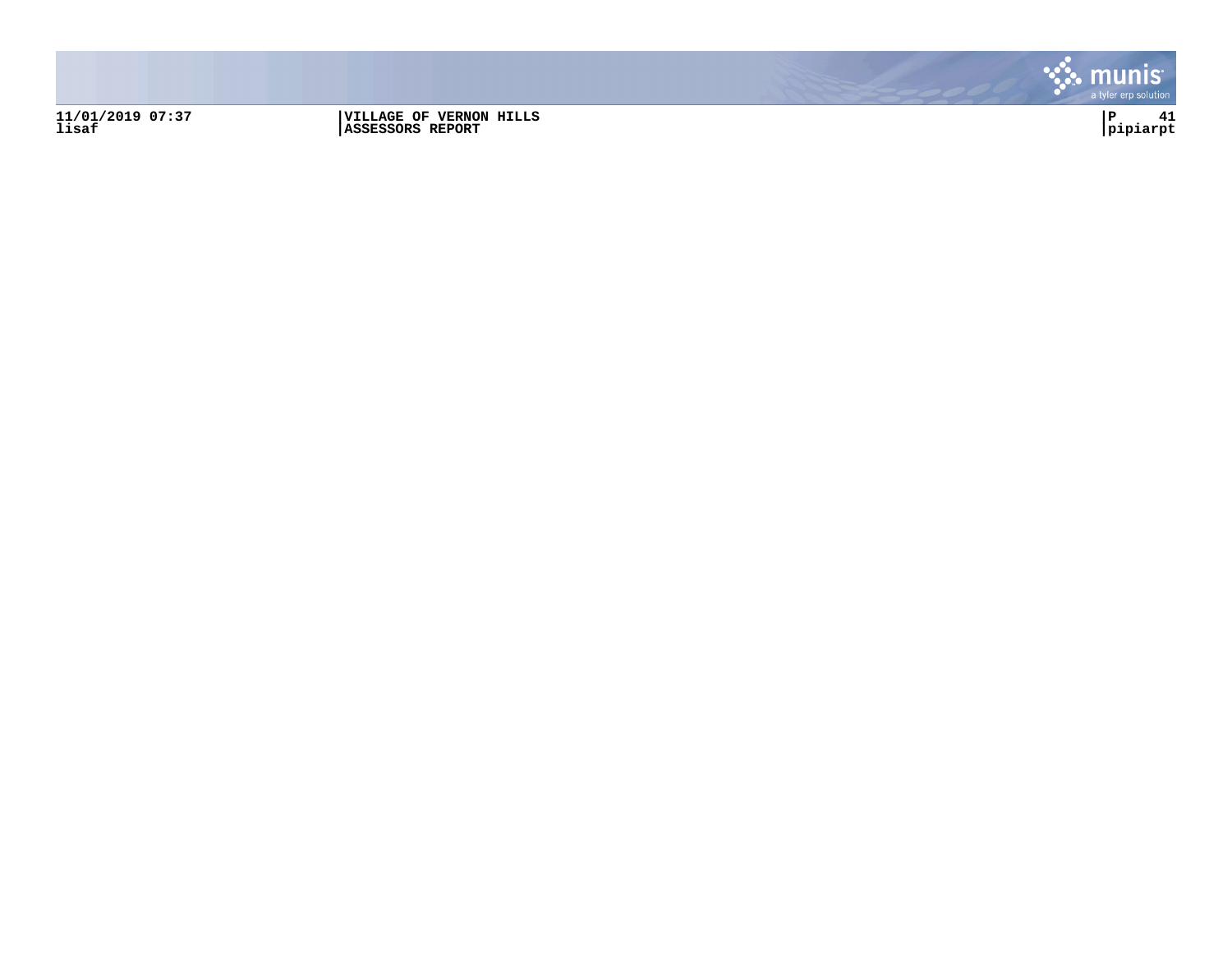|                                                                                                           |                                                                  |                         |                                                |                |                                                         |                       |                                                  | munis<br>a tyler erp solution |
|-----------------------------------------------------------------------------------------------------------|------------------------------------------------------------------|-------------------------|------------------------------------------------|----------------|---------------------------------------------------------|-----------------------|--------------------------------------------------|-------------------------------|
| 11/01/2019 07:37<br>lisaf                                                                                 |                                                                  |                         | VILLAGE OF VERNON HILLS<br>ASSESSORS REPORT    |                |                                                         |                       |                                                  | ΙP<br>42<br> pipiarpt         |
| DEPARTMENT: BUILDING<br>: MISC ELECTRIC COMM<br>PROJECT                                                   |                                                                  |                         |                                                | OCTOBER 2019   |                                                         |                       |                                                  | <b>DETAIL</b>                 |
| APPLICATION REF                                                                                           | EST COST LOCATION                                                | OWNER                   |                                                |                | PARCEL CODE                                             |                       |                                                  |                               |
| 4015                                                                                                      | 5,000                                                            |                         | 1240 EAST USHY 45 100<br>SHAKER APARTMENTS LLC |                | 1515410006                                              |                       |                                                  |                               |
| PERMIT NUMBER<br>MU4685<br>DESC OF WORK:<br>OUTLET PUT IN                                                 | TYPE<br>CO NO FEE                                                | <b>STATUS</b><br>COMPLT | EST COST<br>5,000 10/10/19 10/09/20            | ISSUED EXPIRES | PERMITS 10/01/19 - 10/31/19<br>EST VALUE<br>0           | FEES<br>.00           | PERMITS YEAR TO DATE<br>EST VALUE<br>$\mathbf 0$ | FEES<br>.00                   |
| PARTIES INVOLVED:<br>APPLICANT ALFREDO'S KITCHEN<br>ELECTRICIA ROBERTO TOMAS<br>GC.<br>OWNER<br>PAYER     | RENE CONSTRUCTIONS<br>SHAKER APARTMENTS LLC<br>ALFREDO'S KITCHEN |                         |                                                |                |                                                         |                       |                                                  |                               |
| APPLICATION TOTALS                                                                                        |                                                                  |                         |                                                |                |                                                         | .00                   |                                                  | .00                           |
| 4619                                                                                                      | 21,483                                                           | 2 MALVERN LN            | EDWARD & ELLEN KABOT                           |                | 1504313004                                              |                       |                                                  |                               |
| PERMIT NUMBER<br>MU4675<br>DESC OF WORK:<br>SOLAR PANELS                                                  | TYPE<br>MISC ELEC                                                | <b>STATUS</b><br>ISSUED | EST COST<br>21,483 10/09/19 10/08/20           | ISSUED EXPIRES | PERMITS 10/01/19 - 10/31/19<br>EST VALUE<br>$\mathbf 0$ | FEES<br>214.83        | PERMITS YEAR TO DATE<br>EST VALUE<br>$\mathbf 0$ | FEES<br>214.83                |
| PARTIES INVOLVED:<br>APPLICANT VIVINT SOLAR<br>ELECTRICIA VIVINT SOLAR<br>GC.<br>VIVINT<br>OWNER<br>PAYER | EDWARD & ELLEN KABOT<br>VIVINT SOLAR                             |                         |                                                |                |                                                         |                       |                                                  |                               |
| APPLICATION TOTALS                                                                                        |                                                                  |                         |                                                |                |                                                         | 214.83                |                                                  | 214.83                        |
| 4627                                                                                                      | 11,781 310 ALEXANDRIA DR                                         |                         | BARRY A & SUSAN R SILVER                       |                | 1505204026                                              |                       |                                                  |                               |
| PERMIT NUMBER<br>MU4674<br>DESC OF WORK:<br>SOLAR PV SYSTEM                                               | TYPE<br>MISC ELEC                                                | <b>STATUS</b><br>ISSUED | EST COST<br>11,781 10/09/19 10/08/20           | ISSUED EXPIRES | PERMITS 10/01/19 - 10/31/19<br>EST VALUE<br>$\Omega$    | <b>FEES</b><br>117.81 | PERMITS YEAR TO DATE<br>EST VALUE<br>$\Omega$    | FEES<br>117.81                |
| PARTIES INVOLVED:<br>ELECTRICIA VIVINT SOLAR<br>GC.<br>VIVINT<br>OWNER<br>PAYER<br>VIVINT                 | BARRY A & SUSAN R SILVER                                         |                         |                                                |                |                                                         |                       |                                                  |                               |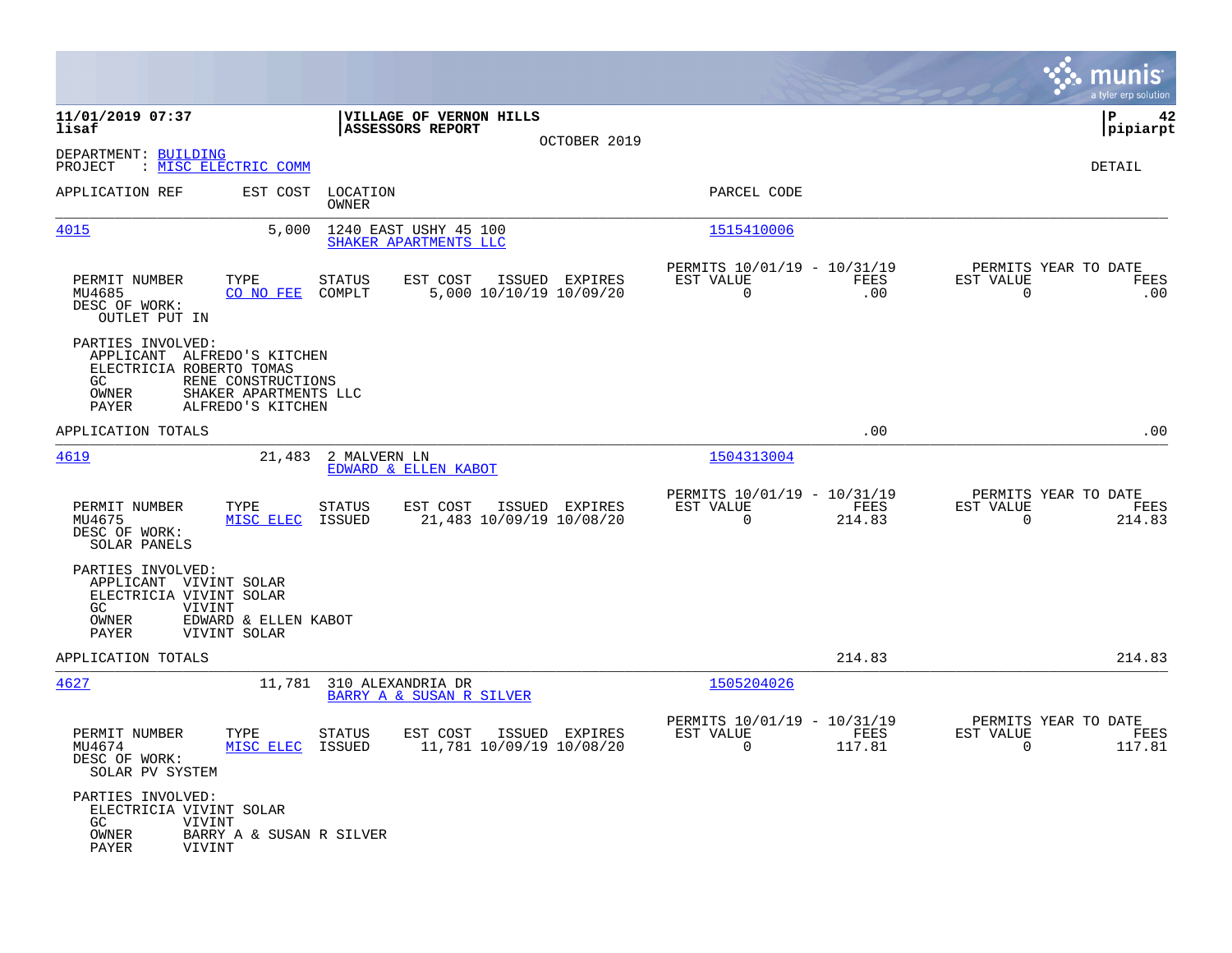|                                                                    |                                                                                                                                                                    |                   |                                                                                                        |              |                                                         |                 |                                        | <b>munis</b><br>a tyler erp solution |
|--------------------------------------------------------------------|--------------------------------------------------------------------------------------------------------------------------------------------------------------------|-------------------|--------------------------------------------------------------------------------------------------------|--------------|---------------------------------------------------------|-----------------|----------------------------------------|--------------------------------------|
| 11/01/2019 07:37<br>lisaf<br>APPLICATION TOTALS                    |                                                                                                                                                                    |                   | VILLAGE OF VERNON HILLS<br><b>ASSESSORS REPORT</b>                                                     | OCTOBER 2019 |                                                         | 117.81          |                                        | ∣P<br>43<br> pipiarpt<br>117.81      |
| DEPARTMENT: BUILDING<br>PROJECT                                    | : MISC ELECTRIC COMM                                                                                                                                               |                   |                                                                                                        |              |                                                         |                 |                                        | DETAIL                               |
| APPLICATION REF                                                    | EST COST                                                                                                                                                           | LOCATION<br>OWNER |                                                                                                        |              | PARCEL CODE                                             |                 |                                        |                                      |
| 4702                                                               | 9,000                                                                                                                                                              |                   | 700 NORTH DEERPATH DR C<br>EQUITRUST LIFE INSURANCE COMPANY                                            |              | 1505211002                                              |                 |                                        |                                      |
| PERMIT NUMBER<br>MU4816<br>DESC OF WORK:                           | TYPE<br>MISC ELEC                                                                                                                                                  | STATUS<br>ISSUED  | EST COST<br>ISSUED<br>9,000 10/30/19 10/29/20<br>ELECTRICAL PANEL & REFEED OF LIGHTS, RECEPTICALS ONLY | EXPIRES      | PERMITS 10/01/19 - 10/31/19<br>EST VALUE<br>$\mathbf 0$ | FEES<br>90.00   | PERMITS YEAR TO DATE<br>EST VALUE<br>O | FEES<br>90.00                        |
| PARTIES INVOLVED:<br>APPLICANT<br>GC<br>OCCUPANT<br>OWNER<br>PAYER | BREAKER ELECTRIC INC<br>ELECTRICIA BREAKER ELECTRIC INC<br>BREAKER ELECTRIC INC<br>PODOLSKY CIRCLE LLC<br>EQUITRUST LIFE INSURANCE COMPANY<br>BREAKER ELECTRIC INC |                   |                                                                                                        |              |                                                         |                 |                                        |                                      |
| APPLICATION TOTALS<br>PROJECT TOTALS                               |                                                                                                                                                                    |                   |                                                                                                        |              | 0                                                       | 90.00<br>422.64 | $\Omega$                               | 90.00<br>422.64                      |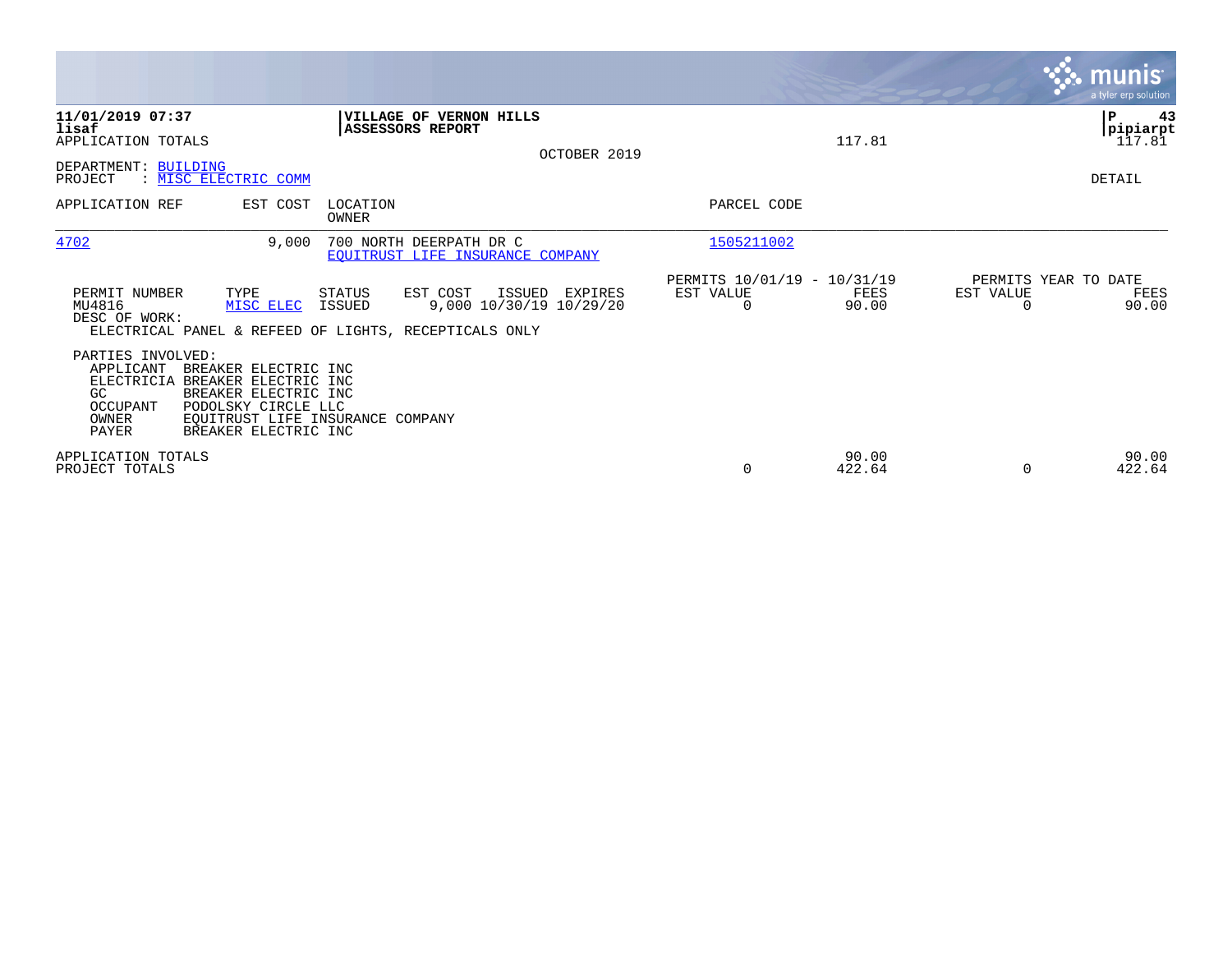|                                                                                                                                                                                                 |                                                                                              |                                                                          | munis<br>a tyler erp solution                                      |
|-------------------------------------------------------------------------------------------------------------------------------------------------------------------------------------------------|----------------------------------------------------------------------------------------------|--------------------------------------------------------------------------|--------------------------------------------------------------------|
| 11/01/2019 07:37<br>lisaf                                                                                                                                                                       | VILLAGE OF VERNON HILLS<br>ASSESSORS REPORT                                                  |                                                                          | ΙP<br>44<br> pipiarpt                                              |
| DEPARTMENT: BUILDING<br>PROJECT<br>: MIS ELEC RESIDENTIAL                                                                                                                                       | OCTOBER 2019                                                                                 |                                                                          | <b>DETAIL</b>                                                      |
| APPLICATION REF                                                                                                                                                                                 | EST COST LOCATION<br><b>OWNER</b>                                                            | PARCEL CODE                                                              |                                                                    |
| <u>4554</u><br>10,140                                                                                                                                                                           | 201 NORTH FIORE PKY<br><b>THOMAS TRAYNOR</b>                                                 | 1506409014                                                               |                                                                    |
| TYPE<br>PERMIT NUMBER<br>ELEC RES<br>MU4640<br>DESC OF WORK:<br>SOLAR PANELS                                                                                                                    | ISSUED EXPIRES<br><b>STATUS</b><br>EST COST<br>10,140 10/02/19 10/01/20<br>ISSUED            | PERMITS 10/01/19 - 10/31/19<br>EST VALUE<br>FEES<br>0<br>111.40          | PERMITS YEAR TO DATE<br>EST VALUE<br>FEES<br>$\mathbf 0$<br>111.40 |
| PARTIES INVOLVED:<br>APPLICANT<br>ELECTRICIA SUNRUN INSTALLATION SERVICES<br>GC.<br>THOMAS TRAYNOR<br>OWNER<br>PAYER                                                                            | SUNRUN INSTALLATION SERVICES<br>SUNRUN INSTALLATION SERVICES<br>SUNRUN INSTALLATION SERVICES |                                                                          |                                                                    |
| APPLICATION TOTALS                                                                                                                                                                              |                                                                                              | 111.40                                                                   | 111.40                                                             |
| 4568<br>10,000                                                                                                                                                                                  | 405 CHESTERFIELD LN<br>PAUL & STACIE BRETTNER                                                | 1508404001                                                               |                                                                    |
| PERMIT NUMBER<br>TYPE<br>MU4654<br><b>ELEC RES</b><br>DESC OF WORK:<br>SOLAR PANELS                                                                                                             | EST COST<br>ISSUED EXPIRES<br><b>STATUS</b><br>10,000 10/04/19 10/03/20<br>ISSUED            | PERMITS 10/01/19 - 10/31/19<br>EST VALUE<br>FEES<br>$\Omega$<br>100.00   | PERMITS YEAR TO DATE<br>EST VALUE<br>FEES<br>$\Omega$<br>100.00    |
| PARTIES INVOLVED:<br>APPLICANT<br>BRIGHT PLANET SOLAR<br>ELECTRICIA BRIGHT PLANET SOLAR<br>GC.<br>BRIGHT PLANET SOLAR<br>PAUL & STACIE BRETTNER<br>OWNER<br>BRIGHT PLANET SOLAR<br><b>PAYER</b> |                                                                                              |                                                                          |                                                                    |
| APPLICATION TOTALS                                                                                                                                                                              |                                                                                              | 100.00                                                                   | 100.00                                                             |
| 4581                                                                                                                                                                                            | 1,425<br>1006 STOCKTON CT<br>PIOTR & TATIANA BULSZA                                          | 1132411033                                                               |                                                                    |
| PERMIT NUMBER<br>TYPE<br>MU4657<br>ELEC RES<br>DESC OF WORK:<br>CHARGING STATIONS                                                                                                               | <b>STATUS</b><br>EST COST<br>ISSUED EXPIRES<br>COMPLT<br>1,425 10/04/19 10/14/20             | PERMITS 10/01/19 - 10/31/19<br>EST VALUE<br>FEES<br>$\mathbf 0$<br>30.00 | PERMITS YEAR TO DATE<br>EST VALUE<br>FEES<br>30.00<br>0            |
| PARTIES INVOLVED:<br>APPLICANT CURRENT ELECTRICAL CONTRACTOR<br>ELECTRICIA CURRENT ELECTRICAL CONTRACTOR<br>OWNER<br>PIOTR & TATIANA BULSZA<br>PIOTR & TATIANA BULSZA<br>PAYER                  |                                                                                              |                                                                          |                                                                    |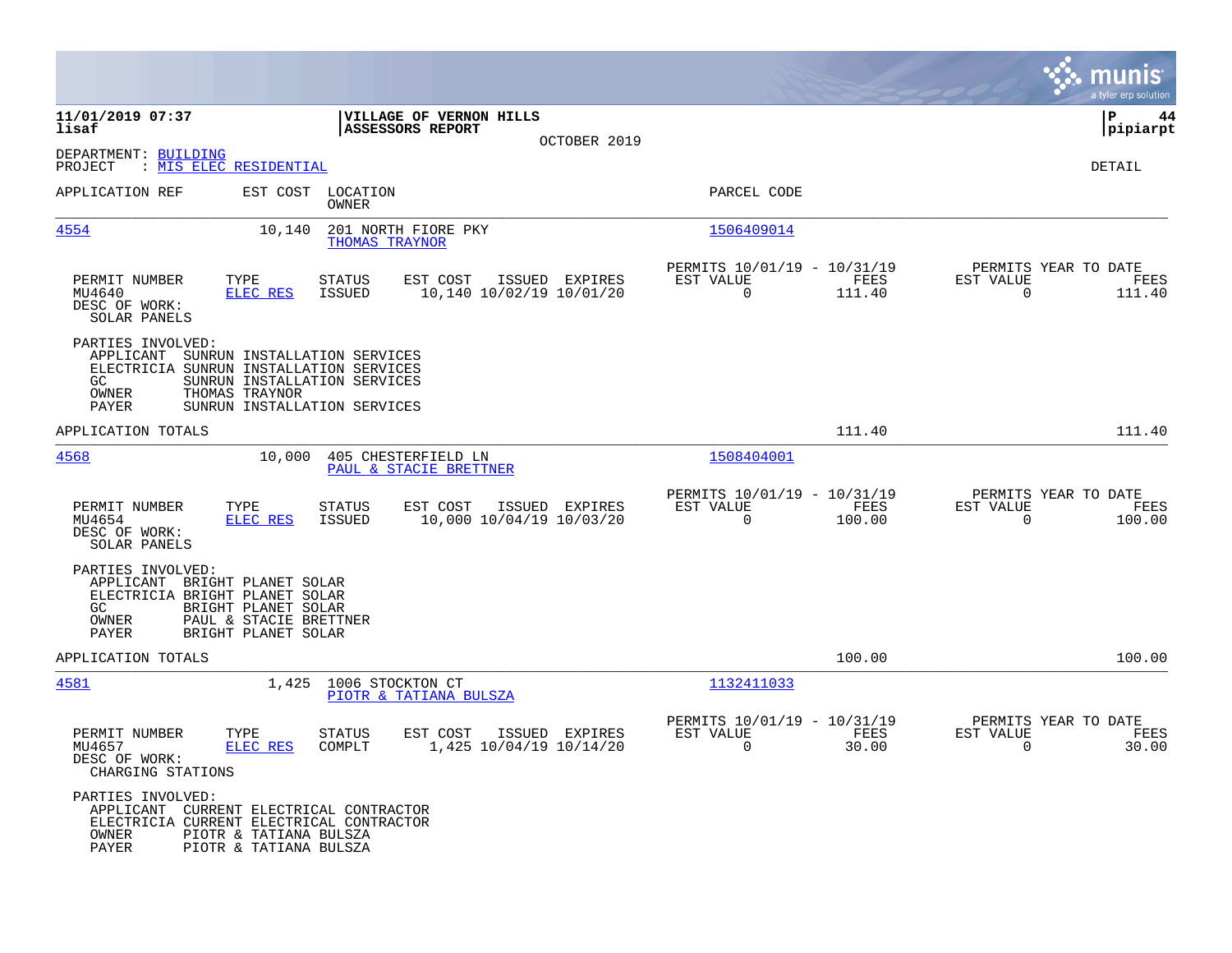|                                                                                                                                                  |                                                     |                                          |                                                        |                                                         |                |                          | munis<br>a tyler erp solution          |
|--------------------------------------------------------------------------------------------------------------------------------------------------|-----------------------------------------------------|------------------------------------------|--------------------------------------------------------|---------------------------------------------------------|----------------|--------------------------|----------------------------------------|
| 11/01/2019 07:37<br>lisaf<br>APPLICATION TOTALS                                                                                                  |                                                     | ASSESSORS REPORT                         | VILLAGE OF VERNON HILLS                                |                                                         | 30.00          |                          | P<br>45<br>pipiarpt<br>30.00           |
| DEPARTMENT: BUILDING<br>PROJECT                                                                                                                  | : MIS ELEC RESIDENTIAL                              |                                          | OCTOBER 2019                                           |                                                         |                |                          | DETAIL                                 |
| APPLICATION REF                                                                                                                                  |                                                     | EST COST LOCATION<br>OWNER               |                                                        | PARCEL CODE                                             |                |                          |                                        |
| 4615                                                                                                                                             | 16,391                                              | 108 DICKINSON CT<br><b>SCOT K HILL</b>   |                                                        | 1132201026                                              |                |                          |                                        |
| PERMIT NUMBER<br>MU4698<br>DESC OF WORK:<br>SOLAR PANELS                                                                                         | TYPE<br><b>ELEC RES</b>                             | STATUS<br>ISSUED                         | EST COST<br>ISSUED EXPIRES<br>16,391 10/15/19 10/14/20 | PERMITS 10/01/19 - 10/31/19<br>EST VALUE<br>$\mathbf 0$ | FEES<br>163.91 | EST VALUE<br>$\mathbf 0$ | PERMITS YEAR TO DATE<br>FEES<br>163.91 |
| PARTIES INVOLVED:<br>ELECTRICIA RETHINK ELECTRIC<br>GC<br>OWNER<br>PAYER                                                                         | RETHINK ELECTRIC<br>SCOT K HILL<br>RETHINK ELECTRIC |                                          |                                                        |                                                         |                |                          |                                        |
| APPLICATION TOTALS                                                                                                                               |                                                     |                                          |                                                        |                                                         | 163.91         |                          | 163.91                                 |
| 4629                                                                                                                                             |                                                     | 10,092 126 MARIMAC LN                    | BRIAN & ELIZABETH LINHART                              | 1508202053                                              |                |                          |                                        |
| PERMIT NUMBER<br>MU4686<br>DESC OF WORK:<br>UPGRADE TO 200AMP SERVICE                                                                            | TYPE<br><b>ELEC RES</b>                             | <b>STATUS</b><br><b>ISSUED</b>           | EST COST<br>ISSUED EXPIRES<br>10,092 10/10/19 10/09/20 | PERMITS 10/01/19 - 10/31/19<br>EST VALUE<br>$\Omega$    | FEES<br>100.91 | EST VALUE<br>$\Omega$    | PERMITS YEAR TO DATE<br>FEES<br>100.91 |
| PARTIES INVOLVED:<br>APPLICANT ABC PLUMBING, HEATING, COOLING, ELECTRIC<br>ELECTRICIA ABC PLUMBING, HEATING, COOLING, ELECTRIC<br>OWNER<br>PAYER | BRIAN & ELIZABETH LINHART                           | ABC PLUMBING, HEATING, COOLING, ELECTRIC |                                                        |                                                         |                |                          |                                        |
| APPLICATION TOTALS                                                                                                                               |                                                     |                                          |                                                        |                                                         | 100.91         |                          | 100.91                                 |
| 4669                                                                                                                                             | 8,316                                               | 119 MARIMAC LN                           | ROBERTO A & MONICA P CASTRO                            | 1508209009                                              |                |                          |                                        |
| PERMIT NUMBER<br>MU4782<br>DESC OF WORK:<br>SOLAR PANEL                                                                                          | TYPE<br><b>ELEC RES</b>                             | STATUS<br><b>ISSUED</b>                  | EST COST<br>ISSUED EXPIRES<br>8,316 10/24/19 10/23/20  | PERMITS 10/01/19 - 10/31/19<br>EST VALUE<br>0           | FEES<br>83.16  | EST VALUE<br>0           | PERMITS YEAR TO DATE<br>FEES<br>83.16  |
| PARTIES INVOLVED:<br>APPLICANT VIVINT SOLAR<br>ELECTRICIA VIVINT SOLAR<br>OWNER<br>PAYER                                                         | ROBERTO A & MONICA P CASTRO<br>VIVINT SOLAR         |                                          |                                                        |                                                         |                |                          |                                        |
| APPLICATION TOTALS                                                                                                                               |                                                     |                                          |                                                        |                                                         | 83.16          |                          | 83.16                                  |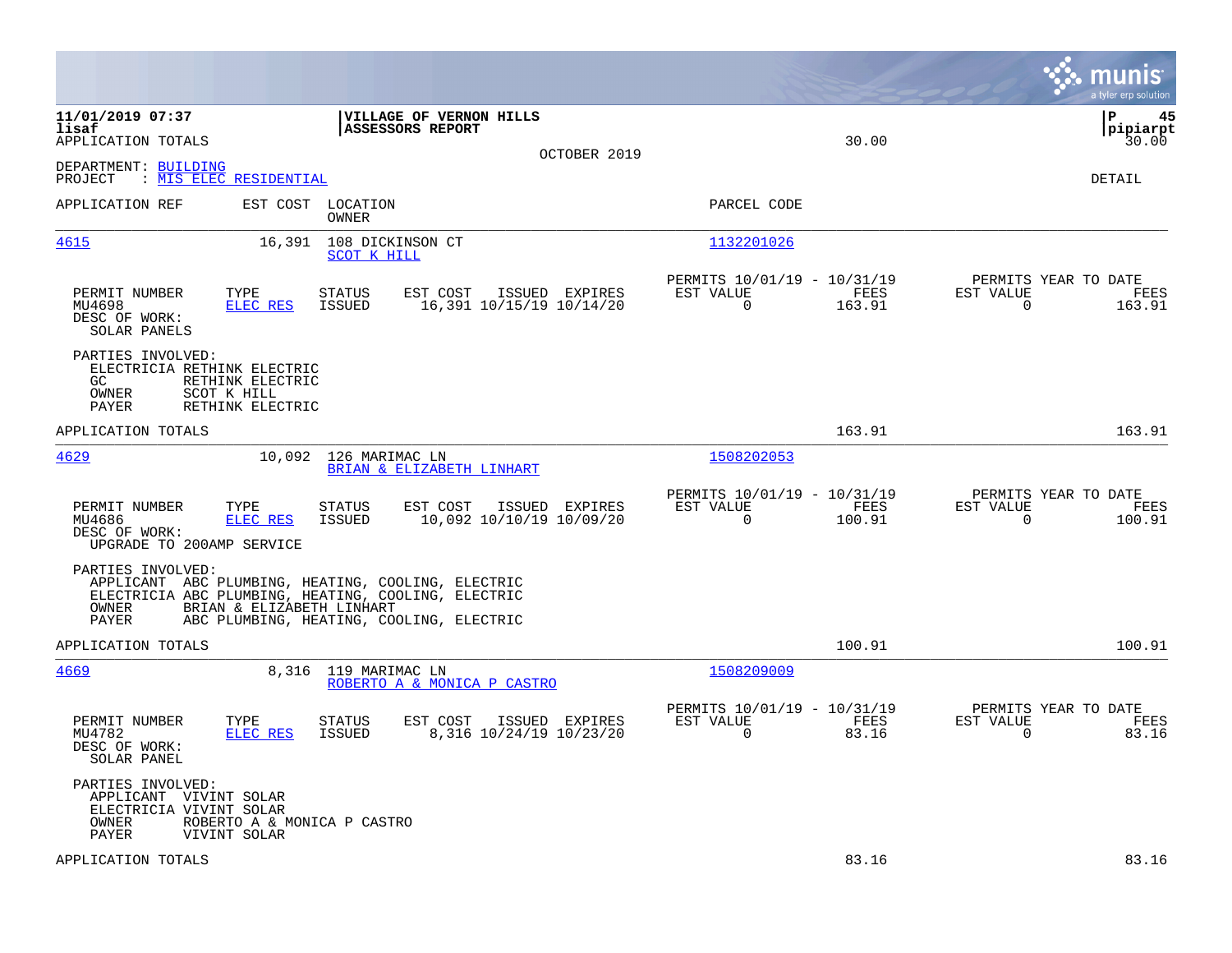|                                                                                           |                                                             |                                       |                                                    |        |                                            |                                                      |                  |                       | munis<br>a tyler erp solution          |
|-------------------------------------------------------------------------------------------|-------------------------------------------------------------|---------------------------------------|----------------------------------------------------|--------|--------------------------------------------|------------------------------------------------------|------------------|-----------------------|----------------------------------------|
| 11/01/2019 07:37<br>lisaf                                                                 |                                                             |                                       | VILLAGE OF VERNON HILLS<br><b>ASSESSORS REPORT</b> |        | OCTOBER 2019                               |                                                      |                  |                       | P<br>46<br> pipiarpt                   |
| DEPARTMENT: BUILDING<br>PROJECT                                                           | : MIS ELEC RESIDENTIAL                                      |                                       |                                                    |        |                                            |                                                      |                  |                       | DETAIL                                 |
| APPLICATION REF                                                                           | EST COST                                                    | LOCATION<br><b>OWNER</b>              |                                                    |        |                                            | PARCEL CODE                                          |                  |                       |                                        |
| 4699                                                                                      | 16,000                                                      | 594 SYCAMORE ST<br>PRATIBHA MURLI     |                                                    |        |                                            | 1132107014                                           |                  |                       |                                        |
| PERMIT NUMBER<br>MU4813<br>DESC OF WORK:<br>SOLAR PANELS                                  | TYPE<br>ELEC RES                                            | <b>STATUS</b><br>ISSUED               | EST COST                                           |        | ISSUED EXPIRES<br>16,000 10/30/19 10/29/20 | PERMITS 10/01/19 - 10/31/19<br>EST VALUE<br>$\Omega$ | FEES<br>160.00   | EST VALUE<br>$\Omega$ | PERMITS YEAR TO DATE<br>FEES<br>160.00 |
| PARTIES INVOLVED:<br>APPLICANT TESLA, INC<br>ELECTRICIA TESLA, INC<br>OWNER<br>PAYER      | PRATIBHA MURLI<br>TESLA, INC                                |                                       |                                                    |        |                                            |                                                      |                  |                       |                                        |
| APPLICATION TOTALS                                                                        |                                                             |                                       |                                                    |        |                                            |                                                      | 160.00           |                       | 160.00                                 |
| 4703                                                                                      | 10,000                                                      | 8 EDGEWOOD RD<br><b>STEVEN SCHUTH</b> |                                                    |        |                                            | 1504303007                                           |                  |                       |                                        |
| PERMIT NUMBER<br>MU4806<br>DESC OF WORK:<br>SOLAR PANELS                                  | TYPE<br>ELEC RES                                            | <b>STATUS</b><br>ISSUED               | EST COST                                           | ISSUED | EXPIRES<br>10,000 10/29/19 10/28/20        | PERMITS 10/01/19 - 10/31/19<br>EST VALUE<br>0        | FEES<br>100.00   | EST VALUE<br>$\Omega$ | PERMITS YEAR TO DATE<br>FEES<br>100.00 |
| PARTIES INVOLVED:<br>APPLICANT<br>ELECTRICIA BRIGHT PLANET SOLAR<br>OWNER<br><b>PAYER</b> | BRIGHT PLANET SOLAR<br>STEVEN SCHUTH<br>BRIGHT PLANET SOLAR |                                       |                                                    |        |                                            |                                                      |                  |                       |                                        |
| APPLICATION TOTALS<br>PROJECT TOTALS                                                      |                                                             |                                       |                                                    |        |                                            | 0                                                    | 100.00<br>849.38 | $\Omega$              | 100.00<br>849.38                       |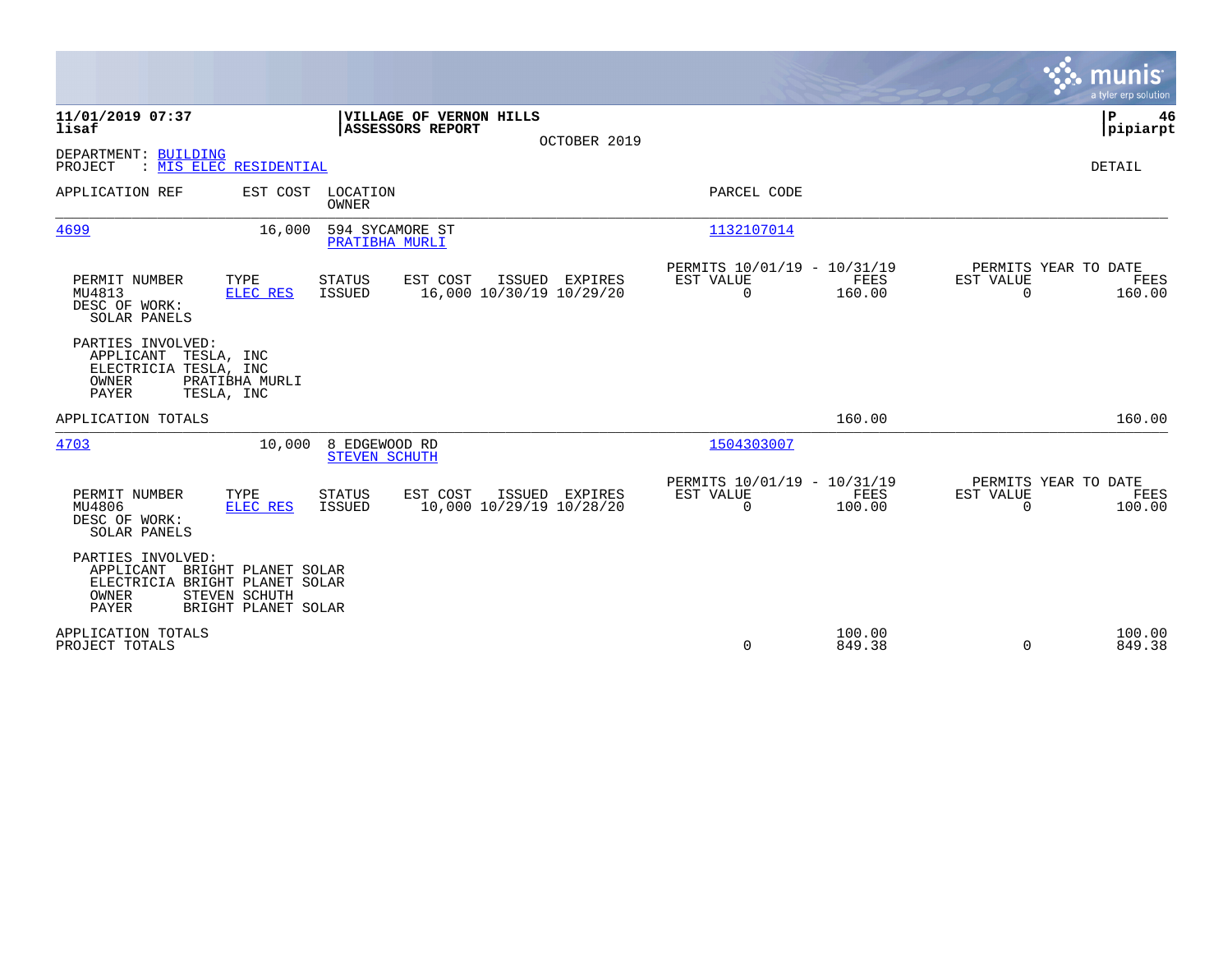|                                                                                                                                                                                                                                     |                                                                                   |                                                                           | munis<br>a tyler erp solution                                   |
|-------------------------------------------------------------------------------------------------------------------------------------------------------------------------------------------------------------------------------------|-----------------------------------------------------------------------------------|---------------------------------------------------------------------------|-----------------------------------------------------------------|
| 11/01/2019 07:37<br>lisaf                                                                                                                                                                                                           | VILLAGE OF VERNON HILLS<br><b>ASSESSORS REPORT</b>                                |                                                                           | 47<br>IΡ<br> pipiarpt                                           |
| DEPARTMENT: BUILDING<br>: MISC RESIDENTIAL<br>PROJECT                                                                                                                                                                               | OCTOBER 2019                                                                      |                                                                           | DETAIL                                                          |
| APPLICATION REF<br>EST COST                                                                                                                                                                                                         | LOCATION<br>OWNER                                                                 | PARCEL CODE                                                               |                                                                 |
| 4553<br>51,473                                                                                                                                                                                                                      | 120 DILLONS CT<br><b>DOUGLAS ECKROTE</b>                                          | 1128302042                                                                |                                                                 |
| PERMIT NUMBER<br>TYPE<br>MU4735<br>MISC RES<br>DESC OF WORK:<br>OUTDOOR KITCHEN ISLAND                                                                                                                                              | ISSUED EXPIRES<br>STATUS<br>EST COST<br>51,473 10/16/19 10/15/20<br>ISSUED        | PERMITS 10/01/19 - 10/31/19<br>FEES<br>EST VALUE<br>$\mathbf 0$<br>514.73 | PERMITS YEAR TO DATE<br>EST VALUE<br>FEES<br>$\Omega$<br>514.73 |
| PARTIES INVOLVED:<br>APPLICANT SCHMECHTIG LANDSCAPE COMPANY<br>ELECTRICIA M&R ELECTRICAL CONTRACTORS<br>FENCE<br>PEERLESS FENCE GROUP<br>SCHMECHTIG LANDSCAPE COMPANY<br>GC<br>HVAC<br>FINE GAS REPAIRS<br>OWNER<br>DOUGLAS ECKROTE |                                                                                   |                                                                           |                                                                 |
| APPLICATION TOTALS                                                                                                                                                                                                                  |                                                                                   | 514.73                                                                    | 514.73                                                          |
| 4596                                                                                                                                                                                                                                | 23,886 425 BENJAMIN DR 301<br>PLACEHOLDER                                         | 1510100014                                                                |                                                                 |
| PERMIT NUMBER<br>TYPE<br>MU4742<br>MISC RES<br>DESC OF WORK:<br>BATHROOM REMODEL                                                                                                                                                    | <b>STATUS</b><br>EST COST<br>ISSUED EXPIRES<br>23,886 10/17/19 10/16/20<br>ISSUED | PERMITS 10/01/19 - 10/31/19<br>EST VALUE<br>FEES<br>$\Omega$<br>238.86    | PERMITS YEAR TO DATE<br>EST VALUE<br>FEES<br>238.86<br>0        |
| PARTIES INVOLVED:<br>APPLICANT ABSOLUTE CONSRUCTION INC<br>ELECTRICIA ACTIVE ELECTRIC<br>GC.<br>ABSOLUTE CONSRUCTION INC<br>OWNER<br>PLACEHOLDER<br>PLUMBER<br>JOURNEYMAN CONSRUCTION CO<br>PAYER<br>ABSOLUTE CONSRUCTION INC       |                                                                                   |                                                                           |                                                                 |
| APPLICATION TOTALS                                                                                                                                                                                                                  |                                                                                   | 238.86                                                                    | 238.86                                                          |
| <u>4656</u>                                                                                                                                                                                                                         | 17,516 1175 MUSEUM BLVD 404<br>THE MIL TON APARTMENTS                             | 1133406003                                                                |                                                                 |
| PERMIT NUMBER<br>TYPE<br>MU4773<br>MISC RES<br>DESC OF WORK:<br>UNITS: 404, 202                                                                                                                                                     | STATUS<br>EST COST ISSUED EXPIRES<br>17,516 10/24/19 10/30/20<br>ISSUED           | PERMITS 10/01/19 - 10/31/19<br>EST VALUE<br>FEES<br>$\Omega$<br>175.16    | PERMITS YEAR TO DATE<br>EST VALUE<br>FEES<br>$\Omega$<br>175.16 |
| PARTIES INVOLVED:<br>APPLICANT MARQUETTE MANAGEMENT<br>DOCI, INC<br>DRYWALL<br>ELECTRICIA ALL ABOUT OUALITY ELECTRIC                                                                                                                |                                                                                   |                                                                           |                                                                 |

**Contract**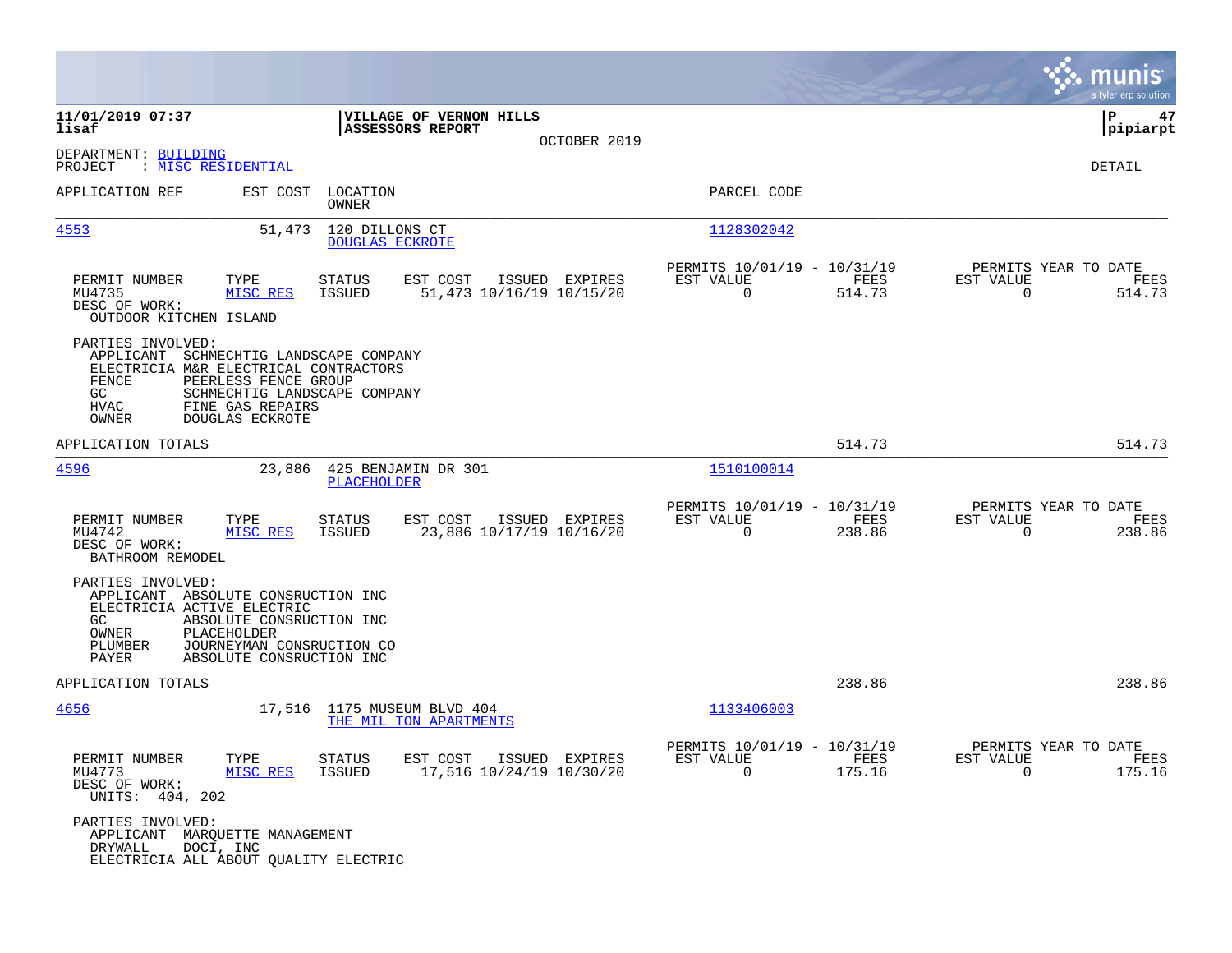|                                                                                                                                                                                                                                                                                                                                                                                        |                                                                                   |                                                                        | munis<br>a tyler erp solution                                   |
|----------------------------------------------------------------------------------------------------------------------------------------------------------------------------------------------------------------------------------------------------------------------------------------------------------------------------------------------------------------------------------------|-----------------------------------------------------------------------------------|------------------------------------------------------------------------|-----------------------------------------------------------------|
| 11/01/2019 07:37<br>lisaf                                                                                                                                                                                                                                                                                                                                                              | <b> VILLAGE OF VERNON HILLS</b><br><b>ASSESSORS REPORT</b><br>OCTOBER 2019        |                                                                        | l P<br>48<br> pipiarpt                                          |
| DEPARTMENT: BUILDING<br>PROJECT<br>: MISC RESIDENTIAL                                                                                                                                                                                                                                                                                                                                  |                                                                                   |                                                                        | DETAIL                                                          |
| APPLICATION REF<br>EST COST<br>GC<br>DOCI, INC                                                                                                                                                                                                                                                                                                                                         | LOCATION<br>OWNER                                                                 | PARCEL CODE                                                            |                                                                 |
| THE MIL TON APARTMENTS<br>OCCUPANT<br>OWNER<br>THE MIL TON APARTMENTS<br>LOUIS ARREOLA<br>PLUMBER<br>NICOLE NORMAN<br>PAYER                                                                                                                                                                                                                                                            |                                                                                   |                                                                        |                                                                 |
| APPLICATION TOTALS                                                                                                                                                                                                                                                                                                                                                                     |                                                                                   | 175.16                                                                 | 175.16                                                          |
| 4657<br>8,432                                                                                                                                                                                                                                                                                                                                                                          | 1125 MUSEUM BLVD 305<br>THE MIL TON APARTMENTS                                    | 1133406003                                                             |                                                                 |
| PERMIT NUMBER<br>TYPE<br>MU4774<br>MISC RES<br>DESC OF WORK:<br>INTERIOR UNIT RENOVATION                                                                                                                                                                                                                                                                                               | <b>STATUS</b><br>EST COST<br>ISSUED EXPIRES<br>ISSUED<br>8,432 10/24/19 10/30/20  | PERMITS 10/01/19 - 10/31/19<br>EST VALUE<br>FEES<br>$\Omega$<br>84.32  | PERMITS YEAR TO DATE<br>EST VALUE<br>FEES<br>$\Omega$<br>84.32  |
| PARTIES INVOLVED:<br>APPLICANT MARQUETTE MANAGEMENT<br>DOCI, INC<br>DRYWALL<br>ELECTRICIA ALL ABOUT QUALITY ELECTRIC<br>GC<br>DOCI, INC<br>THE MIL TON APARTMENTS<br>OCCUPANT<br>OWNER<br>THE MIL TON APARTMENTS<br>PLUMBER<br>LOUIS ARREOLA<br>NICOLE NORMAN<br>PAYER                                                                                                                 |                                                                                   |                                                                        |                                                                 |
| APPLICATION TOTALS                                                                                                                                                                                                                                                                                                                                                                     |                                                                                   | 84.32                                                                  | 84.32                                                           |
| 4658<br>29,335                                                                                                                                                                                                                                                                                                                                                                         | 1145 MUSEUM BLVD 303<br>THE MIL TON APARTMENTS                                    | 1133406003                                                             |                                                                 |
| PERMIT NUMBER<br>TYPE<br>MU4775<br>MISC RES<br>DESC OF WORK:<br>UNITS 303, 403, 617<br>INTERIOR RENOVATIONS<br>PARTIES INVOLVED:<br>APPLICANT MARQUETTE MANAGEMENT<br>DOCI, INC<br>DRYWALL<br>ELECTRICIA ALL ABOUT QUALITY ELECTRIC<br>GC.<br>DOCI, INC<br>OCCUPANT<br>THE MIL TON APARTMENTS<br>THE MIL TON APARTMENTS<br>OWNER<br>PLUMBER<br>LOUIS ARREOLA<br>NICOLE NORMAN<br>PAYER | <b>STATUS</b><br>EST COST<br>ISSUED EXPIRES<br>29,335 10/24/19 10/30/20<br>ISSUED | PERMITS 10/01/19 - 10/31/19<br>FEES<br>EST VALUE<br>$\Omega$<br>293.55 | PERMITS YEAR TO DATE<br>EST VALUE<br>FEES<br>$\Omega$<br>293.55 |
| APPLICATION TOTALS                                                                                                                                                                                                                                                                                                                                                                     |                                                                                   | 293.55                                                                 | 293.55                                                          |
| 4660<br>14,600                                                                                                                                                                                                                                                                                                                                                                         | 1740 SAINT ANDREW DR<br>JASON & RACHEL MILLER                                     | 1129311018                                                             |                                                                 |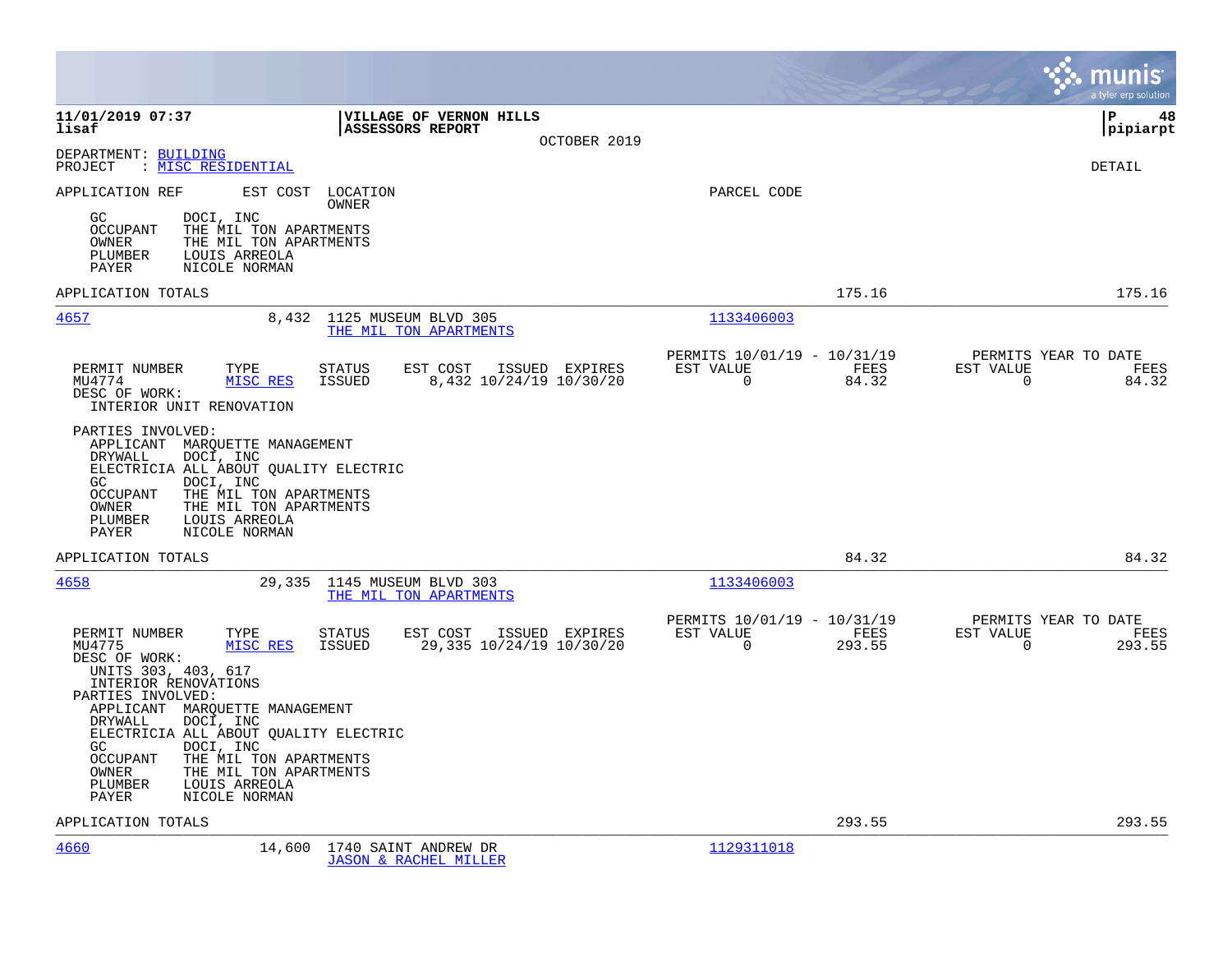|                                                                                                                                                                                                                                                          |                                                                            |                                                         |                |                                                  | <b>INIS</b><br>a tyler erp solution |
|----------------------------------------------------------------------------------------------------------------------------------------------------------------------------------------------------------------------------------------------------------|----------------------------------------------------------------------------|---------------------------------------------------------|----------------|--------------------------------------------------|-------------------------------------|
| 11/01/2019 07:37<br>lisaf                                                                                                                                                                                                                                | VILLAGE OF VERNON HILLS<br>ASSESSORS REPORT                                |                                                         |                |                                                  | l P<br>49<br> pipiarpt              |
| TYPE<br>PERMIT NUMBER                                                                                                                                                                                                                                    | <b>STATUS</b><br>EST COST<br>ISSUED EXPIRES<br>OCTOBER 2019                | PERMITS 10/01/19 - 10/31/19<br>EST VALUE                | FEES           | PERMITS YEAR TO DATE<br>EST VALUE                | FEES                                |
| DEPARTMENT: BUILDING<br>: MISC RESIDENTIAL<br>PROJECT                                                                                                                                                                                                    |                                                                            |                                                         |                |                                                  | DETAIL                              |
| APPLICATION REF                                                                                                                                                                                                                                          | EST COST LOCATION<br>OWNER                                                 | PARCEL CODE                                             |                |                                                  |                                     |
| MU4743<br>MISC RES<br>DESC OF WORK:<br>MASTER BATHROOM REMODEL                                                                                                                                                                                           | ISSUED<br>14,600 10/17/19 10/16/20                                         | $\mathsf{O}$                                            | 146.00         | $\Omega$                                         | 146.00                              |
| PARTIES INVOLVED:<br>ELECTRICIA JAROSLAW WOJCIK<br>GC.<br>LUKASZ DANILUK<br>GC<br>JASON & RACHEL MILLER<br>OWNER<br>JASON & RACHEL MILLER<br>MZ SYSTEMS<br>PLUMBER<br>PAYER<br>JASON & RACHEL MILLER                                                     |                                                                            |                                                         |                |                                                  |                                     |
| APPLICATION TOTALS                                                                                                                                                                                                                                       |                                                                            |                                                         | 146.00         |                                                  | 146.00                              |
| 4666                                                                                                                                                                                                                                                     | 48,500 1488 MAIDSTONE DRIVE<br>DAVID LEE                                   | 1132104026                                              |                |                                                  |                                     |
| PERMIT NUMBER<br>TYPE<br>MU4826<br>MISC RES<br>DESC OF WORK:<br>BASEMENT REMODEL                                                                                                                                                                         | EST COST<br>ISSUED EXPIRES<br>STATUS<br>48,500 10/31/19 10/30/20<br>ISSUED | PERMITS 10/01/19 - 10/31/19<br>EST VALUE<br>0           | FEES<br>485.00 | PERMITS YEAR TO DATE<br><b>EST VALUE</b><br>0    | FEES<br>485.00                      |
| PARTIES INVOLVED:<br>APPLICANT OPTIMUM CONSTRUCTION<br>CARPENTER<br>OPTIMUM CONSTRUCTION<br>ELECTRICIA MODERN ELECTRIC CORP<br>GC<br>OPTIMUM CONSTRUCTION<br>GLASS<br>INSULATOR<br>OPTIMUM CONSTRUCTION<br>OWNER<br>DAVID LEE<br>PLUMBER<br>MKC PLUMBING | ALL STAR MECHANICAL SERVICES                                               |                                                         |                |                                                  |                                     |
| APPLICATION TOTALS                                                                                                                                                                                                                                       |                                                                            |                                                         | 485.00         |                                                  | 485.00                              |
| 4725<br>19,456                                                                                                                                                                                                                                           | 18 LINDON LN<br>RAYMOND S & DEBORAH PTAK                                   | 1509102009                                              |                |                                                  |                                     |
| PERMIT NUMBER<br>TYPE<br>MU4792<br>MISC RES<br>DESC OF WORK:<br>BATHROOM REMODEL                                                                                                                                                                         | EST COST<br>ISSUED EXPIRES<br>STATUS<br>ISSUED<br>19,456 10/25/19 10/24/20 | PERMITS 10/01/19 - 10/31/19<br>EST VALUE<br>$\mathbf 0$ | FEES<br>198.56 | PERMITS YEAR TO DATE<br>EST VALUE<br>$\mathbf 0$ | FEES<br>198.56                      |
| PARTIES INVOLVED:<br>APPLICANT DREAMMAKER<br>ELECTRICIA FORE SEE ELECTRIC<br>GC<br>DREAMMAKER<br>GC<br>RAYMOND S & DEBORAH PTAK                                                                                                                          |                                                                            |                                                         |                |                                                  |                                     |

the contract of the contract of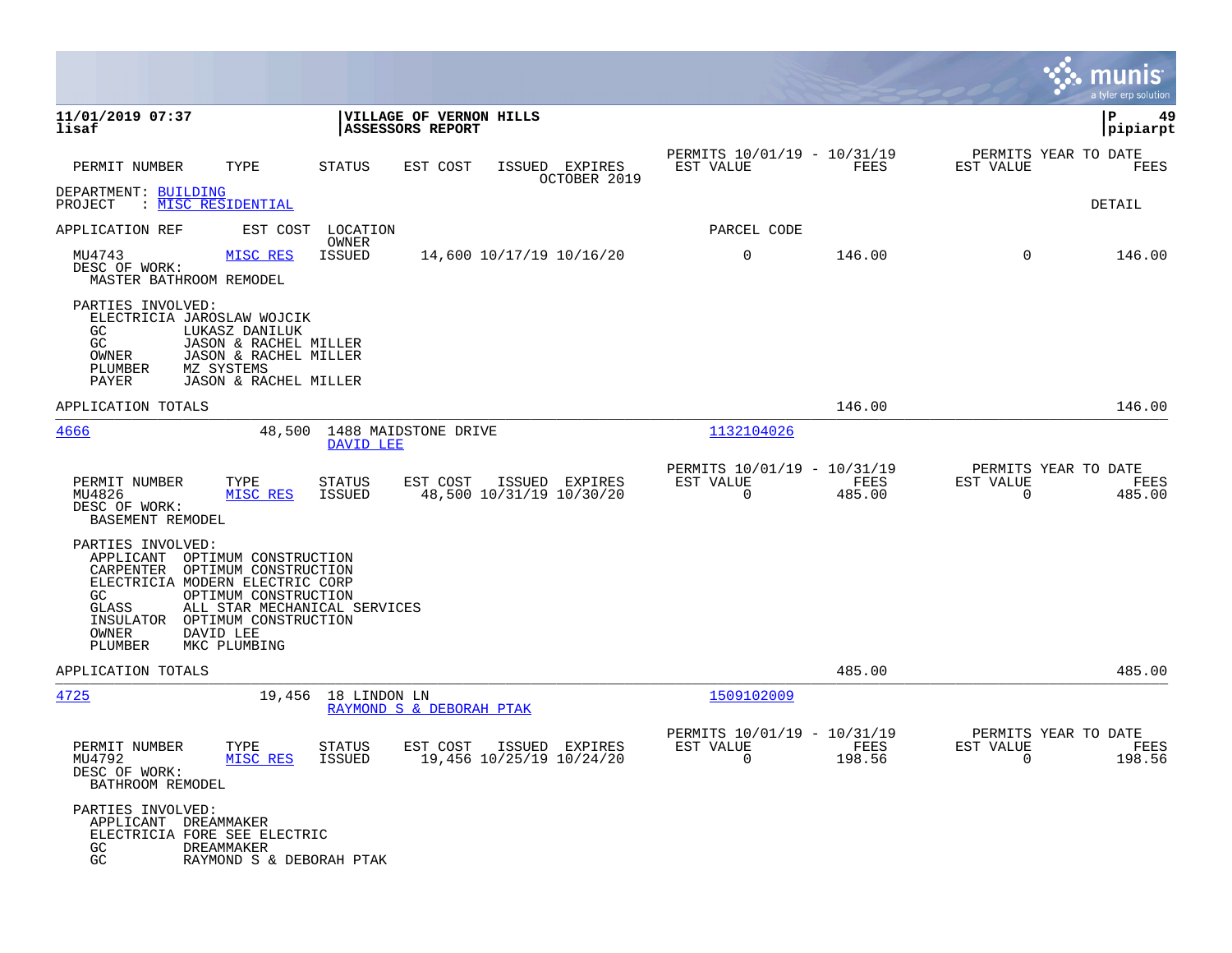|                                                                                                                                                                                                                                                                      |                                                                                   |                                                      |                    |                                               | munis<br>a tyler erp solution |
|----------------------------------------------------------------------------------------------------------------------------------------------------------------------------------------------------------------------------------------------------------------------|-----------------------------------------------------------------------------------|------------------------------------------------------|--------------------|-----------------------------------------------|-------------------------------|
| 11/01/2019 07:37<br>lisaf                                                                                                                                                                                                                                            | VILLAGE OF VERNON HILLS<br><b>ASSESSORS REPORT</b><br>OCTOBER 2019                |                                                      |                    |                                               | ΙP<br>50<br> pipiarpt         |
| DEPARTMENT: BUILDING<br>: MISC RESIDENTIAL<br>PROJECT                                                                                                                                                                                                                |                                                                                   |                                                      |                    |                                               | DETAIL                        |
| APPLICATION REF<br>EST COST<br><b>OWNER</b><br>RAYMOND S & DEBORAH PTAK<br>PLUMBER<br>ARMOUR PLUMBING & HEATING<br>PAYER<br><b>DREAMMAKER</b>                                                                                                                        | LOCATION<br>OWNER                                                                 | PARCEL CODE                                          |                    |                                               |                               |
| APPLICATION TOTALS                                                                                                                                                                                                                                                   |                                                                                   |                                                      | 198.56             |                                               | 198.56                        |
| 4726<br>47,432                                                                                                                                                                                                                                                       | 929 BELLE ISLE LN<br>DARREN & JENNIFER BRANDT                                     | 1506411007                                           |                    |                                               |                               |
| PERMIT NUMBER<br>TYPE<br>MU4793<br>MISC RES<br>DESC OF WORK:<br>BATHROOM REMODEL<br>PARTIES INVOLVED:                                                                                                                                                                | EST COST<br><b>STATUS</b><br>ISSUED EXPIRES<br>47,432 10/25/19 10/24/20<br>ISSUED | PERMITS 10/01/19 - 10/31/19<br>EST VALUE<br>$\Omega$ | FEES<br>474.32     | PERMITS YEAR TO DATE<br>EST VALUE<br>$\Omega$ | FEES<br>474.32                |
| APPLICANT<br>DREAMMAKER<br>ELECTRICIA FORE SEE ELECTRIC<br>GC<br><b>DREAMMAKER</b><br>GC<br>DARREN & JENNIFER BRANDT<br>OWNER<br>DARREN & JENNIFER BRANDT<br>PLUMBER<br>ARMOUR PLUMBING & HEATING<br>PAYER<br><b>DREAMMAKER</b><br>PAYER<br>DARREN & JENNIFER BRANDT |                                                                                   |                                                      |                    |                                               |                               |
| APPLICATION TOTALS<br>PROJECT TOTALS                                                                                                                                                                                                                                 |                                                                                   | 0                                                    | 474.32<br>2,610.50 | $\Omega$                                      | 474.32<br>2,610.50            |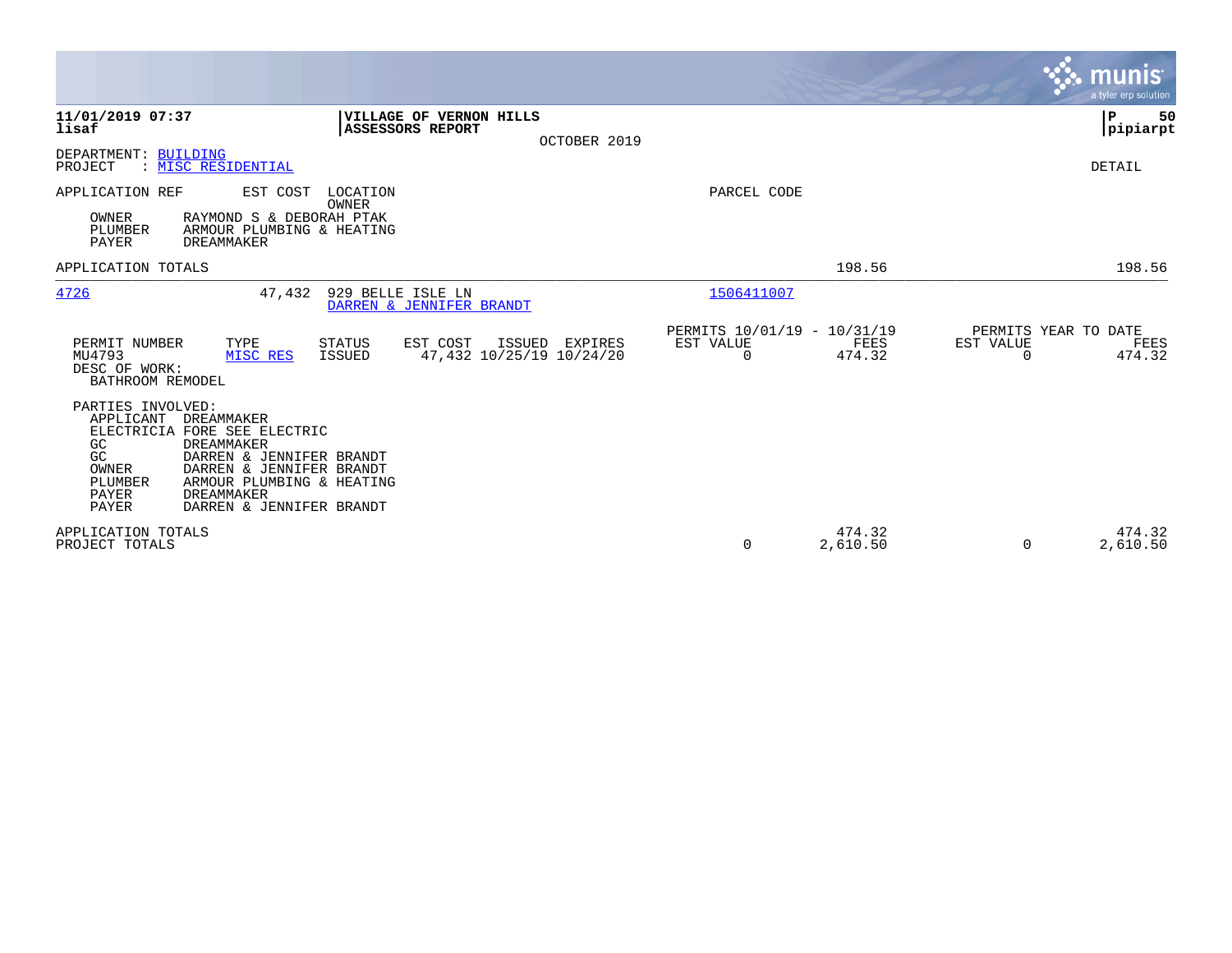|                                                                                                                                                                                                                                         |                                                                                                                                     |                                                                        | munis<br>a tyler erp solution                                      |
|-----------------------------------------------------------------------------------------------------------------------------------------------------------------------------------------------------------------------------------------|-------------------------------------------------------------------------------------------------------------------------------------|------------------------------------------------------------------------|--------------------------------------------------------------------|
| 11/01/2019 07:37<br>lisaf                                                                                                                                                                                                               | VILLAGE OF VERNON HILLS<br>ASSESSORS REPORT                                                                                         |                                                                        | ΙP<br>51<br> pipiarpt                                              |
| DEPARTMENT: BUILDING                                                                                                                                                                                                                    | OCTOBER 2019                                                                                                                        |                                                                        |                                                                    |
| : <u>PARKING LOT</u><br>PROJECT                                                                                                                                                                                                         |                                                                                                                                     |                                                                        | DETAIL                                                             |
| APPLICATION REF<br>EST COST                                                                                                                                                                                                             | LOCATION<br>OWNER                                                                                                                   | PARCEL CODE                                                            |                                                                    |
| <u>4509</u>                                                                                                                                                                                                                             | 21,566<br>700 NORTH MILWAUKEE AVE<br>KIMCO REALTY                                                                                   | 1504201051                                                             |                                                                    |
| PERMIT NUMBER<br>TYPE<br>MU4637<br>PKG LOT<br>DESC OF WORK:<br>CONCRETE WORK                                                                                                                                                            | <b>STATUS</b><br>EST COST<br>ISSUED EXPIRES<br><b>ISSUED</b><br>21,566 10/01/19 10/25/20                                            | PERMITS 10/01/19 - 10/31/19<br>EST VALUE<br>FEES<br>0<br>863.00        | PERMITS YEAR TO DATE<br>EST VALUE<br>FEES<br>$\mathbf 0$<br>863.00 |
| PARTIES INVOLVED:<br>APPLICANT<br>MCNELLY SERVICES INC<br>CONCRETE<br>MCNELLY SERVICES INC<br>GC.<br>MCNELLY SERVICES INC<br>OCCUPANT<br>OWNER<br>KIMCO REALTY<br>PAYER<br>MCNELLY SERVICES INC                                         | HAWTHORN HILLS SQUARE 1687 LLC                                                                                                      |                                                                        |                                                                    |
| APPLICATION TOTALS                                                                                                                                                                                                                      |                                                                                                                                     | 863.00                                                                 | 863.00                                                             |
| 4557                                                                                                                                                                                                                                    | 20,065<br>800 CORPORATE WOODS PARKWAY<br>VAN VLISSINGEN & CO                                                                        | 1510302019                                                             |                                                                    |
| PERMIT NUMBER<br>TYPE<br>MU4679<br>PKG LOT<br>DESC OF WORK:<br>NEW WALK ASPHALT PATCHING SEALCOAT                                                                                                                                       | <b>STATUS</b><br>EST COST<br>ISSUED EXPIRES<br><b>ISSUED</b><br>20,065 10/09/19 10/08/20                                            | PERMITS 10/01/19 - 10/31/19<br>EST VALUE<br>FEES<br>$\Omega$<br>672.00 | PERMITS YEAR TO DATE<br>EST VALUE<br>FEES<br>$\mathbf 0$<br>672.00 |
| PARTIES INVOLVED:<br>APPLICANT<br>CHADWICK CONSTRUCTION<br>CONCRETE<br>CHADWICK CONSTRUCTION<br>CHADWICK CONSTRUCTION<br>GC.<br><b>OCCUPANT</b><br>ZF SERVICES<br>OWNER<br>VAN VLISSINGEN & CO<br><b>PAYER</b><br>CHADWICK CONSTRUCTION |                                                                                                                                     |                                                                        |                                                                    |
| APPLICATION TOTALS                                                                                                                                                                                                                      |                                                                                                                                     | 672.00                                                                 | 672.00                                                             |
| 4569                                                                                                                                                                                                                                    | 50,668<br>500 CORPORATE WOODS PARKWAY<br>MITSUBISHI ELEC AUTOMATION INC                                                             | 1509401075                                                             |                                                                    |
| TYPE<br>PERMIT NUMBER<br>MU4745<br>PKG LOT<br>DESC OF WORK:                                                                                                                                                                             | EST COST<br>STATUS<br>ISSUED EXPIRES<br><b>ISSUED</b><br>50,668 10/18/19 10/17/20<br>REPLACE EXISTING ASPHALT - COMMERCIAL PARK LOT | PERMITS 10/01/19 - 10/31/19<br>EST VALUE<br>FEES<br>0<br>2,028.00      | PERMITS YEAR TO DATE<br>EST VALUE<br>FEES<br>0<br>2,028.00         |
| PARTIES INVOLVED:<br>GC<br>A&A PAVING<br>OCCUPANT<br>OWNER                                                                                                                                                                              | MITSUBISHI ELEC AUTOMATION INC<br>MITSUBISHI ELEC AUTOMATION INC                                                                    |                                                                        |                                                                    |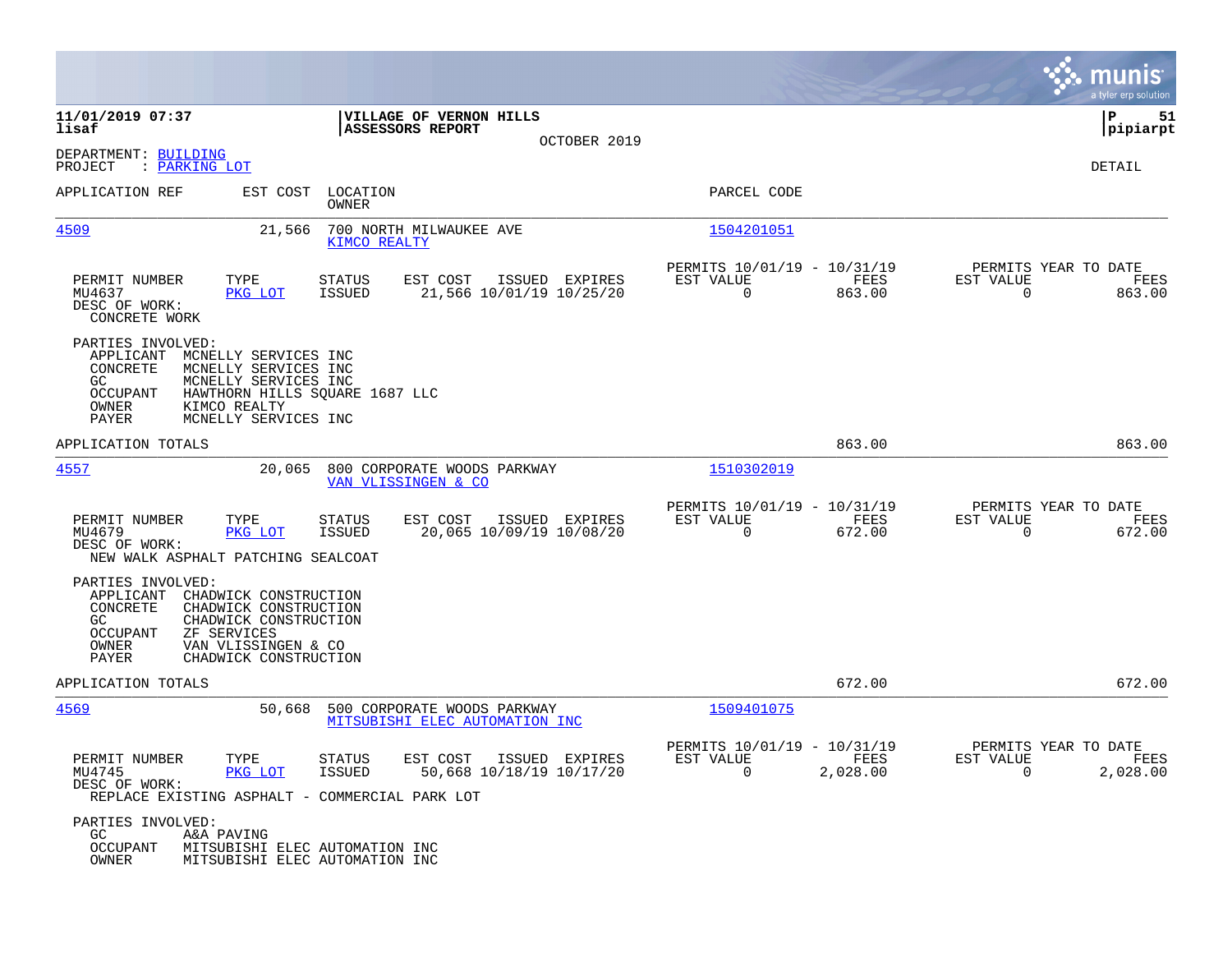|                                                                                                                                                               |                                                                                                   |                                                        |              |                                                                      |                |                                                     | munis<br>a tyler erp solution |
|---------------------------------------------------------------------------------------------------------------------------------------------------------------|---------------------------------------------------------------------------------------------------|--------------------------------------------------------|--------------|----------------------------------------------------------------------|----------------|-----------------------------------------------------|-------------------------------|
| 11/01/2019 07:37<br>lisaf                                                                                                                                     |                                                                                                   | VILLAGE OF VERNON HILLS<br><b>ASSESSORS REPORT</b>     |              |                                                                      |                |                                                     | 52<br>IΡ<br> pipiarpt         |
| DEPARTMENT: BUILDING                                                                                                                                          |                                                                                                   |                                                        | OCTOBER 2019 |                                                                      |                |                                                     |                               |
| PROJECT<br>: <u>PARKING LOT</u>                                                                                                                               |                                                                                                   |                                                        |              |                                                                      |                |                                                     | DETAIL                        |
| APPLICATION REF                                                                                                                                               | LOCATION<br>EST COST<br>OWNER                                                                     |                                                        |              | PARCEL CODE                                                          |                |                                                     |                               |
| APPLICATION TOTALS                                                                                                                                            |                                                                                                   |                                                        |              |                                                                      | 2,028.00       |                                                     | 2,028.00                      |
| 4600                                                                                                                                                          | 10,147<br>MAMOM POWERS, JR                                                                        | 445 EAST TOWNLINE RD                                   |              | 1504201008                                                           |                |                                                     |                               |
| PERMIT NUMBER<br>MU4755<br>DESC OF WORK:<br>ASPHALT REPAIRS - WORK COMPLETEED ALREADY                                                                         | TYPE<br><b>STATUS</b><br>PKG LOT<br>ISSUED                                                        | EST COST<br>ISSUED EXPIRES<br>10,147 10/21/19 10/22/20 |              | PERMITS 10/01/19 - 10/31/19<br>EST VALUE<br>0                        | FEES<br>371.00 | PERMITS YEAR TO DATE<br>EST VALUE<br>0              | FEES<br>371.00                |
| PARTIES INVOLVED:<br>APPLICANT<br>GC.<br>OWNER<br><b>PAYER</b>                                                                                                | PATRIOT MAINTENANCE INC<br>PATRIOT MAINTENANCE INC<br>MAMOM POWERS, JR<br>PATRIOT MAINTENANCE INC |                                                        |              |                                                                      |                |                                                     |                               |
| APPLICATION TOTALS                                                                                                                                            |                                                                                                   |                                                        |              |                                                                      | 371.00         |                                                     | 371.00                        |
| <u>4618</u>                                                                                                                                                   | 5,833 10 EAST HAWTHORN PKY<br><b>VENTAS REALTY</b>                                                |                                                        |              | 1133301010                                                           |                |                                                     |                               |
| PERMIT NUMBER<br>MU4802<br>DESC OF WORK:                                                                                                                      | TYPE<br><b>STATUS</b><br>PKG LOT<br>ISSUED                                                        | EST COST<br>ISSUED EXPIRES<br>5,833 10/28/19 10/29/20  |              | PERMITS 10/01/19 - 10/31/19<br>EST VALUE<br>0                        | FEES<br>233.00 | PERMITS YEAR TO DATE<br>EST VALUE<br>0              | FEES<br>233.00                |
| REMOVE/REPLACE CONCRETE FOR WHEELCHAIR ACCESS<br>REPLACE SOME CURB<br>PARTIES INVOLVED:<br>APPLICANT<br>CONCRETE<br>GC.<br>OCCUPANT<br>OWNER<br>VENTAS REALTY | SERRANO BROTHERS<br>SERRANO BROTHERS<br>SERRANO BROTHERS<br>BROOKDALE SENIOR LIVING               |                                                        |              |                                                                      |                |                                                     |                               |
| APPLICATION TOTALS                                                                                                                                            |                                                                                                   |                                                        |              |                                                                      | 233.00         |                                                     | 233.00                        |
| <u>4651</u>                                                                                                                                                   | 23,320<br>500 ATRIUM DR                                                                           | <b>VERNON HILLS MEMORY CARE</b>                        |              | 1505202029                                                           |                |                                                     |                               |
| PERMIT NUMBER<br>MU4738<br>DESC OF WORK:<br>PAVING                                                                                                            | TYPE<br><b>STATUS</b><br>ISSUED<br>PKG LOT                                                        | EST COST<br>ISSUED<br>23,320 10/24/19 10/25/20         | EXPIRES      | PERMITS 10/01/19 - 10/31/19<br>EST VALUE<br>$\overline{\phantom{0}}$ | FEES<br>845.00 | PERMITS YEAR TO DATE<br>EST VALUE<br>$\overline{0}$ | FEES<br>845.00                |
| PARTIES INVOLVED:<br>APPLICANT SUPERIOR PAVING<br>GC<br>OCCUPANT<br>OWNER                                                                                     | SUPERIOR PAVING<br>CHARTER SENIOR LIVING VERNON HILLS, LLC<br>VERNON HILLS MEMORY CARE            |                                                        |              |                                                                      |                |                                                     |                               |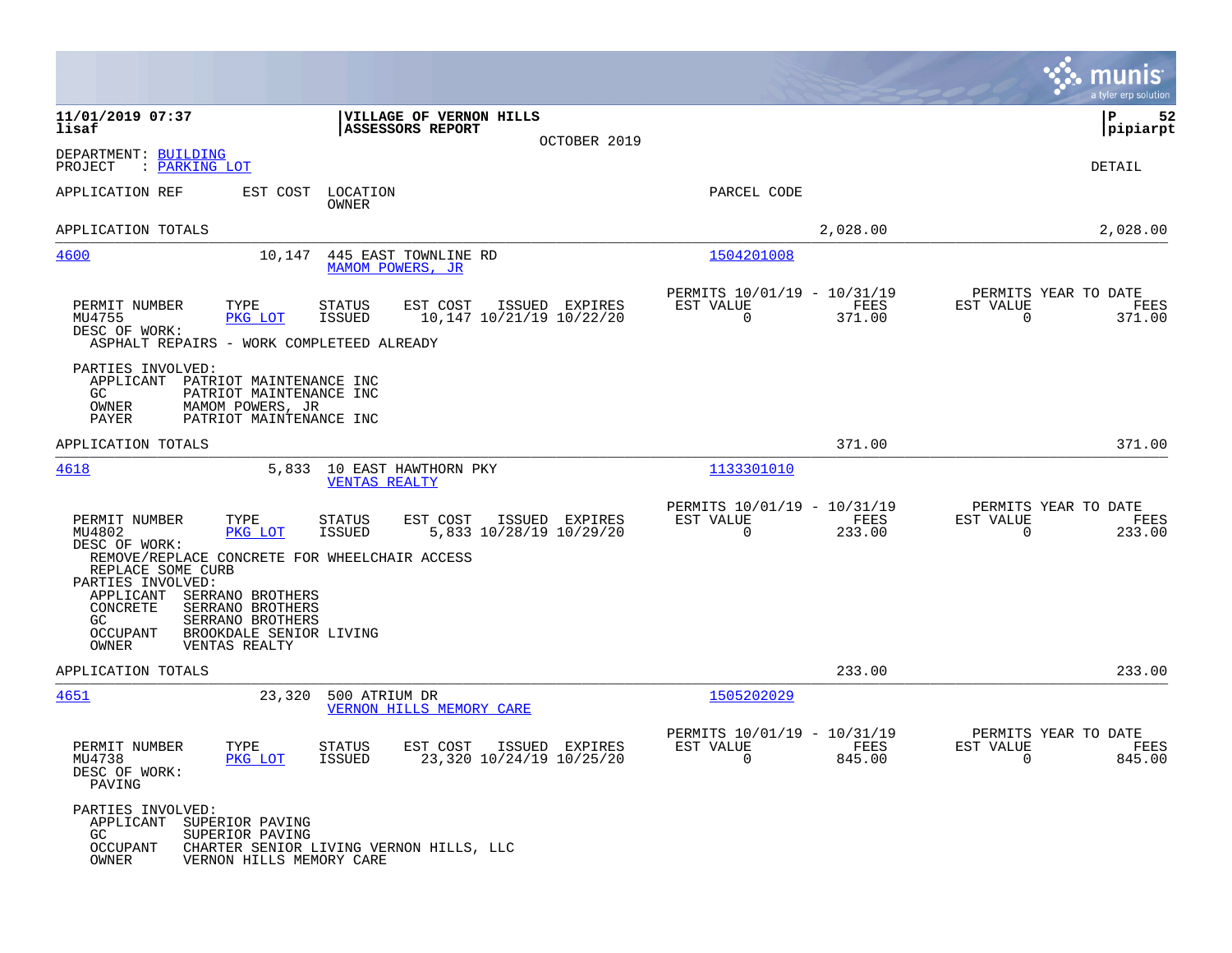|                                                                                                                                                                                                                       |                                                                        | munis<br>a tyler erp solution                                   |
|-----------------------------------------------------------------------------------------------------------------------------------------------------------------------------------------------------------------------|------------------------------------------------------------------------|-----------------------------------------------------------------|
| 11/01/2019 07:37<br>VILLAGE OF VERNON HILLS<br>lisaf<br><b>ASSESSORS REPORT</b><br>OCTOBER 2019                                                                                                                       |                                                                        | P<br>53<br> pipiarpt                                            |
| DEPARTMENT: BUILDING<br>PROJECT<br>: PARKING LOT                                                                                                                                                                      |                                                                        | <b>DETAIL</b>                                                   |
| APPLICATION REF<br>EST COST<br>LOCATION<br>OWNER                                                                                                                                                                      | PARCEL CODE                                                            |                                                                 |
| APPLICATION TOTALS                                                                                                                                                                                                    | 845.00                                                                 | 845.00                                                          |
| 4715<br>16,035<br>535 LAKEVIEW PKY<br>MARVIN F POER & COMPANY                                                                                                                                                         | 1503101005                                                             |                                                                 |
| TYPE<br>EST COST<br>ISSUED EXPIRES<br>PERMIT NUMBER<br>STATUS<br>MU4825<br>16,035 10/31/19 10/30/20<br>PKG LOT<br>ISSUED<br>DESC OF WORK:<br>PARKING LOT                                                              | PERMITS 10/01/19 - 10/31/19<br>EST VALUE<br>FEES<br>$\Omega$<br>641.00 | PERMITS YEAR TO DATE<br>EST VALUE<br>FEES<br>$\Omega$<br>641.00 |
| PARTIES INVOLVED:<br>APPLICANT<br>PROFESSIONAL PAVING & CONCRETE<br>PROFESSIONAL PAVING & CONCRETE<br>GC.<br>OCCUPANT<br>ON THE BORDER<br>OWNER<br>MARVIN F POER & COMPANY<br>PAYER<br>PROFESSIONAL PAVING & CONCRETE |                                                                        |                                                                 |
| APPLICATION TOTALS                                                                                                                                                                                                    | 641.00                                                                 | 641.00                                                          |
| 4755<br>700 NORTH DEERPATH DR<br>10,000<br>EOUITRUST LIFE INSURANCE COMPANY                                                                                                                                           | 1505211002                                                             |                                                                 |
| PERMIT NUMBER<br>TYPE<br><b>STATUS</b><br>EST COST<br>ISSUED EXPIRES<br>MU4824<br>10,000 10/31/19 10/30/20<br>PKG LOT<br>ISSUED<br>DESC OF WORK:<br>PARKING LOT                                                       | PERMITS 10/01/19 - 10/31/19<br>FEES<br>EST VALUE<br>$\Omega$<br>400.00 | PERMITS YEAR TO DATE<br>EST VALUE<br>FEES<br>$\Omega$<br>400.00 |
| PARTIES INVOLVED:<br>APPLICANT<br>PROFESSIONAL PAVING & CONCRETE<br>GC.<br>PROFESSIONAL PAVING & CONCRETE<br>OWNER<br>EOUITRUST LIFE INSURANCE COMPANY                                                                |                                                                        |                                                                 |
| APPLICATION TOTALS<br>PROJECT TOTALS                                                                                                                                                                                  | 400.00<br>0<br>6,053.00                                                | 400.00<br>6,053.00<br>$\Omega$                                  |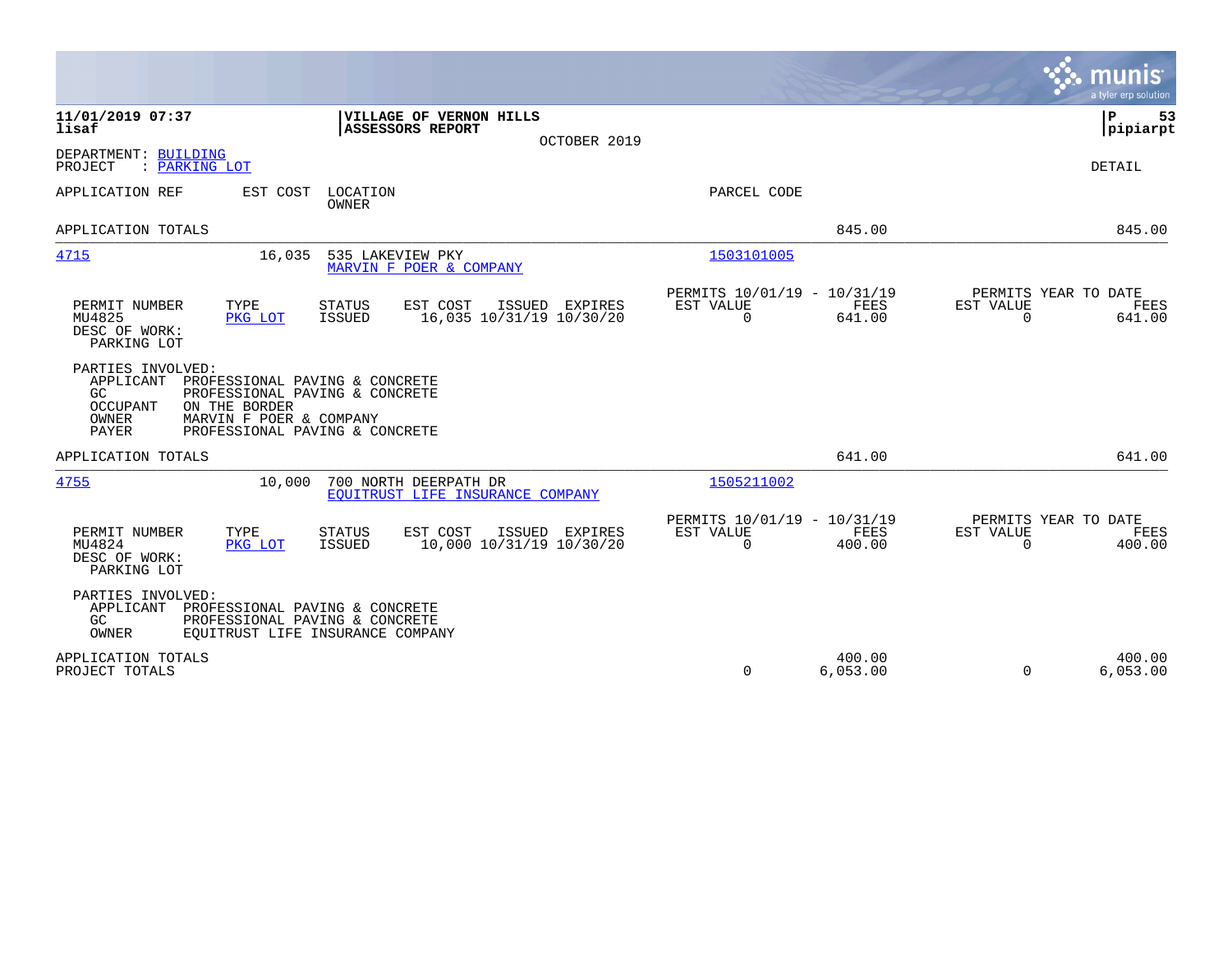|                                                                                                                                                                                                                                                         |                                                                           | munis<br>a tyler erp solution                                      |
|---------------------------------------------------------------------------------------------------------------------------------------------------------------------------------------------------------------------------------------------------------|---------------------------------------------------------------------------|--------------------------------------------------------------------|
| 11/01/2019 07:37<br>VILLAGE OF VERNON HILLS<br>lisaf<br><b>ASSESSORS REPORT</b><br>OCTOBER 2019                                                                                                                                                         |                                                                           | l P<br>54<br> pipiarpt                                             |
| DEPARTMENT: BUILDING<br>: PATIO<br>PROJECT                                                                                                                                                                                                              |                                                                           | DETAIL                                                             |
| APPLICATION REF<br>EST COST LOCATION<br>OWNER                                                                                                                                                                                                           | PARCEL CODE                                                               |                                                                    |
| 4541<br>71,790<br>56 MONTEREY DR<br><b>JASON A SMITH</b>                                                                                                                                                                                                | 1508202017                                                                |                                                                    |
| PERMIT NUMBER<br>TYPE<br><b>STATUS</b><br>EST COST<br>ISSUED EXPIRES<br>71,790 10/07/19 10/21/20<br>MU4659<br>PATIO<br>ISSUED<br>DESC OF WORK:<br>REMOVE PAVERS, INSTALL STOOP, PATIO, STAMP                                                            | PERMITS 10/01/19 - 10/31/19<br>FEES<br>EST VALUE<br>$\mathbf 0$<br>717.90 | PERMITS YEAR TO DATE<br>EST VALUE<br>FEES<br>$\mathbf 0$<br>717.90 |
| PARTIES INVOLVED:<br>GC<br>ARCHITERRA, INC<br>OWNER<br><b>JASON A SMITH</b>                                                                                                                                                                             |                                                                           |                                                                    |
| APPLICATION TOTALS                                                                                                                                                                                                                                      | 717.90                                                                    | 717.90                                                             |
| 4548<br>5,755 1 TANWOOD LN<br><b>PLACEHOLDER</b>                                                                                                                                                                                                        | 1505428048                                                                |                                                                    |
| PERMIT NUMBER<br>TYPE<br><b>STATUS</b><br>EST COST<br>ISSUED EXPIRES<br>MU4751<br>PATIO<br><b>ISSUED</b><br>5,755 10/18/19 10/17/20<br>DESC OF WORK:<br>BALCONY                                                                                         | PERMITS 10/01/19 - 10/31/19<br>EST VALUE<br>FEES<br>$\Omega$<br>57.54     | PERMITS YEAR TO DATE<br>EST VALUE<br>FEES<br>57.54<br>$\Omega$     |
| PARTIES INVOLVED:<br>APPLICANT JORDAN JONES<br>GC.<br>FRANCES J FERRARO INC<br>GC<br>JORDAN JONES INC<br>PLACEHOLDER<br>OWNER<br>PAYER<br>JORDAN JONES INC                                                                                              |                                                                           |                                                                    |
| APPLICATION TOTALS                                                                                                                                                                                                                                      | 57.54                                                                     | 57.54                                                              |
| 4549<br>5,755<br>306 WESTWOOD CT<br><b>PLACEHOLDER</b>                                                                                                                                                                                                  | 1505428012                                                                |                                                                    |
| <b>STATUS</b><br>ISSUED EXPIRES<br>PERMIT NUMBER<br>TYPE<br>EST COST<br><b>ISSUED</b><br>5,755 10/18/19 10/17/20<br>MU4750<br><b>PATIO</b><br>DESC OF WORK:<br><b>BALCONY</b><br>WESTWOOD 2 HOA<br>PARTIES INVOLVED:<br>APPLICANT FRANCES J FERRARO INC | PERMITS 10/01/19 - 10/31/19<br>EST VALUE<br>FEES<br>0<br>57.54            | PERMITS YEAR TO DATE<br>EST VALUE<br>FEES<br>$\mathbf 0$<br>57.54  |
| GC<br>FRANCES J FERRARO INC<br>GC<br>JORDAN JONES INC<br>PLACEHOLDER<br>OWNER<br>PAYER<br>JORDAN JONES INC                                                                                                                                              |                                                                           |                                                                    |
| APPLICATION TOTALS                                                                                                                                                                                                                                      | 57.54                                                                     | 57.54                                                              |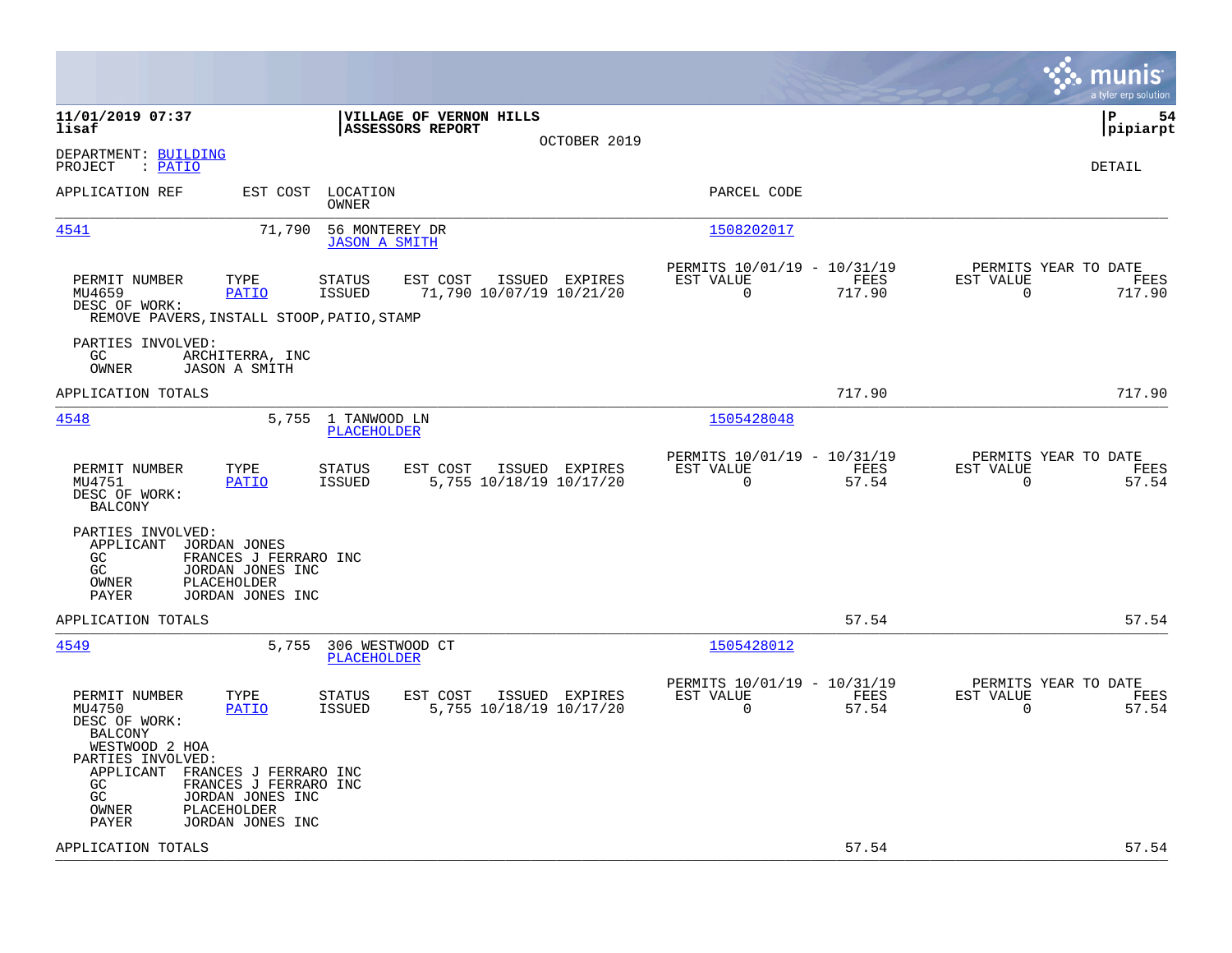|                                                                                                                                                                                                      |                                                                                                    | munis<br>a tyler erp solution          |
|------------------------------------------------------------------------------------------------------------------------------------------------------------------------------------------------------|----------------------------------------------------------------------------------------------------|----------------------------------------|
| 11/01/2019 07:37<br><b>VILLAGE OF VERNON HILLS</b><br>lisaf<br><b>ASSESSORS REPORT</b><br>4551<br>13,000<br>213 ANNAPOLIS DR<br>DANIEL J FLOOD                                                       | 1505410019                                                                                         | l P<br>55<br> pipiarpt                 |
| PERMIT NUMBER<br>TYPE<br>STATUS<br>EST COST<br>ISSUED EXPIRES                                                                                                                                        | PERMITS 10/01/19 - 10/31/19<br>EST VALUE<br>FEES<br>EST VALUE<br>OCTOBER 2019                      | PERMITS YEAR TO DATE<br>FEES           |
| DEPARTMENT: BUILDING<br>PROJECT : PATIO                                                                                                                                                              |                                                                                                    | <b>DETAIL</b>                          |
| APPLICATION REF<br>EST COST LOCATION<br>OWNER                                                                                                                                                        | PARCEL CODE                                                                                        |                                        |
| MU4650<br><b>ISSUED</b><br>13,000 10/03/19 10/02/20<br>PATIO<br>DESC OF WORK:<br>TEAR OUT, REDO BACK PATIO                                                                                           | $\mathbf 0$<br>$\Omega$<br>130.00                                                                  | 130.00                                 |
| PARTIES INVOLVED:<br>APPLICANT DE HOYOS CONCRETE<br>DE HOYOS CONCRETE<br>CONCRETE<br>GC<br>DE HOYOS CONCRETE<br>DANIEL J FLOOD<br>OWNER<br>DE HOYOS CONCRETE<br>PAYER                                |                                                                                                    |                                        |
| APPLICATION TOTALS                                                                                                                                                                                   | 130.00                                                                                             | 130.00                                 |
| 4574<br>15,000<br>1310 GARDEN VIEW DRIVE<br><b>PLACEHOLDER</b>                                                                                                                                       | 1133205066                                                                                         |                                        |
| PERMIT NUMBER<br>TYPE<br>STATUS<br>EST COST<br>ISSUED EXPIRES<br>15,000 10/02/19 10/01/20<br>MU4645<br><b>PATIO</b><br>ISSUED<br>DESC OF WORK:<br>PAVER PATIO W SEAT WALL                            | PERMITS 10/01/19 - 10/31/19<br>EST VALUE<br>FEES<br>EST VALUE<br>$\Omega$<br>$\mathbf 0$<br>150.00 | PERMITS YEAR TO DATE<br>FEES<br>150.00 |
| PARTIES INVOLVED:<br>APPLICANT<br>GARVEC LANDSCAPES<br>GARVEC LANDSCAPES<br>GC.<br>PLACEHOLDER<br>OWNER                                                                                              |                                                                                                    |                                        |
| APPLICATION TOTALS                                                                                                                                                                                   | 150.00                                                                                             | 150.00                                 |
| 4590<br>7,754 17 WARRINGTON RD<br>JEFFREY T & NANCY T WAGNER                                                                                                                                         | 1504105009                                                                                         |                                        |
| PERMIT NUMBER<br>TYPE<br><b>STATUS</b><br>EST COST<br>ISSUED EXPIRES<br>MU4656<br>7,754 10/04/19 10/29/20<br><b>PATIO</b><br>ISSUED<br>DESC OF WORK:<br>REMOVE PAVERS FROM EXISTING PATIO TO REPLACE | PERMITS 10/01/19 - 10/31/19<br>EST VALUE<br>FEES<br>EST VALUE<br>$\Omega$<br>77.54<br>$\Omega$     | PERMITS YEAR TO DATE<br>FEES<br>77.54  |
| PARTIES INVOLVED:<br>APPLICANT<br>STONEMARK HARDSCAPES<br>JEFFREY T & NANCY T WAGNER<br>GC.<br>OWNER<br>JEFFREY T & NANCY T WAGNER<br>JEFFREY T & NANCY T WAGNER<br>PAYER                            |                                                                                                    |                                        |
| APPLICATION TOTALS                                                                                                                                                                                   | 77.54                                                                                              | 77.54                                  |
| 4653<br>13,500 628 INSULL DRIVE                                                                                                                                                                      | 1133216010                                                                                         |                                        |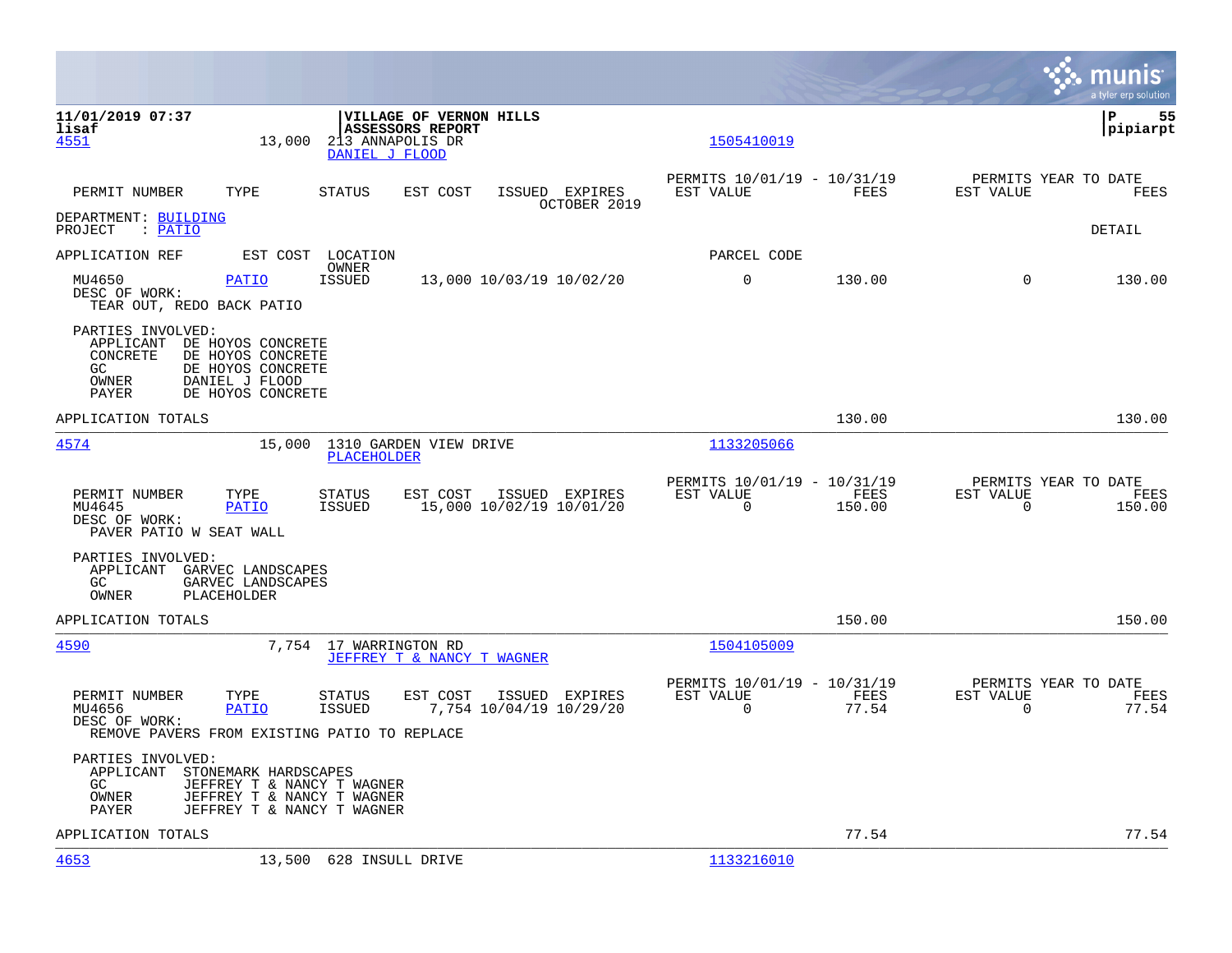|                                                         |                                               |                     |                                             |        |                          |                                          |                    |           | <b>munis</b><br>a tyler erp solution |
|---------------------------------------------------------|-----------------------------------------------|---------------------|---------------------------------------------|--------|--------------------------|------------------------------------------|--------------------|-----------|--------------------------------------|
| 11/01/2019 07:37<br>lisaf                               |                                               | <b>MIKE MARCONI</b> | VILLAGE OF VERNON HILLS<br>ASSESSORS REPORT |        |                          |                                          |                    |           | $\mathbf P$<br>56<br>pipiarpt        |
| PERMIT NUMBER                                           | TYPE                                          | <b>STATUS</b>       | EST COST                                    | ISSUED | EXPIRES<br>OCTOBER 2019  | PERMITS 10/01/19 - 10/31/19<br>EST VALUE | FEES               | EST VALUE | PERMITS YEAR TO DATE<br>FEES         |
| DEPARTMENT: BUILDING<br>PROJECT<br>: PATIO              |                                               |                     |                                             |        |                          |                                          |                    |           | DETAIL                               |
| APPLICATION REF                                         | EST COST                                      | LOCATION<br>OWNER   |                                             |        |                          | PARCEL CODE                              |                    |           |                                      |
| MU4764<br>DESC OF WORK:<br>INSTALL PATIO                | <b>PATIO</b>                                  | ISSUED              |                                             |        | 13,500 10/22/19 10/29/20 | 0                                        | 135.00             | $\Omega$  | 135.00                               |
| PARTIES INVOLVED:<br>APPLICANT<br>GC.<br>OWNER<br>PAYER | SLOAN'S<br>SLOAN'S<br>MIKE MARCONI<br>SLOAN'S |                     |                                             |        |                          |                                          |                    |           |                                      |
| APPLICATION TOTALS<br>PROJECT TOTALS                    |                                               |                     |                                             |        |                          | 0                                        | 135.00<br>1,325.52 | $\Omega$  | 135.00<br>1,325.52                   |

the contract of the contract of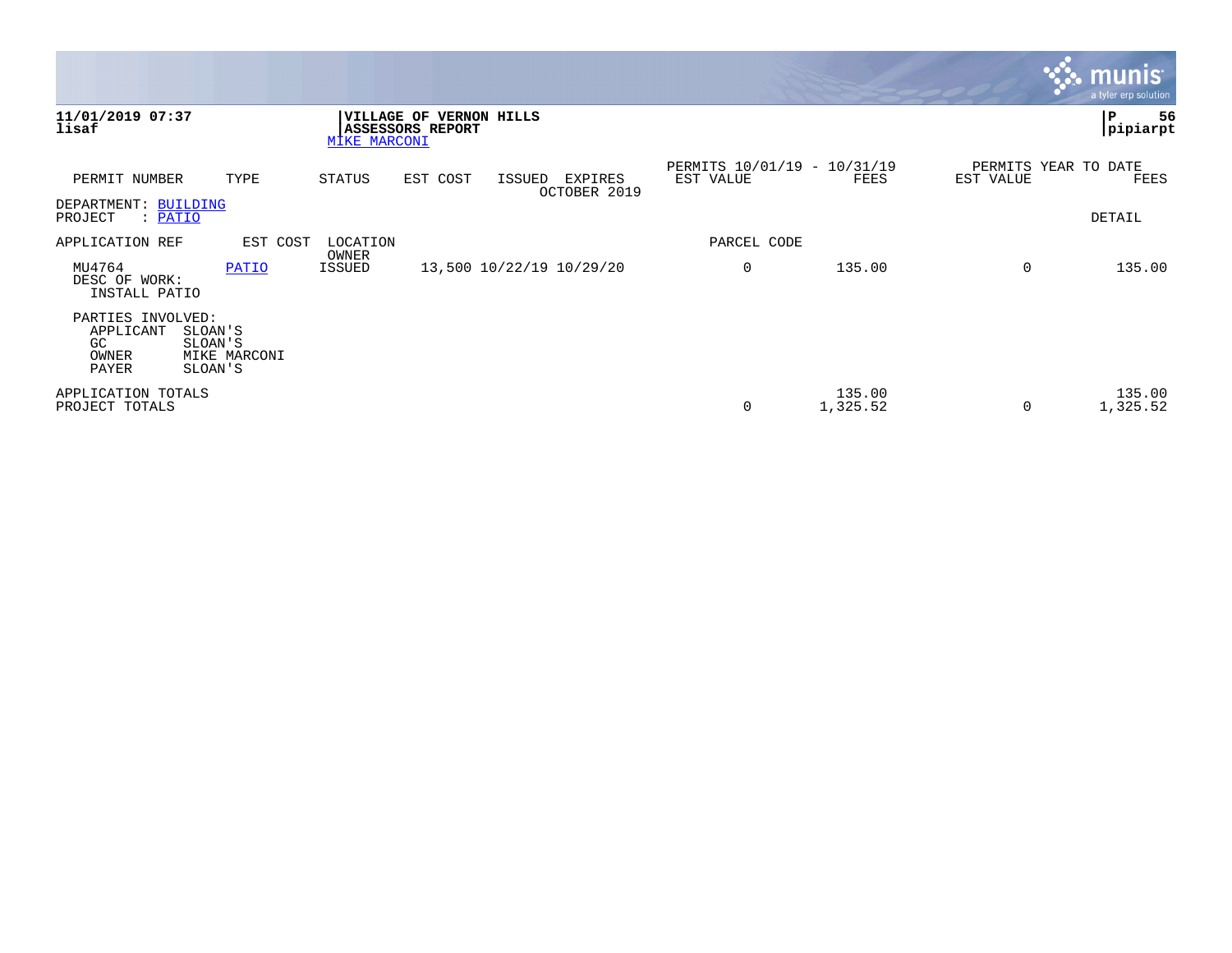|                                                                                                                                                                                                                                             | <b>munis</b><br>a tyler erp solution                                                                                   |
|---------------------------------------------------------------------------------------------------------------------------------------------------------------------------------------------------------------------------------------------|------------------------------------------------------------------------------------------------------------------------|
| 11/01/2019 07:37<br>VILLAGE OF VERNON HILLS<br>lisaf<br>ASSESSORS REPORT<br>OCTOBER 2019                                                                                                                                                    | 57<br>l P<br> pipiarpt                                                                                                 |
| DEPARTMENT: BUILDING<br>PROJECT<br>: SIDEWALK                                                                                                                                                                                               | DETAIL                                                                                                                 |
| LOCATION<br>APPLICATION REF<br>EST COST<br>OWNER                                                                                                                                                                                            | PARCEL CODE                                                                                                            |
| 4714<br>235 NORTH MILWAUKEE AVE<br>9,396<br>KOHL'S                                                                                                                                                                                          | 1503301036                                                                                                             |
| PERMIT NUMBER<br>TYPE<br><b>STATUS</b><br>EST COST<br>ISSUED<br>EXPIRES<br>MU4823<br>9,396 10/31/19 10/30/20<br><b>ISSUED</b><br><b>SIDEWALK</b><br>DESC OF WORK:<br>SIDEWALK R & R                                                         | PERMITS 10/01/19 - 10/31/19<br>PERMITS YEAR TO DATE<br>EST VALUE<br>EST VALUE<br>FEES<br>FEES<br>469.96<br>469.96<br>0 |
| PARTIES INVOLVED:<br>APPLICANT<br>PROFESSIONAL PAVING & CONCRETE<br>CONCRETE<br>PROFESSIONAL PAVING & CONCRETE<br>PROFESSIONAL PAVING & CONCRETE<br>GC.<br>OCCUPANT<br>KOHL'S<br>KOHL'S<br>OWNER<br>PAYER<br>PROFESSIONAL PAVING & CONCRETE |                                                                                                                        |
| APPLICATION TOTALS<br>PROJECT TOTALS                                                                                                                                                                                                        | 469.96<br>469.96<br>469.96<br>0<br>469.96                                                                              |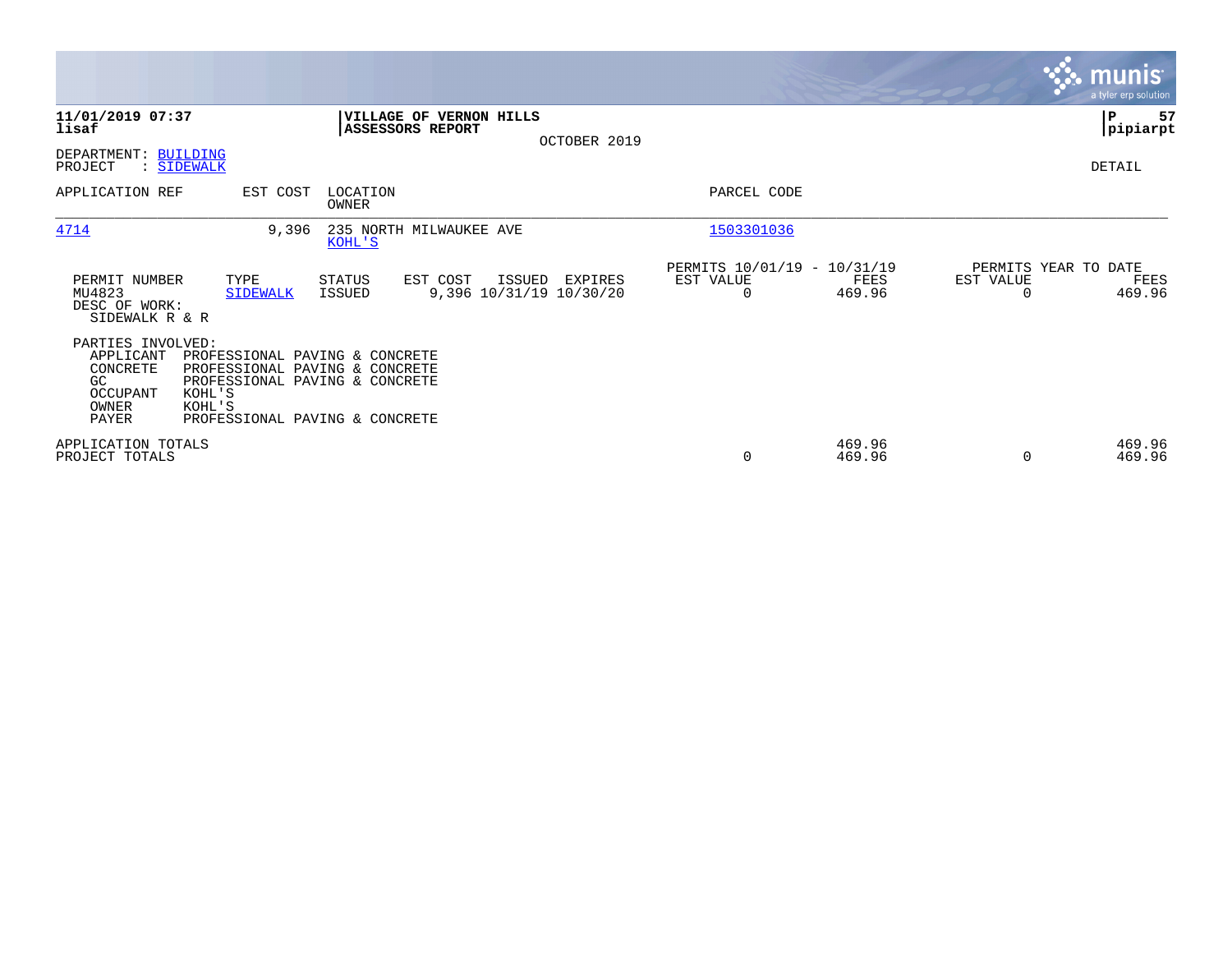|                                                                                      |                                                                                                                                                                    |                |                                                         |               |                                                  | munis<br>a tyler erp solution |
|--------------------------------------------------------------------------------------|--------------------------------------------------------------------------------------------------------------------------------------------------------------------|----------------|---------------------------------------------------------|---------------|--------------------------------------------------|-------------------------------|
| 11/01/2019 07:37<br>lisaf                                                            | VILLAGE OF VERNON HILLS<br><b>ASSESSORS REPORT</b>                                                                                                                 |                |                                                         |               |                                                  | P<br>58<br> pipiarpt          |
| DEPARTMENT: BUILDING<br>: REROOF<br>PROJECT                                          |                                                                                                                                                                    | OCTOBER 2019   |                                                         |               |                                                  | <b>DETAIL</b>                 |
| APPLICATION REF                                                                      | EST COST<br>LOCATION<br>OWNER                                                                                                                                      |                | PARCEL CODE                                             |               |                                                  |                               |
| 4612                                                                                 | 4,750<br>305 ANGELA CT<br>KENNETH R TRASKASKI                                                                                                                      |                | 1505419006                                              |               |                                                  |                               |
| PERMIT NUMBER<br>MU4638<br>DESC OF WORK:<br><b>ROOF</b>                              | TYPE<br><b>STATUS</b><br>EST COST<br>4,750 10/01/19 10/24/20<br><b>REROOF</b><br>COMPLT                                                                            | ISSUED EXPIRES | PERMITS 10/01/19 - 10/31/19<br>EST VALUE<br>$\mathbf 0$ | FEES<br>50.00 | PERMITS YEAR TO DATE<br>EST VALUE<br>$\mathbf 0$ | FEES<br>50.00                 |
| PARTIES INVOLVED:<br>GC.<br>OWNER<br>PAYER<br><b>ROOFER</b>                          | E&L ROOFING & WINDOWS LLC<br>KENNETH R TRASKASKI<br>E&L ROOFING & WINDOWS LLC<br>E&L ROOFING & WINDOWS LLC                                                         |                |                                                         |               |                                                  |                               |
| APPLICATION TOTALS                                                                   |                                                                                                                                                                    |                |                                                         | 50.00         |                                                  | 50.00                         |
| 4613                                                                                 | 5,920<br>212 ONWENTSIA RD<br><b>WILLIAM A EICHHORN</b>                                                                                                             |                | 1504309008                                              |               |                                                  |                               |
| PERMIT NUMBER<br>MU4639<br>DESC OF WORK:                                             | TYPE<br><b>STATUS</b><br>EST COST<br>COMPLT<br>5,920 10/01/19 10/24/20<br><b>REROOF</b><br>REROOF LOWER PORTION OF HOUSE ONLY                                      | ISSUED EXPIRES | PERMITS 10/01/19 - 10/31/19<br>EST VALUE<br>0           | FEES<br>59.20 | PERMITS YEAR TO DATE<br>EST VALUE<br>$\mathbf 0$ | FEES<br>59.20                 |
| PARTIES INVOLVED:<br>GC<br>OWNER<br>PAYER<br><b>ROOFER</b>                           | E&L ROOFING & WINDOWS LLC<br>WILLIAM A EICHHORN<br>E&L ROOFING & WINDOWS LLC<br>E&L ROOFING & WINDOWS LLC                                                          |                |                                                         |               |                                                  |                               |
| APPLICATION TOTALS                                                                   |                                                                                                                                                                    |                |                                                         | 59.20         |                                                  | 59.20                         |
| 4614                                                                                 | 1,100<br>137 RANNEY AVE<br><b>VERNON HILLS PARK DISTRICT</b>                                                                                                       |                | 1509306001                                              |               |                                                  |                               |
| PERMIT NUMBER<br>MU4641<br>DESC OF WORK:                                             | TYPE<br><b>STATUS</b><br>EST COST<br>1,100 10/02/19 10/10/20<br><b>REROOF</b><br>COMPLT<br>CENTENNIAL CROSSING HOA GAZEBO ROOF                                     | ISSUED EXPIRES | PERMITS 10/01/19 - 10/31/19<br>EST VALUE<br>$\mathbf 0$ | FEES<br>30.00 | PERMITS YEAR TO DATE<br>EST VALUE<br>$\mathbf 0$ | FEES<br>30.00                 |
| PARTIES INVOLVED:<br>APPLICANT<br>GC.<br><b>OCCUPANT</b><br>OWNER<br>PAYER<br>ROOFER | LAZZARETTO CONSTRUCTION<br>LAZZARETTO CONSTRUCTION<br>CENTENNIAL CROSSING GAZEBO<br>VERNON HILLS PARK DISTRICT<br>LAZZARETTO CONSTRUCTION<br>SHAKE'S ROOF & SIDING |                |                                                         |               |                                                  |                               |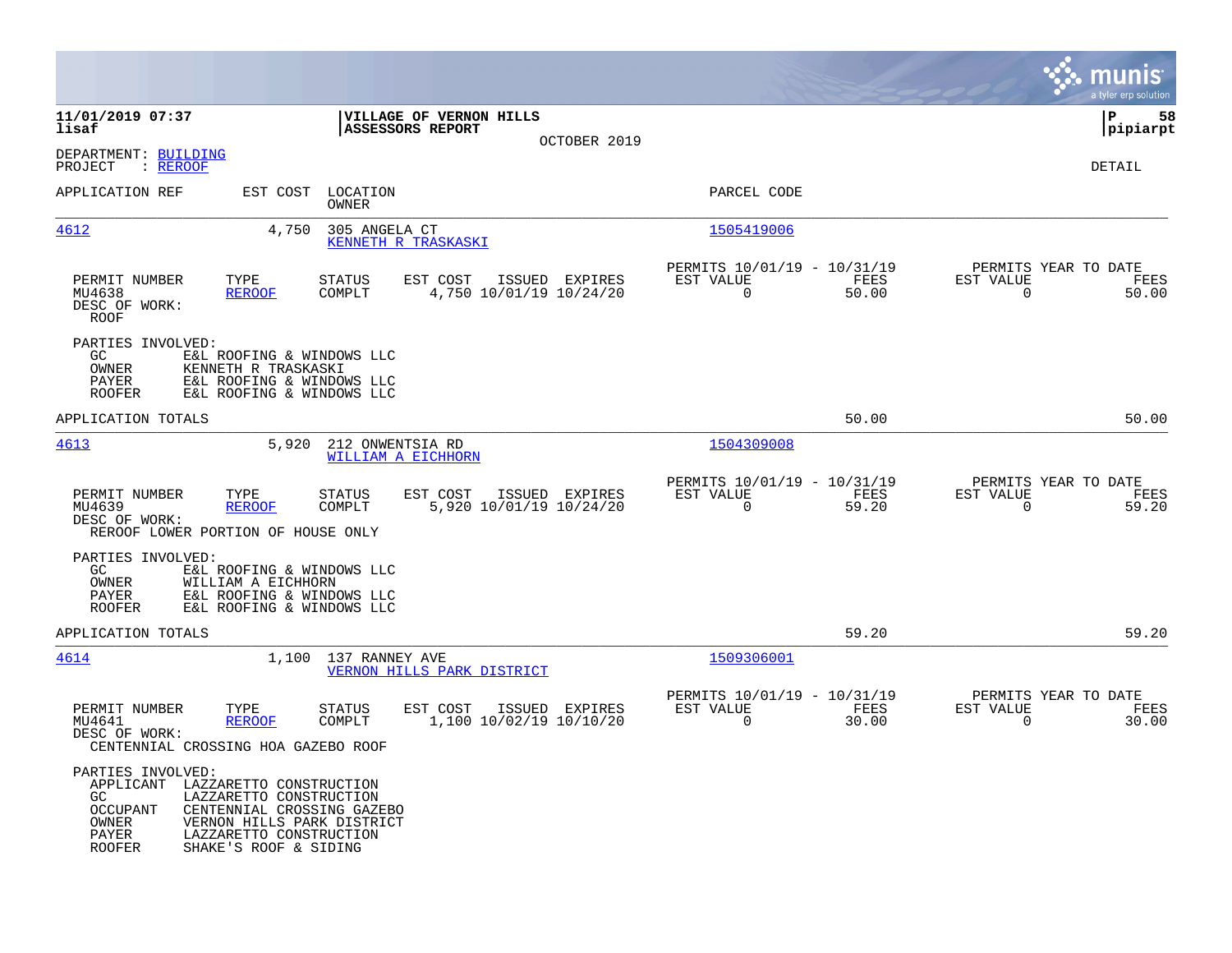|                                                                   |                                                                                                        |                                      |                                             |                |                                                         |                |                                                  | munis<br>a tyler erp solution  |
|-------------------------------------------------------------------|--------------------------------------------------------------------------------------------------------|--------------------------------------|---------------------------------------------|----------------|---------------------------------------------------------|----------------|--------------------------------------------------|--------------------------------|
| 11/01/2019 07:37<br>lisaf<br>APPLICATION TOTALS                   |                                                                                                        |                                      | VILLAGE OF VERNON HILLS<br>ASSESSORS REPORT | OCTOBER 2019   |                                                         | 30.00          |                                                  | lР<br>59<br> pipiarpt<br>30.00 |
| DEPARTMENT: BUILDING<br>: REROOF<br>PROJECT                       |                                                                                                        |                                      |                                             |                |                                                         |                |                                                  | <b>DETAIL</b>                  |
| APPLICATION REF                                                   |                                                                                                        | EST COST LOCATION<br>OWNER           |                                             |                | PARCEL CODE                                             |                |                                                  |                                |
| 4625                                                              | 12,675                                                                                                 | 2319 SARAZEN DR                      | GARY & SOFIA SCALZITTI                      |                | 1129207007                                              |                |                                                  |                                |
| PERMIT NUMBER<br>MU4651<br>DESC OF WORK:<br>REROOF                | TYPE<br><b>REROOF</b>                                                                                  | <b>STATUS</b><br><b>ISSUED</b>       | EST COST<br>12,675 10/03/19 10/02/20        | ISSUED EXPIRES | PERMITS 10/01/19 - 10/31/19<br>EST VALUE<br>$\mathbf 0$ | FEES<br>126.75 | PERMITS YEAR TO DATE<br>EST VALUE<br>$\mathbf 0$ | FEES<br>126.75                 |
| PARTIES INVOLVED:<br>GC<br>OWNER<br>PAYER<br><b>ROOFER</b>        | BENJAMIN BROTHERS<br>GARY & SOFIA SCALZITTI<br>BENJAMIN BROTHERS<br>BENJAMIN BROTHERS                  |                                      |                                             |                |                                                         |                |                                                  |                                |
| APPLICATION TOTALS                                                |                                                                                                        |                                      |                                             |                |                                                         | 126.75         |                                                  | 126.75                         |
| 4636                                                              | 13,700                                                                                                 | 1507 OAKMONT DR<br>ADAM & YOOSUN HUH |                                             |                | 1133122004                                              |                |                                                  |                                |
| PERMIT NUMBER<br>MU4666<br>DESC OF WORK:<br>ROOF                  | TYPE<br><b>REROOF</b>                                                                                  | <b>STATUS</b><br>COMPLT              | EST COST<br>13,700 10/08/19 10/23/20        | ISSUED EXPIRES | PERMITS 10/01/19 - 10/31/19<br>EST VALUE<br>$\mathbf 0$ | FEES<br>137.00 | PERMITS YEAR TO DATE<br>EST VALUE<br>$\mathbf 0$ | FEES<br>137.00                 |
| PARTIES INVOLVED:<br>APPLICANT<br>GC.<br>OWNER<br><b>ROOFER</b>   | THOME EXTERIOR<br>THOME EXTERIOR<br>ADAM & YOOSUN HUH<br>THOME EXTERIOR                                |                                      |                                             |                |                                                         |                |                                                  |                                |
| APPLICATION TOTALS                                                |                                                                                                        |                                      |                                             |                |                                                         | 137.00         |                                                  | 137.00                         |
| 4641                                                              |                                                                                                        | 27,119 1107 WARREN LN                | MICHAEL J & LORI E AUFMANN                  |                | 1506404005                                              |                |                                                  |                                |
| PERMIT NUMBER<br>MU4673<br>DESC OF WORK:<br>REROOF & SIDING       | TYPE<br><b>REROOF</b>                                                                                  | <b>STATUS</b><br>ISSUED              | EST COST<br>27,119 10/09/19 10/08/20        | ISSUED EXPIRES | PERMITS 10/01/19 - 10/31/19<br>EST VALUE<br>$\mathbf 0$ | FEES<br>271.19 | PERMITS YEAR TO DATE<br>EST VALUE<br>0           | FEES<br>271.19                 |
| PARTIES INVOLVED:<br>APPLICANT<br>GC.<br>OWNER<br>PAYER<br>ROOFER | GREENHAMMER INC<br>GREENHAMMER INC<br>MICHAEL J & LORI E AUFMANN<br>GREENHAMMER INC<br>GREENHAMMER INC |                                      |                                             |                |                                                         |                |                                                  |                                |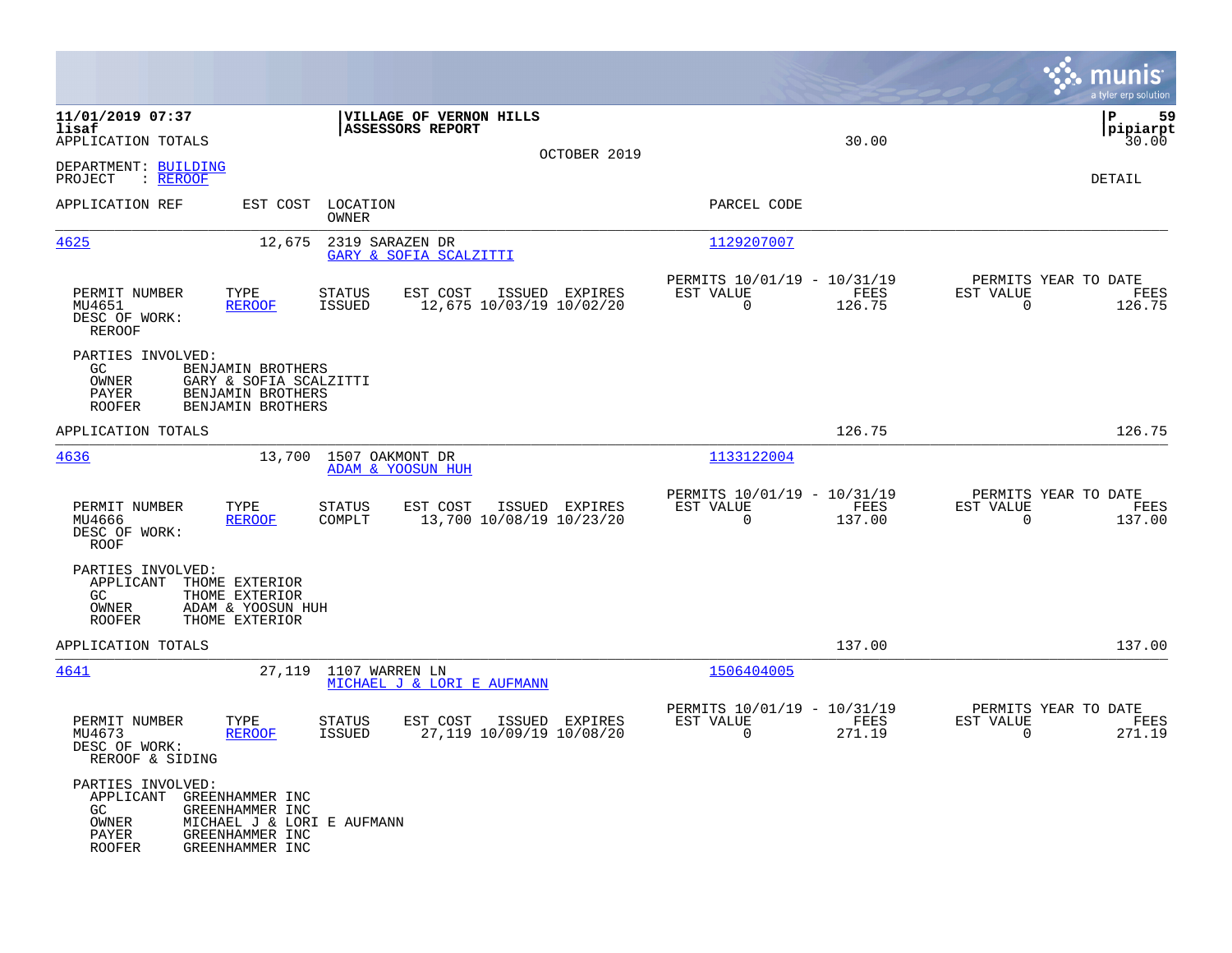|                                                                                                    |                                                                                                                       |                         |                                                            |                                                         |                  |                                                  | munis<br>a tyler erp solution  |
|----------------------------------------------------------------------------------------------------|-----------------------------------------------------------------------------------------------------------------------|-------------------------|------------------------------------------------------------|---------------------------------------------------------|------------------|--------------------------------------------------|--------------------------------|
| 11/01/2019 07:37<br>lisaf<br>APPLICATION TOTALS                                                    |                                                                                                                       |                         | VILLAGE OF VERNON HILLS<br>ASSESSORS REPORT                |                                                         | 271.19           |                                                  | P<br>60<br> pipiarpt<br>271.19 |
| DEPARTMENT: BUILDING<br>: REROOF<br>PROJECT                                                        |                                                                                                                       |                         | OCTOBER 2019                                               |                                                         |                  |                                                  | DETAIL                         |
| APPLICATION REF                                                                                    | EST COST                                                                                                              | LOCATION<br>OWNER       |                                                            | PARCEL CODE                                             |                  |                                                  |                                |
| 4654                                                                                               | 484,595                                                                                                               | <b>CENTENNIAL</b>       | 122 HAWTHORN CENTER                                        | 1133401086                                              |                  |                                                  |                                |
| PERMIT NUMBER<br>MU4687<br>DESC OF WORK:<br>MALL ROOF REPAIRS                                      | TYPE<br><b>REROOF</b>                                                                                                 | STATUS<br>ISSUED        | EST COST<br>ISSUED<br>EXPIRES<br>484,595 10/11/19 10/10/20 | PERMITS 10/01/19 - 10/31/19<br>EST VALUE<br>$\mathbf 0$ | FEES<br>4,845.95 | PERMITS YEAR TO DATE<br>EST VALUE<br>$\mathbf 0$ | FEES<br>4,845.95               |
| PARTIES INVOLVED:<br>APPLICANT<br>GC.<br>OWNER<br><b>ROOFER</b>                                    | RIDDIFORD ROOFING<br>RIDDIFORD ROOFING<br>CENTENNIAL<br>RIDDIFORD ROOFING                                             |                         |                                                            |                                                         |                  |                                                  |                                |
| APPLICATION TOTALS                                                                                 |                                                                                                                       |                         |                                                            |                                                         | 4,845.95         |                                                  | 4,845.95                       |
| <u>4655</u>                                                                                        | 6,175                                                                                                                 | 303 ALEXANDRIA DR       | MATTHEW & DEANA WEISS                                      | 1505403003                                              |                  |                                                  |                                |
| PERMIT NUMBER<br>MU4688<br>DESC OF WORK:<br>REROOF                                                 | TYPE<br><b>REROOF</b>                                                                                                 | <b>STATUS</b><br>COMPLT | EST COST<br>ISSUED EXPIRES<br>6,175 10/11/19 10/22/20      | PERMITS 10/01/19 - 10/31/19<br>EST VALUE<br>$\mathbf 0$ | FEES<br>61.75    | PERMITS YEAR TO DATE<br>EST VALUE<br>$\mathbf 0$ | FEES<br>61.75                  |
| PARTIES INVOLVED:<br>APPLICANT<br>GC.<br>OWNER<br>PAYER<br><b>ROOFER</b>                           | J.M. JOHNSON ROOFING<br>J.M. JOHNSON ROOFING<br>MATTHEW & DEANA WEISS<br>J.M. JOHNSON ROOFING<br>J.M. JOHNSON ROOFING |                         |                                                            |                                                         |                  |                                                  |                                |
| APPLICATION TOTALS                                                                                 |                                                                                                                       |                         |                                                            |                                                         | 61.75            |                                                  | 61.75                          |
| 4665                                                                                               | 12,190                                                                                                                |                         | 180 BROOK HILL LANE<br>ANDREW P & LENORE G ROMANCHEK       | 1509107019                                              |                  |                                                  |                                |
| PERMIT NUMBER<br>MU4695<br>DESC OF WORK:<br><b>REROOF</b>                                          | TYPE<br><b>REROOF</b>                                                                                                 | STATUS<br><b>ISSUED</b> | EST COST<br>ISSUED EXPIRES<br>12,190 10/14/19 10/13/20     | PERMITS 10/01/19 - 10/31/19<br>EST VALUE<br>0           | FEES<br>121.90   | PERMITS YEAR TO DATE<br>EST VALUE<br>0           | FEES<br>121.90                 |
| PARTIES INVOLVED:<br>APPLICANT NUVOHAUA HOME IMPROVEMENT<br>GC.<br>OWNER<br>PAYER<br><b>ROOFER</b> | NUVOHAUA HOME IMPROVEMENT<br>ANDREW P & LENORE G ROMANCHEK<br>NUVOHAUA HOME IMPROVEMENT<br>NUVOHAUA HOME IMPROVEMENT  |                         |                                                            |                                                         |                  |                                                  |                                |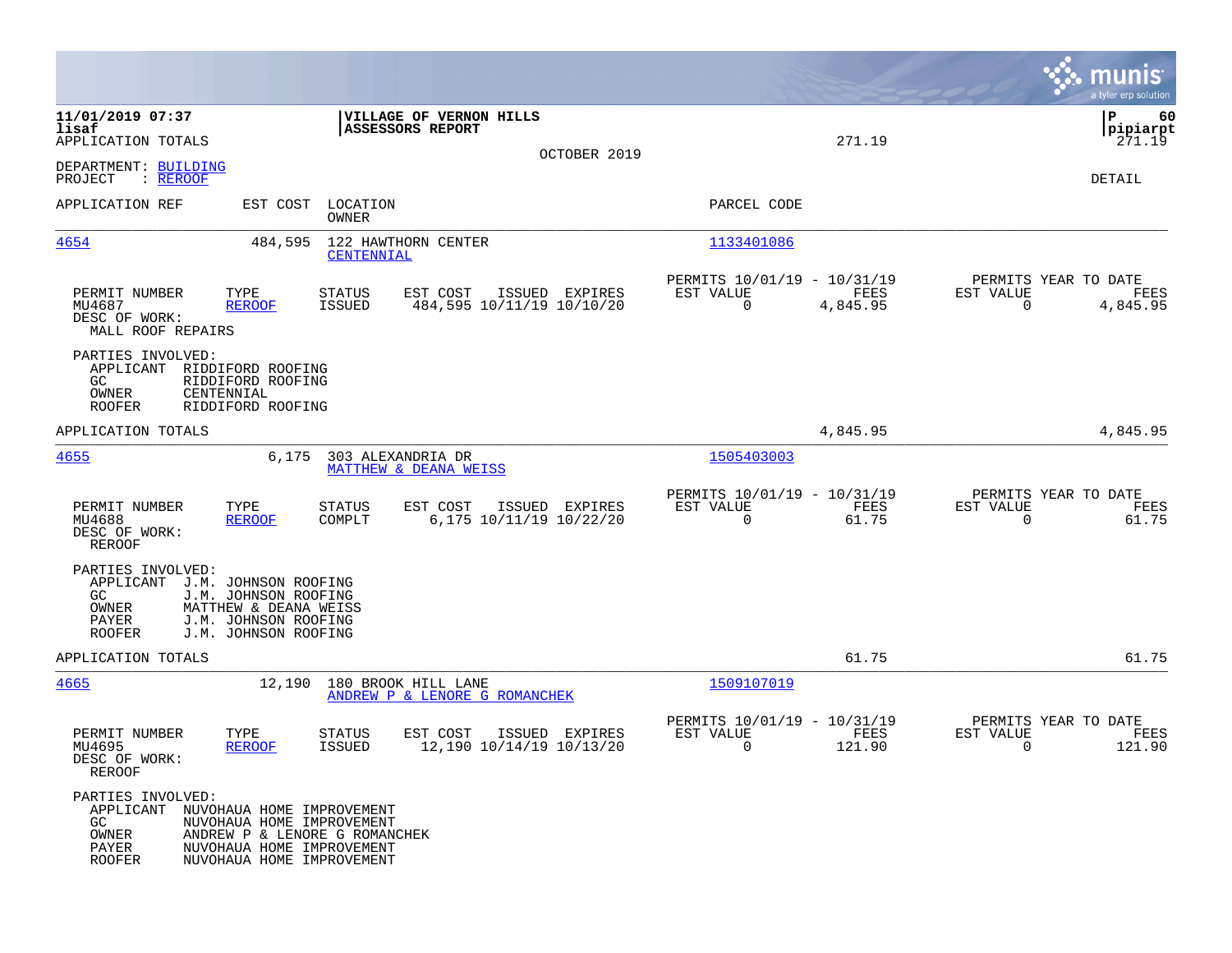|                                                                                                                                                                                                                                                                                                                                                                                                            |                                                                           | munis<br>a tyler erp solution                                      |
|------------------------------------------------------------------------------------------------------------------------------------------------------------------------------------------------------------------------------------------------------------------------------------------------------------------------------------------------------------------------------------------------------------|---------------------------------------------------------------------------|--------------------------------------------------------------------|
| 11/01/2019 07:37<br>VILLAGE OF VERNON HILLS<br>lisaf<br>ASSESSORS REPORT                                                                                                                                                                                                                                                                                                                                   |                                                                           | l P<br>61<br> pipiarpt                                             |
| OCTOBER 2019<br>DEPARTMENT: BUILDING<br>PROJECT<br>: REROOF                                                                                                                                                                                                                                                                                                                                                |                                                                           | DETAIL                                                             |
| APPLICATION REF<br>EST COST LOCATION<br>OWNER                                                                                                                                                                                                                                                                                                                                                              | PARCEL CODE                                                               |                                                                    |
| APPLICATION TOTALS                                                                                                                                                                                                                                                                                                                                                                                         | 121.90                                                                    | 121.90                                                             |
| 4672<br>35,728 7 PARKSIDE CT 8<br>PLACEHOLDER                                                                                                                                                                                                                                                                                                                                                              | 1132205105                                                                |                                                                    |
| PERMIT NUMBER<br>TYPE<br>EST COST<br>ISSUED EXPIRES<br><b>STATUS</b><br>MU4705<br>ISSUED<br>35,728 10/15/19 10/14/20<br><b>REROOF</b><br>DESC OF WORK:<br><b>REROOF</b><br>7-9 PARKSIDE COURT<br>PARTIES INVOLVED:<br>APPLICANT<br>BARRY ROOFING INC<br>GC.<br>BARRY ROOFING INC<br>OCCUPANT<br>CENTURY PARK ASSOCIATION<br>OWNER<br>PLACEHOLDER<br>BARRY ROOFING INC<br>PAYER                             | PERMITS 10/01/19 - 10/31/19<br>EST VALUE<br>FEES<br>0<br>357.28           | PERMITS YEAR TO DATE<br>EST VALUE<br>FEES<br>$\mathbf 0$<br>357.28 |
| APPLICATION TOTALS                                                                                                                                                                                                                                                                                                                                                                                         | 357.28                                                                    | 357.28                                                             |
| 4673<br>35,728<br>7 ECHO CT 5<br>PLACEHOLDER                                                                                                                                                                                                                                                                                                                                                               | 1132205136                                                                |                                                                    |
| PERMIT NUMBER<br>TYPE<br><b>STATUS</b><br>EST COST<br>ISSUED EXPIRES<br>MU4706<br>ISSUED<br>35,728 10/15/19 10/14/20<br><b>REROOF</b><br>DESC OF WORK:<br>R3EROOF<br>5-7 ECHO COURT<br>PARTIES INVOLVED:<br>APPLICANT<br>BARRY ROOFING INC<br>GC.<br>BARRY ROOFING INC<br>OCCUPANT<br>CENTURY PARK ASSOCIATION<br>OWNER<br>PLACEHOLDER<br>PAYER<br>BARRY ROOFING INC<br><b>ROOFER</b><br>BARRY ROOFING INC | PERMITS 10/01/19 - 10/31/19<br>FEES<br>EST VALUE<br>$\mathbf 0$<br>357.28 | PERMITS YEAR TO DATE<br>EST VALUE<br>FEES<br>$\mathbf 0$<br>357.28 |
| APPLICATION TOTALS                                                                                                                                                                                                                                                                                                                                                                                         | 357.28                                                                    | 357.28                                                             |
| 4674<br>35,858<br>2 PARKSIDE CT 2<br>PLACEHOLDER                                                                                                                                                                                                                                                                                                                                                           | 1132205039                                                                |                                                                    |
| PERMIT NUMBER<br>TYPE<br>EST COST<br>STATUS<br>ISSUED EXPIRES<br>35,858 10/15/19 10/14/20<br>MU4707<br><b>REROOF</b><br>ISSUED<br>DESC OF WORK:<br>REROOF<br>2-4 PARKSIDE<br>PARTIES INVOLVED:<br>APPLICANT CENTURY PARK ASSOCIATION<br>BARRY ROOFING INC<br>GC.                                                                                                                                           | PERMITS 10/01/19 - 10/31/19<br>EST VALUE<br>FEES<br>$\Omega$<br>358.58    | PERMITS YEAR TO DATE<br>EST VALUE<br>FEES<br>358.58<br>$\Omega$    |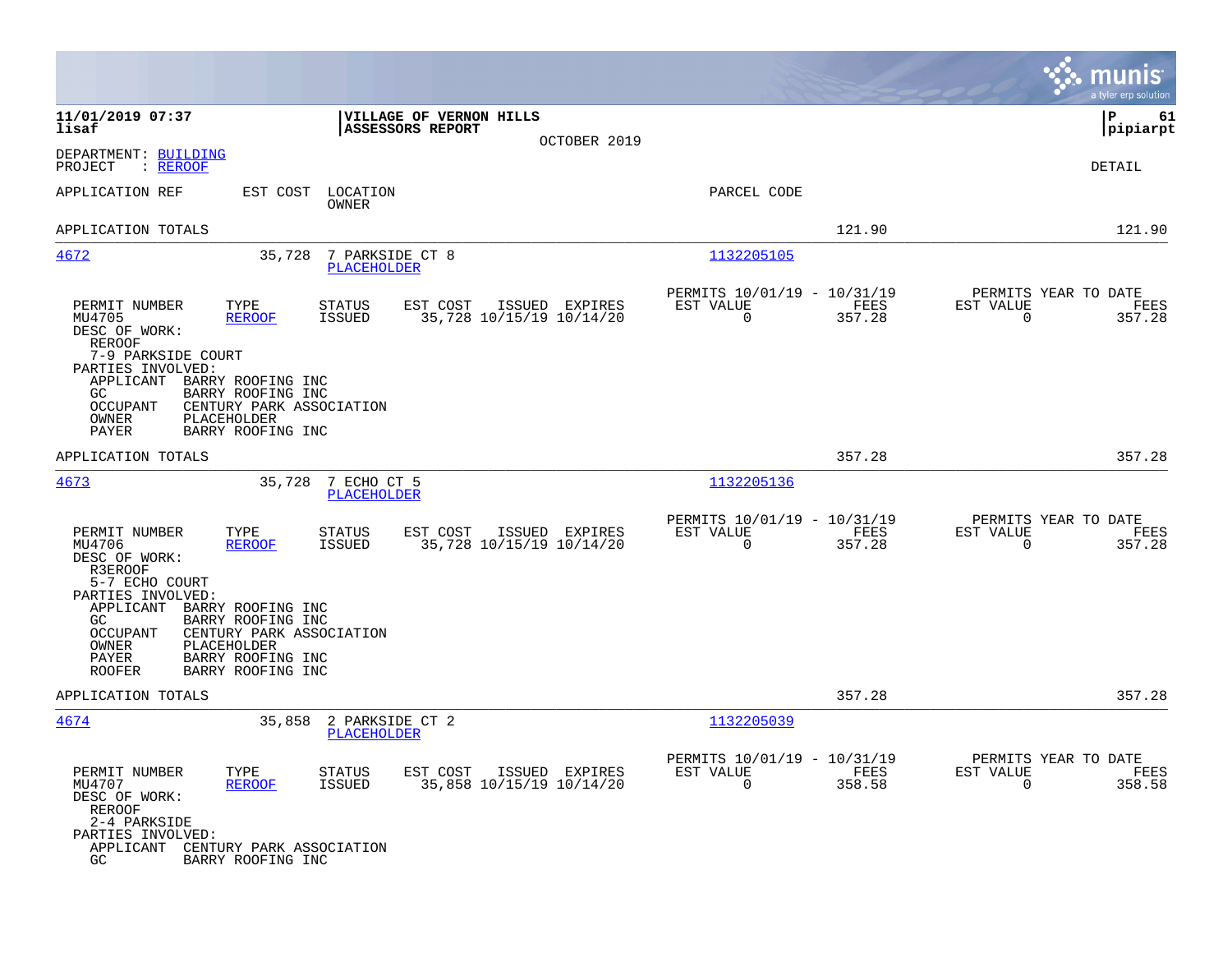|                                                                                                                                                                                                                                         |                                                                              | munis<br>a tyler erp solution                                      |
|-----------------------------------------------------------------------------------------------------------------------------------------------------------------------------------------------------------------------------------------|------------------------------------------------------------------------------|--------------------------------------------------------------------|
| 11/01/2019 07:37<br>VILLAGE OF VERNON HILLS<br>lisaf<br><b>ASSESSORS REPORT</b><br>OCTOBER 2019                                                                                                                                         |                                                                              | l P<br>62<br> pipiarpt                                             |
| DEPARTMENT: BUILDING<br>: REROOF<br>PROJECT                                                                                                                                                                                             |                                                                              | DETAIL                                                             |
| APPLICATION REF<br>EST COST LOCATION<br>OWNER                                                                                                                                                                                           | PARCEL CODE                                                                  |                                                                    |
| OCCUPANT<br>CENTURY PARK ASSOCIATION<br><b>OWNER</b><br>PLACEHOLDER<br>PAYER<br>BARRY ROOFING INC<br>BARRY ROOFING INC<br><b>ROOFER</b>                                                                                                 |                                                                              |                                                                    |
| APPLICATION TOTALS                                                                                                                                                                                                                      | 358.58                                                                       | 358.58                                                             |
| 4675<br>22 ECHO CT 18<br>50,010<br>PLACEHOLDER                                                                                                                                                                                          | 1132205261                                                                   |                                                                    |
| PERMIT NUMBER<br>TYPE<br><b>STATUS</b><br>EST COST<br>ISSUED EXPIRES<br>50,010 10/15/19 10/14/20<br>MU4708<br><b>REROOF</b><br><b>ISSUED</b><br>DESC OF WORK:<br><b>REROOF</b>                                                          | PERMITS 10/01/19 - 10/31/19<br>EST VALUE<br>FEES<br>$\overline{0}$<br>500.10 | PERMITS YEAR TO DATE<br>EST VALUE<br>FEES<br>$\mathbf 0$<br>500.10 |
| 18-20-22 ECHO COURT<br>PARTIES INVOLVED:<br>APPLICANT BARRY ROOFING INC<br>BARRY ROOFING INC<br>GC.<br>OCCUPANT<br>CENTURY PARK ASSOCIATION<br>PLACEHOLDER<br>OWNER<br>PAYER<br>BARRY ROOFING INC<br><b>ROOFER</b><br>BARRY ROOFING INC |                                                                              |                                                                    |
| APPLICATION TOTALS                                                                                                                                                                                                                      | 500.10                                                                       | 500.10                                                             |
| 18 PARKSIDE CT 16<br>4677<br>35,858<br>PLACEHOLDER                                                                                                                                                                                      | 1132205172                                                                   |                                                                    |
| TYPE<br>EST COST<br>PERMIT NUMBER<br><b>STATUS</b><br>ISSUED EXPIRES<br>MU4710<br><b>REROOF</b><br><b>ISSUED</b><br>35,858 10/15/19 10/14/20<br>DESC OF WORK:<br><b>REREOOF</b><br>17-19 PARKSIDE                                       | PERMITS 10/01/19 - 10/31/19<br>EST VALUE<br>FEES<br>$\Omega$<br>358.58       | PERMITS YEAR TO DATE<br>EST VALUE<br>FEES<br>$\Omega$<br>358.58    |
| PARTIES INVOLVED:<br>APPLICANT BARRY ROOFING INC<br>BARRY ROOFING INC<br>GC.<br><b>OCCUPANT</b><br>CENTURY PARK ASSOCIATION<br>OWNER<br>PLACEHOLDER<br>BARRY ROOFING INC<br>PAYER<br><b>ROOFER</b><br>BARRY ROOFING INC                 |                                                                              |                                                                    |
| APPLICATION TOTALS                                                                                                                                                                                                                      | 358.58                                                                       | 358.58                                                             |
| 4678<br>50,010 15 PARKSIDE CT 13<br>PLACEHOLDER                                                                                                                                                                                         | 1132205092                                                                   |                                                                    |
| PERMIT NUMBER<br>TYPE<br><b>STATUS</b><br>EST COST<br>ISSUED EXPIRES<br>50,010 10/15/19 10/14/20<br>MU4711<br><b>REROOF</b><br><b>ISSUED</b><br>DESC OF WORK:                                                                           | PERMITS 10/01/19 - 10/31/19<br>EST VALUE<br>FEES<br>0<br>500.10              | PERMITS YEAR TO DATE<br>EST VALUE<br>FEES<br>$\mathbf 0$<br>500.10 |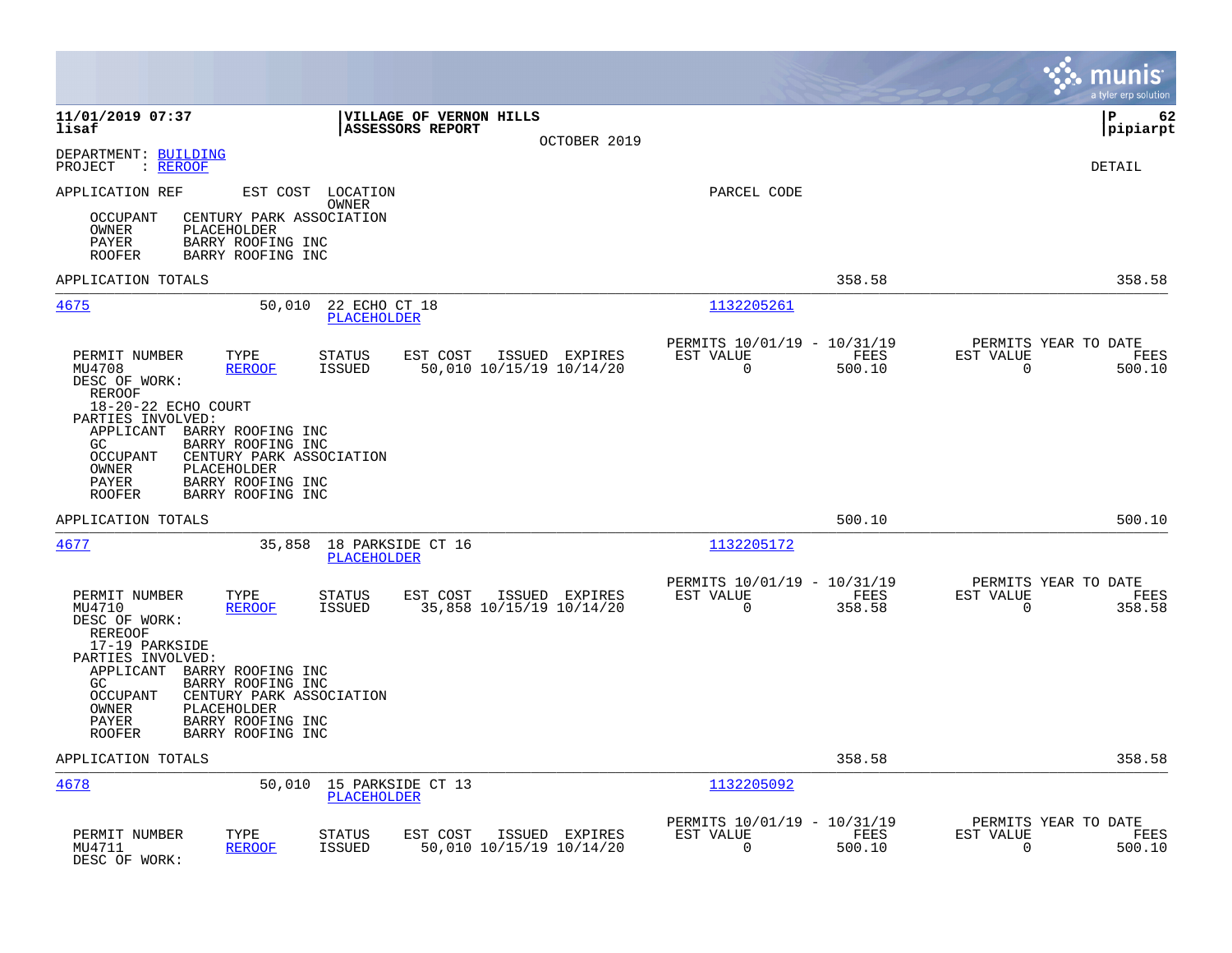|                                                                                                                                                                                                                                                                                                                                                                                                                             |                                                                           | munis<br>a tyler erp solution                                      |
|-----------------------------------------------------------------------------------------------------------------------------------------------------------------------------------------------------------------------------------------------------------------------------------------------------------------------------------------------------------------------------------------------------------------------------|---------------------------------------------------------------------------|--------------------------------------------------------------------|
| 11/01/2019 07:37<br>VILLAGE OF VERNON HILLS<br><b>ASSESSORS REPORT</b><br>lisaf<br>REROOF<br>11-13-15 PARKSIDE                                                                                                                                                                                                                                                                                                              |                                                                           | l P<br>63<br> pipiarpt                                             |
| OCTOBER 2019<br>DEPARTMENT: BUILDING<br>PROJECT<br>$:$ REROOF                                                                                                                                                                                                                                                                                                                                                               |                                                                           | DETAIL                                                             |
| APPLICATION REF<br>EST COST LOCATION<br>OWNER<br>PARTIES INVOLVED:<br>APPLICANT BARRY ROOFING INC<br>GC<br>BARRY ROOFING INC<br><b>OCCUPANT</b><br>CENTURY PARK ASSOCIATION<br>OWNER<br>PLACEHOLDER<br>BARRY ROOFING INC<br>PAYER<br><b>ROOFER</b><br>BARRY ROOFING INC                                                                                                                                                     | PARCEL CODE                                                               |                                                                    |
| APPLICATION TOTALS                                                                                                                                                                                                                                                                                                                                                                                                          | 500.10                                                                    | 500.10                                                             |
| 4679<br>35,858 3 ECHO CT 3<br>PLACEHOLDER                                                                                                                                                                                                                                                                                                                                                                                   | 1132205146<br>PERMITS 10/01/19 - 10/31/19                                 | PERMITS YEAR TO DATE                                               |
| PERMIT NUMBER<br>TYPE<br><b>STATUS</b><br>EST COST<br>ISSUED EXPIRES<br>MU4713<br><b>REROOF</b><br><b>ISSUED</b><br>35,858 10/15/19 10/14/20<br>DESC OF WORK:<br><b>REROOF</b><br>1-3 ECHO COURT<br>PARTIES INVOLVED:<br>APPLICANT BARRY ROOFING INC<br>GC.<br>BARRY ROOFING INC<br><b>OCCUPANT</b><br>CENTURY PARK ASSOCIATION<br>OWNER<br>PLACEHOLDER<br>PAYER<br>BARRY ROOFING INC<br>BARRY ROOFING INC<br><b>ROOFER</b> | EST VALUE<br>FEES<br>$\Omega$<br>358.58                                   | EST VALUE<br>FEES<br>$\Omega$<br>358.58                            |
| APPLICATION TOTALS                                                                                                                                                                                                                                                                                                                                                                                                          | 358.58                                                                    | 358.58                                                             |
| 4680<br>50,010 5 PARKSIDE CT 1<br>PLACEHOLDER                                                                                                                                                                                                                                                                                                                                                                               | 1132205050                                                                |                                                                    |
| PERMIT NUMBER<br>TYPE<br><b>STATUS</b><br>EST COST<br>ISSUED EXPIRES<br>MU4714<br><b>REROOF</b><br><b>ISSUED</b><br>50,010 10/15/19 10/14/20<br>DESC OF WORK:<br>REROOF<br>1-3-5 PARKSIDE COURT<br>PARTIES INVOLVED:<br>APPLICANT BARRY ROOFING INC<br>GC<br>BARRY ROOFING INC<br>$OCCUPANT$<br>CENTURY PARK ASSOCIATION<br>OWNER<br>PLACEHOLDER<br>BARRY ROOFING INC<br>PAYER<br>BARRY ROOFING INC<br><b>ROOFER</b>        | PERMITS 10/01/19 - 10/31/19<br>EST VALUE<br>FEES<br>$\mathbf 0$<br>500.10 | PERMITS YEAR TO DATE<br>EST VALUE<br>FEES<br>$\mathbf 0$<br>500.10 |
| APPLICATION TOTALS                                                                                                                                                                                                                                                                                                                                                                                                          | 500.10                                                                    | 500.10                                                             |
| 4681<br>29,335<br>8 ECHO CT 10<br>PLACEHOLDER                                                                                                                                                                                                                                                                                                                                                                               | 1132205186                                                                |                                                                    |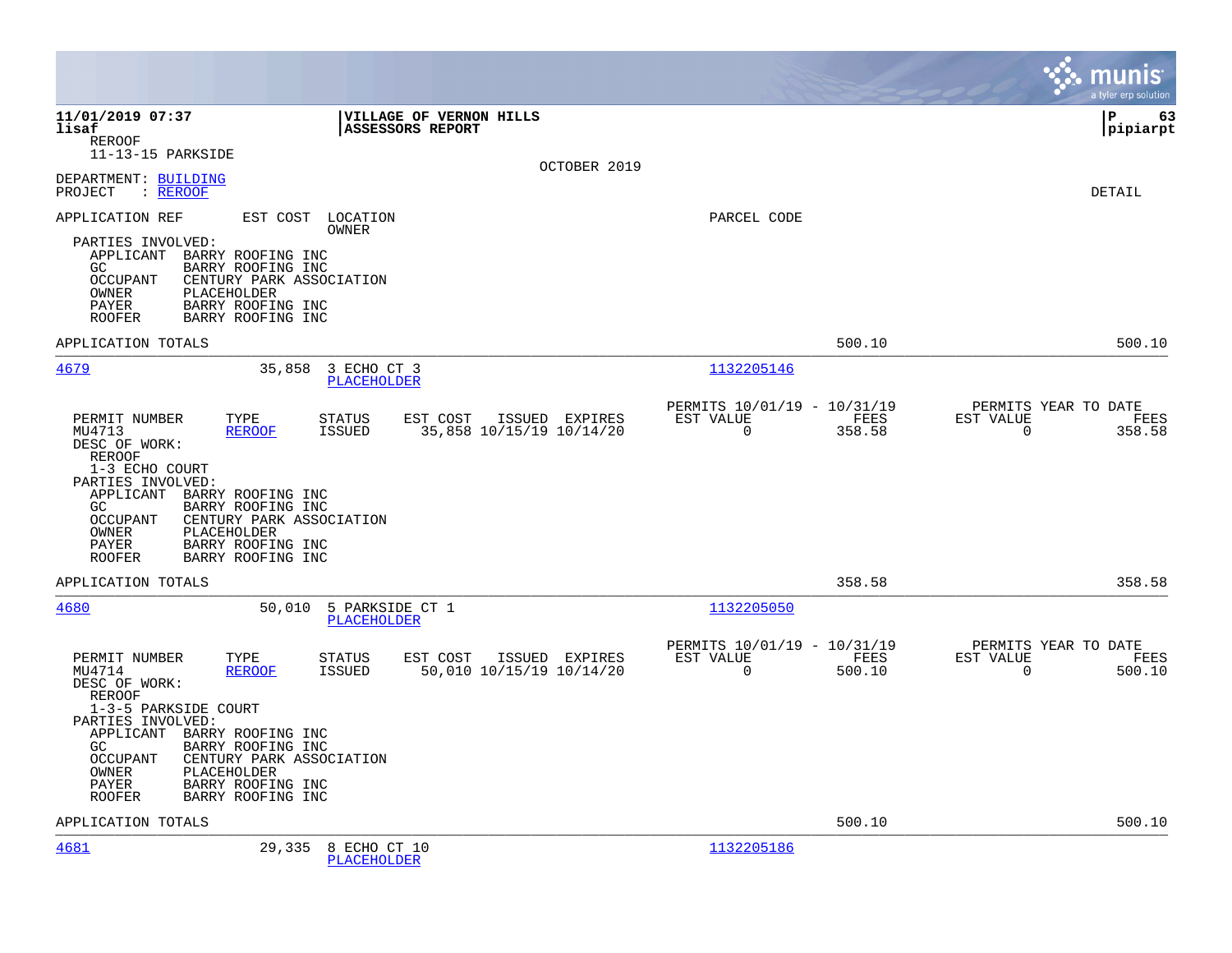|                                                                                                                                                                                                                                                                                                                                                          |                                                        |                                                         |                | munis<br>I tyler erp solution                                         |
|----------------------------------------------------------------------------------------------------------------------------------------------------------------------------------------------------------------------------------------------------------------------------------------------------------------------------------------------------------|--------------------------------------------------------|---------------------------------------------------------|----------------|-----------------------------------------------------------------------|
| 11/01/2019 07:37<br><b>VILLAGE OF VERNON HILLS</b><br>lisaf<br><b>ASSESSORS REPORT</b>                                                                                                                                                                                                                                                                   |                                                        |                                                         |                | l P<br>64<br> pipiarpt                                                |
| TYPE<br>STATUS<br>PERMIT NUMBER<br>EST COST                                                                                                                                                                                                                                                                                                              | ISSUED EXPIRES<br>OCTOBER 2019                         | PERMITS 10/01/19 - 10/31/19<br>EST VALUE                | FEES           | PERMITS YEAR TO DATE<br>EST VALUE<br>FEES                             |
| DEPARTMENT: BUILDING<br>: <u>REROOF</u><br>PROJECT                                                                                                                                                                                                                                                                                                       |                                                        |                                                         |                | DETAIL                                                                |
| APPLICATION REF<br>EST COST LOCATION<br>OWNER                                                                                                                                                                                                                                                                                                            |                                                        | PARCEL CODE                                             |                |                                                                       |
| MU4715<br><b>REROOF</b><br><b>ISSUED</b><br>DESC OF WORK:<br>REROOF<br>8-10 ECHO COURT<br>PARTIES INVOLVED:<br>APPLICANT BARRY ROOFING INC<br>GC<br>BARRY ROOFING INC<br><b>OCCUPANT</b><br>CENTURY PARK ASSOCIATION<br>OWNER<br>PLACEHOLDER<br>PAYER<br>BARRY ROOFING INC<br><b>ROOFER</b><br>BARRY ROOFING INC                                         | 29,335 10/15/19 10/14/20                               | $\mathbf 0$                                             | 293.36         | $\Omega$<br>293.36                                                    |
| APPLICATION TOTALS                                                                                                                                                                                                                                                                                                                                       |                                                        |                                                         | 293.36         | 293.36                                                                |
| 4682<br>29,335 11 CEDAR CT 12<br>PLACEHOLDER                                                                                                                                                                                                                                                                                                             |                                                        | 1132205287                                              |                |                                                                       |
| PERMIT NUMBER<br>TYPE<br>STATUS<br><b>ISSUED</b><br>MU4716<br><b>REROOF</b><br>DESC OF WORK:<br>REROOF<br>11-13 CEDAR COURT<br>PARTIES INVOLVED:<br>APPLICANT BARRY ROOFING INC<br>GC<br>BARRY ROOFING INC<br>OCCUPANT<br>CENTURY PARK ASSOCIATION<br>OWNER<br>PLACEHOLDER<br>PAYER<br>BARRY ROOFING INC<br>BARRY ROOFING INC<br><b>ROOFER</b>           | EST COST ISSUED EXPIRES<br>29,335 10/15/19 10/14/20    | PERMITS 10/01/19 - 10/31/19<br>EST VALUE<br>$\mathbf 0$ | FEES<br>293.36 | PERMITS YEAR TO DATE<br>EST VALUE<br>FEES<br>$\overline{0}$<br>293.36 |
| APPLICATION TOTALS                                                                                                                                                                                                                                                                                                                                       |                                                        |                                                         | 293.36         | 293.36                                                                |
| 4683<br>40,226 12 ECHO CT 14<br>PLACEHOLDER                                                                                                                                                                                                                                                                                                              |                                                        | 1132205239                                              |                |                                                                       |
| PERMIT NUMBER<br>TYPE<br>STATUS<br>MU4717<br><b>REROOF</b><br>ISSUED<br>DESC OF WORK:<br><b>REROOF</b><br>12-14-16 ECHO COURT<br>PARTIES INVOLVED:<br>APPLICANT BARRY ROOFING INC<br>GC.<br>BARRY ROOFING INC<br><b>OCCUPANT</b><br>CENTURY PARK ASSOCIATION<br>OWNER<br>PLACEHOLDER<br>PAYER<br>BARRY ROOFING INC<br>BARRY ROOFING INC<br><b>ROOFER</b> | EST COST<br>ISSUED EXPIRES<br>40,226 10/15/19 10/14/20 | PERMITS 10/01/19 - 10/31/19<br>EST VALUE<br>$\mathbf 0$ | FEES<br>402.27 | PERMITS YEAR TO DATE<br>EST VALUE<br>FEES<br>$\Omega$<br>402.27       |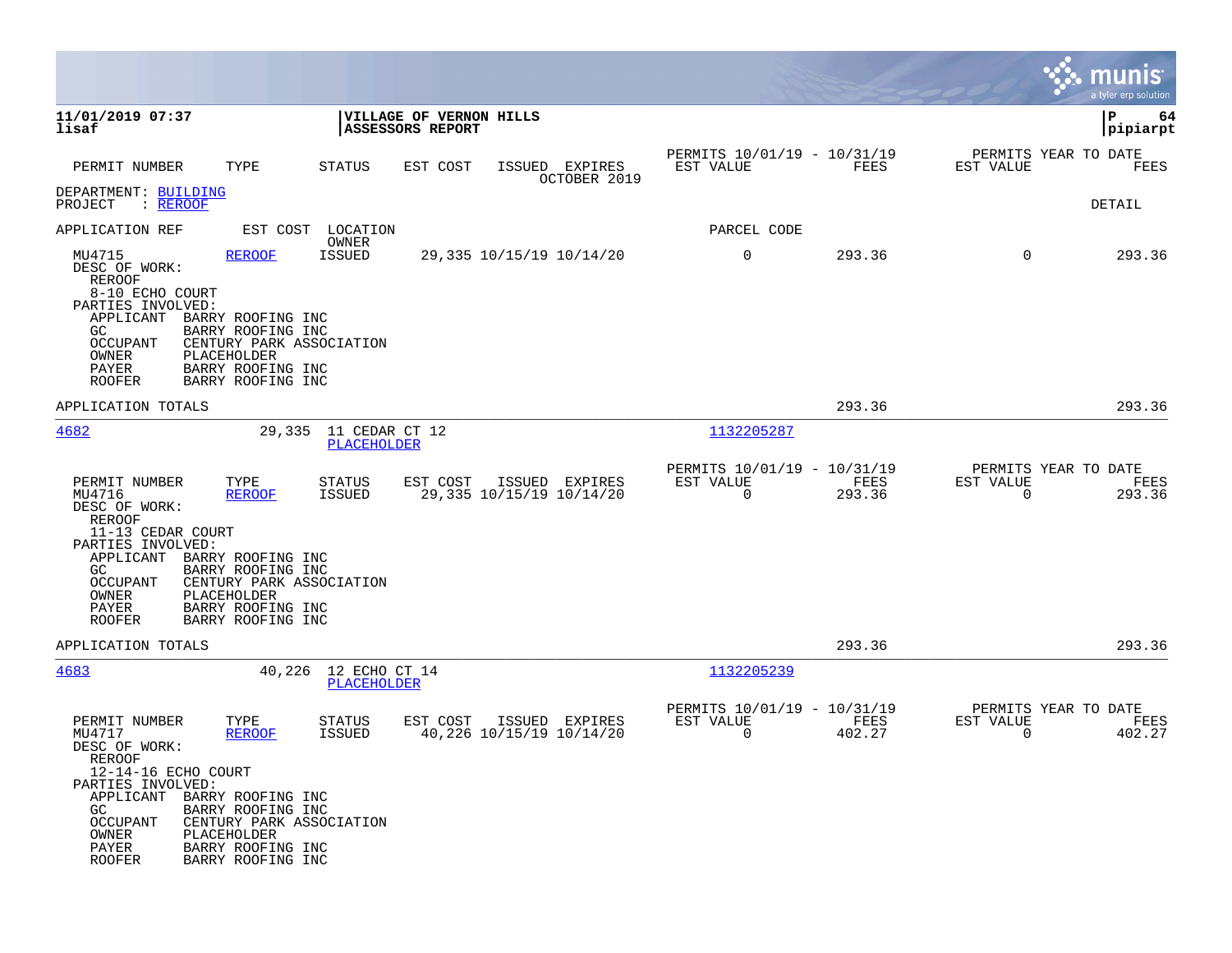|                                                                                                                                                                                                                |                                                                                                                                                                 |                                                        |                                                          |                |                                                     | munis<br>a tyler erp solution |
|----------------------------------------------------------------------------------------------------------------------------------------------------------------------------------------------------------------|-----------------------------------------------------------------------------------------------------------------------------------------------------------------|--------------------------------------------------------|----------------------------------------------------------|----------------|-----------------------------------------------------|-------------------------------|
| 11/01/2019 07:37<br>lisaf                                                                                                                                                                                      |                                                                                                                                                                 | VILLAGE OF VERNON HILLS<br>ASSESSORS REPORT            |                                                          |                |                                                     | 65<br>P<br> pipiarpt          |
| DEPARTMENT: BUILDING<br>PROJECT<br>: REROOF                                                                                                                                                                    |                                                                                                                                                                 | OCTOBER 2019                                           |                                                          |                |                                                     | DETAIL                        |
| APPLICATION REF                                                                                                                                                                                                | EST COST<br>LOCATION<br>OWNER                                                                                                                                   |                                                        | PARCEL CODE                                              |                |                                                     |                               |
| APPLICATION TOTALS                                                                                                                                                                                             |                                                                                                                                                                 |                                                        |                                                          | 402.27         |                                                     | 402.27                        |
| 4684                                                                                                                                                                                                           | 29,336 1 CEDAR CT 3<br>PLACEHOLDER                                                                                                                              |                                                        | 1132205290                                               |                |                                                     |                               |
| PERMIT NUMBER<br>TYPE<br>MU4718<br>DESC OF WORK:<br><b>REROOF</b><br>1-3 CEDAR COURT<br>PARTIES INVOLVED:<br>APPLICANT<br>GC.<br>OCCUPANT<br>OWNER<br>PLACEHOLDER<br>PAYER<br><b>ROOFER</b>                    | <b>STATUS</b><br><b>REROOF</b><br><b>ISSUED</b><br>BARRY ROOFING INC<br>BARRY ROOFING INC<br>CENTURY PARK ASSOCIATION<br>BARRY ROOFING INC<br>BARRY ROOFING INC | EST COST<br>ISSUED EXPIRES<br>29,336 10/15/19 10/14/20 | PERMITS 10/01/19 - 10/31/19<br>EST VALUE<br>$\mathbf 0$  | FEES<br>293.36 | PERMITS YEAR TO DATE<br>EST VALUE<br>$\Omega$       | FEES<br>293.36                |
| APPLICATION TOTALS                                                                                                                                                                                             |                                                                                                                                                                 |                                                        |                                                          | 293.36         |                                                     | 293.36                        |
| 4685                                                                                                                                                                                                           | 40,227 5 CEDAR CT 5<br><b>PLACEHOLDER</b>                                                                                                                       |                                                        | 1132205304                                               |                |                                                     |                               |
| PERMIT NUMBER<br>TYPE<br>MU4719<br>DESC OF WORK:<br><b>REROOF</b><br>5-7-9 CEDAR COURT<br>PARTIES INVOLVED:<br>APPLICANT BARRY ROOFING INC<br>GC<br>OCCUPANT<br>PLACEHOLDER<br>OWNER<br>PAYER<br><b>ROOFER</b> | STATUS<br>ISSUED<br><b>REROOF</b><br>BARRY ROOFING INC<br>CENTURY PARK ASSOCIATION<br>BARRY ROOFING INC<br>BARRY ROOFING INC                                    | EST COST<br>ISSUED EXPIRES<br>40,227 10/15/19 10/14/20 | PERMITS 10/01/19 - 10/31/19<br>EST VALUE<br>0            | FEES<br>402.27 | PERMITS YEAR TO DATE<br>EST VALUE<br>$\mathbf 0$    | FEES<br>402.27                |
| APPLICATION TOTALS                                                                                                                                                                                             |                                                                                                                                                                 |                                                        |                                                          | 402.27         |                                                     | 402.27                        |
| 4686                                                                                                                                                                                                           | 29,336 17 CEDAR CT 1<br>PLACEHOLDER                                                                                                                             |                                                        | 1132205264                                               |                |                                                     |                               |
| PERMIT NUMBER<br>TYPE<br>MU4720<br>DESC OF WORK:<br>REROOF<br>15-17 CEDAR COURT<br>PARTIES INVOLVED:<br>APPLICANT BARRY ROOFING INC                                                                            | STATUS<br><b>REROOF</b><br>ISSUED                                                                                                                               | EST COST<br>ISSUED EXPIRES<br>29,336 10/15/19 10/14/20 | PERMITS 10/01/19 - 10/31/19<br>EST VALUE<br>$\mathsf{O}$ | FEES<br>293.36 | PERMITS YEAR TO DATE<br>EST VALUE<br>$\overline{0}$ | FEES<br>293.36                |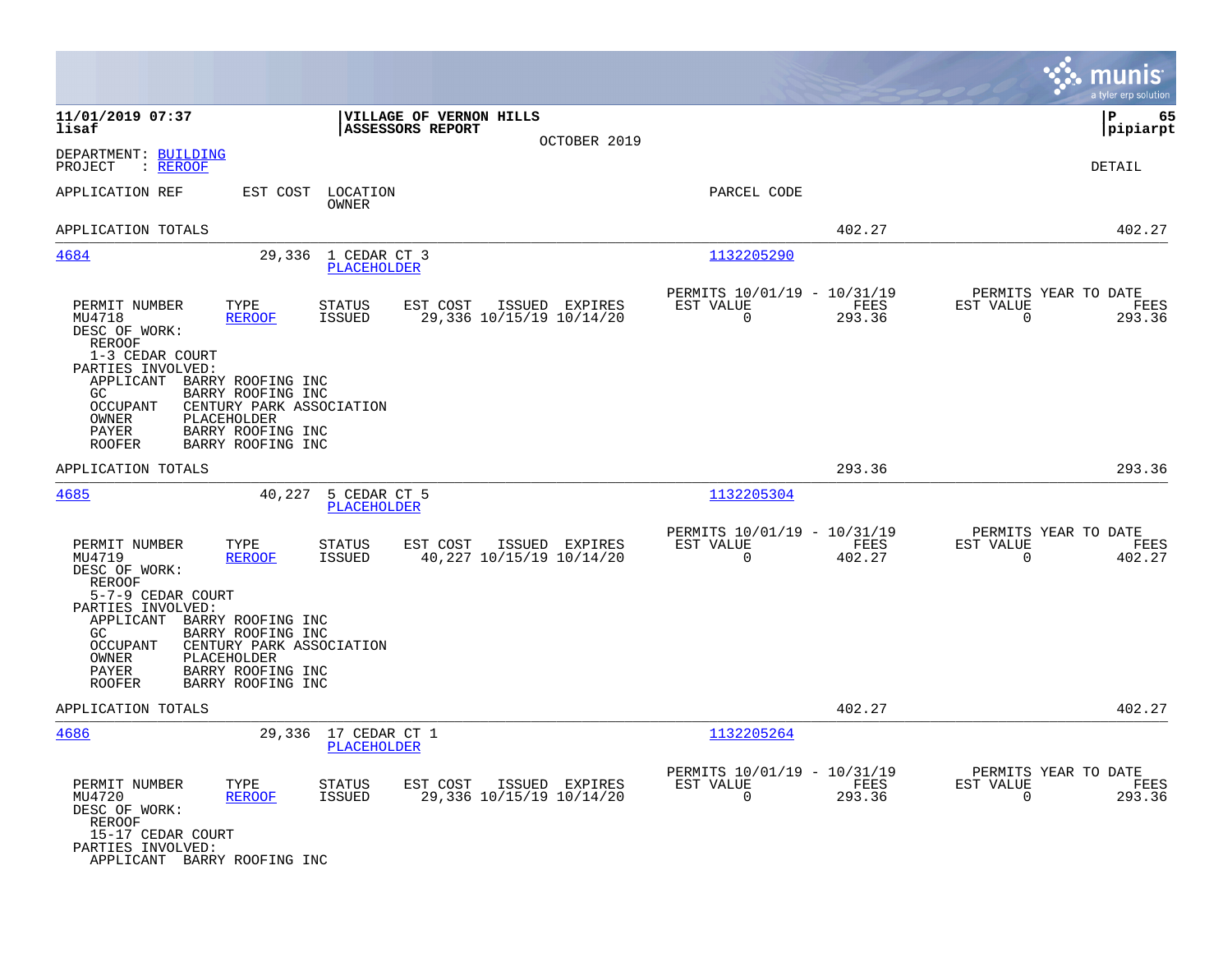|                                                                                                                                                                                                                 |                                                                        | munis<br>a tyler erp solution                                      |
|-----------------------------------------------------------------------------------------------------------------------------------------------------------------------------------------------------------------|------------------------------------------------------------------------|--------------------------------------------------------------------|
| 11/01/2019 07:37<br>VILLAGE OF VERNON HILLS<br>lisaf<br><b>ASSESSORS REPORT</b><br>OCTOBER 2019                                                                                                                 |                                                                        | l P<br>66<br> pipiarpt                                             |
| DEPARTMENT: BUILDING<br>: REROOF<br>PROJECT                                                                                                                                                                     |                                                                        | DETAIL                                                             |
| APPLICATION REF<br>EST COST LOCATION<br>OWNER<br>GC.<br>BARRY ROOFING INC<br><b>OCCUPANT</b><br>CENTURY PARK ASSOCIATION<br>OWNER<br>PLACEHOLDER<br>PAYER<br>BARRY ROOFING INC<br>BARRY ROOFING INC<br>ROOFER   | PARCEL CODE                                                            |                                                                    |
| APPLICATION TOTALS                                                                                                                                                                                              | 293.36                                                                 | 293.36                                                             |
| 4688<br>29,336<br>6 PARKSIDE CT 6<br>PLACEHOLDER                                                                                                                                                                | 1132205031                                                             |                                                                    |
| PERMIT NUMBER<br>TYPE<br><b>STATUS</b><br>EST COST<br>ISSUED EXPIRES<br><b>REROOF</b><br><b>ISSUED</b><br>29,336 10/16/19 10/15/20<br>MU4722<br>DESC OF WORK:<br>REROOF - 6-8 PARKSIDE                          | PERMITS 10/01/19 - 10/31/19<br>FEES<br>EST VALUE<br>$\Omega$<br>293.36 | PERMITS YEAR TO DATE<br>EST VALUE<br>FEES<br>$\Omega$<br>293.36    |
| PARTIES INVOLVED:<br>APPLICANT BARRY ROOFING INC<br>GC<br>BARRY ROOFING INC<br>OCCUPANT<br>CENTURY PARK ASSOCIATION<br>OWNER<br>PLACEHOLDER<br>PAYER<br>BARRY ROOFING INC<br><b>ROOFER</b><br>BARRY ROOFING INC |                                                                        |                                                                    |
| APPLICATION TOTALS                                                                                                                                                                                              | 293.36                                                                 | 293.36                                                             |
| 4689<br>50,010<br>16 PARKSIDE CT<br>PLACEHOLDER                                                                                                                                                                 | 1132205157                                                             |                                                                    |
| PERMIT NUMBER<br>TYPE<br><b>STATUS</b><br>EST COST<br>ISSUED EXPIRES<br><b>REROOF</b><br><b>ISSUED</b><br>50,010 10/16/19 10/15/20<br>MU4723<br>DESC OF WORK:<br>REROOF - 16-18-20 PARKSIDE COURT               | PERMITS 10/01/19 - 10/31/19<br>FEES<br>EST VALUE<br>$\Omega$<br>500.10 | PERMITS YEAR TO DATE<br>EST VALUE<br>FEES<br>$\mathbf 0$<br>500.10 |
| PARTIES INVOLVED:<br>APPLICANT BARRY ROOFING INC<br>GC<br>BARRY ROOFING INC<br>OCCUPANT<br>CENTURY PARK ASSOCIATION<br>OWNER<br>PLACEHOLDER<br>PAYER<br>BARRY ROOFING INC<br><b>ROOFER</b><br>BARRY ROOFING INC |                                                                        |                                                                    |
| APPLICATION TOTALS                                                                                                                                                                                              | 500.10                                                                 | 500.10                                                             |
| 4690<br>2 ECHO CT 2<br>40,227<br>PLACEHOLDER                                                                                                                                                                    | 1132205190                                                             |                                                                    |
| PERMIT NUMBER<br>TYPE<br>STATUS<br>EST COST<br>ISSUED EXPIRES<br><b>REROOF</b><br><b>ISSUED</b><br>40, 227 10/16/19 10/15/20<br>MU4724                                                                          | PERMITS 10/01/19 - 10/31/19<br>EST VALUE<br>FEES<br>402.27<br>$\Omega$ | PERMITS YEAR TO DATE<br>EST VALUE<br>FEES<br>$\Omega$<br>402.27    |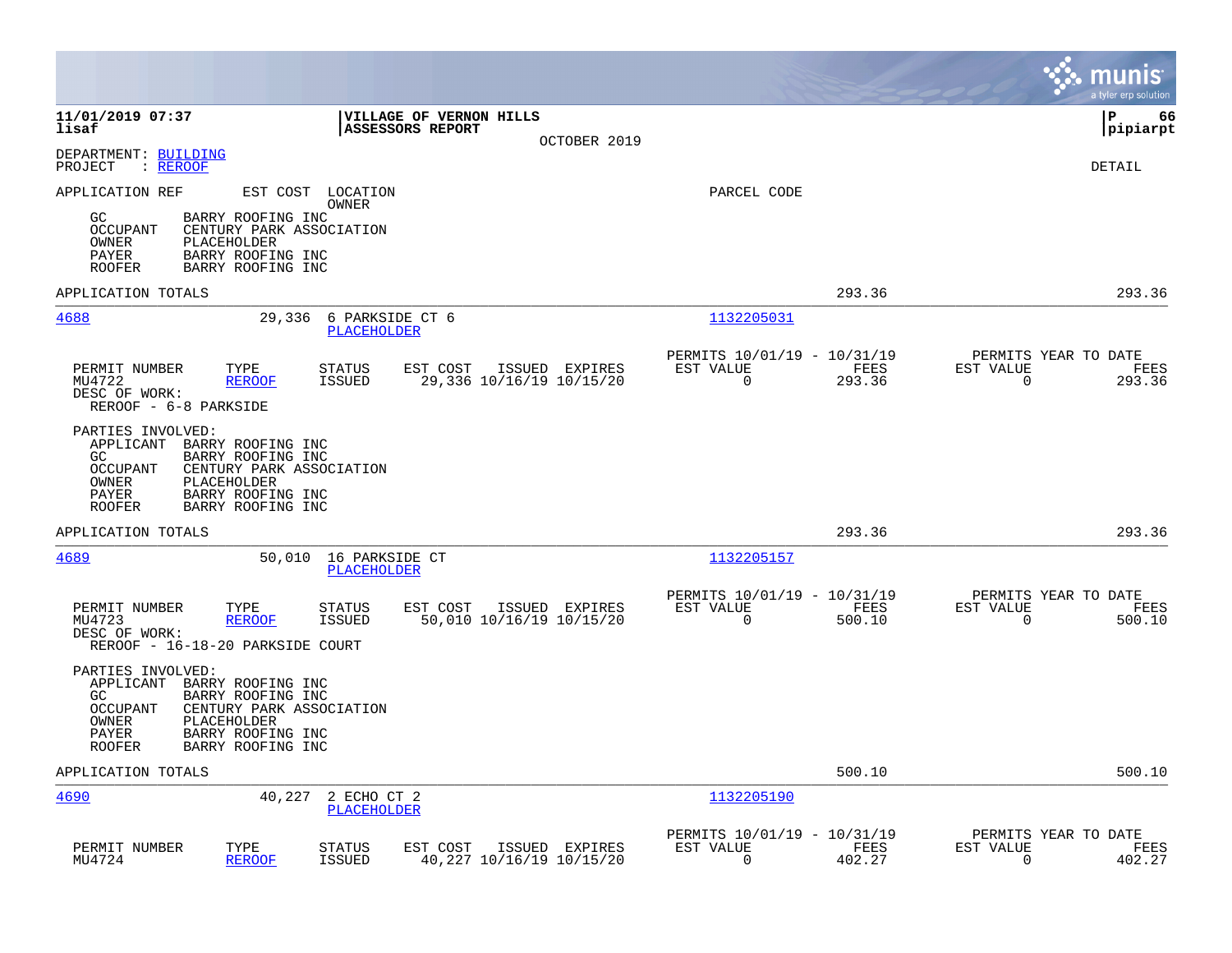|                                                                                                                                                                                                                                                        |                                                                                          |                                                                           | munis<br>a tyler erp solution                                      |
|--------------------------------------------------------------------------------------------------------------------------------------------------------------------------------------------------------------------------------------------------------|------------------------------------------------------------------------------------------|---------------------------------------------------------------------------|--------------------------------------------------------------------|
| 11/01/2019 07:37<br>lisaf                                                                                                                                                                                                                              | VILLAGE OF VERNON HILLS<br><b>ASSESSORS REPORT</b><br>OCTOBER 2019                       |                                                                           | l P<br>67<br> pipiarpt                                             |
| DEPARTMENT: BUILDING<br>: REROOF<br>PROJECT                                                                                                                                                                                                            |                                                                                          |                                                                           | <b>DETAIL</b>                                                      |
| APPLICATION REF<br>EST COST<br>DESC OF WORK:                                                                                                                                                                                                           | LOCATION<br>OWNER                                                                        | PARCEL CODE                                                               |                                                                    |
| REROOF - 2-4-6 ECHO COURT<br>PARTIES INVOLVED:<br>APPLICANT<br>BARRY ROOFING INC<br>BARRY ROOFING INC<br>GC<br><b>OCCUPANT</b><br>CENTURY PARK ASSOCIATION<br>OWNER<br>PLACEHOLDER<br>PAYER<br>BARRY ROOFING INC<br><b>ROOFER</b><br>BARRY ROOFING INC |                                                                                          |                                                                           |                                                                    |
| APPLICATION TOTALS                                                                                                                                                                                                                                     |                                                                                          | 402.27                                                                    | 402.27                                                             |
| 4691                                                                                                                                                                                                                                                   | 29,336 19 CEDAR CT 12<br><b>PLACEHOLDER</b>                                              | 1132205329                                                                |                                                                    |
| PERMIT NUMBER<br>TYPE<br>MU4725<br><b>REROOF</b><br>DESC OF WORK:<br>REROOF - 19-21 CEDAR COURT                                                                                                                                                        | EST COST<br>ISSUED EXPIRES<br><b>STATUS</b><br>29,336 10/16/19 10/15/20<br>ISSUED        | PERMITS 10/01/19 - 10/31/19<br>EST VALUE<br>FEES<br>$\mathbf 0$<br>293.36 | PERMITS YEAR TO DATE<br>EST VALUE<br>FEES<br>$\mathbf 0$<br>293.36 |
| PARTIES INVOLVED:<br>APPLICANT BARRY ROOFING INC<br>BARRY ROOFING INC<br>GC<br>OCCUPANT<br>CENTURY PARK ASSOCIATION<br>OWNER<br>PLACEHOLDER<br>BARRY ROOFING INC<br>PAYER<br><b>ROOFER</b><br>BARRY ROOFING INC                                        |                                                                                          |                                                                           |                                                                    |
| APPLICATION TOTALS                                                                                                                                                                                                                                     |                                                                                          | 293.36                                                                    | 293.36                                                             |
| 4692                                                                                                                                                                                                                                                   | 50,010 12 PARKSIDE CT 10<br><b>PLACEHOLDER</b>                                           | 1132205121                                                                |                                                                    |
| PERMIT NUMBER<br>TYPE<br>MU4726<br><b>REROOF</b><br>DESC OF WORK:<br>REROOF - 10-12-14 PARKSIDE COURT                                                                                                                                                  | <b>STATUS</b><br>EST COST<br>ISSUED EXPIRES<br><b>ISSUED</b><br>50,010 10/16/19 10/15/20 | PERMITS 10/01/19 - 10/31/19<br>EST VALUE<br>FEES<br>$\Omega$<br>500.10    | PERMITS YEAR TO DATE<br>EST VALUE<br>FEES<br>$\Omega$<br>500.10    |
| PARTIES INVOLVED:<br>APPLICANT BARRY ROOFING INC<br>BARRY ROOFING INC<br>GC.<br><b>OCCUPANT</b><br>CENTURY PARK ASSOCIATION<br>OWNER<br>PLACEHOLDER<br>PAYER<br>BARRY ROOFING INC<br><b>ROOFER</b><br>BARRY ROOFING INC                                |                                                                                          |                                                                           |                                                                    |
| APPLICATION TOTALS                                                                                                                                                                                                                                     |                                                                                          | 500.10                                                                    | 500.10                                                             |
| 4697                                                                                                                                                                                                                                                   | 11,150 421 ELM TREE LN                                                                   | 1504101039                                                                |                                                                    |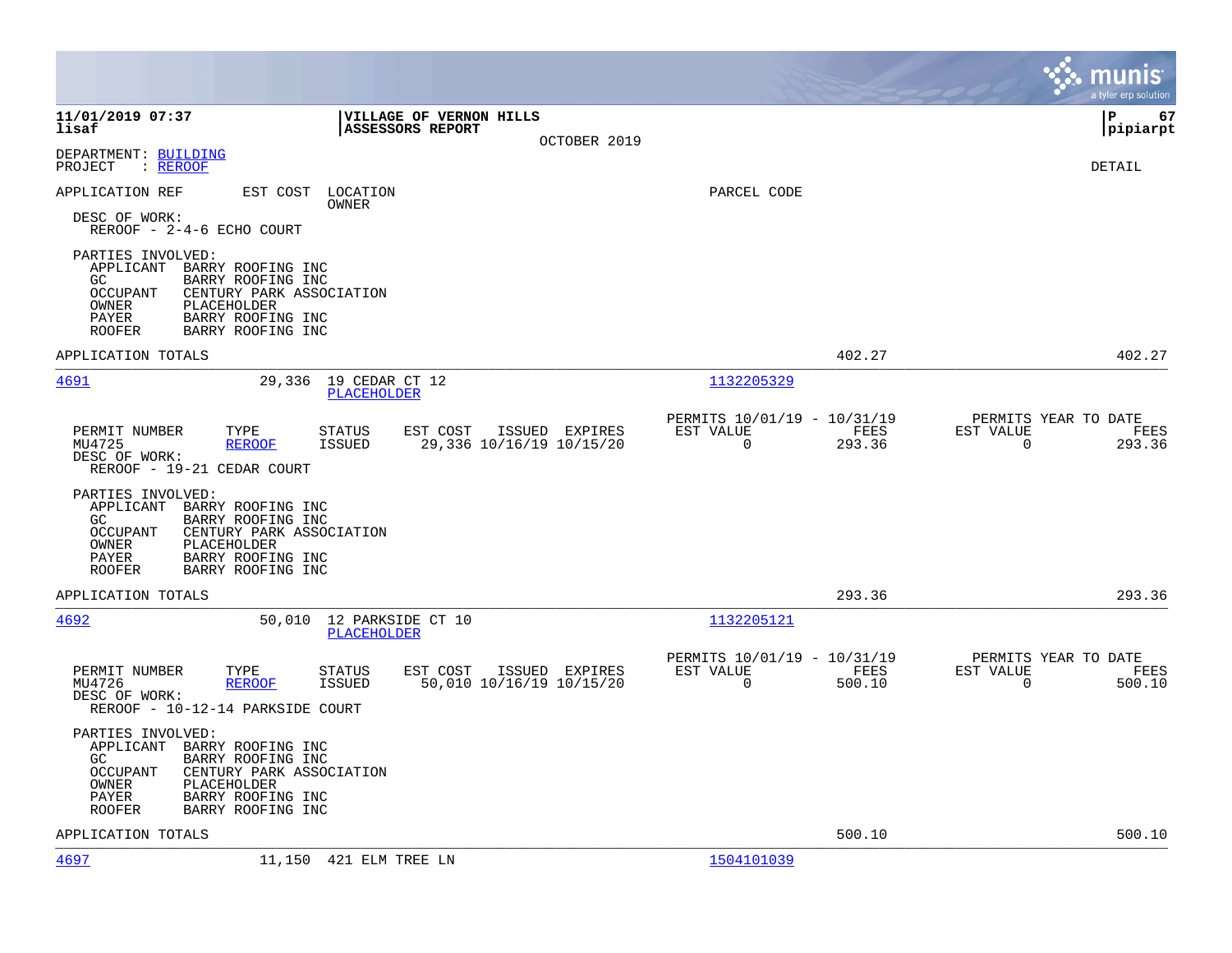|                                                                                                                                                                                          |                                                                                     |                                           |                                                      |               |                                                     | munis<br>a tyler erp solution |
|------------------------------------------------------------------------------------------------------------------------------------------------------------------------------------------|-------------------------------------------------------------------------------------|-------------------------------------------|------------------------------------------------------|---------------|-----------------------------------------------------|-------------------------------|
| 11/01/2019 07:37<br>lisaf                                                                                                                                                                | VILLAGE OF VERNON HILLS<br><b>ASSESSORS REPORT</b><br>TERRY L & JOANNE CELBA        |                                           |                                                      |               |                                                     | l P<br>68<br> pipiarpt        |
| PERMIT NUMBER<br>TYPE                                                                                                                                                                    | STATUS<br>EST COST                                                                  | ISSUED EXPIRES<br>OCTOBER 2019            | PERMITS 10/01/19 - 10/31/19<br>EST VALUE             | FEES          | PERMITS YEAR TO DATE<br>EST VALUE                   | FEES                          |
| DEPARTMENT: BUILDING<br>PROJECT : REROOF                                                                                                                                                 |                                                                                     |                                           |                                                      |               |                                                     | DETAIL                        |
| APPLICATION REF                                                                                                                                                                          | EST COST LOCATION<br>OWNER                                                          |                                           | PARCEL CODE                                          |               |                                                     |                               |
| MU4733<br><b>REROOF</b><br>DESC OF WORK:<br>REROOF                                                                                                                                       | ISSUED                                                                              | 11,150 10/16/19 10/15/20                  | $\mathbf 0$                                          | 111.50        | $\mathbf 0$                                         | 111.50                        |
| PARTIES INVOLVED:<br>APPLICANT E&L ROOFING & WINDOWS LLC<br>GC.<br>OWNER<br>TERRY L & JOANNE CELBA<br>PAYER<br><b>ROOFER</b>                                                             | E&L ROOFING & WINDOWS LLC<br>E&L ROOFING & WINDOWS LLC<br>E&L ROOFING & WINDOWS LLC |                                           |                                                      |               |                                                     |                               |
| APPLICATION TOTALS                                                                                                                                                                       |                                                                                     |                                           |                                                      | 111.50        |                                                     | 111.50                        |
| 4698                                                                                                                                                                                     | 6,250<br>314 SOUTHGATE DR<br>BRETT & LINDSAY NEUBAUER                               |                                           | 1508219004                                           |               |                                                     |                               |
| PERMIT NUMBER<br>TYPE<br>MU4732<br><b>REROOF</b><br>DESC OF WORK:<br>REROOF                                                                                                              | EST COST<br>STATUS<br>COMPLT                                                        | ISSUED EXPIRES<br>6,250 10/16/19 10/24/20 | PERMITS 10/01/19 - 10/31/19<br>EST VALUE<br>$\Omega$ | FEES<br>62.50 | PERMITS YEAR TO DATE<br>EST VALUE<br>$\overline{0}$ | FEES<br>62.50                 |
| PARTIES INVOLVED:<br>APPLICANT E&L ROOFING & WINDOWS LLC<br>GC<br>BRETT & LINDSAY NEUBAUER<br>OWNER<br>PAYER<br><b>ROOFER</b>                                                            | E&L ROOFING & WINDOWS LLC<br>E&L ROOFING & WINDOWS LLC<br>E&L ROOFING & WINDOWS LLC |                                           |                                                      |               |                                                     |                               |
| APPLICATION TOTALS                                                                                                                                                                       |                                                                                     |                                           |                                                      | 62.50         |                                                     | 62.50                         |
| 4701                                                                                                                                                                                     | 7,792<br>222 EAST LAKESIDE DR<br>OLEG & IRYNA FAYNBERG                              |                                           | 1508106035                                           |               |                                                     |                               |
| PERMIT NUMBER<br>TYPE<br>MU4737<br><b>REROOF</b><br>DESC OF WORK:<br>REROOF                                                                                                              | STATUS<br>EST COST<br>ISSUED                                                        | ISSUED EXPIRES<br>7,792 10/16/19 10/15/20 | PERMITS 10/01/19 - 10/31/19<br>EST VALUE<br>$\Omega$ | FEES<br>77.92 | PERMITS YEAR TO DATE<br>EST VALUE<br>$\mathbf 0$    | FEES<br>77.92                 |
| PARTIES INVOLVED:<br>APPLICANT<br>TOTAL HOME EXPERTS<br>GC<br>TOTAL HOME EXPERTS<br>OWNER<br>OLEG & IRYNA FAYNBERG<br>PAYER<br>TOTAL HOME EXPERTS<br>TOTAL HOME EXPERTS<br><b>ROOFER</b> |                                                                                     |                                           |                                                      |               |                                                     |                               |
| APPLICATION TOTALS                                                                                                                                                                       |                                                                                     |                                           |                                                      | 77.92         |                                                     | 77.92                         |

**COL**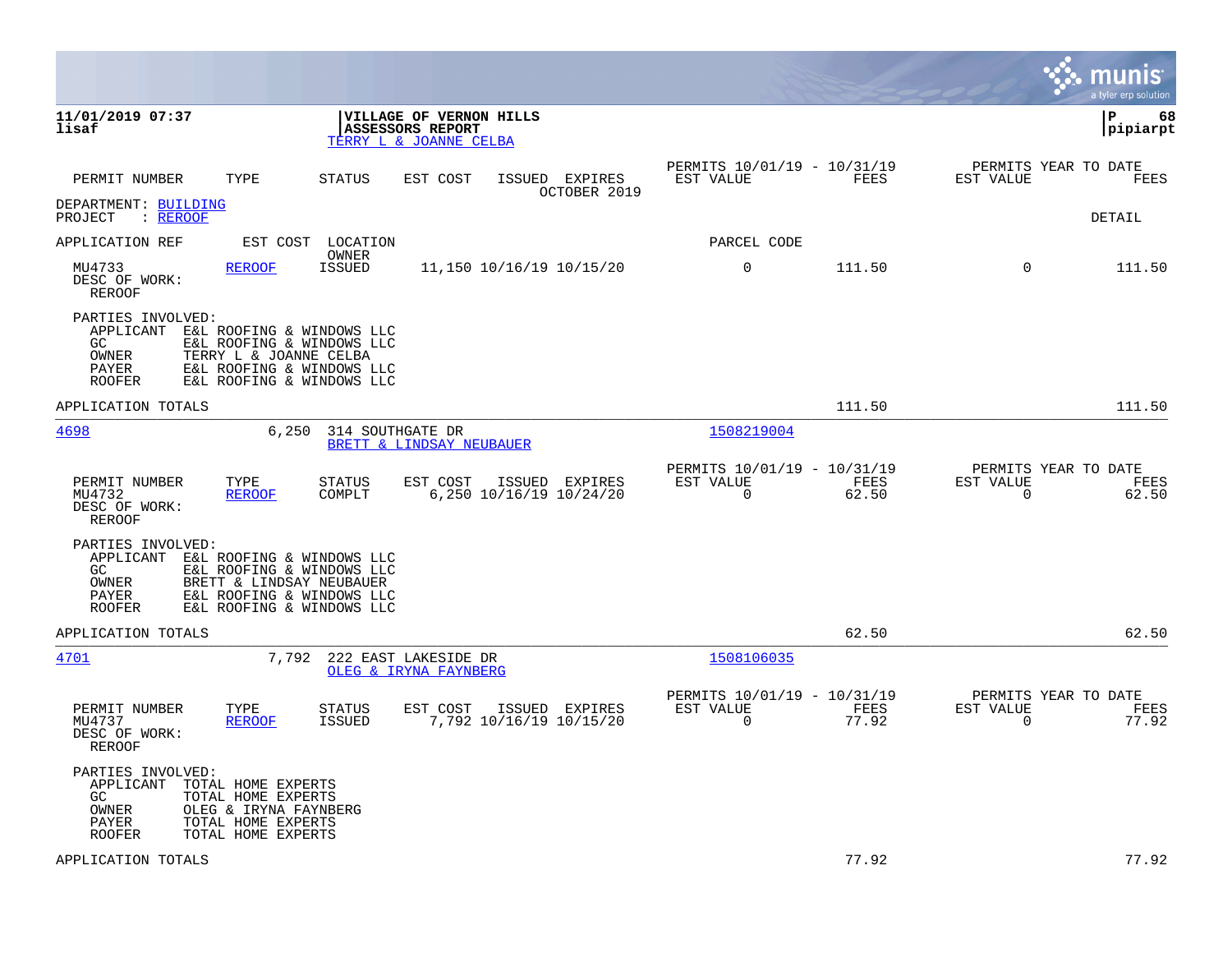|                                                                                                                                                                                                                              |                                                                                   |                                                                          | munis<br>a tyler erp solution                                      |
|------------------------------------------------------------------------------------------------------------------------------------------------------------------------------------------------------------------------------|-----------------------------------------------------------------------------------|--------------------------------------------------------------------------|--------------------------------------------------------------------|
| 11/01/2019 07:37<br>lisaf                                                                                                                                                                                                    | VILLAGE OF VERNON HILLS<br><b>ASSESSORS REPORT</b>                                |                                                                          | 69<br>P<br>$ $ pipiarpt                                            |
| DEPARTMENT: BUILDING<br>PROJECT<br>: REROOF                                                                                                                                                                                  | OCTOBER 2019                                                                      |                                                                          | DETAIL                                                             |
| APPLICATION REF                                                                                                                                                                                                              | EST COST LOCATION<br>OWNER                                                        | PARCEL CODE                                                              |                                                                    |
| 4717<br>9,120                                                                                                                                                                                                                | 712 NORTH LAKESIDE DR<br>ANDREW & KAREN FISH SCHURDER                             | 1508104008                                                               |                                                                    |
| TYPE<br>PERMIT NUMBER<br>MU4749<br><b>REROOF</b><br>DESC OF WORK:<br>REROOF                                                                                                                                                  | EST COST<br>ISSUED EXPIRES<br>STATUS<br>9,120 10/18/19 10/17/20<br>ISSUED         | PERMITS 10/01/19 - 10/31/19<br>EST VALUE<br>FEES<br>91.20<br>$\mathbf 0$ | PERMITS YEAR TO DATE<br>EST VALUE<br>FEES<br>$\mathbf 0$<br>91.20  |
| PARTIES INVOLVED:<br>APPLICANT<br>STYLE BY CARDEN EXTERIORS<br>GC.<br>STYLE BY CARDEN EXTERIORS<br>OWNER<br>ANDREW & KAREN FISH SCHURDER<br>PAYER<br>STYLE BY CARDEN EXTERIORS<br><b>ROOFER</b><br>STYLE BY CARDEN EXTERIORS |                                                                                   |                                                                          |                                                                    |
| APPLICATION TOTALS                                                                                                                                                                                                           |                                                                                   | 91.20                                                                    | 91.20                                                              |
| 4723<br>18,400                                                                                                                                                                                                               | 603S CHERRY VALLEY RD<br>STEPHEN & LEA HOLCOMB                                    | 1508111001                                                               |                                                                    |
| PERMIT NUMBER<br>TYPE<br>MU4754<br>REROOF<br>DESC OF WORK:<br>REROOF & SIDING                                                                                                                                                | EST COST<br>ISSUED EXPIRES<br><b>STATUS</b><br>18,400 10/21/19 10/20/20<br>ISSUED | PERMITS 10/01/19 - 10/31/19<br>EST VALUE<br><b>FEES</b><br>0<br>184.00   | PERMITS YEAR TO DATE<br>EST VALUE<br>FEES<br>$\mathbf 0$<br>184.00 |
| PARTIES INVOLVED:<br>APPLICANT<br>C LOMBARDO INSTALLATIONS<br>GC.<br>C LOMBARDO INSTALLATIONS<br>OWNER<br>STEPHEN & LEA HOLCOMB<br>PAYER<br>C LOMBARDO INSTALLATIONS<br><b>ROOFER</b><br>C LOMBARDO INSTALLATIONS            |                                                                                   |                                                                          |                                                                    |
| APPLICATION TOTALS                                                                                                                                                                                                           |                                                                                   | 184.00                                                                   | 184.00                                                             |
| 4738<br>40,227                                                                                                                                                                                                               | 11 ECHO CT 11<br><b>PLACEHOLDER</b>                                               | 1132205217                                                               |                                                                    |
| PERMIT NUMBER<br>TYPE<br>MU4765<br><b>REROOF</b><br>DESC OF WORK:<br>REROOF - 11-13-15 ECHO COURT                                                                                                                            | EST COST<br>ISSUED EXPIRES<br><b>STATUS</b><br>40,227 10/22/19 10/21/20<br>ISSUED | PERMITS 10/01/19 - 10/31/19<br>EST VALUE<br>FEES<br>402.27<br>0          | PERMITS YEAR TO DATE<br>EST VALUE<br>FEES<br>402.27<br>0           |
| PARTIES INVOLVED:<br>GC<br>BARRY ROOFING INC<br><b>OCCUPANT</b><br>CENTURY PARK ASSOCIATION<br>OWNER<br>PLACEHOLDER<br>PAYER<br>BARRY ROOFING INC<br><b>ROOFER</b><br>BARRY ROOFING INC                                      |                                                                                   |                                                                          |                                                                    |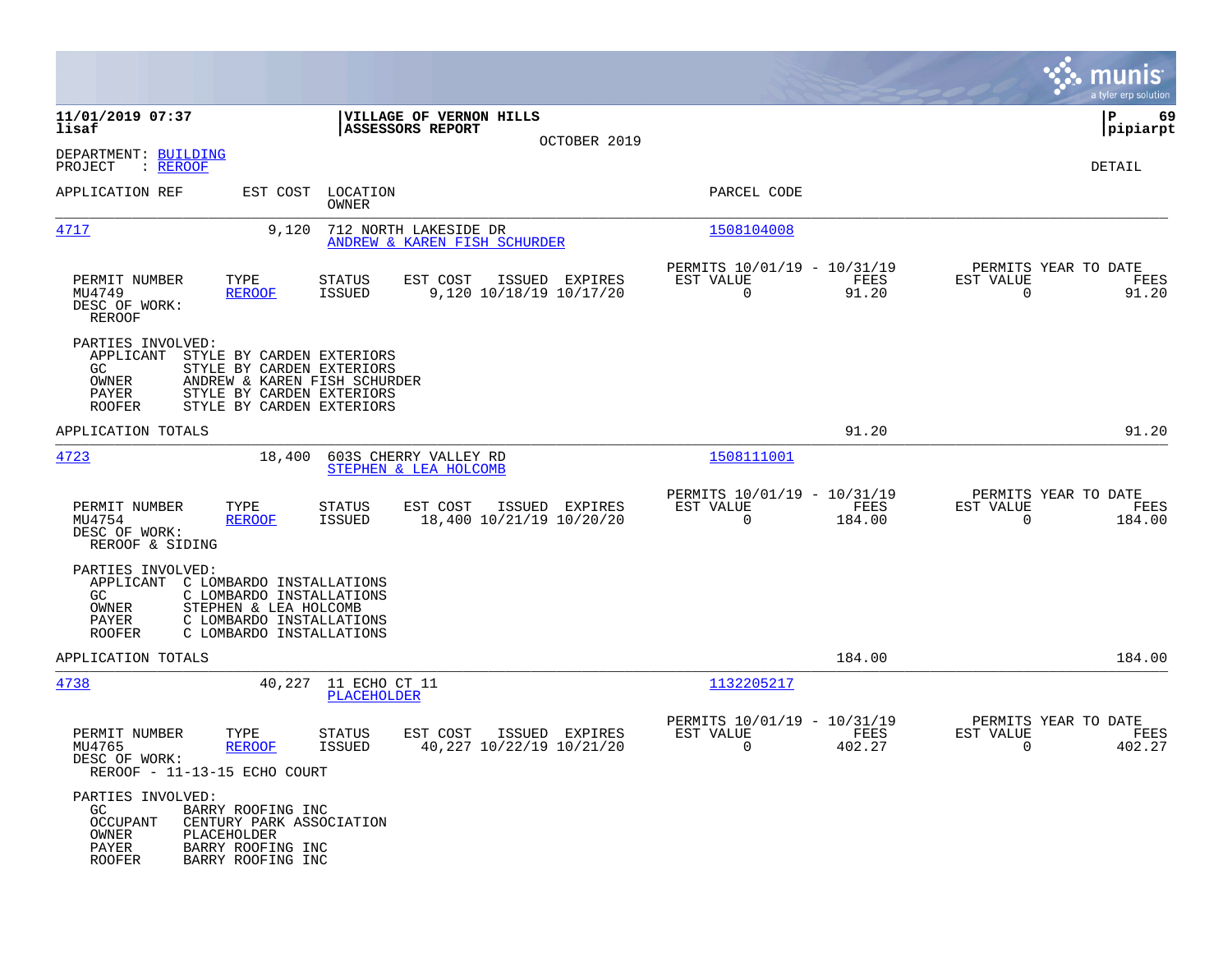|                                                                                                                                                                                                                     |                                                                           | munis<br>a tyler erp solution                                      |
|---------------------------------------------------------------------------------------------------------------------------------------------------------------------------------------------------------------------|---------------------------------------------------------------------------|--------------------------------------------------------------------|
| VILLAGE OF VERNON HILLS<br>11/01/2019 07:37<br>ASSESSORS REPORT<br>lisaf                                                                                                                                            |                                                                           | ΙP<br>70<br> pipiarpt                                              |
| OCTOBER 2019<br>DEPARTMENT: BUILDING                                                                                                                                                                                |                                                                           |                                                                    |
| : <u>REROOF</u><br>PROJECT                                                                                                                                                                                          |                                                                           | DETAIL                                                             |
| EST COST<br>LOCATION<br>APPLICATION REF<br>OWNER                                                                                                                                                                    | PARCEL CODE                                                               |                                                                    |
| APPLICATION TOTALS                                                                                                                                                                                                  | 402.27                                                                    | 402.27                                                             |
| 3,634 11 ECHO CT 11<br>4743<br><b>PLACEHOLDER</b>                                                                                                                                                                   | 1132205217                                                                |                                                                    |
| PERMIT NUMBER<br>TYPE<br><b>STATUS</b><br>EST COST<br>ISSUED EXPIRES<br>MU4766<br>3,634 10/22/19 10/21/20<br><b>REROOF</b><br><b>ISSUED</b><br>DESC OF WORK:<br>REROOF - CLUBHOUSE (11 ECHO COURT)                  | PERMITS 10/01/19 - 10/31/19<br>EST VALUE<br>FEES<br>$\mathbf 0$<br>50.00  | PERMITS YEAR TO DATE<br>EST VALUE<br>FEES<br>0<br>50.00            |
| PARTIES INVOLVED:<br>APPLICANT<br>BARRY ROOFING INC<br>BARRY ROOFING INC<br>GC.<br>OCCUPANT<br>CENTURY PARK ASSOCIATION<br>OWNER<br>PLACEHOLDER<br>BARRY ROOFING INC<br>PAYER<br>BARRY ROOFING INC<br><b>ROOFER</b> |                                                                           |                                                                    |
| APPLICATION TOTALS                                                                                                                                                                                                  | 50.00                                                                     | 50.00                                                              |
| 4750<br>7,400<br>2239 HAZELTIME DR<br>CHONG BIN WONG & MEI YIN CHAN                                                                                                                                                 | 1129201072                                                                |                                                                    |
| PERMIT NUMBER<br>TYPE<br><b>STATUS</b><br>EST COST<br>ISSUED EXPIRES<br>7,400 10/23/19 10/29/20<br>MU4768<br><b>REROOF</b><br>COMPLT<br>DESC OF WORK:<br><b>REROOF</b>                                              | PERMITS 10/01/19 - 10/31/19<br>EST VALUE<br>FEES<br>0<br>74.00            | PERMITS YEAR TO DATE<br>EST VALUE<br>FEES<br>0<br>74.00            |
| PARTIES INVOLVED:<br>APPLICANT LTJ CONSTRUCTION<br>GC<br>LTJ CONSTRUCTION<br>OWNER<br>CHONG BIN WONG & MEI YIN CHAN<br>PAYER<br>LTJ CONSTRUCTION<br>LTJ CONSTRUCTION<br><b>ROOFER</b>                               |                                                                           |                                                                    |
| APPLICATION TOTALS                                                                                                                                                                                                  | 74.00                                                                     | 74.00                                                              |
| 4756<br>925 SAUGATUCK TRL<br>31,421<br><b>HAN NGUYEN</b>                                                                                                                                                            | 1507212002                                                                |                                                                    |
| TYPE<br>EST COST<br>ISSUED EXPIRES<br>PERMIT NUMBER<br><b>STATUS</b><br>31,421 10/28/19 10/27/20<br>MU4800<br><b>REROOF</b><br><b>ISSUED</b><br>DESC OF WORK:<br>REROOF & SIDING                                    | PERMITS 10/01/19 - 10/31/19<br>EST VALUE<br>FEES<br>$\mathbf 0$<br>314.21 | PERMITS YEAR TO DATE<br>EST VALUE<br>FEES<br>$\mathbf 0$<br>314.21 |
| PARTIES INVOLVED:<br>APPLICANT GREENHAMMER INC<br>GC<br>GREENHAMMER INC                                                                                                                                             |                                                                           |                                                                    |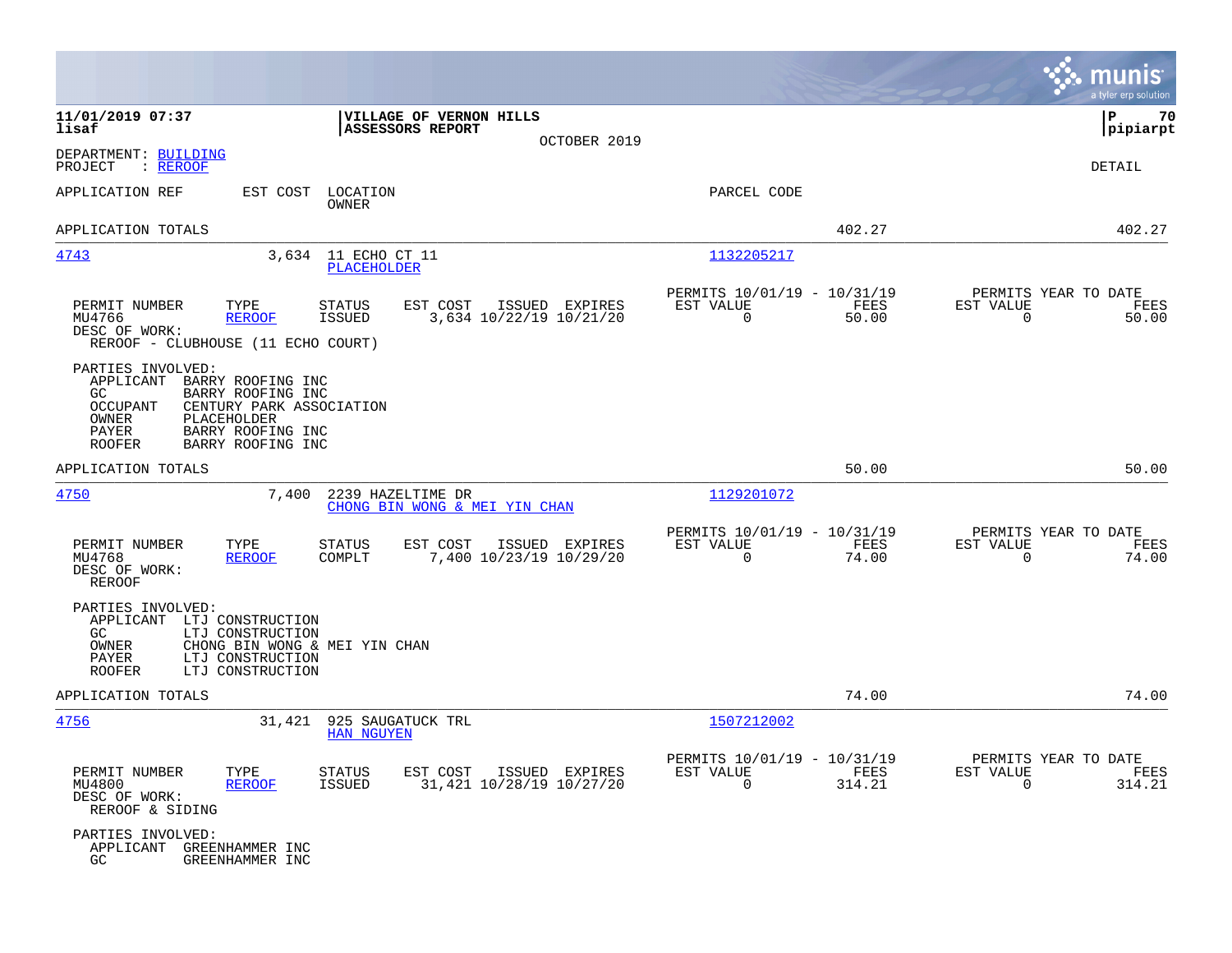|                                                                                                                                                                             |                                                                                         |                                                                          | munis<br>a tyler erp solution                                        |
|-----------------------------------------------------------------------------------------------------------------------------------------------------------------------------|-----------------------------------------------------------------------------------------|--------------------------------------------------------------------------|----------------------------------------------------------------------|
| 11/01/2019 07:37<br>lisaf                                                                                                                                                   | VILLAGE OF VERNON HILLS<br>ASSESSORS REPORT<br>OCTOBER 2019                             |                                                                          | ΙP<br>71<br> pipiarpt                                                |
| DEPARTMENT: BUILDING<br>: REROOF<br>PROJECT                                                                                                                                 |                                                                                         |                                                                          | DETAIL                                                               |
| APPLICATION REF<br>EST COST                                                                                                                                                 | LOCATION<br>OWNER                                                                       | PARCEL CODE                                                              |                                                                      |
| OWNER<br>HAN NGUYEN                                                                                                                                                         |                                                                                         |                                                                          |                                                                      |
| APPLICATION TOTALS                                                                                                                                                          |                                                                                         | 314.21                                                                   | 314.21                                                               |
| 4759<br>8,400                                                                                                                                                               | 202 LOWELL PL<br>JOHN TAMARRI & PAMELA HOUCEK                                           | 1132201005                                                               |                                                                      |
| PERMIT NUMBER<br>TYPE<br>MU4780<br><b>REROOF</b><br>DESC OF WORK:<br><b>REROOF</b>                                                                                          | <b>STATUS</b><br>EST COST<br>ISSUED EXPIRES<br>8,400 10/24/19 10/23/20<br><b>ISSUED</b> | PERMITS 10/01/19 - 10/31/19<br>FEES<br>EST VALUE<br>$\mathbf 0$<br>84.00 | PERMITS YEAR TO DATE<br>EST VALUE<br>FEES<br>$\overline{0}$<br>84.00 |
| PARTIES INVOLVED:<br>APPLICANT<br>SHAKE'S ROOF & SIDING<br>SHAKE'S ROOF & SIDING<br>GC<br>OWNER<br>SHAKE'S ROOF & SIDING<br>PAYER<br><b>ROOFER</b><br>SHAKE'S ROOF & SIDING | JOHN TAMARRI & PAMELA HOUCEK                                                            |                                                                          |                                                                      |
| APPLICATION TOTALS                                                                                                                                                          |                                                                                         | 84.00                                                                    | 84.00                                                                |
| 4766<br>7,500                                                                                                                                                               | 203 COURT OF ASH<br><b>G MEDICH &amp; S L HALE</b>                                      | 1508106017                                                               |                                                                      |
| PERMIT NUMBER<br>TYPE<br><b>REROOF</b><br>MU4787<br>DESC OF WORK:<br><b>REROOF</b>                                                                                          | EST COST<br>STATUS<br>ISSUED EXPIRES<br>7,500 10/25/19 10/24/20<br><b>ISSUED</b>        | PERMITS 10/01/19 - 10/31/19<br>FEES<br>EST VALUE<br>0<br>75.00           | PERMITS YEAR TO DATE<br>EST VALUE<br>FEES<br>75.00<br>0              |
| PARTIES INVOLVED:<br>APPLICANT<br>CHRIS ABBOTT<br>GC<br>CHRIS ABBOTT<br>OWNER<br>G MEDICH & S L HALE<br>PAYER<br>CHRIS ABBOTT<br>CHRIS ABBOTT<br><b>ROOFER</b>              |                                                                                         |                                                                          |                                                                      |
| APPLICATION TOTALS                                                                                                                                                          |                                                                                         | 75.00                                                                    | 75.00                                                                |
| 4767<br>10,000                                                                                                                                                              | 451 SYCAMORE ST<br>CHARLES & ELIZABETH A SHUKAS                                         | 1132108008                                                               |                                                                      |
| TYPE<br>PERMIT NUMBER<br>MU4788<br><b>REROOF</b><br>DESC OF WORK:<br><b>REROOF</b>                                                                                          | STATUS<br>EST COST<br>ISSUED EXPIRES<br><b>ISSUED</b><br>10,000 10/25/19 10/24/20       | PERMITS 10/01/19 - 10/31/19<br>EST VALUE<br>FEES<br>0<br>100.00          | PERMITS YEAR TO DATE<br>EST VALUE<br>FEES<br>$\Omega$<br>100.00      |
| PARTIES INVOLVED:<br>APPLICANT<br>C LOMBARDO INSTALLATIONS<br>GC.<br>C LOMBARDO INSTALLATIONS                                                                               |                                                                                         |                                                                          |                                                                      |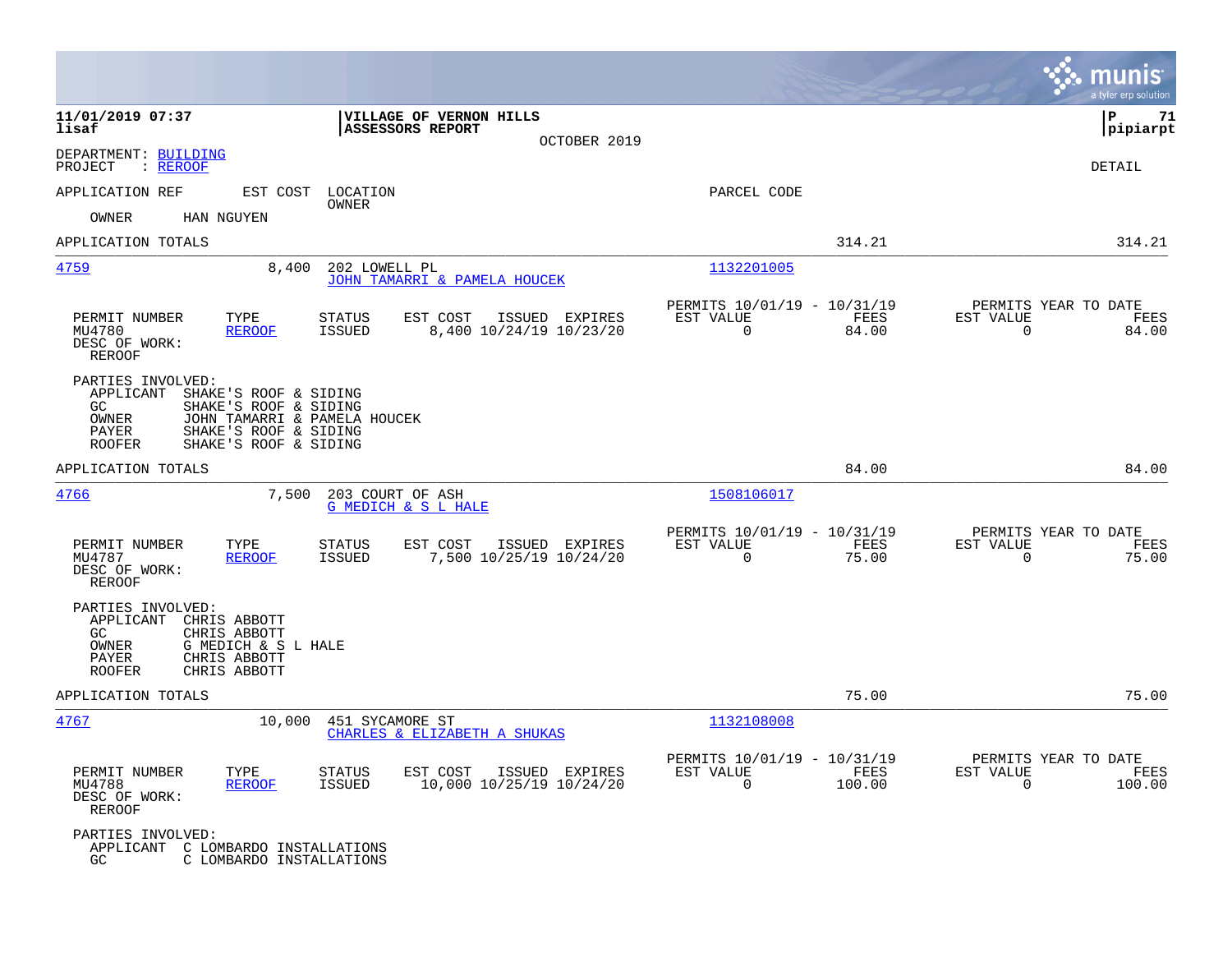|                                                                                                                                                                                                               | munis<br>a tyler erp solution                                                                                                                   |
|---------------------------------------------------------------------------------------------------------------------------------------------------------------------------------------------------------------|-------------------------------------------------------------------------------------------------------------------------------------------------|
| 11/01/2019 07:37<br>VILLAGE OF VERNON HILLS<br>ASSESSORS REPORT<br>lisaf                                                                                                                                      | P<br>72<br> pipiarpt                                                                                                                            |
| OCTOBER 2019<br>DEPARTMENT: BUILDING<br>: REROOF<br>PROJECT                                                                                                                                                   | DETAIL                                                                                                                                          |
| APPLICATION REF<br>EST COST LOCATION<br>OWNER                                                                                                                                                                 | PARCEL CODE                                                                                                                                     |
| CHARLES & ELIZABETH A SHUKAS<br>OWNER<br>PAYER<br>C LOMBARDO INSTALLATIONS<br><b>ROOFER</b><br>C LOMBARDO INSTALLATIONS                                                                                       |                                                                                                                                                 |
| APPLICATION TOTALS                                                                                                                                                                                            | 100.00<br>100.00                                                                                                                                |
| 4783<br>6,500<br>505W ARLINGTON CT<br>ROBERT J & JANET L SCHOLZ, JR                                                                                                                                           | 1504103010                                                                                                                                      |
| TYPE<br><b>STATUS</b><br>EST COST<br>ISSUED EXPIRES<br>PERMIT NUMBER<br><b>ISSUED</b><br>6,500 10/29/19 10/28/20<br>MU4810<br><b>REROOF</b><br>DESC OF WORK:<br>REROOF                                        | PERMITS 10/01/19 - 10/31/19<br>PERMITS YEAR TO DATE<br>EST VALUE<br>EST VALUE<br>FEES<br>FEES<br>$\Omega$<br>65.00<br>$\Omega$<br>65.00         |
| PARTIES INVOLVED:<br>APPLICANT ROBERT J & JANET L SCHOLZ<br>GC.<br>ROBERT J & JANET L SCHOLZ<br>OWNER<br>ROBERT J & JANET L SCHOLZ, JR<br>ROBERT J & JANET L SCHOLZ<br>PAYER<br>ONAN ROOFERS<br><b>ROOFER</b> |                                                                                                                                                 |
| APPLICATION TOTALS                                                                                                                                                                                            | 65.00<br>65.00                                                                                                                                  |
| 4787<br>23,169<br>1595 CYPRESS POINTE DR<br>DAVID N & ANNE J WHITE                                                                                                                                            | 1132213002                                                                                                                                      |
| TYPE<br><b>STATUS</b><br>EST COST<br>PERMIT NUMBER<br>ISSUED EXPIRES<br><b>REROOF</b><br><b>ISSUED</b><br>23,169 10/30/19 10/29/20<br>MU4815<br>DESC OF WORK:<br>REROOF                                       | PERMITS 10/01/19 - 10/31/19<br>PERMITS YEAR TO DATE<br>EST VALUE<br>FEES<br>EST VALUE<br>FEES<br>$\mathbf 0$<br>231.69<br>$\mathbf 0$<br>231.69 |
| PARTIES INVOLVED:<br>GC<br>UNITED HOME IMPROVEMENT<br>OWNER<br>DAVID N & ANNE J WHITE<br>PAYER<br>UNITED HOME IMPROVEMENT<br>UNITED HOME IMPROVEMENT<br><b>ROOFER</b>                                         |                                                                                                                                                 |
| APPLICATION TOTALS                                                                                                                                                                                            | 231.69<br>231.69                                                                                                                                |
| 4789<br>25,500<br>776 CREEK BEND DR<br>SHAOOING DU                                                                                                                                                            | 1516101029                                                                                                                                      |
| EST COST<br>PERMIT NUMBER<br>TYPE<br>STATUS<br>ISSUED EXPIRES<br>25,500 10/30/19 10/29/20<br>MU4818<br><b>REROOF</b><br>ISSUED<br>DESC OF WORK:<br>REROOF                                                     | PERMITS 10/01/19 - 10/31/19<br>PERMITS YEAR TO DATE<br>EST VALUE<br>FEES<br>EST VALUE<br>FEES<br>$\overline{0}$<br>255.00<br>255.00<br>0        |
| PARTIES INVOLVED:<br>APPLICANT SHAKE'S ROOF & SIDING                                                                                                                                                          |                                                                                                                                                 |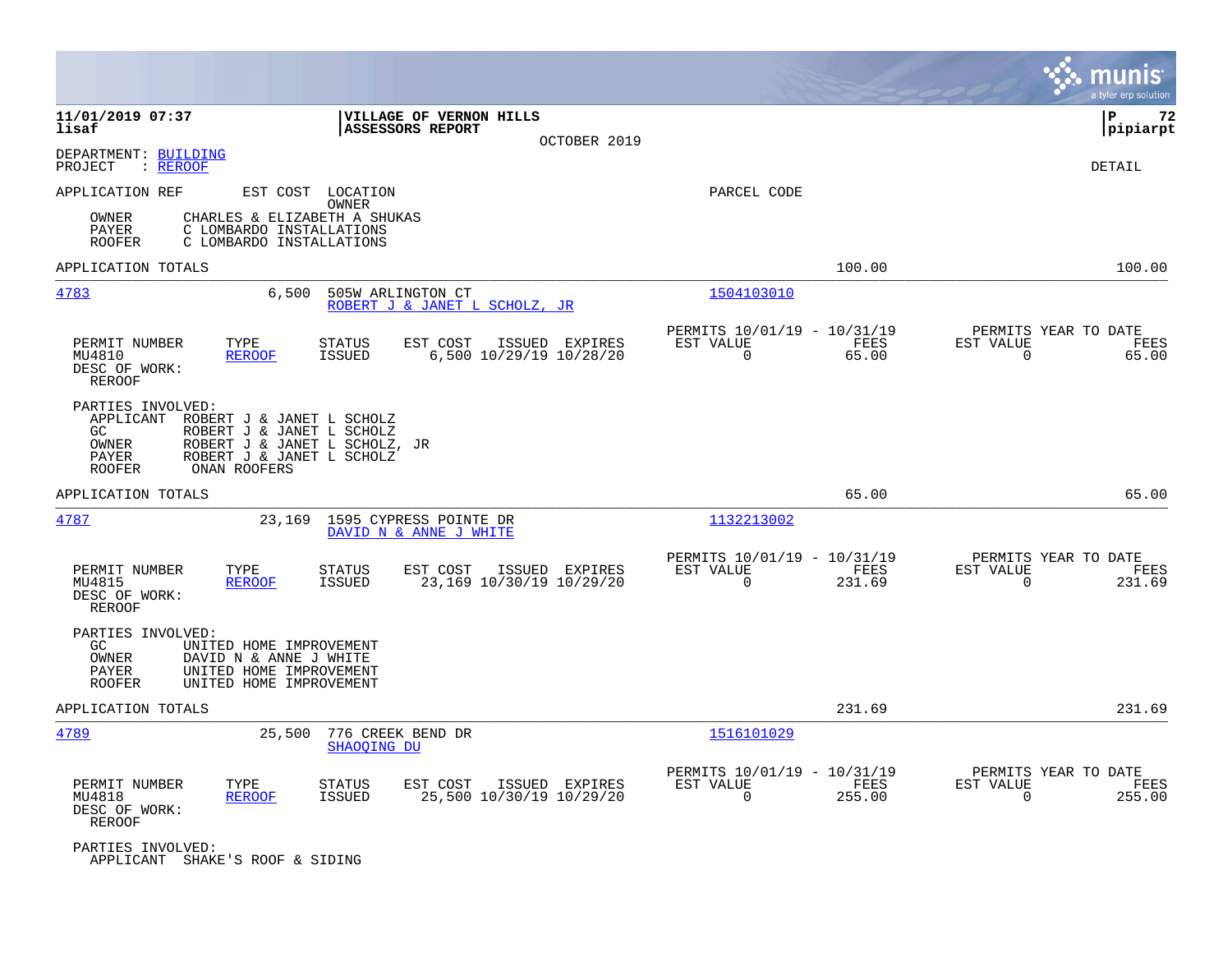|                                                                                                    |                                                                                                          |                                                          |                                               |                    | munis<br>a tyler erp solution                   |      |
|----------------------------------------------------------------------------------------------------|----------------------------------------------------------------------------------------------------------|----------------------------------------------------------|-----------------------------------------------|--------------------|-------------------------------------------------|------|
| 11/01/2019 07:37<br>lisaf                                                                          | <b>ASSESSORS REPORT</b>                                                                                  | VILLAGE OF VERNON HILLS<br>OCTOBER 2019                  |                                               |                    | P<br> pipiarpt                                  | 73   |
| DEPARTMENT: BUILDING<br>: REROOF<br>PROJECT                                                        |                                                                                                          |                                                          |                                               |                    | DETAIL                                          |      |
| APPLICATION REF<br>GC<br>SHAOQING DU<br><b>OWNER</b><br>PAYER<br><b>ROOFER</b>                     | EST COST<br>LOCATION<br>OWNER<br>SHAKE'S ROOF & SIDING<br>SHAKE'S ROOF & SIDING<br>SHAKE'S ROOF & SIDING |                                                          | PARCEL CODE                                   |                    |                                                 |      |
| APPLICATION TOTALS                                                                                 |                                                                                                          |                                                          |                                               | 255.00             | 255.00                                          |      |
| 4797                                                                                               | 1015 HIDDEN CREEK CT<br>8,500<br><b>JANE PARK</b>                                                        |                                                          | 1507209057                                    |                    |                                                 |      |
| PERMIT NUMBER<br>TYPE<br>MU4830<br><b>REROOF</b><br>DESC OF WORK:<br><b>REROOF</b>                 | <b>STATUS</b><br>ISSUED                                                                                  | EST COST<br>ISSUED<br>EXPIRES<br>8,500 10/31/19 10/30/20 | PERMITS 10/01/19 - 10/31/19<br>EST VALUE<br>0 | FEES<br>85.00      | PERMITS YEAR TO DATE<br>EST VALUE<br>85.00<br>0 | FEES |
| PARTIES INVOLVED:<br>APPLICANT<br>GC<br><b>JANE PARK</b><br><b>OWNER</b><br>PAYER<br><b>ROOFER</b> | SM LOSS MANAGEMENT INC<br>SM LOSS MANAGEMENT INC<br>SM LOSS MANAGEMENT INC<br>SM LOSS MANAGEMENT INC     |                                                          |                                               |                    |                                                 |      |
| APPLICATION TOTALS<br>PROJECT TOTALS                                                               |                                                                                                          |                                                          | $\mathbf 0$                                   | 85.00<br>15,224.80 | 85.00<br>15,224.80<br>$\Omega$                  |      |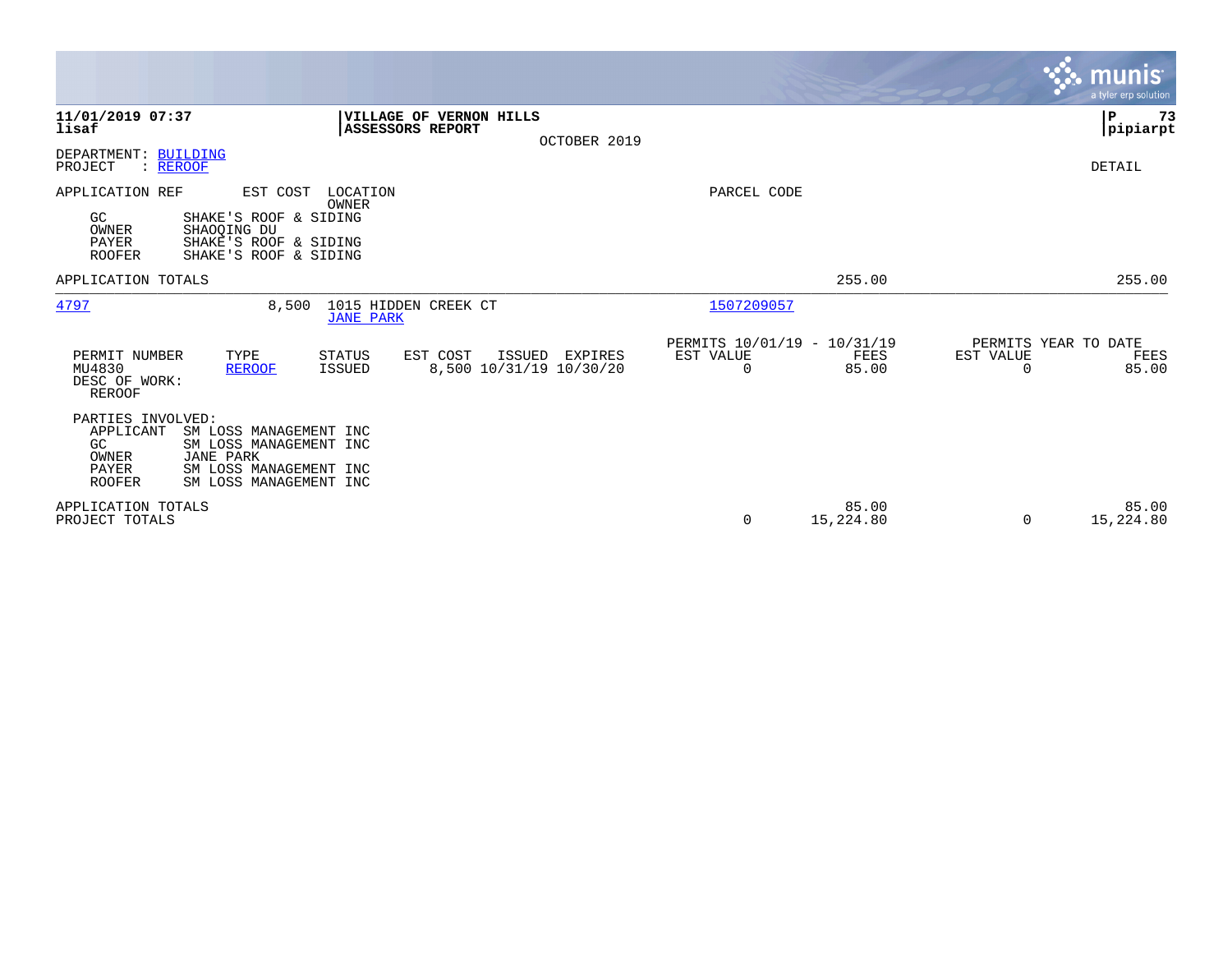|                                                                                                                                                                                                    | munis<br>a tyler erp solution                                                                                                                                      |
|----------------------------------------------------------------------------------------------------------------------------------------------------------------------------------------------------|--------------------------------------------------------------------------------------------------------------------------------------------------------------------|
| 11/01/2019 07:37<br>VILLAGE OF VERNON HILLS<br>ASSESSORS REPORT<br>lisaf                                                                                                                           | lР<br>74<br> pipiarpt<br>OCTOBER 2019                                                                                                                              |
| DEPARTMENT: BUILDING<br>: SEWER REPAIR<br>PROJECT                                                                                                                                                  | DETAIL                                                                                                                                                             |
| APPLICATION REF<br>EST COST LOCATION<br>OWNER                                                                                                                                                      | PARCEL CODE                                                                                                                                                        |
| 4540<br>5,500<br>7 MONTEREY DR<br>STEVEN A PECK                                                                                                                                                    | 1505415002                                                                                                                                                         |
| EST COST<br>PERMIT NUMBER<br>TYPE<br><b>STATUS</b><br>MU4565<br>SEWER REP<br>COMPLT<br>5,500 10/02/19 10/01/20<br>DESC OF WORK:<br>SEWER REPAIR                                                    | PERMITS 10/01/19 - 10/31/19<br>PERMITS YEAR TO DATE<br>EST VALUE<br>EST VALUE<br>ISSUED EXPIRES<br>FEES<br>FEES<br>$\mathbf 0$<br>55.00<br>$\mathbf 0$<br>55.00    |
| PARTIES INVOLVED:<br>GC<br>RAMON AND SONS SEWER<br>OWNER<br>STEVEN A PECK<br>PLUMBER<br>ALEXANDER MAHLIS                                                                                           |                                                                                                                                                                    |
| APPLICATION TOTALS                                                                                                                                                                                 | 55.00<br>55.00                                                                                                                                                     |
| 4558<br>1335 COG HILL CT<br>2,864<br>JOYCE CONTOS, TRUSTEE                                                                                                                                         | 1132104018                                                                                                                                                         |
| PERMIT NUMBER<br>TYPE<br><b>STATUS</b><br>EST COST<br>COMPLT<br>2,864 10/02/19 10/01/20<br>MU4595<br>SEWER REP<br>DESC OF WORK:<br>SEWER REPAIR                                                    | PERMITS 10/01/19 - 10/31/19<br>PERMITS YEAR TO DATE<br>EST VALUE<br>FEES<br>EST VALUE<br>ISSUED EXPIRES<br>FEES<br>$\mathbf 0$<br>50.00<br>50.00<br>$\overline{0}$ |
| PARTIES INVOLVED:<br>GC<br>JOYCE CONTOS, TRUSTEE<br>OWNER<br>JOYCE CONTOS, TRUSTEE<br>PLUMBER<br>JVS PLUMBING<br>JOYCE CONTOS, TRUSTEE<br>PAYER                                                    |                                                                                                                                                                    |
| APPLICATION TOTALS                                                                                                                                                                                 | 50.00<br>50.00                                                                                                                                                     |
| 112 HASTINGS CT<br>4633<br>5,000<br>LINDA & JAMES O'CONNOR                                                                                                                                         | 1132204004                                                                                                                                                         |
| PERMIT NUMBER<br>TYPE<br><b>STATUS</b><br>EST COST<br><b>SEWER REP</b><br>COMPLT<br>5,000 10/07/19 10/09/20<br>MU4662<br>DESC OF WORK:<br>EXCAVATE PRIVATE PROPERTY TO EXPOSE/REPAIR BROKEN SECTIO | PERMITS 10/01/19 - 10/31/19<br>PERMITS YEAR TO DATE<br>EST VALUE<br>FEES<br>EST VALUE<br>ISSUED EXPIRES<br>FEES<br>$\Omega$<br>50.00<br>$\overline{0}$<br>50.00    |
| PARTIES INVOLVED:<br>GC<br>BIAGI PLUMBING<br>LINDA & JAMES O'CONNOR<br>OWNER<br>PLUMBER<br>BIAGI PLUMBING<br>BIAGI PLUMBING<br>PAYER                                                               |                                                                                                                                                                    |
| APPLICATION TOTALS                                                                                                                                                                                 | 50.00<br>50.00                                                                                                                                                     |
| 4751<br>4,800 NCT Condo 1                                                                                                                                                                          | 888888NCT1                                                                                                                                                         |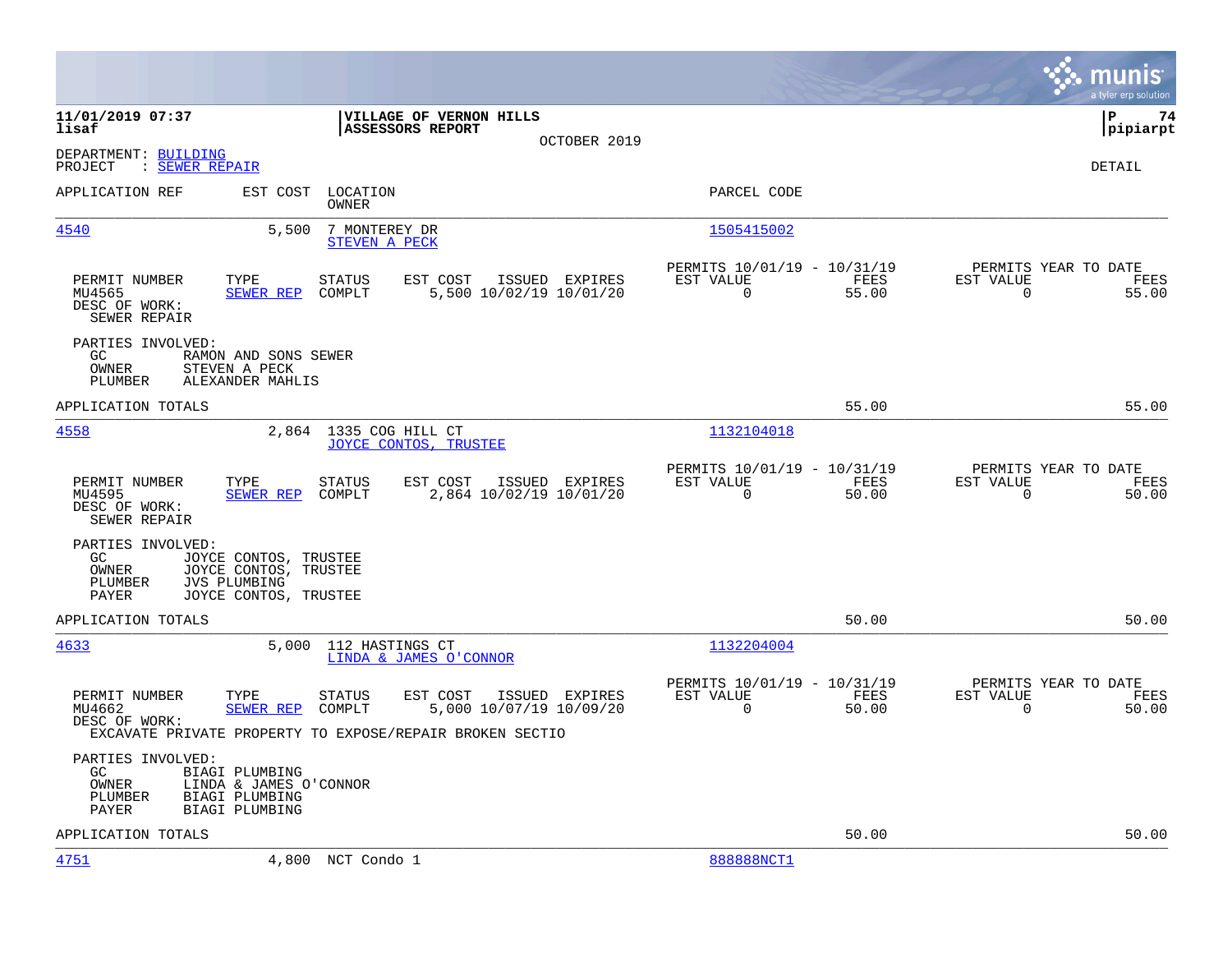|                                                                                                                                                                                    |              |                                                      |                 |                                               | munis<br>a tyler erp solution |
|------------------------------------------------------------------------------------------------------------------------------------------------------------------------------------|--------------|------------------------------------------------------|-----------------|-----------------------------------------------|-------------------------------|
| 11/01/2019 07:37<br>VILLAGE OF VERNON HILLS<br>lisaf<br>ASSESSORS REPORT<br>NEW CENTURY TOWN CONDO ASSOC #1                                                                        |              |                                                      |                 |                                               | ΙP<br>75<br> pipiarpt         |
| PERMIT NUMBER<br>TYPE<br>STATUS<br>EST COST<br>ISSUED EXPIRES                                                                                                                      | OCTOBER 2019 | PERMITS 10/01/19 - 10/31/19<br>EST VALUE             | FEES            | PERMITS YEAR TO DATE<br>EST VALUE             | FEES                          |
| DEPARTMENT: BUILDING<br>: SEWER REPAIR<br>PROJECT                                                                                                                                  |              |                                                      |                 |                                               | DETAIL                        |
| APPLICATION REF<br>EST COST LOCATION                                                                                                                                               |              | PARCEL CODE                                          |                 |                                               |                               |
| <b>OWNER</b><br>MU4770<br>SEWER REP ISSUED<br>4,800 10/23/19 10/22/20<br>DESC OF WORK:<br>SEWER REPAIR                                                                             |              | $\mathbf 0$                                          | 50.00           | $\Omega$                                      | 50.00                         |
| PARTIES INVOLVED:<br>APPLICANT<br>ANTHONY RODKEY<br>GC<br>ANTHONY RODKEY<br>OWNER<br>NEW CENTURY TOWN CONDO ASSOC #1<br>PLUMBER<br>MANCILLA CONTRACTORS<br>PAYER<br>ANTHONY RODKEY |              |                                                      |                 |                                               |                               |
| APPLICATION TOTALS                                                                                                                                                                 |              |                                                      | 50.00           |                                               | 50.00                         |
| 4752<br>400<br>202 COLONIAL DR<br>MR & MRS TODD FORTMAN                                                                                                                            |              | 1128108057                                           |                 |                                               |                               |
| PERMIT NUMBER<br>TYPE<br><b>STATUS</b><br>EST COST<br>ISSUED<br>400 10/23/19 10/22/20<br>MU4771<br>SEWER REP<br>ISSUED<br>DESC OF WORK:<br>EMERGENCY SEWER REPAIR                  | EXPIRES      | PERMITS 10/01/19 - 10/31/19<br>EST VALUE<br>$\Omega$ | FEES<br>30.00   | PERMITS YEAR TO DATE<br>EST VALUE<br>$\Omega$ | FEES<br>30.00                 |
| PARTIES INVOLVED:<br>GC<br>MR & MRS TODD FORTMAN<br>OWNER<br>MR & MRS TODD FORTMAN<br>PAYER<br>MR & MRS TODD FORTMAN<br><b>SEWER</b><br>BOSTON PLUMBING INC                        |              |                                                      |                 |                                               |                               |
| APPLICATION TOTALS<br>PROJECT TOTALS                                                                                                                                               |              | $\Omega$                                             | 30.00<br>235.00 | $\Omega$                                      | 30.00<br>235.00               |

the property of the control of

a sa mga magaalang na mga magaalang ng mga magaalang ng mga magaalang ng mga magaalang ng mga magaalang ng mga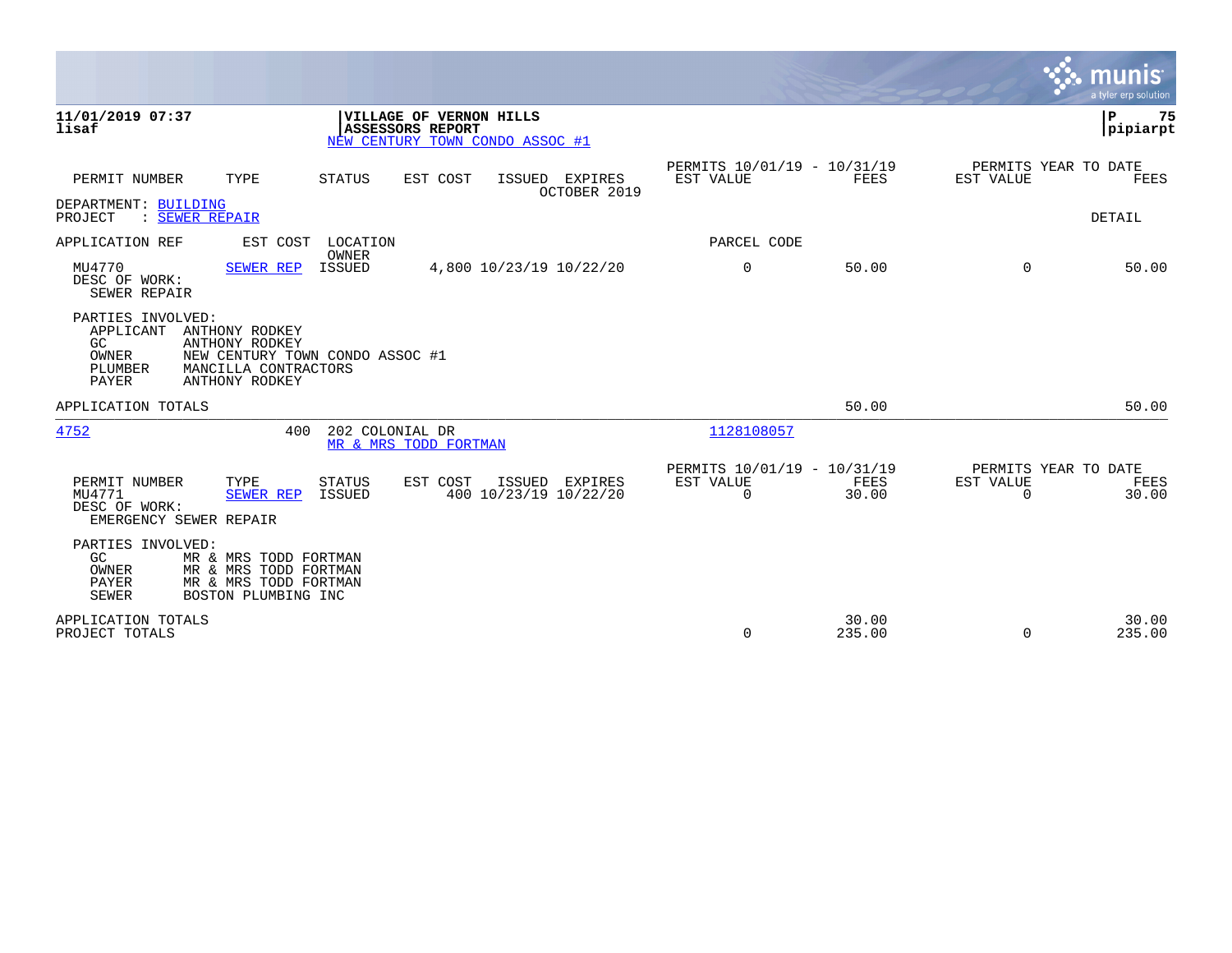|                                                                                                                                          |                                                                                                                             | munis<br>a tyler erp solution                                   |
|------------------------------------------------------------------------------------------------------------------------------------------|-----------------------------------------------------------------------------------------------------------------------------|-----------------------------------------------------------------|
| 11/01/2019 07:37<br>VILLAGE OF VERNON HILLS<br>lisaf<br>ASSESSORS REPORT                                                                 |                                                                                                                             | P<br>76<br> pipiarpt                                            |
| DEPARTMENT: BUILDING<br>PROJECT<br>: SIDING                                                                                              | OCTOBER 2019                                                                                                                | DETAIL                                                          |
| APPLICATION REF<br>EST COST LOCATION<br><b>OWNER</b>                                                                                     | PARCEL CODE                                                                                                                 |                                                                 |
| 4700<br>196 MONTEITH CT<br>18,537<br><b>VASSIL DROUMEV</b>                                                                               | 1506401011                                                                                                                  |                                                                 |
| TYPE<br>EST COST<br>PERMIT NUMBER<br><b>STATUS</b><br>MU4736<br><b>ISSUED</b><br><b>SIDING</b><br>DESC OF WORK:<br>SIDING                | PERMITS 10/01/19 - 10/31/19<br>ISSUED EXPIRES<br>EST VALUE<br><b>FEES</b><br>18,537 10/16/19 10/15/20<br>$\Omega$<br>185.37 | PERMITS YEAR TO DATE<br>EST VALUE<br>FEES<br>$\Omega$<br>185.37 |
| PARTIES INVOLVED:<br>APPLICANT<br>GREEN HAMMER INC<br>GC<br>GREEN HAMMER INC<br>OWNER<br>VASSIL DROUMEV<br>PAYER<br>GREEN HAMMER INC     |                                                                                                                             |                                                                 |
| APPLICATION TOTALS                                                                                                                       | 185.37                                                                                                                      | 185.37                                                          |
| 4705<br>304 SOUTHFIELD DR<br>5,600<br><b>JOE K GRAHAM</b>                                                                                | 1506401051                                                                                                                  |                                                                 |
| EST COST<br>PERMIT NUMBER<br>TYPE<br><b>STATUS</b><br>MU4739<br><b>ISSUED</b><br><b>SIDING</b><br>DESC OF WORK:<br>SIDING                | PERMITS 10/01/19 - 10/31/19<br>FEES<br>ISSUED EXPIRES<br>EST VALUE<br>$\Omega$<br>56.00<br>5,600 10/17/19 10/16/20          | PERMITS YEAR TO DATE<br>EST VALUE<br>FEES<br>$\Omega$<br>56.00  |
| PARTIES INVOLVED:<br>APPLICANT<br>ALOHA CONSTRUCTION<br>GC<br>ALOHA CONSTRUCTION<br>OWNER<br>JOE K GRAHAM<br>PAYER<br>ALOHA CONSTRUCTION |                                                                                                                             |                                                                 |
| APPLICATION TOTALS<br>PROJECT TOTALS                                                                                                     | 56.00<br>$\Omega$<br>241.37                                                                                                 | 56.00<br>241.37<br>$\Omega$                                     |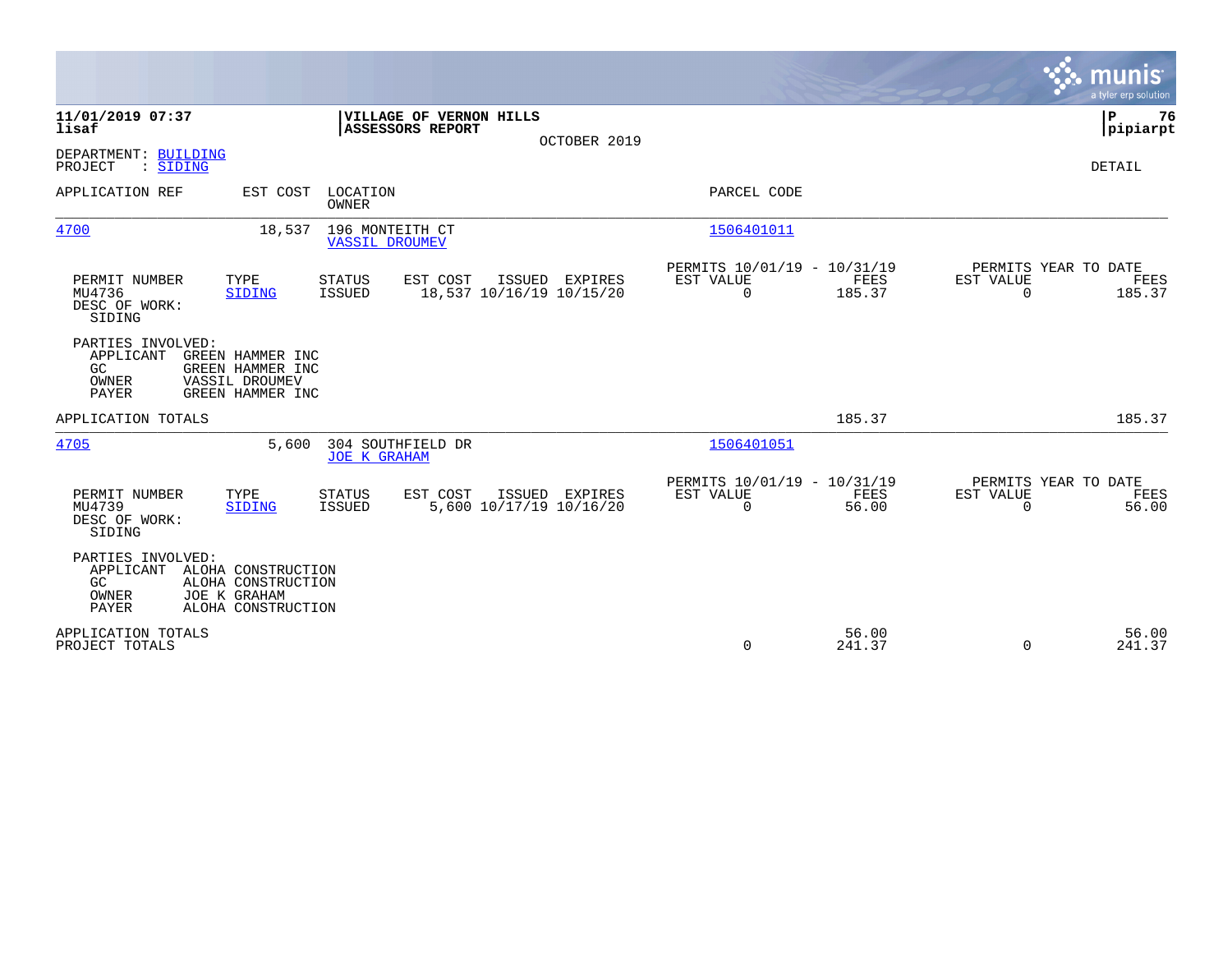|                                                                                                                                       |                                    |                                     |                                                                                 |              |                                                                       |               |                                        | <b>munis</b><br>a tyler erp solution |
|---------------------------------------------------------------------------------------------------------------------------------------|------------------------------------|-------------------------------------|---------------------------------------------------------------------------------|--------------|-----------------------------------------------------------------------|---------------|----------------------------------------|--------------------------------------|
| 11/01/2019 07:37<br>lisaf<br>DEPARTMENT: BUILDING                                                                                     |                                    |                                     | VILLAGE OF VERNON HILLS<br>ASSESSORS REPORT                                     | OCTOBER 2019 |                                                                       |               |                                        | ∣P<br>77<br>pipiarpt                 |
| PROJECT<br>: VOICE/DATA<br>APPLICATION REF                                                                                            | EST COST                           | LOCATION<br>OWNER                   |                                                                                 |              | PARCEL CODE                                                           |               |                                        | DETAIL                               |
| 4649<br>PERMIT NUMBER<br>MU4683<br>DESC OF WORK:<br>VOICE & DATA                                                                      | 2,700<br>TYPE<br><b>VOICE/DATA</b> | REGENCY CENTERS<br>STATUS<br>ISSUED | 931 NORTH MILWAUKEE AVENUE 200<br>EST COST<br>ISSUED<br>2,700 10/10/19 10/31/20 | EXPIRES      | 1134302008<br>PERMITS 10/01/19 - 10/31/19<br>EST VALUE<br>$\mathbf 0$ | FEES<br>75.00 | PERMITS YEAR TO DATE<br>EST VALUE<br>0 | FEES<br>75.00                        |
| PARTIES INVOLVED:<br>APPLICANT<br>WACHTER<br>ELECTRICIA WACHTER<br>GC<br>WACHTER<br>LOW VOLTAG WACHTER<br>OWNER<br>APPLICATION TOTALS | REGENCY CENTERS                    |                                     |                                                                                 |              |                                                                       | 75.00         |                                        | 75.00                                |
| PROJECT TOTALS                                                                                                                        |                                    |                                     |                                                                                 |              | 0                                                                     | 75.00         |                                        | 75.00                                |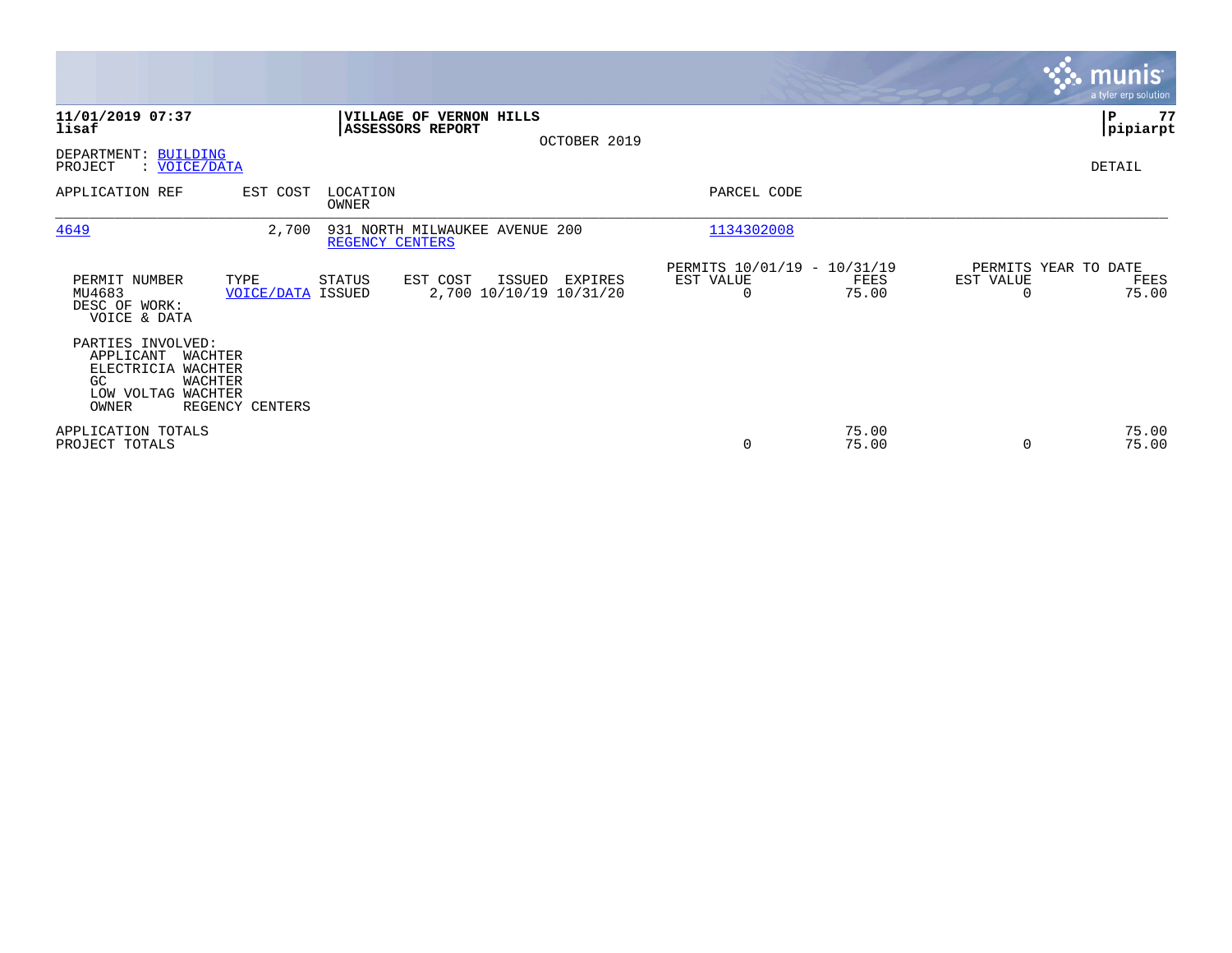|                                                                                                                                                                                      |                                                                 |                                                                           | munis<br>a tyler erp solution                                      |
|--------------------------------------------------------------------------------------------------------------------------------------------------------------------------------------|-----------------------------------------------------------------|---------------------------------------------------------------------------|--------------------------------------------------------------------|
| 11/01/2019 07:37<br>lisaf                                                                                                                                                            | VILLAGE OF VERNON HILLS<br>ASSESSORS REPORT                     |                                                                           | 78<br>P<br> pipiarpt                                               |
| DEPARTMENT: BUILDING<br>PROJECT<br>: WATER HEATER                                                                                                                                    | OCTOBER 2019                                                    |                                                                           | DETAIL                                                             |
| APPLICATION REF                                                                                                                                                                      | EST COST LOCATION<br>OWNER                                      | PARCEL CODE                                                               |                                                                    |
| 4610<br>630                                                                                                                                                                          | 1005 STOCKTON CT<br><b>GERALD &amp; LINDA NISKANEN</b>          | <u>1132411045</u>                                                         |                                                                    |
| TYPE<br>PERMIT NUMBER<br>MU4632<br>WATER HEAT COMPLT<br>DESC OF WORK:<br>WATER HEATER                                                                                                | STATUS<br>EST COST<br>ISSUED EXPIRES<br>630 10/01/19 10/09/20   | PERMITS 10/01/19 - 10/31/19<br>EST VALUE<br>FEES<br>$\overline{0}$<br>.00 | PERMITS YEAR TO DATE<br>EST VALUE<br>FEES<br>$\overline{0}$<br>.00 |
| PARTIES INVOLVED:<br>APPLICANT<br>ARROW PLUMBING INC<br>GC<br>ARROW PLUMBING INC<br>OWNER<br>GERALD & LINDA NISKANEN<br>ARROW PLUMBING INC<br>PLUMBER<br>PAYER<br>ARROW PLUMBING INC |                                                                 |                                                                           |                                                                    |
| APPLICATION TOTALS                                                                                                                                                                   |                                                                 | .00                                                                       | .00                                                                |
| 4611<br>420                                                                                                                                                                          | 1256 GEORGETOWN WAY<br><b>PLACEHOLDER</b>                       | 1515205020                                                                |                                                                    |
| PERMIT NUMBER<br>TYPE<br>MU4636<br>WATER HEAT ISSUED<br>DESC OF WORK:<br>WATER HEATER                                                                                                | ISSUED EXPIRES<br>STATUS<br>EST COST<br>420 10/01/19 09/30/20   | PERMITS 10/01/19 - 10/31/19<br>EST VALUE<br>FEES<br>$\mathbf 0$<br>.00    | PERMITS YEAR TO DATE<br>EST VALUE<br>FEES<br>$\overline{0}$<br>.00 |
| PARTIES INVOLVED:<br>APPLICANT I & D PLUMBING, INC<br>GC<br>I & D PLUMBING, INC<br>OWNER<br>PLACEHOLDER<br>PLUMBER<br>I & D PLUMBING, INC<br>PAYER<br>I & D PLUMBING, INC            |                                                                 |                                                                           |                                                                    |
| APPLICATION TOTALS                                                                                                                                                                   |                                                                 | .00                                                                       | .00                                                                |
| 4624                                                                                                                                                                                 | 2,200 249 WEST COURT OF SHOREWOOD 1-A<br>PLACEHOLDER            | 1507205093                                                                |                                                                    |
| PERMIT NUMBER<br>TYPE<br>MU4648<br>WATER HEAT ISSUED<br>DESC OF WORK:<br>WATER HEATER                                                                                                | EST COST<br>ISSUED EXPIRES<br>STATUS<br>2,200 10/03/19 10/02/20 | PERMITS 10/01/19 - 10/31/19<br>EST VALUE<br>FEES<br>0<br>.00              | PERMITS YEAR TO DATE<br>EST VALUE<br>FEES<br>0<br>.00              |
| PARTIES INVOLVED:<br>APPLICANT BOSTON PLUMBING INC<br>GC<br>BOSTON PLUMBING INC<br>OWNER<br>PLACEHOLDER<br>PLUMBER<br>BOSTON PLUMBING INC<br>PAYER<br>BOSTON PLUMBING INC            |                                                                 |                                                                           |                                                                    |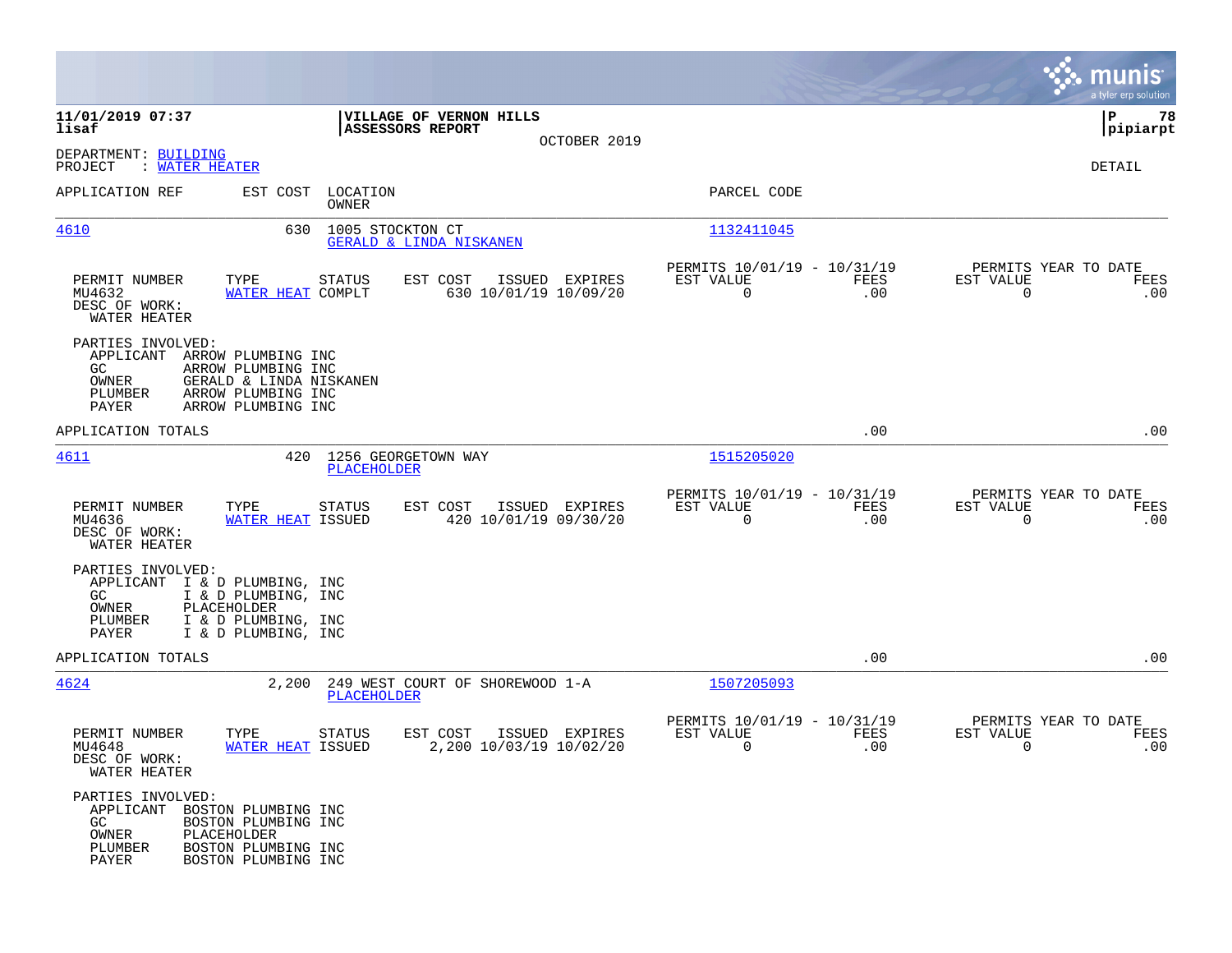|                                                                      |                                                                                                             |                                                                            | munis<br>a tyler erp solution                                           |
|----------------------------------------------------------------------|-------------------------------------------------------------------------------------------------------------|----------------------------------------------------------------------------|-------------------------------------------------------------------------|
| 11/01/2019 07:37<br>lisaf                                            | VILLAGE OF VERNON HILLS<br><b>ASSESSORS REPORT</b><br>OCTOBER 2019                                          |                                                                            | ΙP<br>79<br> pipiarpt                                                   |
| DEPARTMENT: BUILDING<br>PROJECT<br>: <u>WATER HEATER</u>             |                                                                                                             |                                                                            | DETAIL                                                                  |
| APPLICATION REF                                                      | LOCATION<br>EST COST<br>OWNER                                                                               | PARCEL CODE                                                                |                                                                         |
| APPLICATION TOTALS                                                   |                                                                                                             | .00                                                                        | .00                                                                     |
| 4632                                                                 | 1,235 1935 CRENSHAW CIR<br>DAN SCHNEIDER                                                                    | 1128312008                                                                 |                                                                         |
| PERMIT NUMBER<br>MU4661<br>DESC OF WORK:<br>WATER HEATER             | TYPE<br><b>STATUS</b><br>EST COST<br>ISSUED EXPIRES<br>WATER HEAT COMPLT<br>1,235 10/10/19 10/09/20         | PERMITS 10/01/19 - 10/31/19<br>EST VALUE<br>FEES<br>0<br>.00               | PERMITS YEAR TO DATE<br>EST VALUE<br>FEES<br>0<br>.00                   |
| PARTIES INVOLVED:<br>APPLICANT<br>GC.<br>OWNER<br>PLUMBER            | DAN SCHNEIDER<br>VENTURE PLUMBING<br>DAN SCHNEIDER<br>VENTURE PLUMBING                                      |                                                                            |                                                                         |
| APPLICATION TOTALS                                                   |                                                                                                             | .00                                                                        | .00                                                                     |
| 4676                                                                 | 569 1879 CRENSHAW CIR<br>PLACEHOLDER                                                                        | 1128413022                                                                 |                                                                         |
| PERMIT NUMBER<br>MU4709<br>DESC OF WORK:<br>WATER HEATER             | TYPE<br><b>STATUS</b><br>EST COST<br>ISSUED EXPIRES<br><b>WATER HEAT ISSUED</b><br>569 10/15/19 10/30/20    | PERMITS 10/01/19 - 10/31/19<br>EST VALUE<br>FEES<br>$\mathbf 0$<br>.00     | PERMITS YEAR TO DATE<br>EST VALUE<br>FEES<br>.00<br>$\mathbf 0$         |
| PARTIES INVOLVED:<br>APPLICANT<br>GC.<br>OWNER<br>PLUMBER<br>PAYER   | ALL STAR PLUMBING<br>ALL STAR PLUMBING<br>PLACEHOLDER<br>ALL STAR PLUMBING<br>ALL STAR PLUMBING             |                                                                            |                                                                         |
| APPLICATION TOTALS                                                   |                                                                                                             | .00                                                                        | .00                                                                     |
| 4763                                                                 | 212 ASHLAND CT<br>950<br>JOSEPH R & MADONNA M LIRA                                                          | 1505406023                                                                 |                                                                         |
| PERMIT NUMBER<br>MU4784<br>DESC OF WORK:<br>WATER HEATER REPLACEMENT | TYPE<br><b>STATUS</b><br>EST COST<br><b>ISSUED</b><br>EXPIRES<br>WATER HEAT COMPLT<br>950 10/30/19 10/29/20 | PERMITS 10/01/19 - 10/31/19<br>EST VALUE<br>FEES<br>$\overline{0}$<br>.00. | PERMITS YEAR TO DATE<br>EST VALUE<br>FEES<br>$\overline{0}$<br>$.00 \,$ |
| PARTIES INVOLVED:<br>GC.<br>GC<br>ABT<br>OWNER                       | APPLICANT JOSEPH R & MADONNA M LIRA<br>JOSEPH R & MADONNA M LIRA<br>JOSEPH R & MADONNA M LIRA               |                                                                            |                                                                         |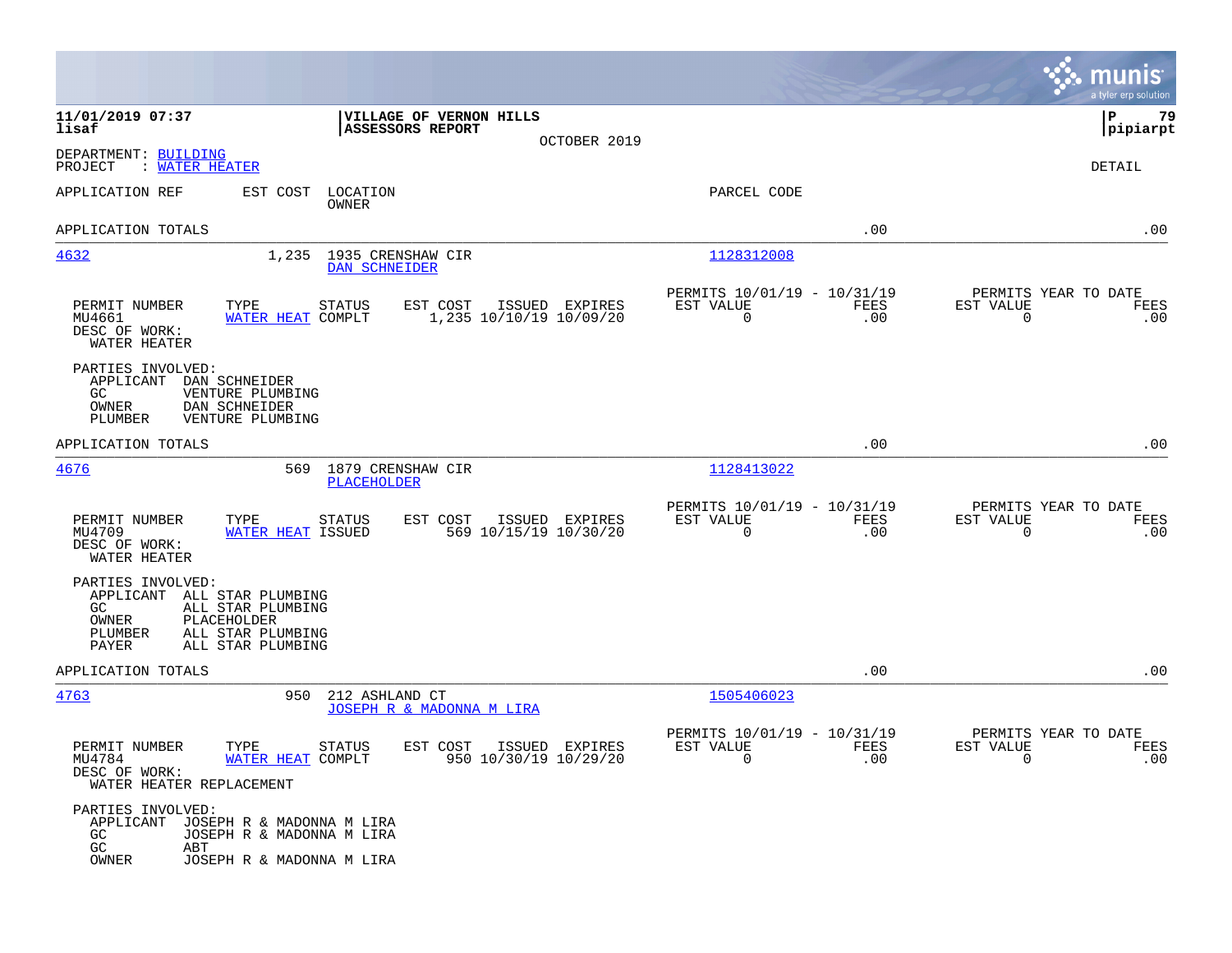|                                                                                                                                                                                                                                                               |                                                       |                                               |                    | munis<br>a tyler erp solution                                   |
|---------------------------------------------------------------------------------------------------------------------------------------------------------------------------------------------------------------------------------------------------------------|-------------------------------------------------------|-----------------------------------------------|--------------------|-----------------------------------------------------------------|
| 11/01/2019 07:37<br><b>ASSESSORS REPORT</b><br>lisaf                                                                                                                                                                                                          | VILLAGE OF VERNON HILLS                               |                                               |                    | 80<br>ΙP<br> pipiarpt                                           |
| DEPARTMENT: BUILDING                                                                                                                                                                                                                                          | OCTOBER 2019                                          |                                               |                    |                                                                 |
| : WATER HEATER<br>PROJECT                                                                                                                                                                                                                                     |                                                       |                                               |                    | <b>DETAIL</b>                                                   |
| APPLICATION REF<br>EST COST LOCATION<br><b>OWNER</b>                                                                                                                                                                                                          |                                                       | PARCEL CODE                                   |                    |                                                                 |
| <b>PAYER</b><br>JOSEPH R & MADONNA M LIRA                                                                                                                                                                                                                     |                                                       |                                               |                    |                                                                 |
| APPLICATION TOTALS                                                                                                                                                                                                                                            |                                                       |                                               | .00                | .00                                                             |
| 4769<br>477<br>127 DEPOT ST                                                                                                                                                                                                                                   | PATRICK J & SARA M PEREDES- BAZAN                     | 1509305004                                    |                    |                                                                 |
| PERMIT NUMBER<br>TYPE<br><b>STATUS</b><br>WATER HEAT ISSUED<br>MU4790<br>DESC OF WORK:<br>WATER HEATER                                                                                                                                                        | EST COST<br>ISSUED EXPIRES<br>477 10/25/19 10/24/20   | PERMITS 10/01/19 - 10/31/19<br>EST VALUE<br>0 | FEES<br>.00        | PERMITS YEAR TO DATE<br>EST VALUE<br>FEES<br>$\mathbf 0$<br>.00 |
| PARTIES INVOLVED:<br>APPLICANT PATRICK J & SARA M PEREDES- BAZAN<br>PATRICK J & SARA M PEREDES- BAZAN<br>GC<br>OWNER<br>PATRICK J & SARA M PEREDES- BAZAN<br>PLUMBER<br>ABT<br>PAYER<br>PATRICK J & SARA M PEREDES- BAZAN                                     |                                                       |                                               |                    |                                                                 |
| APPLICATION TOTALS                                                                                                                                                                                                                                            |                                                       |                                               | .00                | .00                                                             |
| 4784<br>1,803<br>879 ANN ARBOR LN                                                                                                                                                                                                                             |                                                       | 1506206017                                    |                    |                                                                 |
| PLACEHOLDER                                                                                                                                                                                                                                                   |                                                       |                                               |                    |                                                                 |
| PERMIT NUMBER<br>TYPE<br><b>STATUS</b><br>MU4812<br>WATER HEAT ISSUED<br>DESC OF WORK:<br>WATER HEATER                                                                                                                                                        | EST COST<br>ISSUED EXPIRES<br>1,803 10/30/19 10/29/20 | PERMITS 10/01/19 - 10/31/19<br>EST VALUE<br>0 | FEES<br>.00        | PERMITS YEAR TO DATE<br>EST VALUE<br>FEES<br>$\mathbf 0$<br>.00 |
| PARTIES INVOLVED:<br>APPLICANT ABC PLUMBING, HEATING, COOLING, ELECTRIC<br>ABC PLUMBING, HEATING, COOLING, ELECTRIC<br>GC<br>PLACEHOLDER<br>OWNER<br>PLUMBER<br>ABC PLUMBING, HEATING, COOLING, ELECTRIC<br>ABC PLUMBING, HEATING, COOLING, ELECTRIC<br>PAYER |                                                       |                                               |                    |                                                                 |
| APPLICATION TOTALS                                                                                                                                                                                                                                            |                                                       |                                               | .00                | .00                                                             |
| 4788<br>1,578 275 NOBLE CIR                                                                                                                                                                                                                                   | JOHN L & MARSHA L OBERRIEDER, JR                      | 1508411007                                    |                    |                                                                 |
| PERMIT NUMBER<br>TYPE<br><b>STATUS</b><br>MU4817<br>WATER HEAT ISSUED<br>DESC OF WORK:<br>WATER HEATER                                                                                                                                                        | ISSUED EXPIRES<br>EST COST<br>1,578 10/30/19 10/29/20 | PERMITS 10/01/19 - 10/31/19<br>EST VALUE<br>0 | <b>FEES</b><br>.00 | PERMITS YEAR TO DATE<br>EST VALUE<br>FEES<br>.00<br>0           |
| PARTIES INVOLVED:<br>APPLICANT KWIK SERV PLUMBING<br>GC<br>KWIK SERV PLUMBING                                                                                                                                                                                 |                                                       |                                               |                    |                                                                 |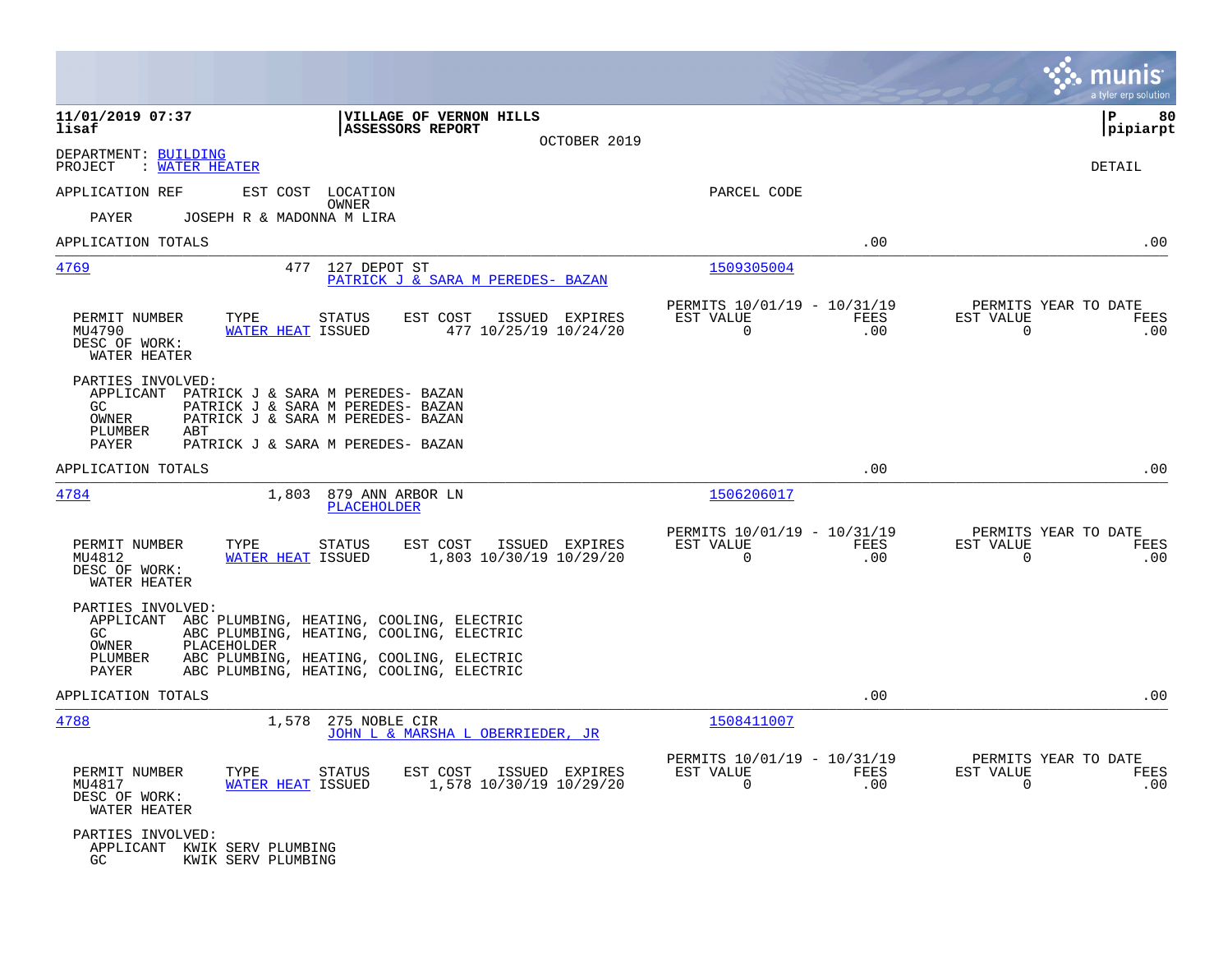|                                                                                                                                                               | <b>munis</b><br>a tyler erp solution |                 |
|---------------------------------------------------------------------------------------------------------------------------------------------------------------|--------------------------------------|-----------------|
| 11/01/2019 07:37<br><b>VERNON HILLS</b><br><b> VILLAGE OF</b><br>lisaf<br>ASSESSORS REPORT<br>OCTOBER 2019                                                    | P                                    | 81<br> pipiarpt |
| DEPARTMENT: BUILDING<br>PROJECT<br>: WATER HEATER                                                                                                             | DETAIL                               |                 |
| APPLICATION REF<br>EST COST<br>LOCATION<br>OWNER<br>OWNER<br>JOHN L & MARSHA L OBERRIEDER, JR<br>PLUMBER<br>KWIK SERV PLUMBING<br>KWIK SERV PLUMBING<br>PAYER | PARCEL CODE                          |                 |
| APPLICATION TOTALS<br>PROJECT TOTALS                                                                                                                          | .00<br>.00<br>$\Omega$               | .00<br>.00      |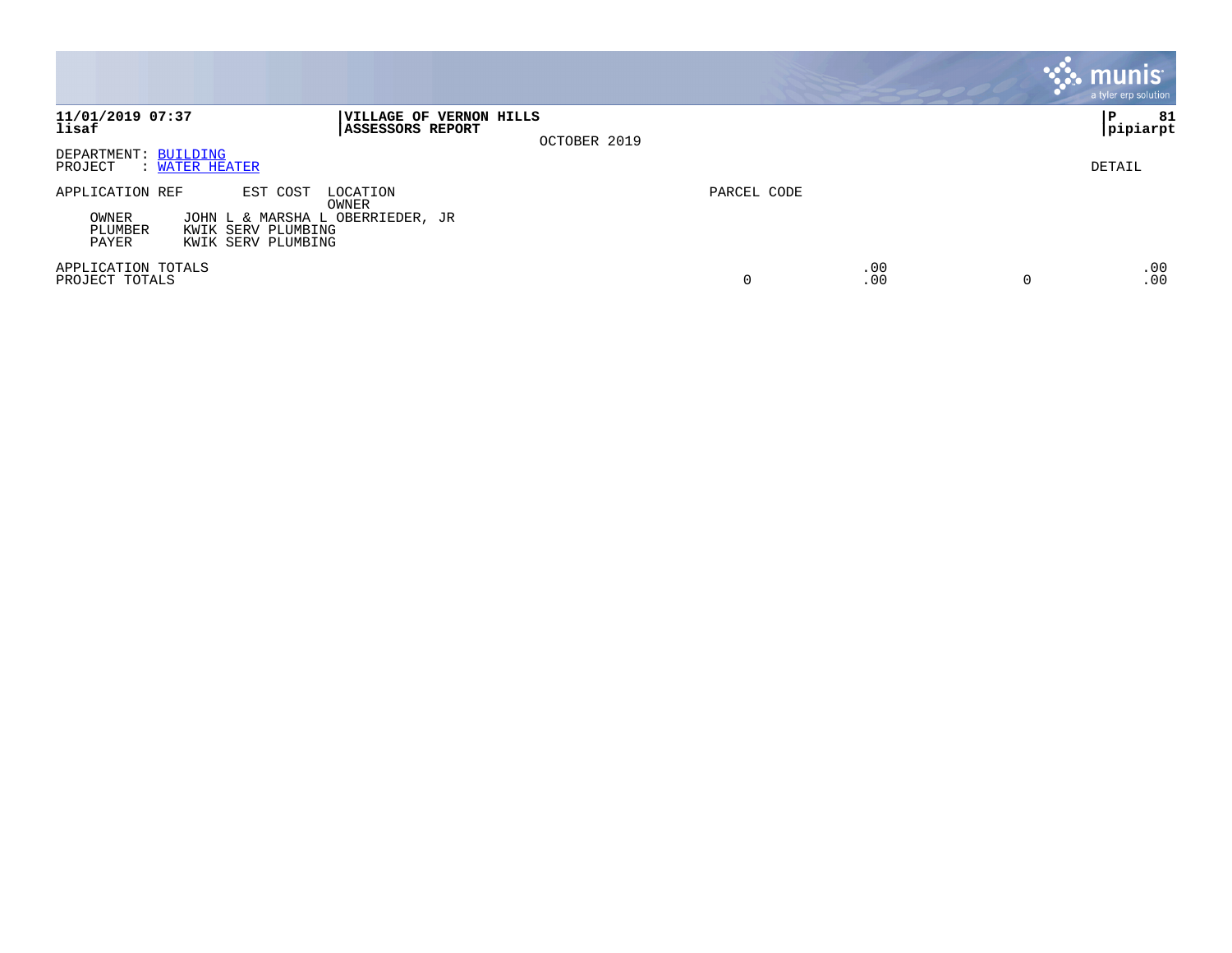|                                                                    |                                                               |                                 |                                                                      |              |                                                    |                              |           | <b>munis</b><br>a tyler erp solution          |
|--------------------------------------------------------------------|---------------------------------------------------------------|---------------------------------|----------------------------------------------------------------------|--------------|----------------------------------------------------|------------------------------|-----------|-----------------------------------------------|
| 11/01/2019 07:37<br>lisaf                                          |                                                               |                                 | VILLAGE OF VERNON HILLS<br><b>ASSESSORS REPORT</b>                   | OCTOBER 2019 |                                                    |                              |           | ∣P<br>82<br> pipiarpt                         |
| DEPARTMENT: BUILDING<br>PROJECT                                    | : CO/CART/KIOSK                                               |                                 |                                                                      |              |                                                    |                              |           | DETAIL                                        |
| APPLICATION REF                                                    | EST COST                                                      | LOCATION<br>OWNER               |                                                                      |              | PARCEL CODE                                        |                              |           |                                               |
| 4664                                                               | $\Omega$                                                      | 1040 HAWTHORN CTR<br>CENTENNIAL |                                                                      |              | 1133401086                                         |                              |           |                                               |
| PERMIT NUMBER<br>MU4694<br>MU4702<br>DESC OF WORK:                 | TYPE<br>NO REMODEL<br>CO NO FEE<br>CO-NEXGEN TECH ACCESSORIES | STATUS<br>COMPLT<br>COMPLT      | EST COST<br>ISSUED<br>$0$ 10/14/19 10/13/20<br>$0$ 10/15/19 10/14/20 | EXPIRES      | PERMITS 10/01/19 - 10/31/19<br>EST VALUE<br>0<br>0 | <b>FEES</b><br>100.00<br>.00 | EST VALUE | PERMITS YEAR TO DATE<br>FEES<br>100.00<br>.00 |
| PARTIES INVOLVED:<br>APPLICANT<br>GC<br>OCCUPANT<br>OWNER<br>PAYER | NEX GEN<br>NEX GEN<br>NEX GEN<br>CENTENNIAL<br>NEX GEN        |                                 |                                                                      |              |                                                    |                              |           |                                               |
| APPLICATION TOTALS<br>PROJECT TOTALS                               |                                                               |                                 |                                                                      |              | 0                                                  | 100.00<br>100.00             | $\Omega$  | 100.00<br>100.00                              |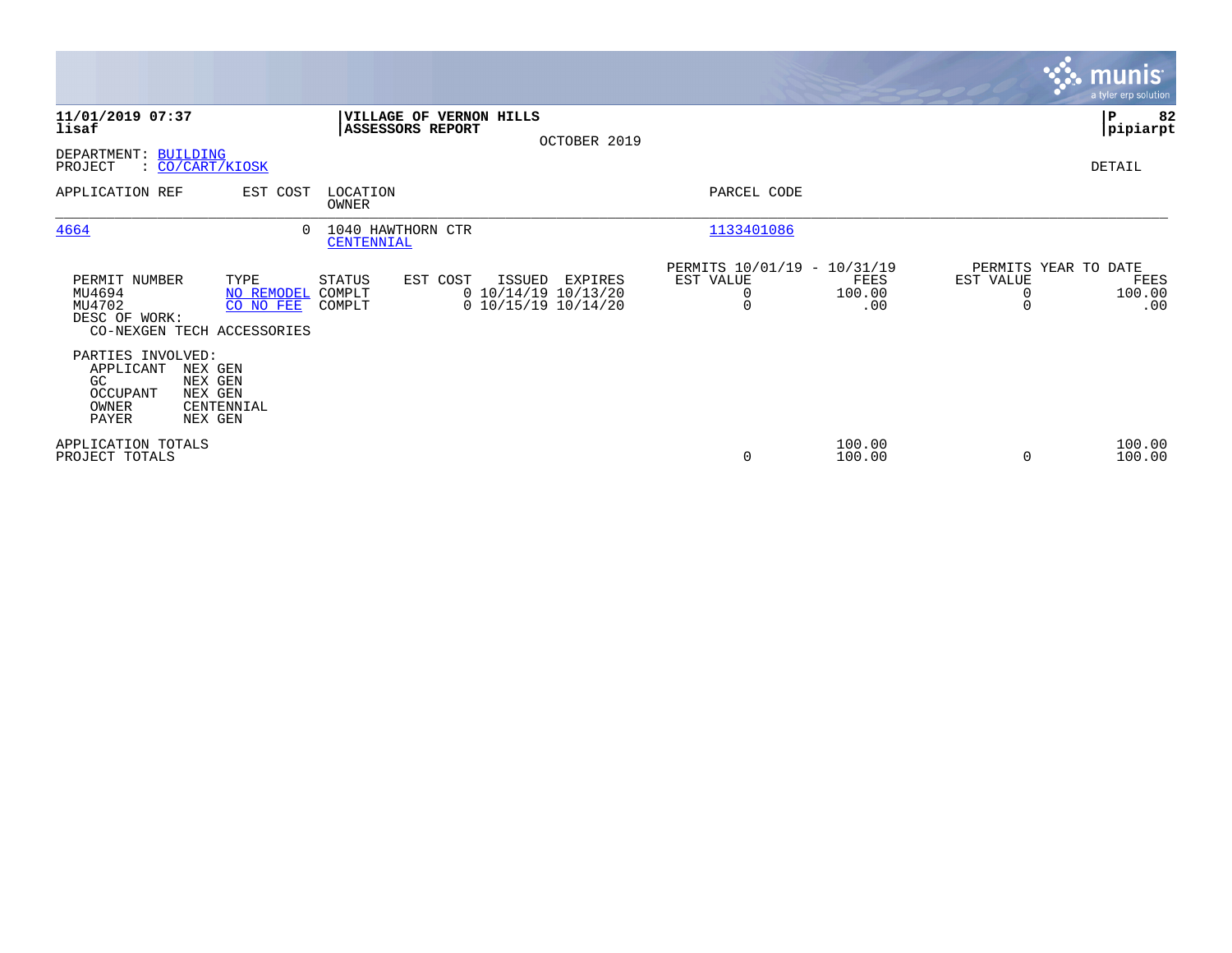|                                                                                                                                                                                                                                               |                                                                            |                                                                          | munis<br>a tyler erp solution                                     |
|-----------------------------------------------------------------------------------------------------------------------------------------------------------------------------------------------------------------------------------------------|----------------------------------------------------------------------------|--------------------------------------------------------------------------|-------------------------------------------------------------------|
| 11/01/2019 07:37<br>lisaf                                                                                                                                                                                                                     | VILLAGE OF VERNON HILLS<br><b>ASSESSORS REPORT</b>                         |                                                                          | ΙP<br>83<br> pipiarpt                                             |
| DEPARTMENT: BUILDING<br>PROJECT<br>: SIGN                                                                                                                                                                                                     | OCTOBER 2019                                                               |                                                                          | DETAIL                                                            |
| APPLICATION REF                                                                                                                                                                                                                               | EST COST LOCATION<br>OWNER                                                 | PARCEL CODE                                                              |                                                                   |
| 4194<br>97,703                                                                                                                                                                                                                                | 849 NORTH MILWAUKEE AVENUE<br>PLACEHOLDER                                  | 1134302008                                                               |                                                                   |
| PERMIT NUMBER<br>TYPE<br>MU4727<br><b>SIGN</b><br>DESC OF WORK:<br>PYLON SIGN - MELLODY FARMS                                                                                                                                                 | STATUS<br>EST COST<br>ISSUED EXPIRES<br>97,703 10/16/19 10/15/20<br>ISSUED | PERMITS 10/01/19 - 10/31/19<br>EST VALUE<br>FEES<br>$\Omega$<br>1,544.03 | PERMITS YEAR TO DATE<br>EST VALUE<br>FEES<br>$\Omega$<br>1,544.03 |
| PARTIES INVOLVED:<br>APPLICANT RIGHT WAY SIGNS<br>ELECTRICIA J & S ELECTRIC AND SIGN<br>RIGHT WAY SIGNS<br>GC.<br>PLACEHOLDER<br>OWNER<br>PAYER<br>RIGHT WAY SIGNS<br>SIGN<br>RIGHT WAY SIGNS                                                 |                                                                            |                                                                          |                                                                   |
| APPLICATION TOTALS                                                                                                                                                                                                                            |                                                                            | 1,544.03                                                                 | 1,544.03                                                          |
| 4328<br>3,190                                                                                                                                                                                                                                 | 700 NORTH MILWAUKEE AVENUE 134<br>HAWTHORN HILLS SOUARE 1687 LLC           | 1504201051                                                               |                                                                   |
| PERMIT NUMBER<br>TYPE<br>MU4677<br><b>SIGN</b><br>DESC OF WORK:<br>REMOVE AND NEW SIGN POSTING                                                                                                                                                | EST COST<br>ISSUED EXPIRES<br>STATUS<br>3,190 10/09/19 10/08/20<br>ISSUED  | PERMITS 10/01/19 - 10/31/19<br>EST VALUE<br>FEES<br>0<br>272.00          | PERMITS YEAR TO DATE<br>EST VALUE<br>FEES<br>0<br>272.00          |
| PARTIES INVOLVED:<br>ELECTRICIA CRAIG A LEONARD<br>GC.<br>VOLKAN SIGNS & LIGHTING INC<br>CHUCK E CHEESE<br>OCCUPANT<br>OWNER<br>HAWTHORN HILLS SQUARE 1687 LLC<br>VOLKAN SIGNS & LIGHTING INC<br>PAYER<br>VOLKAN SIGNS & LIGHTING INC<br>SIGN |                                                                            |                                                                          |                                                                   |
| APPLICATION TOTALS                                                                                                                                                                                                                            |                                                                            | 272.00                                                                   | 272.00                                                            |
| 4372<br>6,652                                                                                                                                                                                                                                 | 931 NORTH MILWAUKEE AVENUE 100<br>REGENCY CENTERS                          | 1134302008                                                               |                                                                   |
| PERMIT NUMBER<br>TYPE<br>MU4660<br><b>SIGN</b><br>DESC OF WORK:<br>SIGN                                                                                                                                                                       | STATUS<br>EST COST ISSUED EXPIRES<br>6,652 10/07/19 10/24/20<br>ISSUED     | PERMITS 10/01/19 - 10/31/19<br>FEES<br>EST VALUE<br>$\Omega$<br>155.00   | PERMITS YEAR TO DATE<br>EST VALUE<br>FEES<br>$\Omega$<br>155.00   |
| PARTIES INVOLVED:<br>APPLICANT FIRST AD SIGNS<br>ELECTRICIA J & Y ELECTRIC<br>GC<br>FIRST AD SIGNS                                                                                                                                            |                                                                            |                                                                          |                                                                   |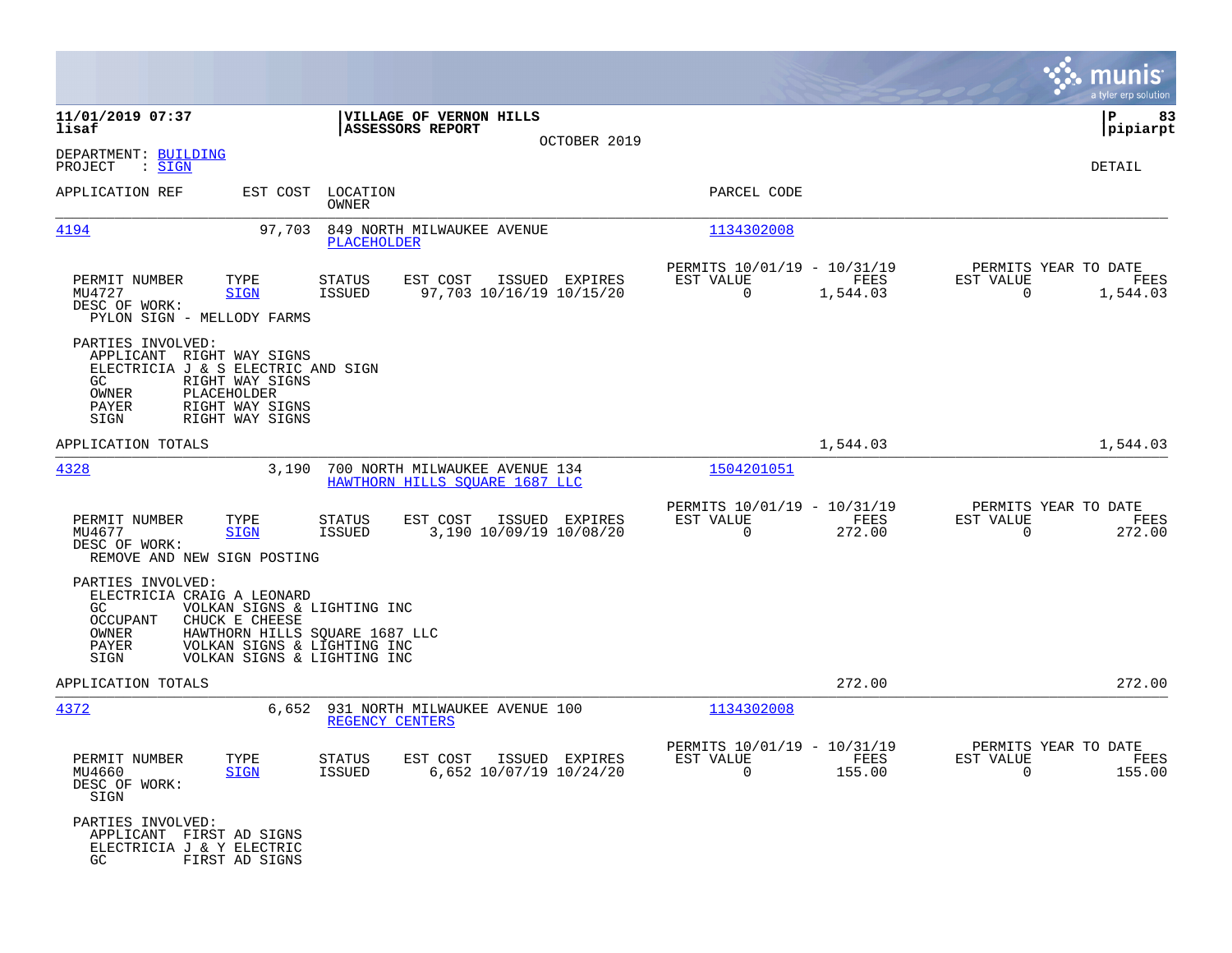|                                                                                                                                                                                                                                      |                                                                                          |                                                                           | munis<br>a tyler erp solution                                      |
|--------------------------------------------------------------------------------------------------------------------------------------------------------------------------------------------------------------------------------------|------------------------------------------------------------------------------------------|---------------------------------------------------------------------------|--------------------------------------------------------------------|
| 11/01/2019 07:37<br>lisaf                                                                                                                                                                                                            | VILLAGE OF VERNON HILLS<br>ASSESSORS REPORT<br>OCTOBER 2019                              |                                                                           | lР<br>84<br> pipiarpt                                              |
| DEPARTMENT: BUILDING<br>PROJECT<br>: SIGN                                                                                                                                                                                            |                                                                                          |                                                                           | <b>DETAIL</b>                                                      |
| APPLICATION REF                                                                                                                                                                                                                      | EST COST LOCATION<br>OWNER                                                               | PARCEL CODE                                                               |                                                                    |
| OCCUPANT<br>CLASSY NAILS AND SPA<br>OWNER<br>REGENCY CENTERS<br>PAYER<br>FIRST AD SIGNS                                                                                                                                              |                                                                                          |                                                                           |                                                                    |
| APPLICATION TOTALS                                                                                                                                                                                                                   |                                                                                          | 155.00                                                                    | 155.00                                                             |
| 4392<br>15,000                                                                                                                                                                                                                       | 252 EAST TOWNLINE ROAD<br>US TRUST-BOA-SAM RES                                           | 1133302053                                                                |                                                                    |
| PERMIT NUMBER<br>TYPE<br>MU4643<br>SIGN<br>PARTIES INVOLVED:                                                                                                                                                                         | <b>STATUS</b><br>EST COST<br>ISSUED EXPIRES<br>15,000 10/02/19 10/01/20<br><b>ISSUED</b> | PERMITS 10/01/19 - 10/31/19<br>EST VALUE<br>FEES<br>$\mathbf 0$<br>240.00 | PERMITS YEAR TO DATE<br>EST VALUE<br>FEES<br>$\mathbf 0$<br>240.00 |
| APPLICANT CORPORATE IMAGE SIGN SERVICE<br>ELECTRICIA DIRECT ELECTRIC INC<br>GC<br>CORPORATE IMAGE SIGN SERVICE<br><b>OCCUPANT</b><br>PANDA EXPRESS<br>OWNER<br>US TRUST-BOA-SAM RES<br>PAYER<br>SIGN<br>CORPORATE IMAGE SIGN SERVICE | CORPORATE IMAGE SIGN SERVICE                                                             |                                                                           |                                                                    |
| APPLICATION TOTALS                                                                                                                                                                                                                   |                                                                                          | 240.00                                                                    | 240.00                                                             |
| 3,500<br>4466                                                                                                                                                                                                                        | 286 HAWTHORN VILLAGE COMMONS<br>US TRUST-BOA-SAM RES                                     | 1133302053                                                                |                                                                    |
| PERMIT NUMBER<br>TYPE<br>MU4652<br><b>SIGN</b><br>DESC OF WORK:<br>SIGN                                                                                                                                                              | <b>STATUS</b><br>EST COST<br>ISSUED EXPIRES<br><b>ISSUED</b><br>3,500 10/03/19 10/02/20  | PERMITS 10/01/19 - 10/31/19<br>EST VALUE<br>FEES<br>$\Omega$<br>115.00    | PERMITS YEAR TO DATE<br>EST VALUE<br>FEES<br>$\Omega$<br>115.00    |
| PARTIES INVOLVED:<br>APPLICANT<br>BAVARO HAIR SALON<br>GC<br>BAVARO HAIR SALON<br><b>OCCUPANT</b><br>BAVARO HAIR SALON<br>US TRUST-BOA-SAM RES<br>OWNER<br>BAVARO HAIR SALON<br>PAYER<br>SIGN<br>SIGN A RAMA                         |                                                                                          |                                                                           |                                                                    |
| APPLICATION TOTALS                                                                                                                                                                                                                   |                                                                                          | 115.00                                                                    | 115.00                                                             |
| 4513<br>63,769                                                                                                                                                                                                                       | 929 NORTH MILWAUKEE AVENUE<br>REGENCY CENTERS                                            | 1134302008                                                                |                                                                    |
| PERMIT NUMBER<br>TYPE<br><b>SIGN</b><br>MU4664<br>DESC OF WORK:<br>CITYWORKS SIGN                                                                                                                                                    | EST COST<br><b>STATUS</b><br>ISSUED EXPIRES<br>COMPLT<br>63,769 10/18/19 10/17/20        | PERMITS 10/01/19 - 10/31/19<br>EST VALUE<br>FEES<br>0<br>877.69           | PERMITS YEAR TO DATE<br>EST VALUE<br>FEES<br>0<br>877.69           |
| PARTIES INVOLVED:                                                                                                                                                                                                                    |                                                                                          |                                                                           |                                                                    |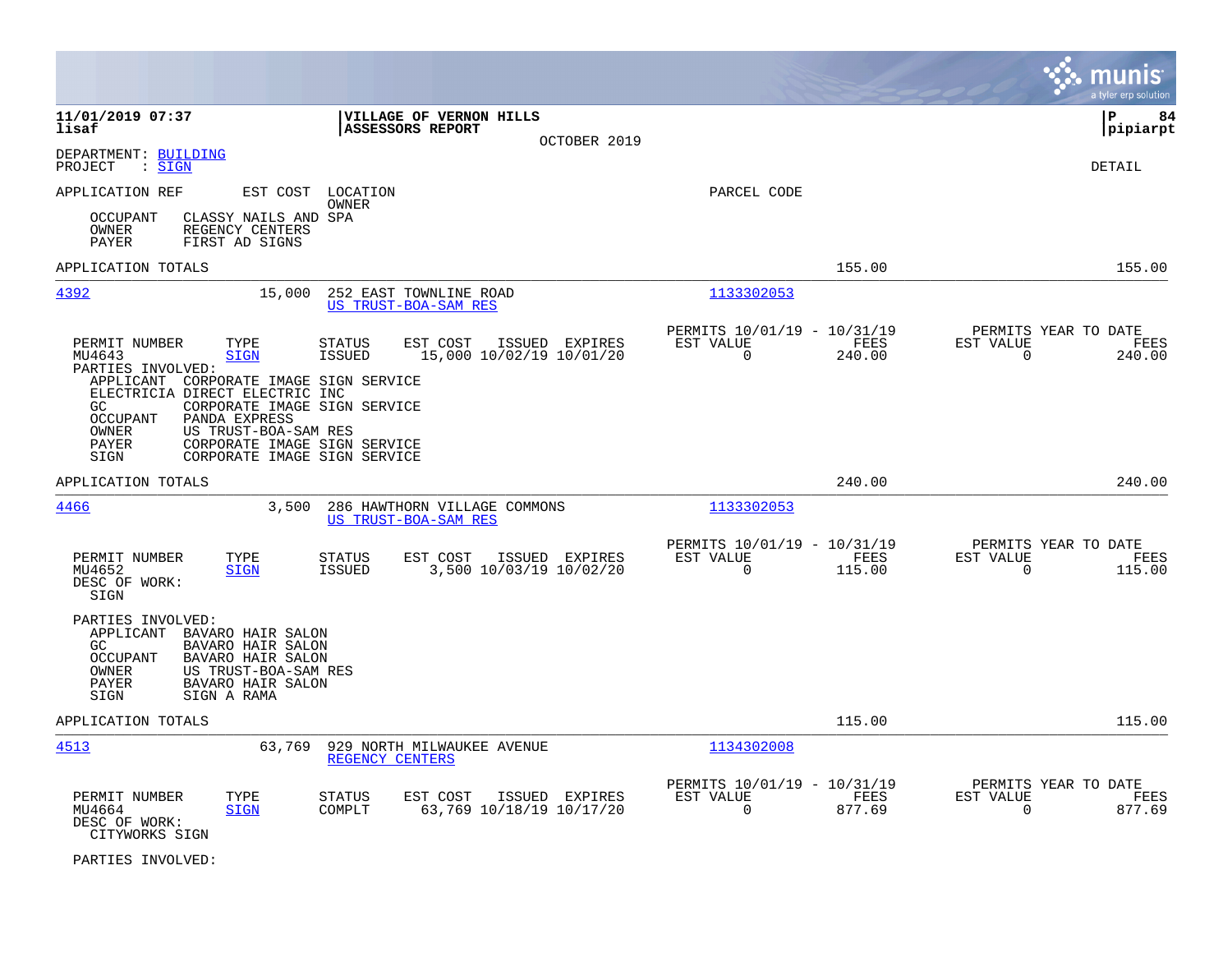|                                                                                                                                                                                                                                          |                                                                           | munis<br>a tyler erp solution                                      |
|------------------------------------------------------------------------------------------------------------------------------------------------------------------------------------------------------------------------------------------|---------------------------------------------------------------------------|--------------------------------------------------------------------|
| 11/01/2019 07:37<br>VILLAGE OF VERNON HILLS<br>lisaf<br><b>ASSESSORS REPORT</b><br>OCTOBER 2019                                                                                                                                          |                                                                           | l P<br>85<br> pipiarpt                                             |
| DEPARTMENT: BUILDING<br>: SIGN<br>PROJECT                                                                                                                                                                                                |                                                                           | DETAIL                                                             |
| APPLICATION REF<br>EST COST LOCATION<br>OWNER                                                                                                                                                                                            | PARCEL CODE                                                               |                                                                    |
| ELECTRICIA KAVANAUGH ELECTRIC<br>GC<br>BRIGHT LIGHT SIGN<br>OCCUPANT<br>CITY WORKS EATERY AND POUR HOUSE<br>OWNER<br>REGENCY CENTERS<br>PAYER<br>BRIGHT LIGHT SIGN<br>SIGN<br>BRIGHT LIGHT SIGN                                          |                                                                           |                                                                    |
| APPLICATION TOTALS                                                                                                                                                                                                                       | 877.69                                                                    | 877.69                                                             |
| 4570<br>3,728<br>500 ATRIUM DR<br>VERNON HILLS MEMORY CARE                                                                                                                                                                               | 1505202029                                                                |                                                                    |
| PERMIT NUMBER<br>TYPE<br>ISSUED EXPIRES<br>STATUS<br>EST COST<br>MU4778<br><b>SIGN</b><br>ISSUED<br>3,728 10/24/19 10/23/20<br>DESC OF WORK:<br>SIGN PANEL CHANGE                                                                        | PERMITS 10/01/19 - 10/31/19<br>EST VALUE<br>FEES<br>$\mathbf 0$<br>101.00 | PERMITS YEAR TO DATE<br>EST VALUE<br>FEES<br>$\mathbf 0$<br>101.00 |
| PARTIES INVOLVED:<br>APPLICANT<br>CHARTER SENIOR LIVING VERNON HILLS, LLC<br>GC<br>CHARTER SENIOR LIVING VERNON HILLS, LLC<br>OWNER<br>VERNON HILLS MEMORY CARE<br>CHARTER SENIOR LIVING VERNON HILLS, LLC<br>PAYER<br>SIGN<br>SOUTHWOOD |                                                                           |                                                                    |
| APPLICATION TOTALS                                                                                                                                                                                                                       | 101.00                                                                    | 101.00                                                             |
| 4608<br>750<br>277 EVERGREEN DR<br>MR & MRS GEORGE KONTOS                                                                                                                                                                                | 1508200029                                                                |                                                                    |
| PERMIT NUMBER<br>TYPE<br>STATUS<br>EST COST<br>ISSUED EXPIRES<br>750 10/21/19 10/20/20<br>MU4759<br><b>SIGN</b><br><b>ISSUED</b><br>DESC OF WORK:<br>SIGN                                                                                | PERMITS 10/01/19 - 10/31/19<br>EST VALUE<br>FEES<br>$\mathbf 0$<br>87.00  | PERMITS YEAR TO DATE<br>EST VALUE<br>FEES<br>$\mathbf 0$<br>87.00  |
| PARTIES INVOLVED:<br>APPLICANT<br>CNC GRAPHICS LTD<br>GC<br>CNC GRAPHICS LTD<br><b>OCCUPANT</b><br>BELLA FAMIGLIA<br>MR & MRS GEORGE KONTOS<br>OWNER<br>PAYER<br>CNC GRAPHICS LTD<br>SIGN<br>CNC GRAPHICS LTD                            |                                                                           |                                                                    |
| APPLICATION TOTALS                                                                                                                                                                                                                       | 87.00                                                                     | 87.00                                                              |
| 4609<br>500 NORTH GREENVIEW CT<br>10,888<br>RICHARD M WOLDENBERG                                                                                                                                                                         | 1504401098                                                                |                                                                    |
| PERMIT NUMBER<br>TYPE<br>EST COST<br>ISSUED EXPIRES<br><b>STATUS</b><br>MU4728<br><b>SIGN</b><br><b>ISSUED</b><br>10,888 10/16/19 10/15/20                                                                                               | PERMITS 10/01/19 - 10/31/19<br>EST VALUE<br>FEES<br>0<br>153.88           | PERMITS YEAR TO DATE<br>EST VALUE<br>FEES<br>0<br>153.88           |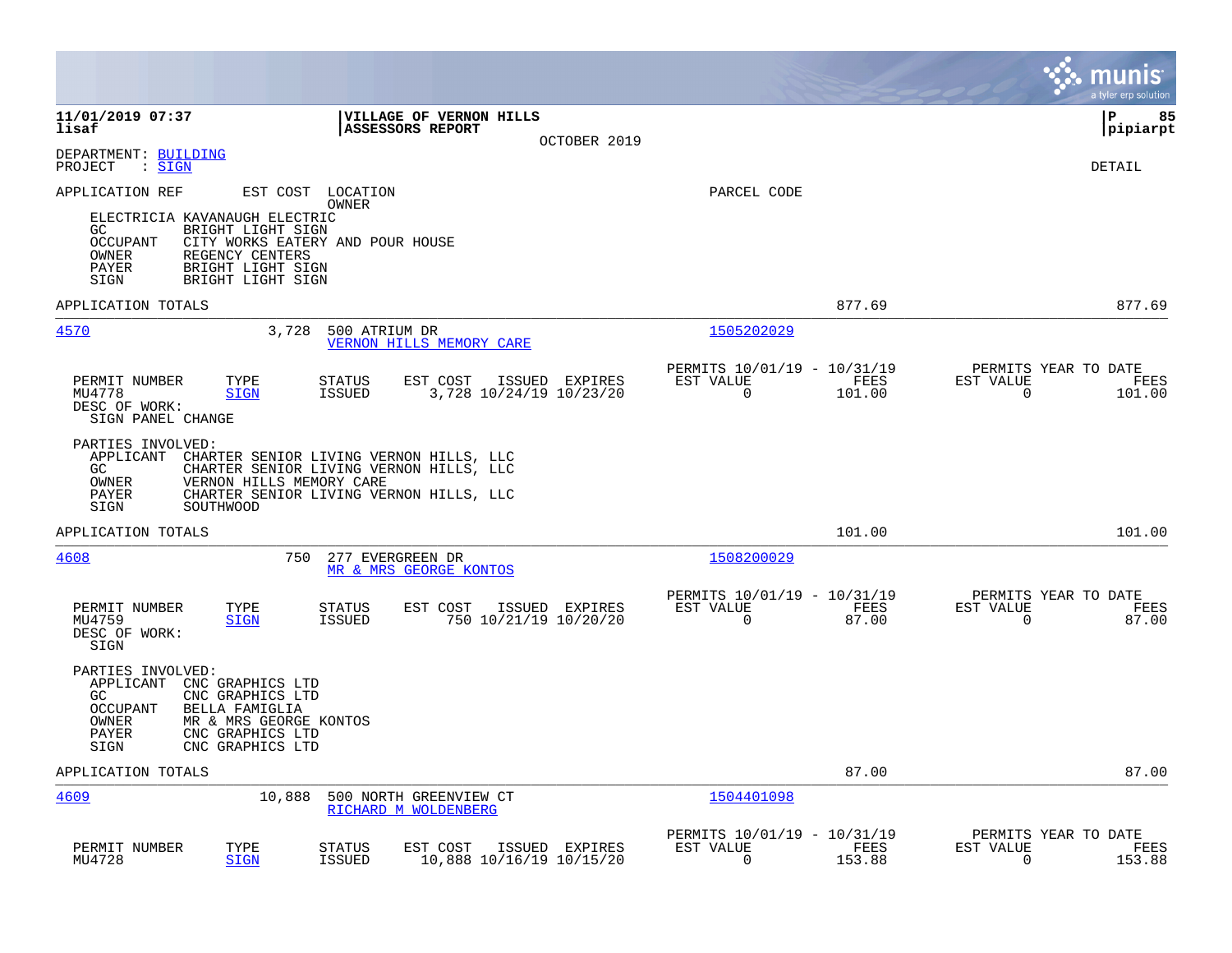|                                                                                                                                                                                                                                             |                                                                                          |                                                                              | munis<br>a tyler erp solution                                         |
|---------------------------------------------------------------------------------------------------------------------------------------------------------------------------------------------------------------------------------------------|------------------------------------------------------------------------------------------|------------------------------------------------------------------------------|-----------------------------------------------------------------------|
| 11/01/2019 07:37<br>lisaf                                                                                                                                                                                                                   | VILLAGE OF VERNON HILLS<br>ASSESSORS REPORT<br>OCTOBER 2019                              |                                                                              | l P<br>86<br> pipiarpt                                                |
| DEPARTMENT: BUILDING<br>: SIGN<br>PROJECT                                                                                                                                                                                                   |                                                                                          |                                                                              | <b>DETAIL</b>                                                         |
| APPLICATION REF<br>EST COST LOCATION<br>DESC OF WORK:<br>SIGN                                                                                                                                                                               | OWNER                                                                                    | PARCEL CODE                                                                  |                                                                       |
| PARTIES INVOLVED:<br>APPLICANT NORTH SHORE SIGN<br>ELECTRICIA JR BROWN ELECTRIC<br>NORTH SHORE SIGN<br>GC<br>OCCUPANT<br>HAND 2 MIND<br>OWNER<br>RICHARD M WOLDENBERG<br>PAYER<br>NORTH SHORE SIGN<br>NORTH SHORE SIGN<br>SIGN              |                                                                                          |                                                                              |                                                                       |
| APPLICATION TOTALS                                                                                                                                                                                                                          |                                                                                          | 153.88                                                                       | 153.88                                                                |
| 4630<br>900                                                                                                                                                                                                                                 | 595 LAKEVIEW PKY<br>ELITE REAL ESTATE                                                    | 1504201046                                                                   |                                                                       |
| PERMIT NUMBER<br>TYPE<br>MU4758<br><b>SIGN</b><br>DESC OF WORK:<br>NON-ILLUMINATED SIGN                                                                                                                                                     | <b>STATUS</b><br>EST COST<br>ISSUED EXPIRES<br><b>ISSUED</b><br>900 10/21/19 10/20/20    | PERMITS 10/01/19 - 10/31/19<br>FEES<br>EST VALUE<br>$\mathbf 0$<br>75.00     | PERMITS YEAR TO DATE<br>EST VALUE<br>FEES<br>$\mathbf 0$<br>75.00     |
| PARTIES INVOLVED:<br>GC<br>VITAL SIGNS USA, INC<br>ELITE REAL ESTATE<br>OWNER<br>VITAL SIGNS USA, INC<br>PAYER<br>VITAL SIGNS USA, INC<br>SIGN                                                                                              |                                                                                          |                                                                              |                                                                       |
| APPLICATION TOTALS                                                                                                                                                                                                                          |                                                                                          | 75.00                                                                        | 75.00                                                                 |
| 4650                                                                                                                                                                                                                                        | 10,000 931 NORTH MILWAUKEE AVENUE 200<br>REGENCY CENTERS                                 | 1134302008                                                                   |                                                                       |
| PERMIT NUMBER<br>TYPE<br>MU4767<br><b>SIGN</b><br>DESC OF WORK:<br>SIGN - WALL                                                                                                                                                              | EST COST<br><b>STATUS</b><br>ISSUED EXPIRES<br>10,000 10/23/19 10/31/20<br><b>ISSUED</b> | PERMITS 10/01/19 - 10/31/19<br>EST VALUE<br>FEES<br>$\overline{0}$<br>225.00 | PERMITS YEAR TO DATE<br>EST VALUE<br>FEES<br>$\overline{0}$<br>225.00 |
| PARTIES INVOLVED:<br>APPLICANT NEON PRISM ELECTRIC SIGN<br>ELECTRICIA NEON PRISM ELECTRIC SIGN<br>GC<br>NEON PRISM ELECTRIC SIGN<br><b>OCCUPANT</b><br>LENSCRAFTERS<br>OWNER<br>REGENCY CENTERS<br>NEON PRISM ELECTRIC SIGN<br><b>PAYER</b> |                                                                                          |                                                                              |                                                                       |
| APPLICATION TOTALS                                                                                                                                                                                                                          |                                                                                          | 225.00                                                                       | 225.00                                                                |
| 4668<br>1,200                                                                                                                                                                                                                               | 701 NORTH MILWAUKEE AVE 336<br>INLAND REAL ESTATE CORPORATION                            | 1503102018                                                                   |                                                                       |